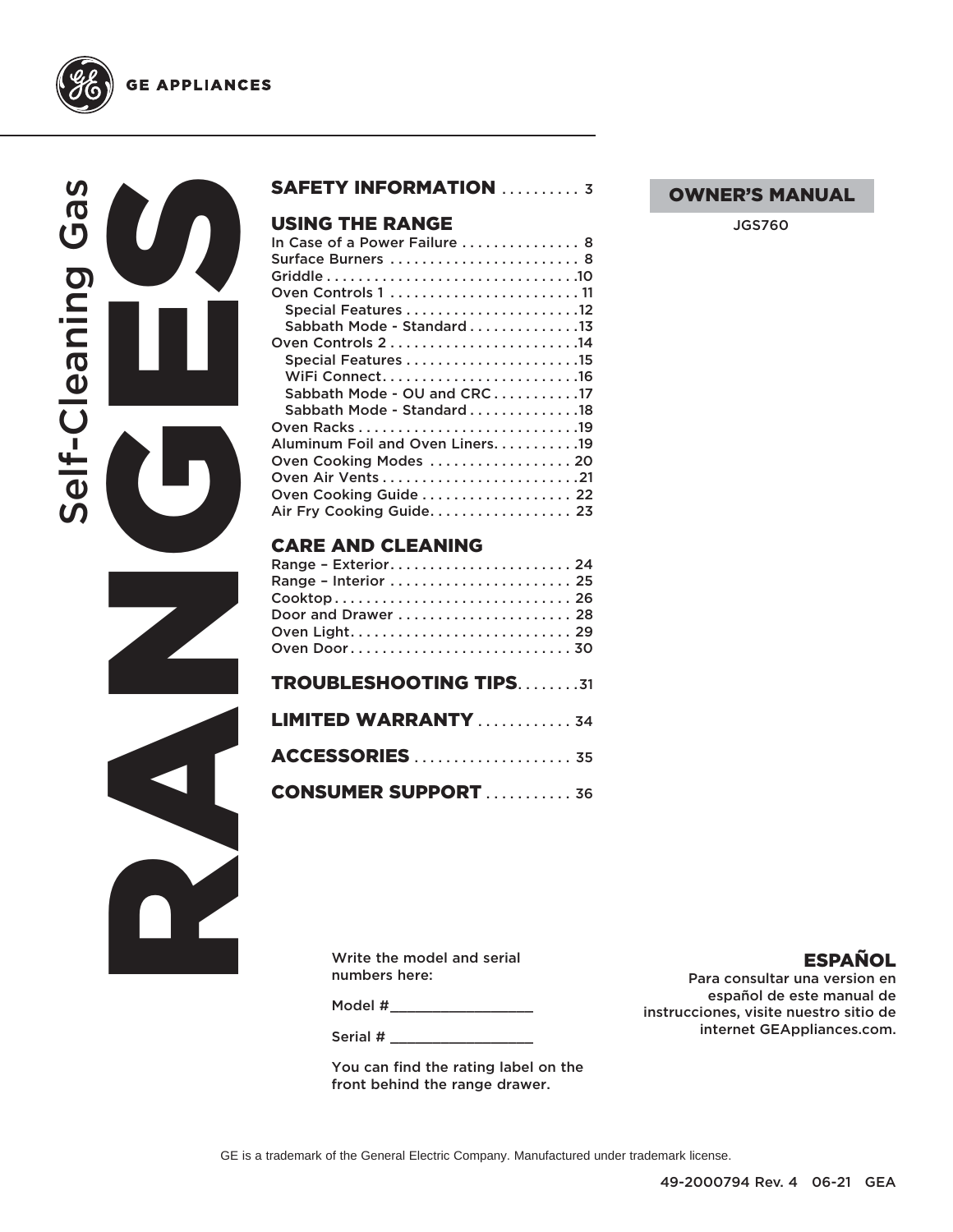### **THANK YOU FOR MAKING GE APPLIANCES A PART OF YOUR HOME.**

Whether you grew up with GE Appliances, or this is your first, we're happy to have you in the family.

We take pride in the craftsmanship, innovation and design that goes into every GE Appliances product, and we think you will too. Among other things, registration of your appliance ensures that we can deliver important product information and warranty details when you need them.

Register your GE appliance now online. Helpful websites and phone numbers are available in the Consumer Support section of this Owner's Manual. You may also mail in the pre-printed registration card included in the packing material.

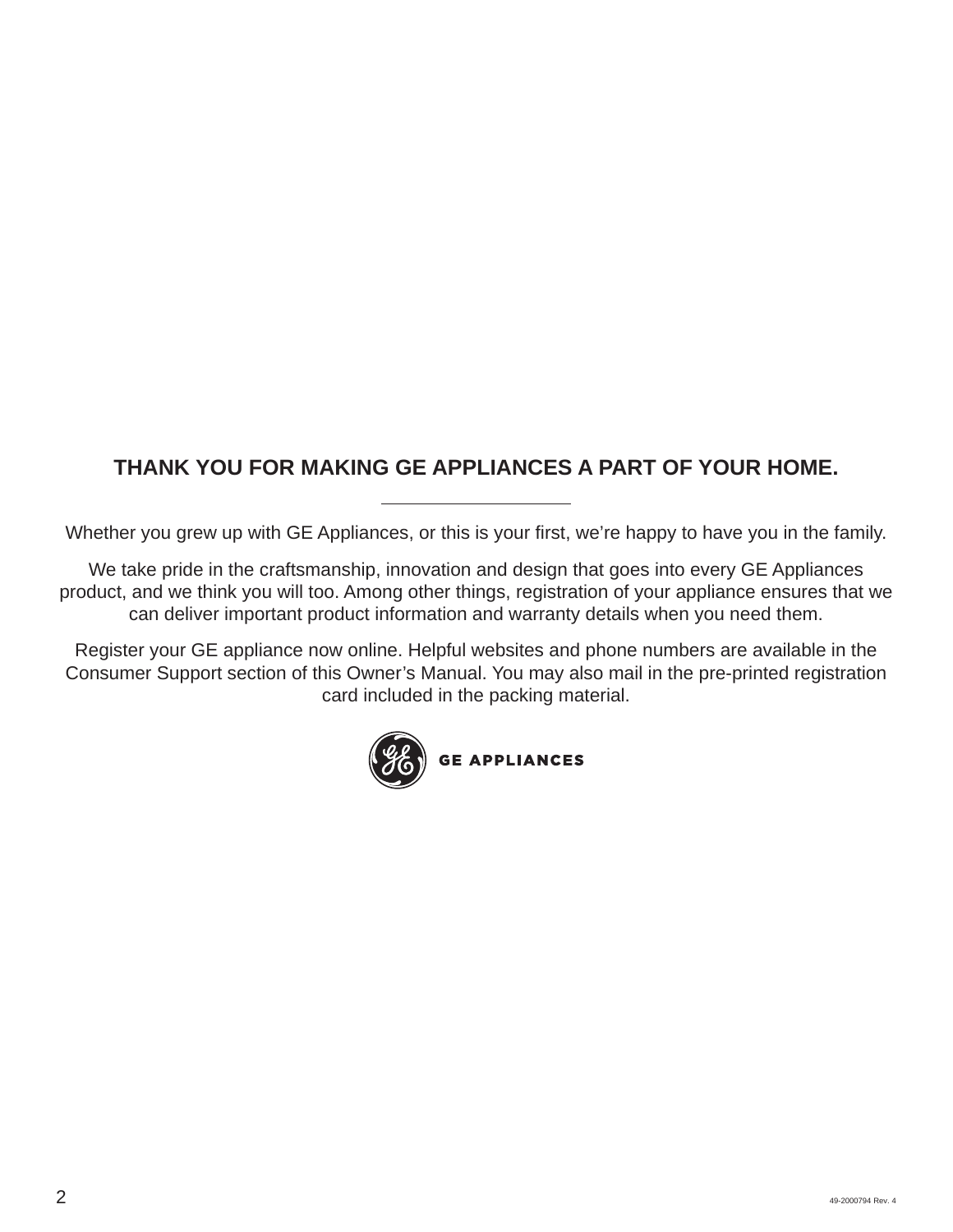**A WARNING** Read all safety instructions before using the product. Failure to follow these instructions may result in fire, electrical shock, serious injury or death.

**WARNING If the information in this manual is not followed exactly, a fire or explosion may result, causing property damage, personal injury or death.**

- **Do not store or use gasoline or other flammable vapors and liquids in the vicinity of this or any other appliance.**
- **WHAT TO DO IF YOU SMELL GAS**
	- **E** Do not try to light any appliance.
	- $\blacksquare$  Do not touch any electrical switch; do not use any phone in your building.
	- **E** Immediately call your gas supplier from a neighbor's phone. Follow the gas supplier's instructions.
	- **If you cannot reach your gas supplier, call the fire department.**
- **Installation and service must be performed by a qualified installer, service agency or the gas supplier.**

### **ANTI-TIP DEVICE**



To reduce the risk of tipping the range, the range must be secured by a properly installed anti-tip bracket. See installation instructions shipped with the bracket for complete details before attempting to install.

### **For Free-Standing and Slide-In Ranges**

To check if the bracket is installed and engaged properly, look underneath the

range to see that the rear leveling leg is engaged in the bracket. On some models, the storage drawer or kick panel can be removed for easy inspection. If visual inspection is not possible, slide the range forward, confirm the anti-tip bracket is securely attached to the floor or wall, and slide the range back so the rear leveling leg is under the anti-tip bracket.

If the range is pulled from the wall for any reason, always repeat this procedure to verify the range is properly secured by the anti-tip bracket.

Never completely remove the leveling legs or the range will not be secured to the anti-tip device properly.



Free-Standing and Slide-In Ranges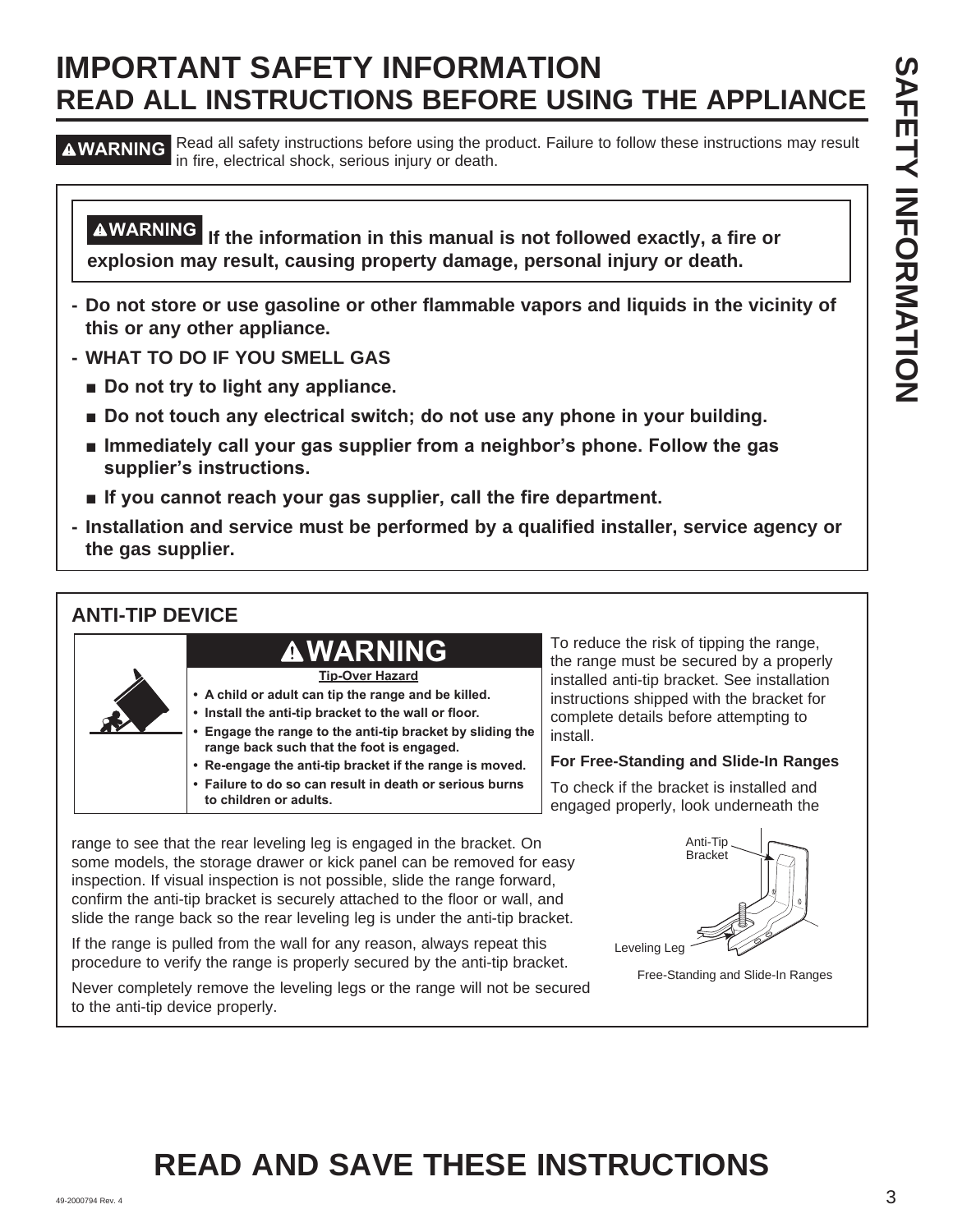### **WARNING GENERAL SAFETY INSTRUCTIONS**

**WARNING NEVER use this appliance as a space heater to heat or warm the room. Doing so may result in carbon monoxide poisoning and overheating of the oven.**

- Use this appliance for its intended purpose as described in this owner's manual.
- Have your range installed and properly grounded by a qualified installer in accordance with the provided installation instructions.
- $\blacksquare$  Any adjustment and service should be performed only by a qualified gas range installer or service technician. Do not attempt to repair or replace any part of your range unless it is specifically recommended in this manual.
- Your range is shipped from the factory set for use with natural gas. It can be converted for use with propane gas. If required, these adjustments must be made by a qualified technician in accordance with the installation instructions and local codes. The agency performing this work assumes responsibility for the conversion.
- $\blacksquare$  Have the installer show you the location of the range gas shut-off valve and how to turn it off if necessary.
- Plug your range into a 120-volt grounded outlet only. Do not remove the round grounding prong from the plug. If in doubt about the grounding of the home electrical system, it is your responsibility and obligation to have an ungrounded outlet replaced with a properly grounded, three prong outlet in accordance with the National Electrical Code. Do not use an extension cord with this appliance.
- $\blacksquare$  Before performing any service, unplug the range or disconnect the power supply at the household distribution panel by removing the fuse or switching off the circuit breaker.
- $\blacksquare$  Be sure all packing materials are removed from the range before operating to prevent ignition of these materials.
- Avoid scratching or impacting glass doors, cooktops, or control panels. Doing so may lead to glass breakage. Do not cook on a product with broken glass. Shock, fire, or cuts may occur.

■ Do not leave children alone or unattended in an area where an appliance is in use. They should never be allowed to climb, sit or stand on any part

### **ACAUTION**

Ŷ Do not store items of interest to children in cabinets above an oven - children climbing on the oven to reach items could be seriously injured.

- Never block the vents (air openings) of the range. They provide the air inlets and outlets that are necessary for the range to operate properly with correct combustion. Air openings are located at the rear of the cooktop, at the top and bottom of the oven door, and at the bottom of the range under the drawer, lower oven drawer or kick panel.
- Use only dry pot holders-moist or damp pot holders on hot surfaces may result in burns from steam. Do not let pot holders touch surface burners, burner grate, or oven heating element. Do not use a towel or other bulky cloth in place of pot holders.
- **EXAMPLE THE SET INFORMATION SECTIONS AND ARREST SECTION SECTION SECTION SECTION SECTION SECTION SECTION SECTION SECTION SECTION SECTION SECTION SECTION SECTION SECTION SECTION SECTION SECTION SECTION SECTION SECTION SECT**  $\blacksquare$  Do not touch the heating elements or the interior surface of the oven. These surfaces may be hot enough to burn even though they are dark in color. During and after use, do not touch, or let clothing or other flammable materials contact any interior area of the oven; allow sufficient time for cooling first. Other surfaces of the appliance may become hot enough to cause burns. Potentially hot surfaces include the burners, grates, oven vent opening, surfaces near the opening, and crevices around the oven door.
	- Do not heat unopened food containers. Pressure could build up and the container could burst, causing an injury.
	- Cook food thoroughly to help protect against foodborne illness. Minimum safe food temperature recommendations can be found at **IsItDoneYet.gov** and **fsis.usda.gov**. Use a food thermometer to take food temperatures and check several locations.
	- Do not allow anyone to climb, stand or hang on the oven door, drawer or cooktop. They could damage the range or tip it over causing severe injury or death.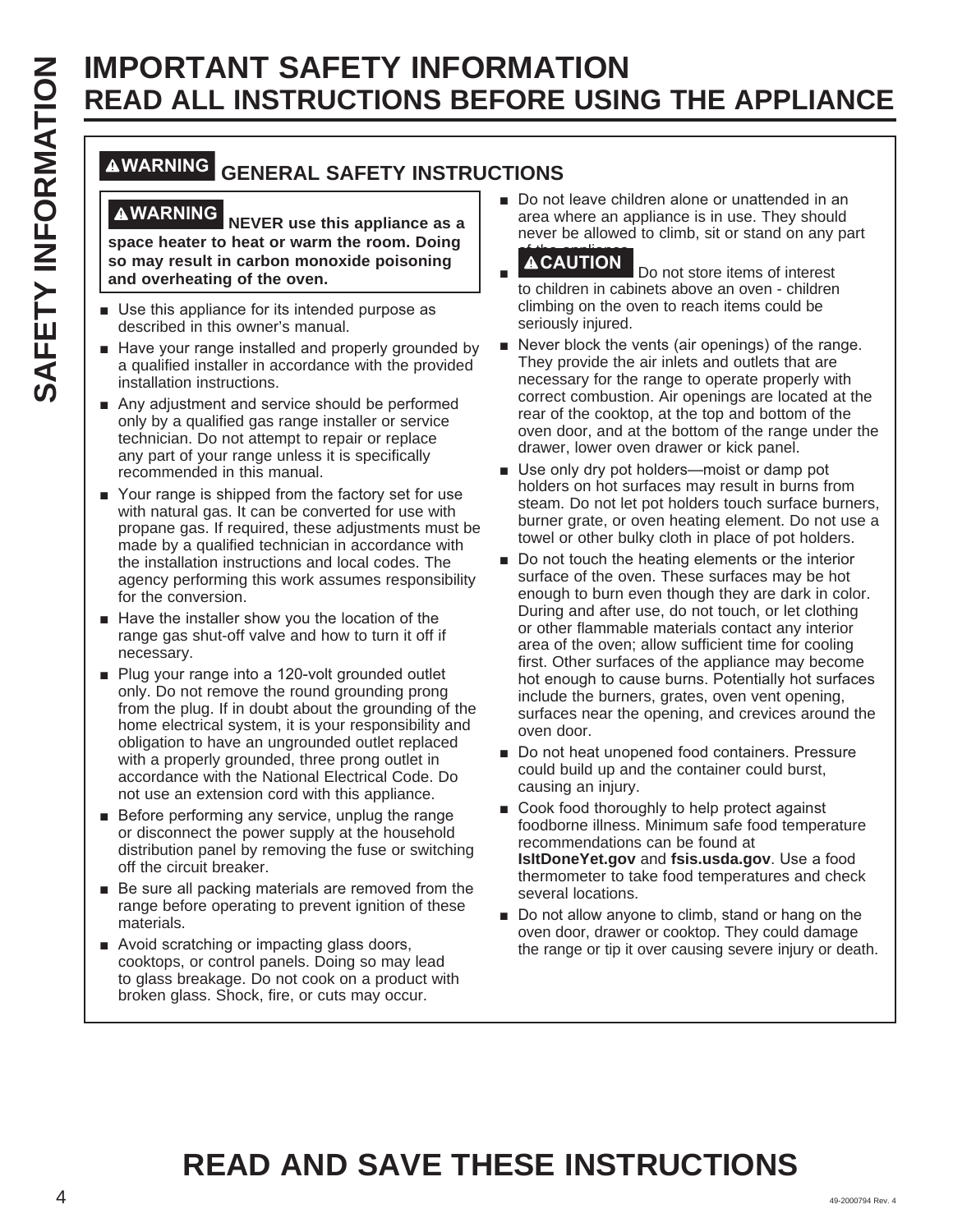### **WARNING KEEP FLAMMABLE MATERIALS AWAY FROM THE RANGE**

**Failure to do so may result in fire or personal injury.**

- Do not store or use flammable materials in an oven or near the cooktop, including paper, plastic, pot holders, linens, wall coverings, curtains, drapes and gasoline or other flammable vapors and liquids.
- Never wear loose-fitting or hanging garments while using the appliance. These garments may ignite if they contact hot surfaces causing severe burns.
- Do not let cooking grease or other flammable materials accumulate in or near the range. Grease in the oven or on the cooktop may ignite.

### **WARNING IN THE EVENT OF A FIRE, TAKE THE FOLLOWING STEPS TO PREVENT INJURY AND FIRE SPREADING**

- Do not use water on grease fires. Never pick up a flaming pan. Turn the controls off. Smother a flaming pan on a surface unit by covering the pan completely with a well-fitting lid, cookie sheet or flat tray. Use a multi-purpose dry chemical or foam-type fire extinguisher.
- $\blacksquare$  If there is a fire in the oven during baking, smother the fire by closing the oven door and turning the oven off or by using a multi-purpose dry chemical or foam-type fire extinguisher.
- $\blacksquare$  If there is a fire in the oven during self-clean, turn the oven off and wait for the fire to go out. Do not force the door open. Introduction of fresh air at selfclean temperatures may lead to a burst of flame from the oven. Failure to follow this instruction may result in severe burns.

# **WARNING COOKTOP SAFETY INSTRUCTIONS**

**WARNING NEVER Operate the Top Surface Cooking Section of this Appliance Unattended.**

- • **Failure to follow this warning statement could result in fire, explosion, or burn hazard that could cause property damage, personal injury, or death.**
- • **If a fire should occur, keep away from the appliance and immediately call your fire department.**

 **DO NOT ATTEMPT TO EXTINGUISH AN OIL/GREASE FIRE WITH WATER.**

Never leave the surface burners unattended. Foods, especially oily foods, may ignite resulting in fire that could spread to surrounding cabinets.

- Never leave oil unattended while frying. If allowed to heat beyond its smoking point, oil may ignite resulting in fire that may spread to surrounding cabinets. Use a deep fat thermometer whenever possible to monitor oil temperature.
- To avoid oil spillover and fire, use the minimum amount of oil when using a shallow pan-frying and avoid cooking frozen foods with excessive amounts of ice.
- Use proper pan size and avoid pans that are unstable or easily tipped. Select cookware that is matched to the size of the burner. Burner flames should be adjusted so that they do not extend beyond the bottom of the pan. Excessive flame may be hazardous.
- $\blacksquare$  Always use the LITE position when igniting the top burners and make sure the burners have ignited.
- When using glass/ceramic cookware, make sure it is suitable for cooktop service; others may break because of sudden change in temperature.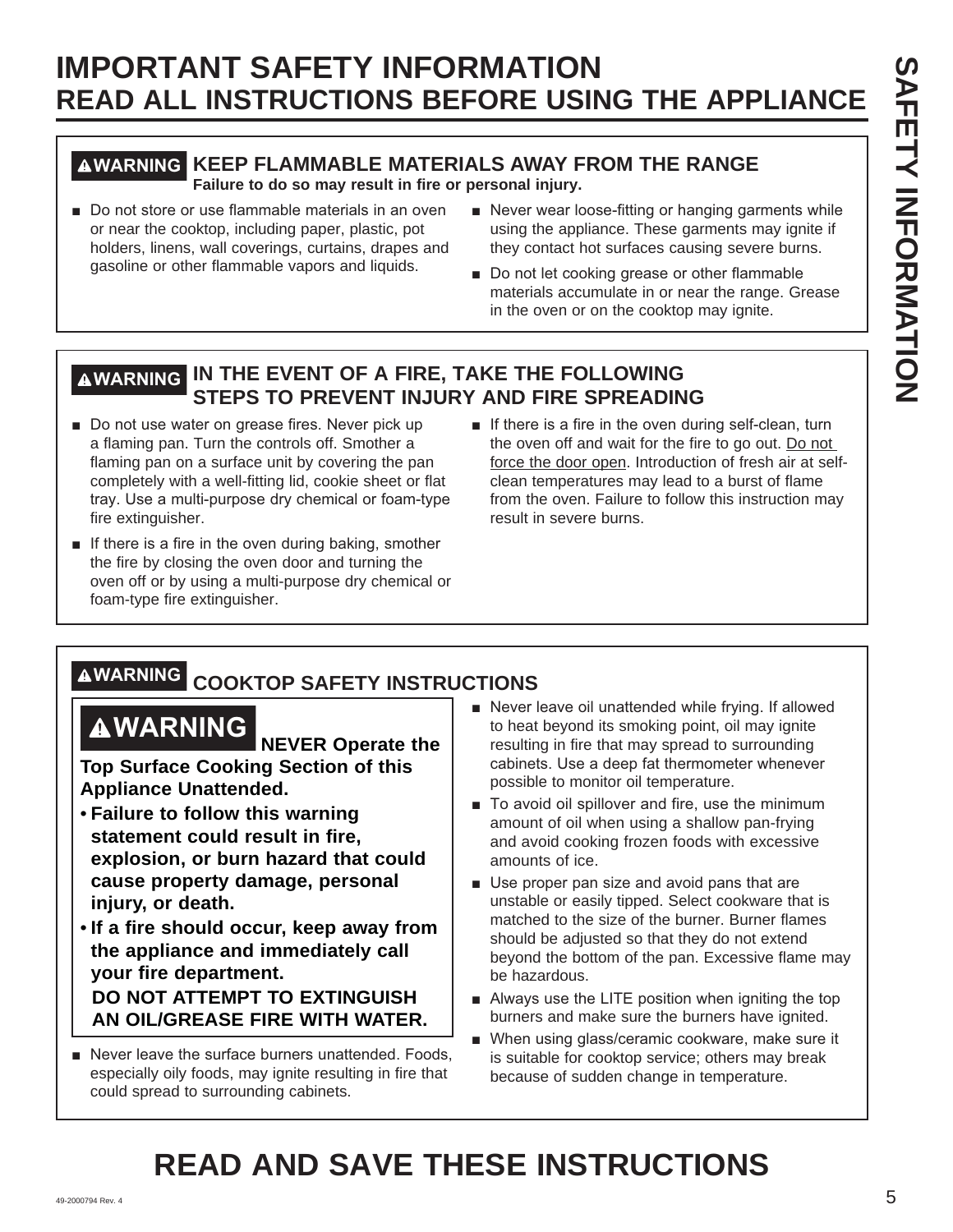# **SAFETY INFORMATION<br>
SAFETY INSTRUCTIONS BEFORE USIN<br>
INFORMATION<br>
INFORMATING COOKTOP SAFETY INSTRUCTIONS<br>
To minimize the possibility of burns, ignition of<br>
flammable materials and spillage, the handle of a<br>
container sh READ ALL INSTRUCTIONS BEFORE USING THE APPLIANCE**

## **WARNING COOKTOP SAFETY INSTRUCTIONS**

- $\blacksquare$  To minimize the possibility of burns, ignition of flammable materials and spillage, the handle of a container should be turned toward the center of the range without extending over nearby burners.
- $\blacksquare$  Do not use a wok with a round metal support ring. The ring may trap heat and block air to the burner resulting in a carbon monoxide hazard.
- Do not attempt to lift the cooktop. Doing so may damage the gas tubing to the surface burners resulting in a gas leak and risk of fire.
- When disabling Lock Control (on some models), make sure the surface controls are set to the OFF position. This will prevent unintended gas flow from the burners.
- Do not use aluminum foil to cover the grates or line any part of the cooktop. Doing so may result in carbon monoxide poisoning, overheating of the cooktop surfaces, or a potential fire hazard.

# **WARNING OVEN SAFETY INSTRUCTIONS**

**WARNING NEVER cover any slots, holes, or passages in the oven bottom or cover an entire rack with materials such as aluminum foil or oven liners. Doing so blocks air flow through the oven and may cause carbon monoxide poisoning. Never place foil or oven liners on the oven bottom. They can trap heat causing risk of smoke or fire.**

- Stand away from the range when opening the oven door. Hot air or steam which escapes can cause burns to hands, face and/or eyes.
- Never place cooking utensils, pizza or baking stones, or any type of foil or liner on the oven floor. These items can trap heat or melt, resulting in damage to the product and risk of shock, smoke or fire.
- **Place oven racks in desired location while oven is** cool. If rack must be moved while oven is hot, be careful to avoid touching hot surfaces.
- Do not leave items such as paper, cooking utensils, or food in the oven when not in use. Items stored in an oven can ignite.
- Do not leave items on the cooktop near the oven vent. Items may overheat resulting in a risk of fire or burns.
- Never broil with door open. Open-door broiling is not permitted due to overheating of control knobs.

# **WARNING SELF-CLEANING OVEN SAFETY INSTRUCTIONS**

The self-cleaning feature operates the oven at temperatures high enough to burn away food soils in the oven. Follow these instructions for safe operation.

- Do not touch oven surfaces during self-clean operation. Keep children away from the oven during self-cleaning. Failure to follow these instructions may cause burns.
- $\blacksquare$  Before operating the self-clean cycle, remove pans, shiny metal oven racks, and other utensils from the oven. Only porcelain-coated oven racks may be left in the oven.
- $\blacksquare$  Before operating the self-clean cycle, wipe grease and food soils from the oven. Excessive amount of grease may ignite leading to smoke damage to your home.
- $\blacksquare$  If the self-cleaning mode malfunctions, turn the oven off and disconnect the power supply. Have it serviced by a qualified technician.
- Do not use oven cleaners. No commercial oven cleaner or oven liner protective coating of any kind should be used in or around any part of the oven.
- Do not clean the door gasket. The door gasket is essential for a good seal. Care should be taken not to rub, damage or move the gasket.
- **IMPORTANT:** The health of some birds is extremely sensitive to the fumes given off during the self-cleaning cycle of any range. Move birds to another well-ventilated room.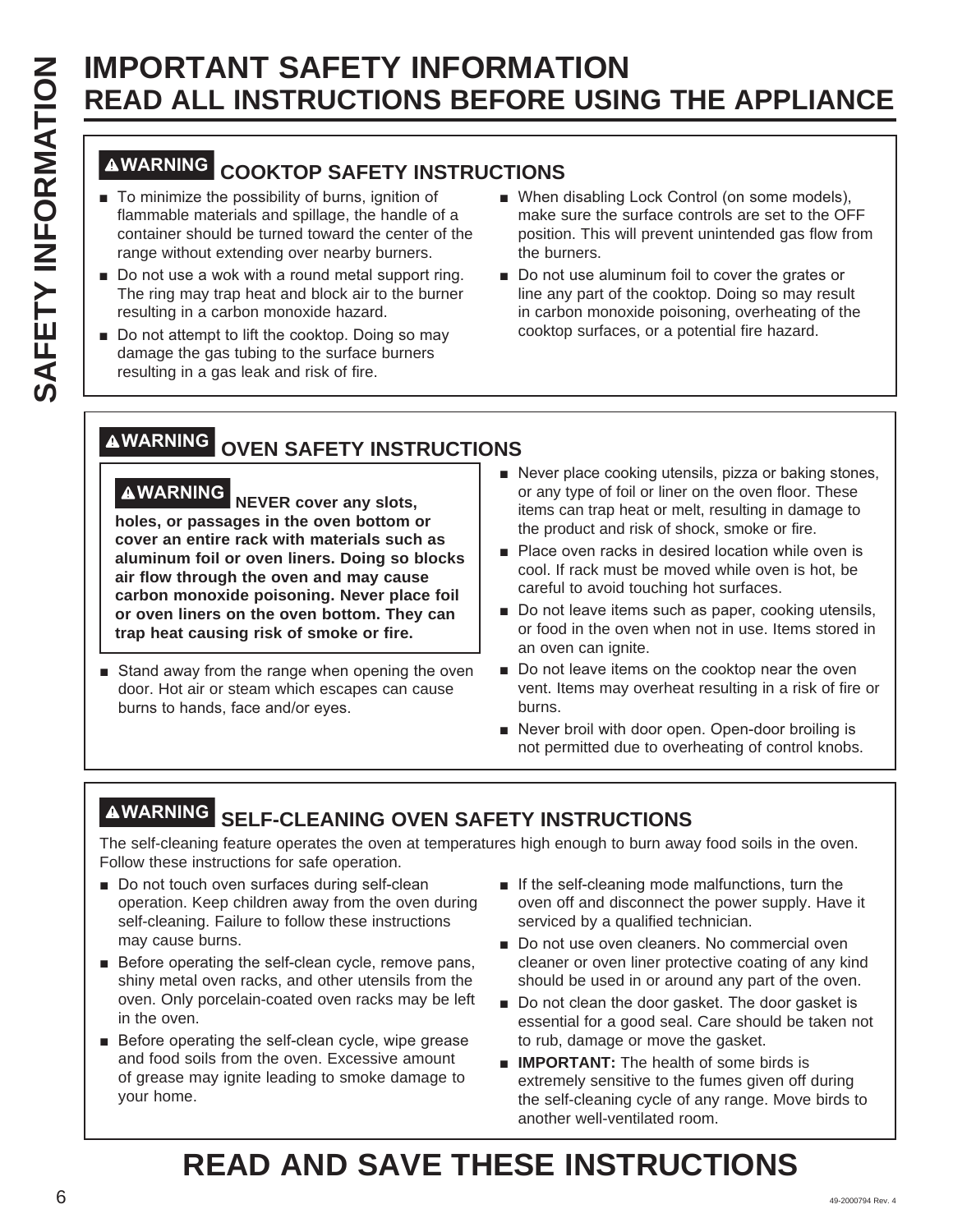### **Remote Enable Equipment (on some models)**

This device complies with part 15 of the FCC Rules. Operation is subject to the following two conditions: (1) This device may not cause harmful interference, and (2) this device must accept any interference received, including interference that may cause undesired operation.

The wireless communication equipment installed on this range has been tested and found to comply with the limits for a Class B digital device, pursuant to part 15 of the FCC Rules. These limits are designed to:

**(a)** provide reasonable protection against harmful interference in a residential installation. This equipment generates, uses, and can radiate radio frequency energy and, if not installed and used in accordance with the instructions, may cause harmful interference to radio communications. However, there is no guarantee that interference will not occur in a particular installation. If this equipment does cause harmful interference to radio or television reception, which can be determined by turning the equipment off and on, the user is encouraged

to try to correct the interference by one or more of the following measures:

- Reorient or relocate the receiving antenna.
- $\blacksquare$  Increase the separation between the equipment and receiver.
- $\blacksquare$  Connect the equipment into an outlet on a circuit different from that to which the receiver is connected.
- Consult the dealer or an experienced radio/TV technician for help.

**(b)** accept any interference received, including interference that may cause undesired operation of the device.

Note that any changes or modifications to the wireless communication device installed on this oven that are not expressly approved by the manufacturer could void the user's authority to operate the equipment.

### **How to Remove Protective Shipping Film and Packaging Tape**

Carefully grasp a corner of the protective shipping film with your fingers and slowly peel it from the appliance surface. Do not use any sharp items to remove the film. Remove all of the film before using the appliance for the first time.

To assure no damage is done to the finish of the product, the safest way to remove the adhesive from packaging tape on new appliances is an application of a household liquid dishwashing detergent. Apply with a soft cloth and allow to soak.

**NOTE:** The adhesive must be removed from all parts. It cannot be removed if it is baked on.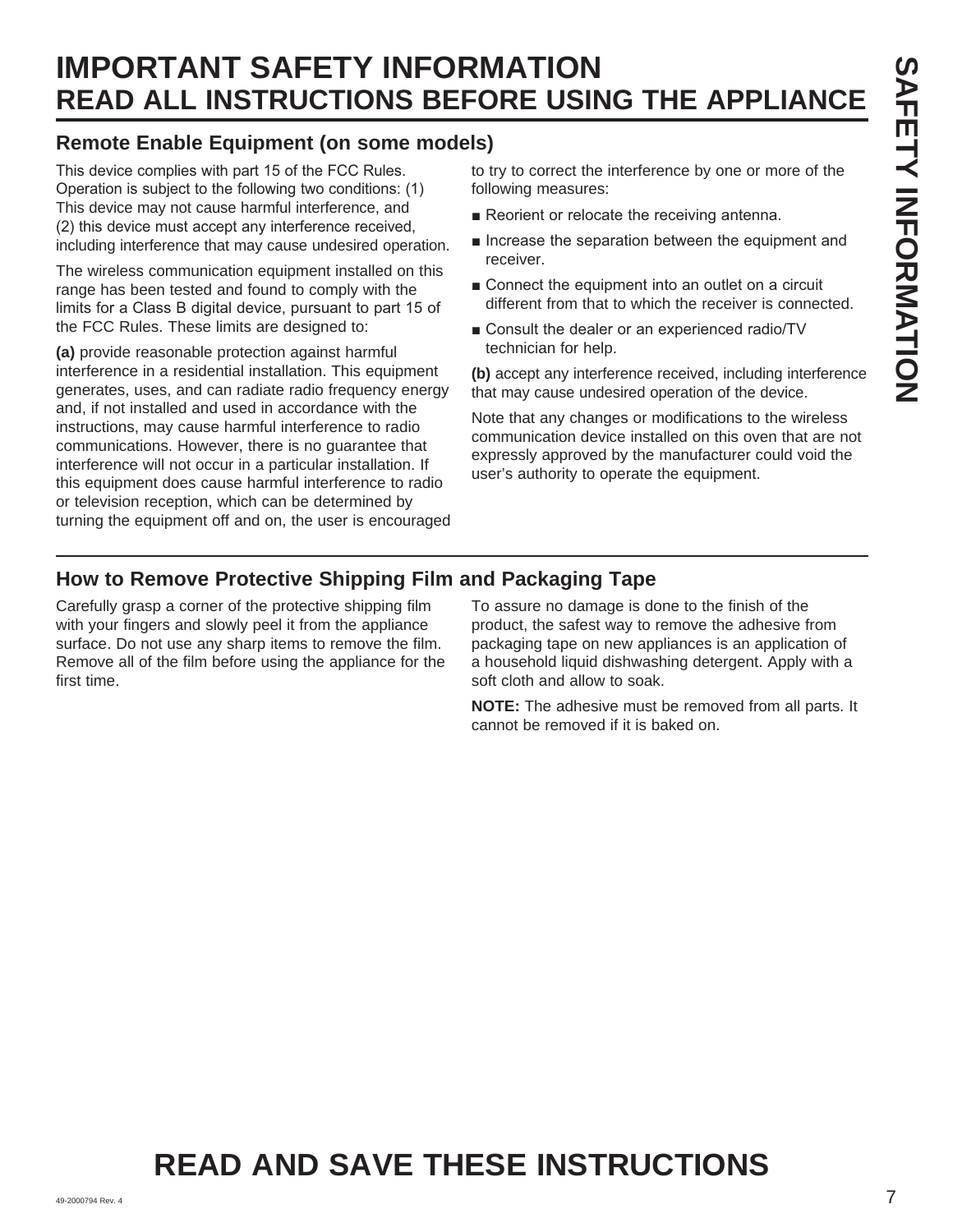In the event of a power failure, the oven is inoperable and no attempt should be made to operate it. However, the surface burners may be lit with a match. Using extreme caution, hold a lit match near the ports beneath

# **Surface Burners**

### **Lighting a Surface Burner**

**USING THE RANGE SECT THE RANGE SECT THE RANGE AND SOMET THE SANGE CONDUCT THE RANGE CONDUCT THE CONDUCT CONDUCT THE CONDUCT CONDUCT THE SANGE CONDUCT THE SANGE CONDUCT THE SANGE CONDUCT THE SANGE CONDUCT THE SANGE CONDU WARNING Burners should be operated only when covered by cookware. Burner flames not covered by cookware present a risk of fire or clothing ignition. Never let flames extend beyond the sides of the cookware. Failure to comply may result in serious injury.**

Make sure all burners are in their correct locations and fully assembled before attempting to operate any burner.

Select a burner and find its control knob. Push the knob in and turn it to the LITE position.

### **Selecting a Flame Size**

Watch the flame, not the knob, as you adjust heat. When rapid heating is desired, the flame size should match the size of the cookware you are using. Flames larger than the bottom of the cookware will not heat faster and may be hazardous.



operate normally.



Push the control knob in and turn it to the LITE position.



the surface burner cap, then slowly turn the knob to the LITE position. Once lit, surface burners will continue to

These flames are too large for the pot

### **Using the Surface Burners**

### **NOTES:**

- Do not operate the burner for an extended period of time without cookware on the grate. The finish on the grate may discolor or chip without cookware to absorb the heat.
- Do not attempt to disassemble any burner while another burner is on. Damage to the product may occur.
- $\blacksquare$  Be sure the burners and grates are cool before you place your hand, a pot holder or cleaning materials on them.

Your rangetop has sealed gas burners that offer convenience, cleanability and flexibility for a wide range of cooking applications.

The smallest burner is the simmer burner. A simmer burner turned down to LO provides precise cooking performance for foods such as delicate sauces that require low heat for a long cooking time.

The extra-large burner is designed to quickly bring large amounts of liquid to a boil. Some models have a POWER BOIL™ setting especially designed for use with cookware with a diameter of 11 inches or larger.

### **Types of Surface Burners**



**Round Burner** Use this burner for general cooking purposes. Size cookware appropriately to the flames.



**Oval Burner** Use this burner to cook on the griddle.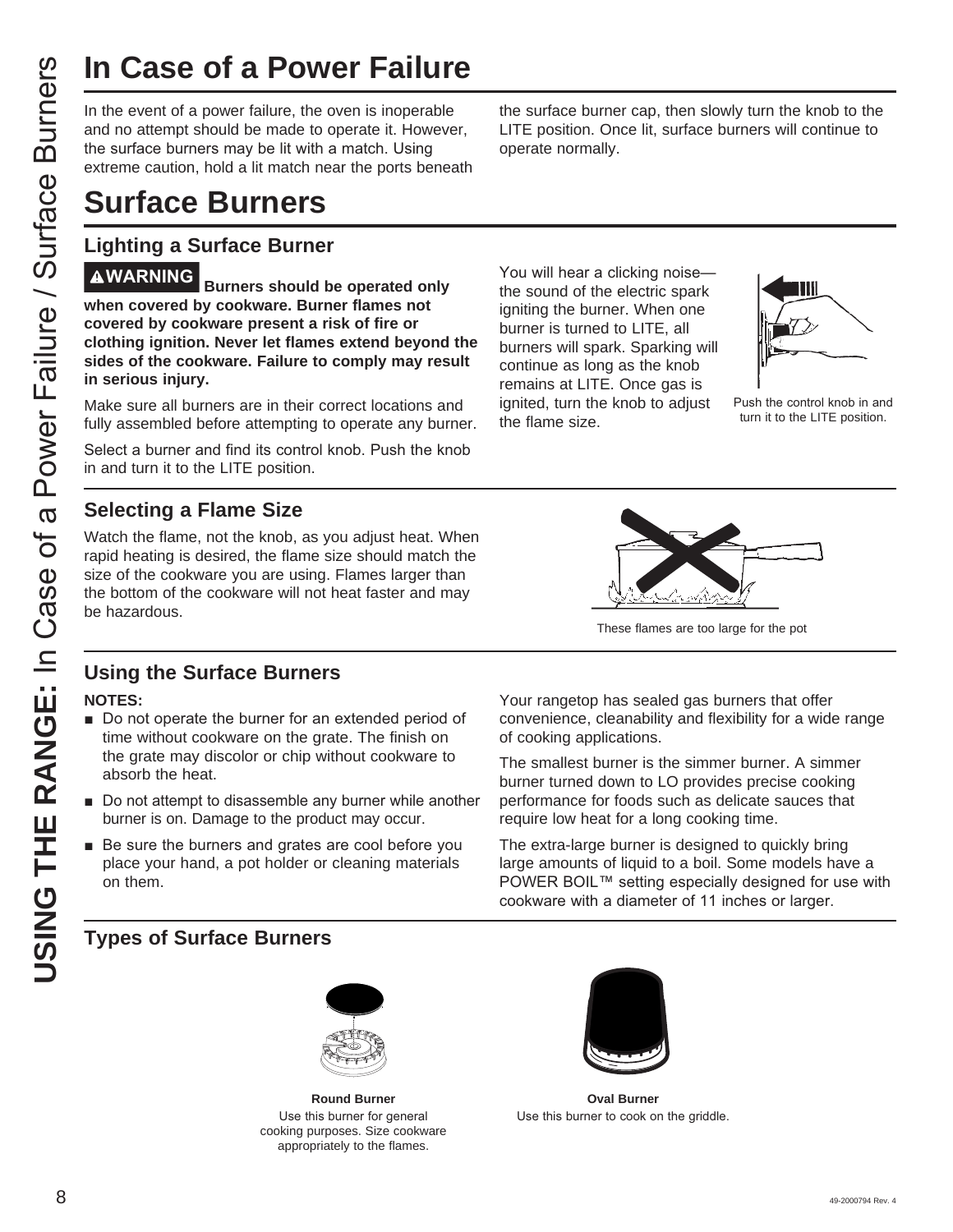# **Surface Burners (Cont.)**

### **Top-of-Range Cookware**

**Aluminum:** Medium-weight cookware is recommended because it heats quickly and evenly. Most foods brown evenly in an aluminum skillet. Use saucepans with tightfitting lids when cooking with minimum amounts of water.

**Stainless Steel:** This metal alone has poor heating properties and is usually combined with copper, aluminum or other metals for improved heat distribution. Combination metal skillets usually work satisfactorily if they are used with medium heat or as the manufacturer recommends.

**Cast-Iron:** If heated slowly, most skillets will give satisfactory results.

**Enamelware:** Under some conditions, the enamel of some cookware may melt. Follow the cookware manufacturer's recommendations for cooking methods.

**Glass:** There are two types of glass cookware-those for oven use only and those for top-of-range cooking (saucepans, coffee and teapots). Glass conducts heat very slowly.

**Heatproof Glass Ceramic:** Can be used for either surface or oven cooking. It conducts heat very slowly and cools very slowly. Check the cookware manufacturer's directions to be sure it can be used on gas ranges.

Do not use stove top grills

### **Stove Top Grills**

Do not use an after-market stove top grill on your gas surface burners. A stove top grill will cause incomplete combustion resulting in carbon monoxide levels above allowable standards. This could be hazardous to your health.

### **Using a Wok**

Use only a flat-bottomed wok with a diameter of 14 inches or less. Make sure the wok bottom sits flat on the grate.

Do not use a wok support ring. Placing the ring over the burner or grate may cause the burner to work improperly, resulting in carbon monoxide levels above allowable standards. This could be hazardous to your health. Some that use a flat-bottomed wok.



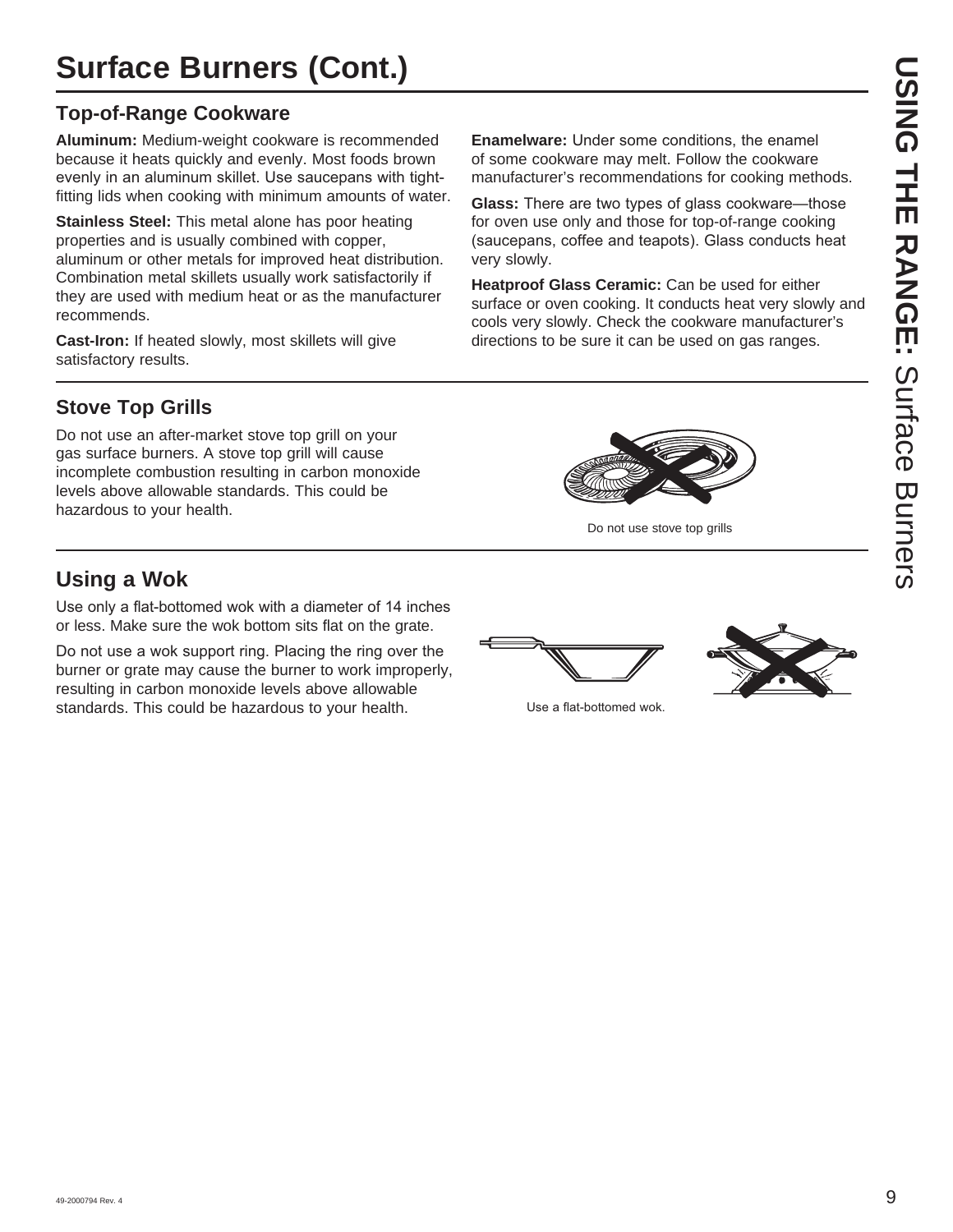# **Griddle**

### **WARNING Fire Hazard**

- **U** Use care when cooking greasy foods. Spilled grease may result in fire.
- **Never place any items on the griddle when it is not in use. Heat from surrounding burners can heat UPS the griddle and may result in fire.**
- **Place and remove the griddle only when griddle is cool and all surface burners are turned OFF.**

### **Using Your Nonstick Aluminum Griddle**

Your griddle provides an extra-large cooking surface for meats, pancakes, and other foods usually prepared in a skillet. Before first use, rinse with hot water and dry thoroughly.

### **Griddle Precautions:**

- Do not use oil on the griddle for extended lengths of time. Permanent staining and/or craze lines on the surface could result.
- **Do not overheat the griddle.** Leaving the griddle burner on at Hi for an extended amount of time without food can damage the nonstick coating.
- Use only plastic, nylon, wooden utensils, or SilverStone® kitchen tools to prevent marring of the coating.
- Never use knives or cut food on the griddle.
- $\blacksquare$  Do not use metal utensils with sharp points or rough, sharp edges which might damage the griddle surface.
- Store carefully to prevent scratching.
- Do not place the griddle in a microwave oven.
- $\blacksquare$  If something has spilled under the griddle, it should be cleaned up as soon as possible to prevent "baked on" food soil.
- Do not allow grease to accumulate under the griddle as it can be a fire hazard. Clean under the griddle with hot, soapy water as soon as it is cool.
- Do not clean your griddle in the dishwasher.
- Do not clean the griddle in the self-cleaning oven. Doing so will damage the nonstick coating. For instructions on how to clean the griddle, see the Cleaning the Cooktop section of this manual.

### **Positioning Your Griddle**

The nonstick aluminum griddle (on some models) can only be used over the center burner of the rangetop. To position the griddle, remove the center grate (if present), and replace it with the griddle. Do not turn on the center burner until you are certain the griddle has been positioned correctly.

### **Preheating Your Griddle**

If your center burner is a single oval burner, preheat your griddle for 2-5 minutes on Hi before placing food on the griddle. If your center burner is a dual oval burner, preheat your griddle for 5-10 minutes on Hi before placing food on the griddle. Once the griddle is preheated, turn the heat down to the cook setting outlined in the table corresponding to your griddle. To determine the type of burner you have, see the Types of Surface Burners section.

### **Nonstick Aluminum Griddle**

| Type of Food                            | <b>Cook Setting</b> |
|-----------------------------------------|---------------------|
| Bacon                                   | Med                 |
| <b>Breakfast Sausage Links</b>          | Med                 |
| Fried Eggs                              | Lo                  |
| Hamburgers                              | Med-Hi              |
| Hot Sandwiches (such as Grilled Cheese) | Med                 |
| Pancakes                                | Med-Lo              |
| <b>Warming Tortillas</b>                | Med-Lo              |



Replace the center grate (if present) with the Nonstick Aluminum Griddle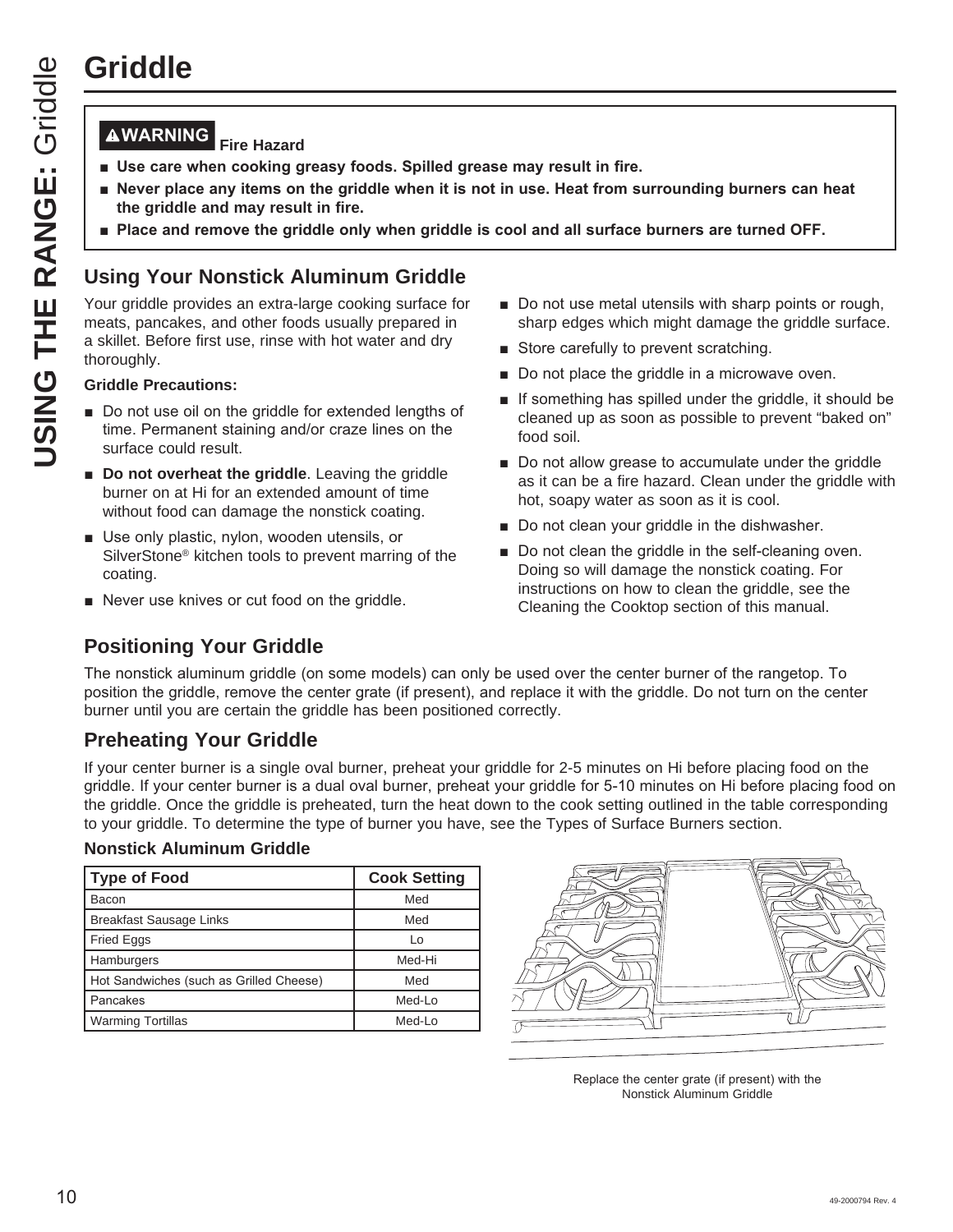### **Oven Controls 1 (on some models)**



**1. Traditional Cooking Modes:** Your oven has the following traditional cooking modes: Bake, Broil and Warm. See the Oven Cooking Modes

section for more information.

- **2. Convection Cooking Modes:** Convection cooking mode uses increased air circulation to improve performance. See the Oven Cooking Modes section for more information.
- **3. Clean:** Your oven has two cleaning modes: Self Clean and Steam Clean. See the Cleaning the Oven section for important information about using these modes.
- **4.** Start: Must be pressed to start any cooking, cleaning, or timed function. **NOTE:** If your display and keys dim, opening the oven door or pressing any key will wake and illuminate the control.
- **5. Cancel/Off:** Cancels ALL oven operations except the clock and timer.
- **6. Timer:** Works as a countdown timer. Press the **Timer** pad and use the number pads to program the time in hours and minutes. Press the **Start** pad. The oven will continue to operate when the timer countdown is complete. To turn the timer off, press the **Timer** pad.
- **7. Cook TIme:** Counts down cooking time and turns off the oven when the cooking time is complete. Select a desired cooking mode. Use the number pads to program a baking temperature. Press the **Cook Time** pad and use the number pads to program a cooking time in hours and minutes. Then press **Start**. This can only be used with **Bake, Convection Bake, Convection Roast,** and **Air Fry.**

**8. Delay Time:** Delays when the oven will turn on. Use this to set a time when you want the oven to start. Select a desired cooking mode. Use the number pad to program a baking temperature. Press the **Delay Time** pad. Use the number pads to program the time of day for the oven to turn on, and then press **Start**.

**NOTE:** When using the Delay Time feature, foods that spoil easily – such as milk, eggs, fish, stuffing, poultry, and pork – should not be allowed to sit for more than 1 hour before or after cooking. Room temperature promotes the growth of harmful bacteria. Be sure that the oven light is off because heat from the bulb will speed harmful bacteria growth.

- **9.** Lock Controls: Locks out the control so that pressing the pads does not activate the controls. Press and hold the **Lock Controls** pad, for three seconds to lock or unlock the control. **Cancel/Off** is always active, even when the control is locked.
- **10. Oven Light:** Turns the oven light on or off.
- **11. Air Fry:** The Air Fry mode is designed to produce foods with a crispier exterior than traditional oven cooking. See the Oven Cooking Modes section for more information.
- **12. Set Clock:** Set the oven clock time. Press the **Set Clock** pad. Use the number pads to program the clock. Press **Start** to save the time.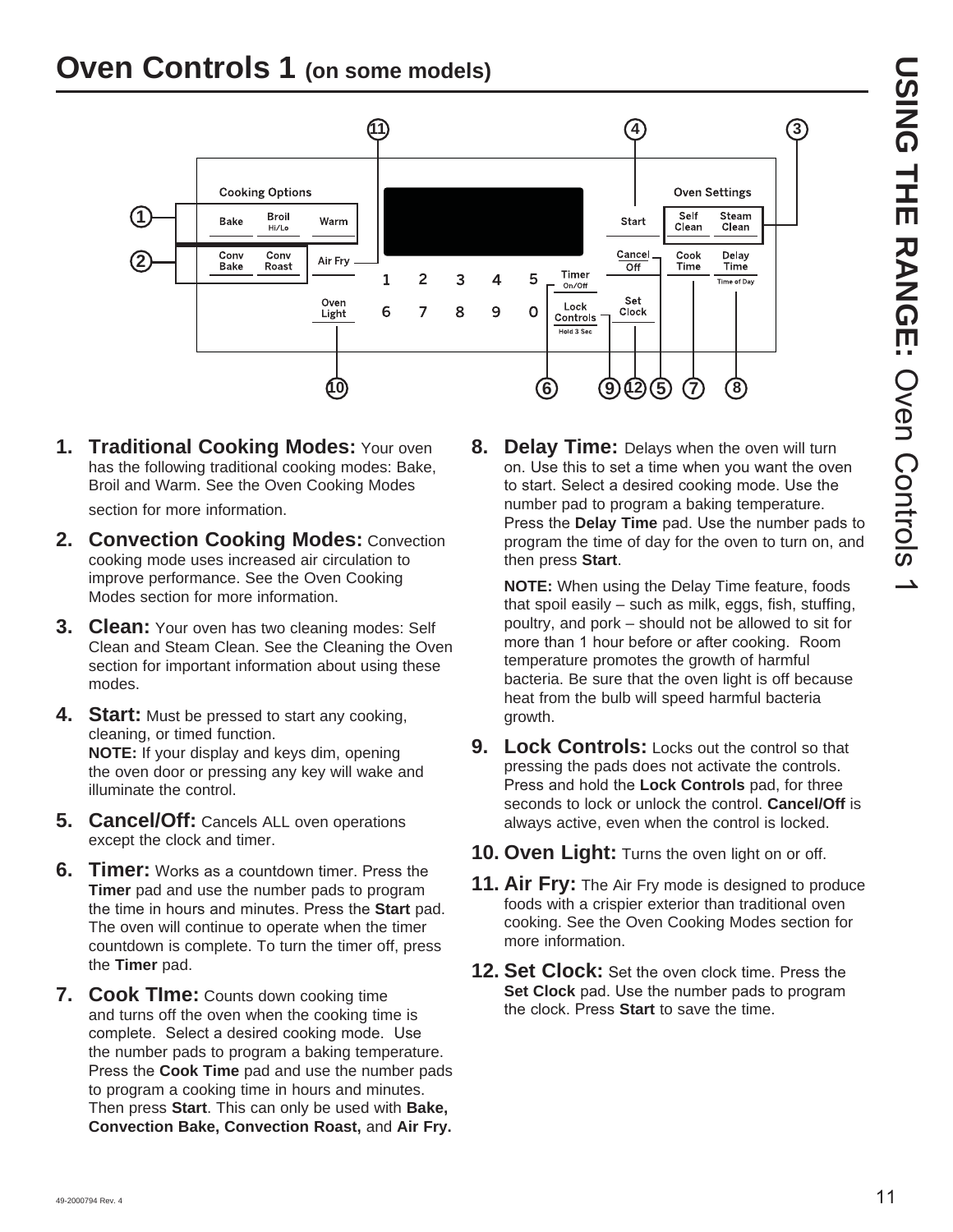# **Oven Controls 1 (on some models)**

There are several different special features on your range. To change the settings of these special features:



 $6$  = Cancel/Back,  $3$  = Up,  $8$  = Down,  $0$  = Save/Forward

- **Phone** 3 Press the **Bake** and **Broil** pads at the same time and hold until the special features menu is displayed.
- **B** Use the 3 or 8 number pads to scroll through the special features until the desired feature is displayed.
- **Phonon 1** Press the **0** number pad to enter into the feature's menu and use the 3 or 8 number pads to scroll through the options.
- **n** Once the desired option is displayed, press the **0** pad to save the setting and the **6** pad to exit the menu.

### **Adjust the Oven Temperature**

This feature allows the oven baking temperature to be adiusted up to 35° hotter or down to 35° cooler. Use this feature if you believe your oven temperature is too hot or too cold and wish to change it. This adjustment affects every cooking mode except broil.

Enter into the special features menu as outlined above. Scroll through the features until "OFFSEt" is displayed and press 0. Use the 3 pad to increase the adjusted temperature or use the **8** pad to decrease the adjusted temperature. Save and exit the special features menu.

### **End of Timer Signals**

**USING THE RANGE THE RANGE SEE AN ASSEMBLAT CONDUCT THE PRESS the Bake and Broil pads to the set of a set of a set of a set of a set of a set of a set of a set of a set of a set of a set of a set of a set of a set of a set** This is the tone that signals the end of a timer. The tone can be either continuous (Cont) or single (bEEp). The continuous setting (Cont) will repeatedly sound a tone every few seconds until a button on the control is pressed. A single setting (bEEp) will sound just a single tone at the end of the timer. Enter into the special features menu as outlined above. Scroll through the options until "End tonE" is displayed and press **0.** Scroll through the options until the desired setting is displayed. Press 0 to save the setting and then 6 to exit the menu.

### **Fahrenheit or Celsius Temperature Display**

The oven control is set to use Fahrenheit temperatures (F), but you can change it to use Celsius temperatures (C). Enter into the special features menu as outlined above. Scroll through the options until "deg Unit" is displayed and press **0.** Scroll through the options until the desired setting is displayed. Press 0 to save the setting and then **6** to exit the menu.

### **Clock Display**

This feature (On/Off) specifies if the time of day is displayed. Enter into the special features menu as outlined above. Scroll through the options until "Cloc diSP" is displayed and press **0.** Scroll through the options until the desired setting is displayed. Press 0 to save the setting and then **6** to exit the menu.

### **Clock Configuration**

This feature specifies how the time of day will be displayed. You can select a standard 12-hour clock (12) or 24-hour military time display. Enter into the special features menu as outlined above. Scroll through the options until "Cloc cFg" is displayed and press **0.** Scroll through the options until the desired setting is displayed. Press 0 to save the setting and then 6 to exit the menu.

### **Sound Volume**

This feature allows the oven tone volume to be adjusted between high (Hi), medium (reg), low (Lo) and off (oFF). Enter into the special features menu as outlined above. Scroll through the options until "sound" is displayed and press **0.** Scroll through the options until the desired setting is displayed. Press 0 to save the setting and then **6** to exit the menu. The selected sound option will play once **0** is pressed.

### **Auto Recipe Conversion**

This feature (On/Off), automatically adjusts the programmed recipe temperature in Convection Multi-Bake mode. Enter into the special features menu as outlined above. Scroll through the options until "Auto rEciPE" is displayed. Scroll through the options until the desired setting is displayed. Press 0 to save the setting and then **6** to exit the menu.

**NOTE:** This option does not convert baking time, only temperatures. This option does not adjust temperatures for Convection Roast mode.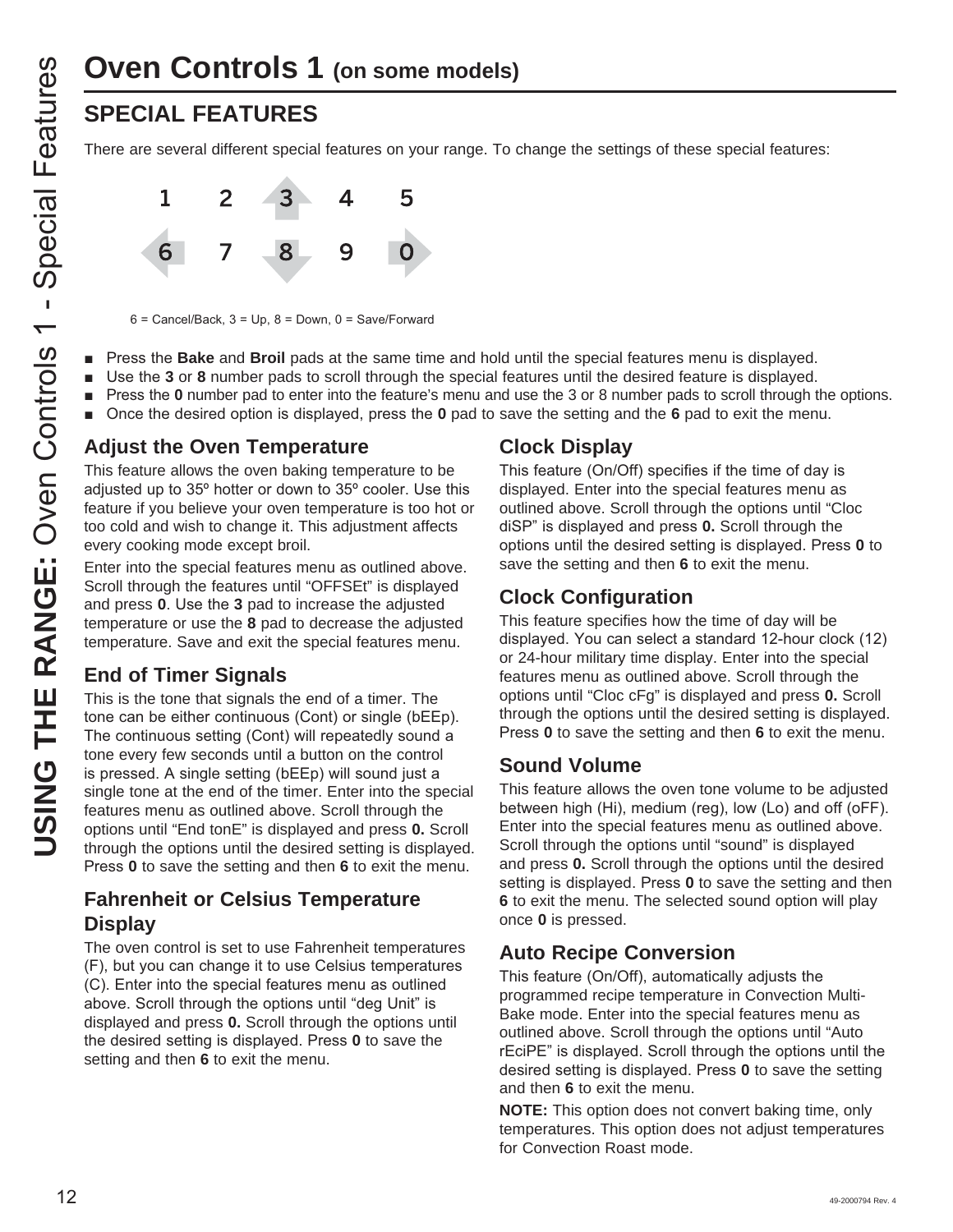### **SABBATH MODE - STANDARD**

This range offers a standard Sabbath mode\*. Some of the Sabbath mode features that will be noticed by the consumer include the disabling of tones, disabling of oven lights, and delays of about 30 seconds to one minute between a request for a temperature change and its implementation. Only continuous baking or timed baking is allowed in the Sabbath mode. Cooking in the Sabbath mode is a two-step process, first the Sabbath mode must be set and then the bake mode must be set.

### **Setting the Sabbath Mode**

- 1. Press the **Bake** and **Broil** pads at the same time and hold until the special features menu is displayed.
- 2. Use the 3 or 8 number pads to scroll through the special features until "SAbbAth" is displayed and then press **0**. Refer to the graphic in the Special Features section to see how the number keys are mapped.
- 3. Use the 3 or 8 number pads to scroll through the options until "On" is shown in the display, then press the 0 number pad to save the setting. Press 6 to exit the Special Features menu. A single bracket "]" will appear in the display indicating that the Sabbath mode is set. The clock will not be displayed. Continuous bake or timed bake can now be programmed.

### **Starting a Continuous Bake**

- 1. Press the **Bake** pad.
- 2. If the desired temperature is 350F, press Start. If a different cooking temperature is desired, use the **1** through **5** number pads or **Timer** pad to select a preset cooking temperature, then press **Start**. Refer to the graphic below to determine which pad sets the desired cooking temperature.

After a delay, a second bracket "] [" will appear in the display indicating that the oven is baking.



 $1 = 170^{\circ}$  F,  $2 = 200^{\circ}$  F,  $3 = 250^{\circ}$  F,  $4 = 300^{\circ}$  F,  $5 = 325^{\circ}$  F, Timer = 400° F

 $6 = 2$  hours,  $7 = 2.5$  hours,  $8 = 3$  hours,  $9 = 3.5$  hours,  $0 = 4$  hours. Lock Controls = 6 hours

### **Adjusting the Temperature**

- 1. Press **Bake**, use the 1 through 5 number pads and the **Timer** pad to select a different preset cooking temperature, and press **Start**.
- 2. Since no feedback is given during temperature change, an oven thermometer can be used to confirm temperature changes.

### **Starting a Timed Bake**

- 1. Press the **Bake** pad.
- 2. If the desired temperature is 350°F, use the 6 through **0** number pads or the **Lock Control** pad to select a cooking time. If a cooking temperature other than 350°F is desired, use the 1 through 5 number pads or the **Timer** pad to select a preset cooking temperature, then select the cooking time. Refer to the graphic on this page to determine which pad sets the desired cooking temperature and cooking time.

### 3. Press Start.

After a delay, a second bracket "] [" will appear in the display indicating that the oven is baking. When the cook time expires, the display will change back to a single bracket "]" indicating that the oven is no longer baking. No tone will sound when the cook time is complete.

### **Exit the Sabbath Mode**

Exiting the Sabbath mode should be done after the Sabbath is over.

- 1. Press **Cancel/Off** to end any bake mode that may be running.
- 2. Press **Bake** and **Broil** pads at the same time and hold until the Special Features menu is displayed.
- 3. Use the 3 or 8 number pads to scroll through the special features until "SAbbAth" is displayed, then press **0**.
- 4. Use the 3 or 8 number pads to scroll through the options until "OFF" is displayed and press **0** to save the setting. Press the 6 number pad to exit the Special Features menu.

### **Sabbath Mode Power Outage Note**

If a power outage occurs while the oven is in Sabbath Mode, the unit will return to Sabbath Mode when power is restored, however the oven will return to the off state even if it was in the middle of a bake cycle when the power outage occurred.

\* The standard Sabbath mode has not been reviewed or approved by Orthodox Union.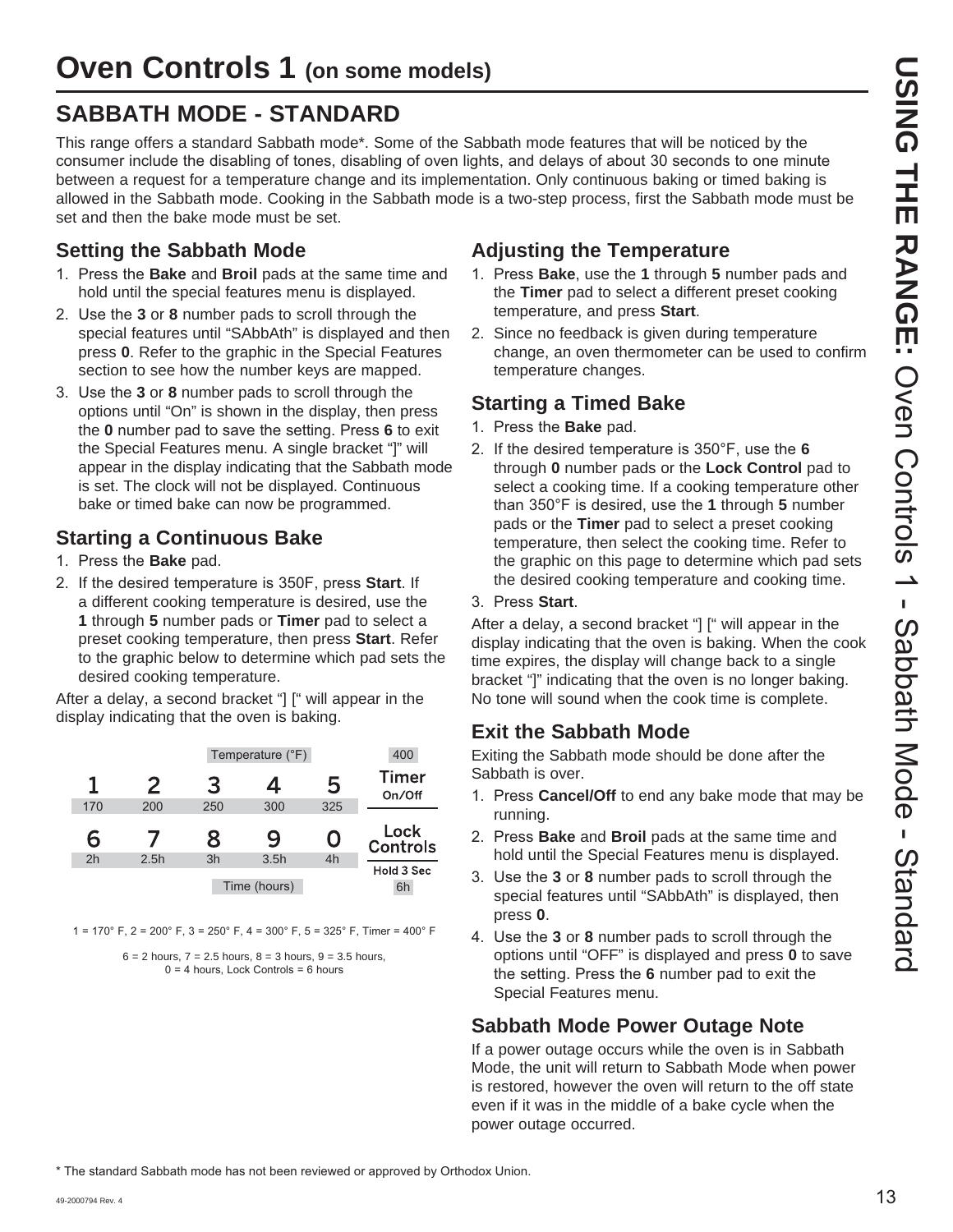# **Oven Controls 2 (on some models)**



**1. Traditional Cooking Modes:** Your oven has the following traditional cooking modes: Bake, Broil and Warm. See the Oven Cooking Modes

section for more information.

- **2. Convection Cooking Modes (on some models):** Convection cooking mode uses increased air circulation to improve performance. See the Oven Cooking Modes section for more information.
- **3. Clean:** Your oven has two cleaning modes: Self Clean and Steam Clean. See the Cleaning the Oven section for important information about using these modes.
- **4.** Start: Must be pressed to start any cooking, cleaning, or timed function. **NOTE:** If your display and keys dim, opening the oven door or pressing any key will wake and illuminate the control.
- **5. Cancel/Off:** Cancels ALL oven operations except the clock and timer.
- **6. Timer:** Works as a countdown timer. Press the **Timer** pad and use the number pads to program the time in hours and minutes. Press the **Start** pad. The oven will continue to operate when the timer countdown is complete. To turn the timer off, press the **Timer** pad.
- **7. Cook Time:** Counts down cooking time and turns off the oven when the cooking time is complete. Select a desired cooking mode. Use the number pads to program a baking temperature. Press the **Cook Time** pad and use the number pads to program a cooking time in hours and minutes. Then press **Start**. This can only be used with **Bake, Convection Bake, Convection Roast, Warm,** and **Air Fry.**

**8. Delay Time:** Delays when the oven will turn on. Use this to set a time when you want the oven to start. Select a desired cooking mode. Use the number pad to program a baking temperature. Press the **Delay Time** pad. Use the number pads to program the time of day for the oven to turn on, and then press **Start**.

**NOTE:** When using the Delay Time feature, foods that spoil easily – such as milk, eggs, fish, stuffing, poultry, and pork – should not be allowed to sit for more than 1 hour before or after cooking. Room temperature promotes the growth of harmful bacteria. Be sure that the oven light is off because heat from the bulb will speed harmful bacteria growth.

- **9. Lock Controls:** Locks out the control so that pressing the pads does not activate the controls. Press and hold the **Lock Controls** pad, for three seconds to lock or unlock the control. **Cancel/Off** is always active, even when the control is locked.
- **10. Oven Light:** Turns the oven light on or off.
- **11. Air Fry (on some models):** The Air Fry mode is designed to produce foods with a crispier exterior than traditional oven cooking. See the Oven Cooking Modes section for more information.
- **12. Set Clock:** Set the oven clock time. Press the **Set Clock** pad. Use the number pads to program the clock. Press Start to save the time.

### **13. WiFi Connect (on some models):**

Allows you to control your oven remotely. For instructions on how to connect your oven, see the WiFi Connect section in this manual.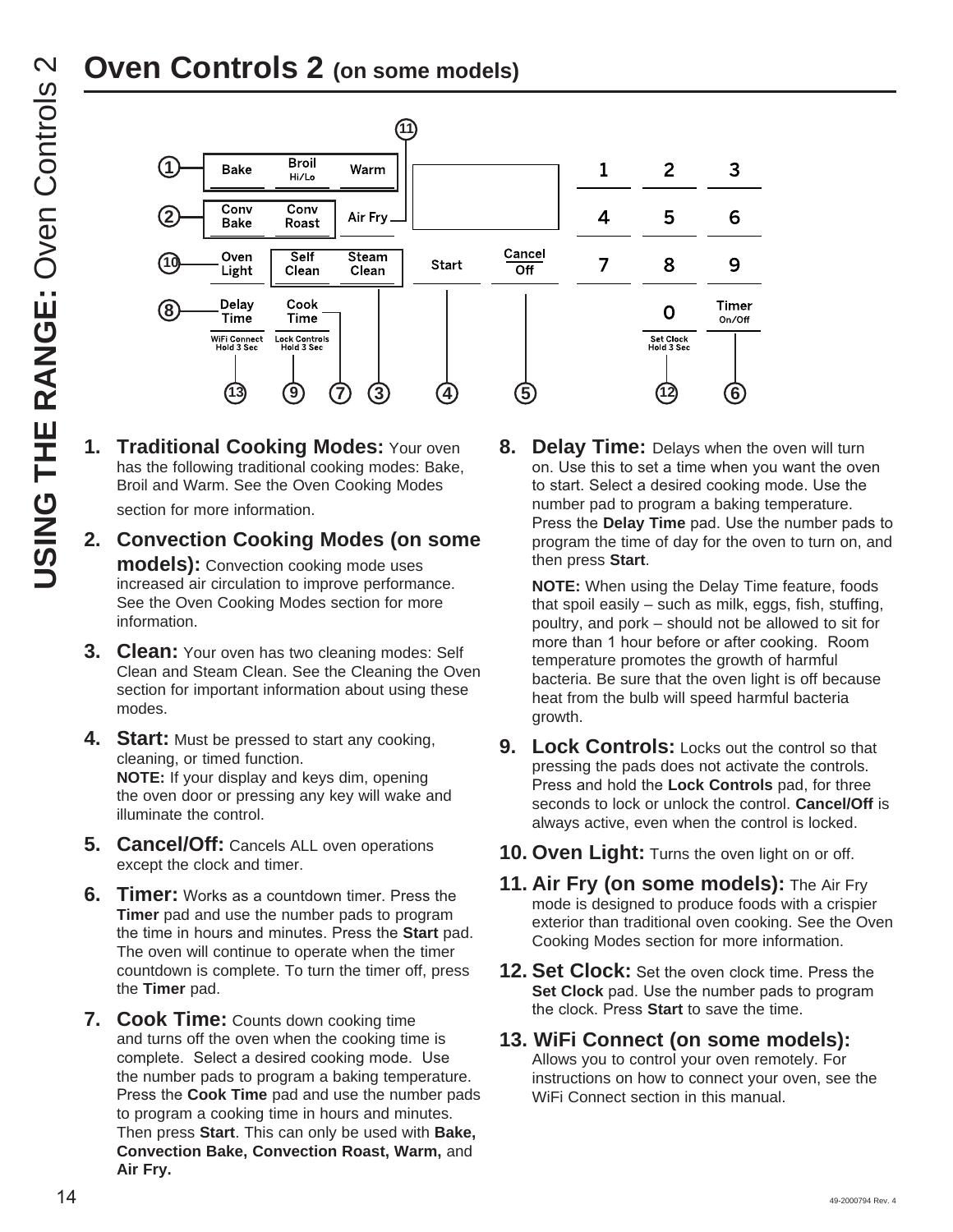### **SPECIAL FEATURES**

There are several different special features on your range. To change the settings of these special features:

- **Phone 3 3UHV Find Stake** and **Broil** pads at the same time and hold until the special features menu is displayed.
- **Use the 2 or 8** number pads to scroll through the special features until the desired feature is displayed.
- **Press the 6** number pad to enter into the feature's menu and use the 2 or 8 number pads to scroll through the options.
- **n** Once the desired option is displayed, press the 6 pad to save the setting and the 4 pad to exit the menu.



 $4$  = Cancel/Back, 2 = Up, 8 = Down, 6 = Save/Forward

### **Adjust the Oven Temperature (OFSt)**

This feature allows the oven baking temperature to be adjusted up to 35° hotter or down to 35° cooler. Use this feature if you believe your oven temperature is too hot or too cold and wish to change it. This adjustment affects every cooking mode except broil.

Enter into the special features menu as outlined above. Scroll through the features until "OFSt" is displayed and press 6. Use the 2 pad to increase the adjusted temperature or use the **8** pad to decrease the adjusted temperature. Save and exit the special features menu.

### **End of Timer Signals (End tonE)**

This is the tone that signals the end of a timer. The tone can be either continuous (Cont) or single (bEEp). The continuous setting (Cont) will repeatedly sound a tone every few seconds until a button on the control is pressed. A single setting (bEEp) will sound just a single tone at the end of the timer. Enter into the special features menu as outlined above. Scroll through the options until "End tonE" is displayed and press **6.** Scroll through the options until the desired setting is displayed. Press 6 to save the setting and then 4 to exit the menu.

### **Fahrenheit or Celsius Temperature Display (dEg Unit)**

The oven control is set to use Fahrenheit temperatures (F), but you can change it to use Celsius temperatures (C). Enter into the special features menu as outlined above. Scroll through the options until "dEq Unit" is displayed and press **6.** Scroll through the options until the desired setting is displayed. Press 6 to save the setting and then **4** to exit the menu.

### **Clock Display (CLoc diSP)**

This feature (On/Off) specifies if the time of day is displayed. Enter into the special features menu as outlined above. Scroll through the options until

"Cloc diSP" is displayed and press 6. Scroll through the options until the desired setting is displayed. Press 6 to save the setting and then **4** to exit the menu.

### **Clock Configuration (Cloc cFg)**

This feature specifies how the time of day will be displayed. You can select a standard 12-hour clock (12) or 24-hour military time display. Enter into the special features menu as outlined above. Scroll through the options until "Cloc cFg" is displayed and press **6.** Scroll through the options until the desired setting is displayed. Press 6 to save the setting and then 4 to exit the menu.

### **Sound Volume (Snd)**

This feature allows the oven tone volume to be adjusted on and off. Enter into the special features menu as outlined above. Scroll through the options until "Snd" is displayed and press **6.** Scroll through the options until the desired setting is displayed. Press 6 to save the setting and then **4** to exit the menu. The selected sound option will play once **6** is pressed.

### **Auto Recipe Conversion**

This feature (On/Off), automatically adjusts the programmed recipe temperature in Convection Multi-Bake mode. Enter into the special features menu as outlined above. Scroll through the options until "Auto rEciPE" is displayed. Scroll through the options until the desired setting is displayed. Press 6 to save the setting and then **4** to exit the menu.

**NOTE:** This option does not convert baking time, only temperatures. This option does not adjust temperatures for Convection Roast mode.

### **Remote Enable (App ENbl) (on some models)**

Allows you to control your oven remotely (On/Off). Enter the special features menu as outlined above. Scroll through the options until "App ENbl" is displayed. Use 6 to enter the menu and toggle the setting using the 2 or 8 key. Press the 6 key to save the setting and then 4 to exit the menu.

### **12-Hour Auto Shut Off (12H Shut)**

This feature turns off the oven after 12 hours of continuous operation (On/Off). Enter the special features menu as outlined above. Scroll through the options until "12H Shut" is displayed. Use 6 to enter the menu and toggle the setting using the 2 or 8 key. Press the 6 key to save the setting and then 4 to exit the menu.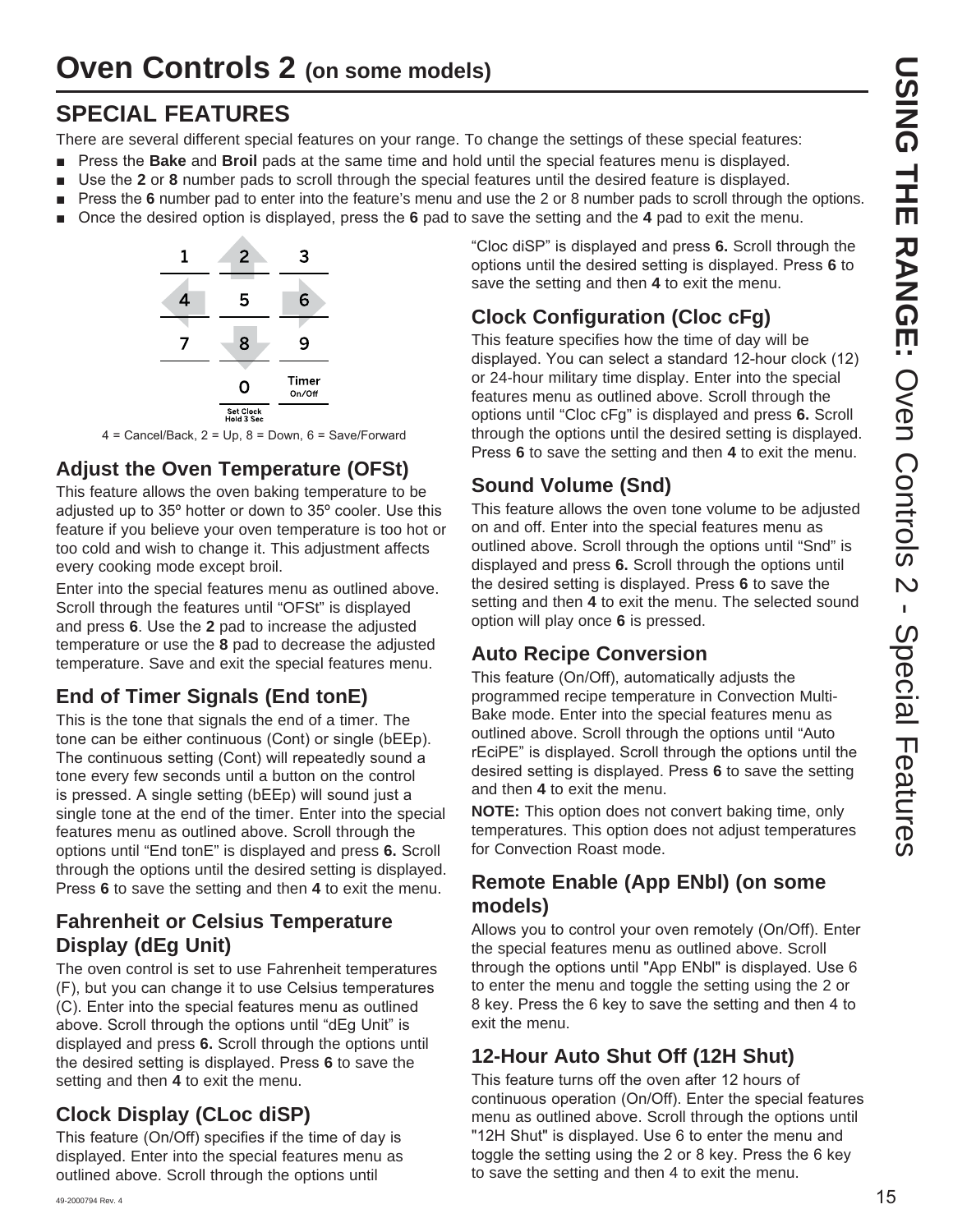### **WIFI CONNECT**

**USING THE RANGE SEED THE RANGE AND SEED THE RANGE CONTROLL CONDUCT SUSPER THE RANGE OF SUSPER THE USING THE USING THE USING THE SEED TO SUSPER THE SEED TO SUSPER THE SEED TO THE SEED THE SEED TO THE SEED THE THE RANGE THE** communication between your appliance and smart device. By using the WiFi Connect features, you will be able to control essential oven operations such as temperature settings, timers and cooking modes using your smartphone or tablet.\*

Select the **WiFi** pad and hold for 3 seconds - follow the instructions on your oven display and phone app. It is necessary to turn on WiFi before using SmartHQ App on your oven.

### **Connecting your WiFi Connect Enabled Oven**

### **What you will need**

Your GE Appliances oven uses your existing home WiFi network to communicate between the appliance and your smart device. In order to setup your GE Appliances oven, you will need to gather some information:

- 1. Each GE Appliances oven has a connected appliance information label that includes an Appliance Network Name and Password. These are the two important details that you will need to connect to the appliance. The label is typically located inside the door of the oven or drawer.
- 2. Have your smart phone or tablet ready with the ability to access the internet and download apps.
- 3. You will need to know the password of your home WiFi router. Have this password ready while you are setting up your GE Appliances oven.

| <b>Connected Appliance Information</b> |                         |  |
|----------------------------------------|-------------------------|--|
| FCC: ZKJ-WCATA001                      | Network: GE XXXXXX XXXX |  |
| IC: 10229A-WCATA001                    | Password: XXXXXXXX      |  |
| MAC ID: XX - XX - XX - XX - XX - XX    | PT. NO. 229C6272G001-0  |  |

Sample Label

\* Compatible Apple or Android devices and home WiFi network required.

### **Connect your GE Appliances oven**

- 1. On your smart phone or tablet visit **GEAppliances.com/connect** to learn more about connected appliance features and to download the SmrtHQ App.
- 2. Follow the app onscreen instructions to connect your GE Appliances oven.
- 3. Once the process is complete, the connection light located on your GE Appliances oven display will stay on solid and the app will confirm you are connected.
- 4. If the connection light does not turn on or is blinking, follow the instructions on the app to reconnect. If issues continue, please call the Connected Call Center 1.800.220.6899 and ask for assistance regarding oven wireless connectivity.

To connect additional smart devices, repeat steps 1 and 2.

Note that any changes or modifications to the remote enable device installed on this oven that are not expressly approved by the manufacturer could void the user's authority to operate the equipment.

### **REMOTE STARTING YOUR OVEN 今日**

To be able to start the oven remotely once connected to WiFi, make sure the  $\Box$  icon is visible in the display. The oven can now be remotely started with a connected device. Opening an oven door or turning off the oven will turn off the  $\Box$  icon. The  $\Box$  icon must be lit to start the oven remotely. The  $\Box$  icon is not required to change the oven temperature while it is running, set a timer or to turn the oven off from the phone app while the  $\widehat{\mathcal{F}}$  icon shows it is Wifi Connected.

After using the oven, remember to verify that the  $\Box$  icon is lit if you wish to start the oven remotely in the future.

**NOTE:** Foods that spoil easily-such as milk, eggs, fish, stuffings, poultry and pork-should not be allowed to sit for more than 1 hour before or after cooking. Room temperature promotes the growth of harmful bacteria. Be sure that the oven light is off because heat from the bulb will speed harmful bacteria growth.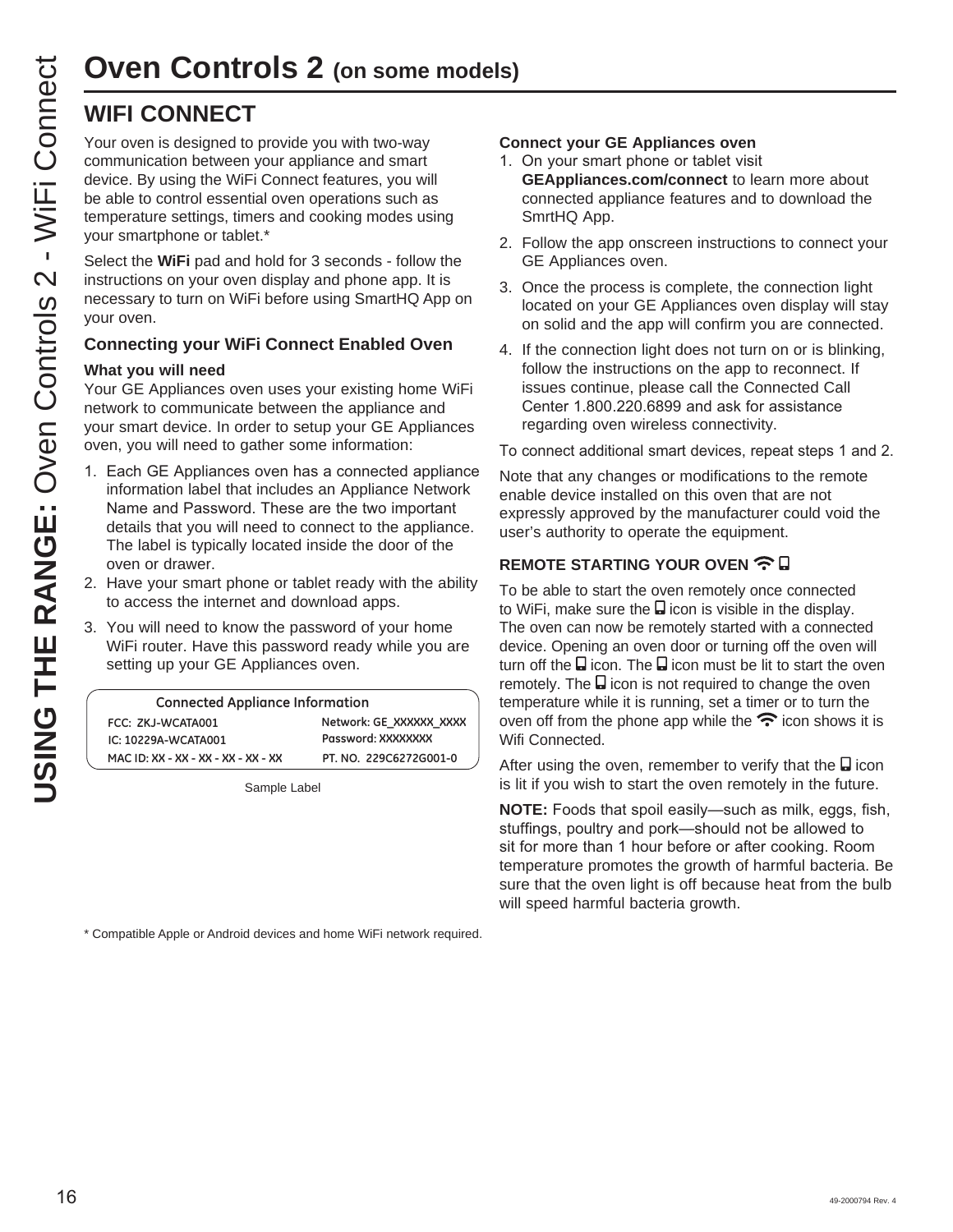### **SABBATH MODE - OU and CRC**

This range offers an OU and CRC Sabbath mode that complies with standards set forth by Orthodox Union, the Central Rabbinical Congress and Halacha Tech, and is 100% certified to the highest halacha standards. In order to enable the OU and CRC Sabbath mode, a separate Shabbos Keeper for Ovens must be connected to the range. The Shabbos Keeper can be purchased from **zmantechnologies.com** or **geappliances.com**. The only way to enable the OU and CRC Sabbath mode is with the purchase of the Shabbos Keeper for Ovens.





Shabbos Keeper

The Shabbos Keeper connects to your range to automatically enable Shabbos compatible modes each week and before every holiday. Using two modes, Shabbos mode and Holiday mode, the Shabbos Keeper allows for door openings and closings, disables most of the buttons on the appliance, and will adjust temperatures automatically during Shabbos and Yom Tov. The appropriate mode will automatically activate based on the Jewish calendar date for your location. Warming and baking features can be enabled when accepted by the user up to four hours in advance of Sabbath or holiday.

When the Shabbos Keeper is properly connected to the range, the control on the oven will display one of the following messages while in use during Sabbath or holiday:



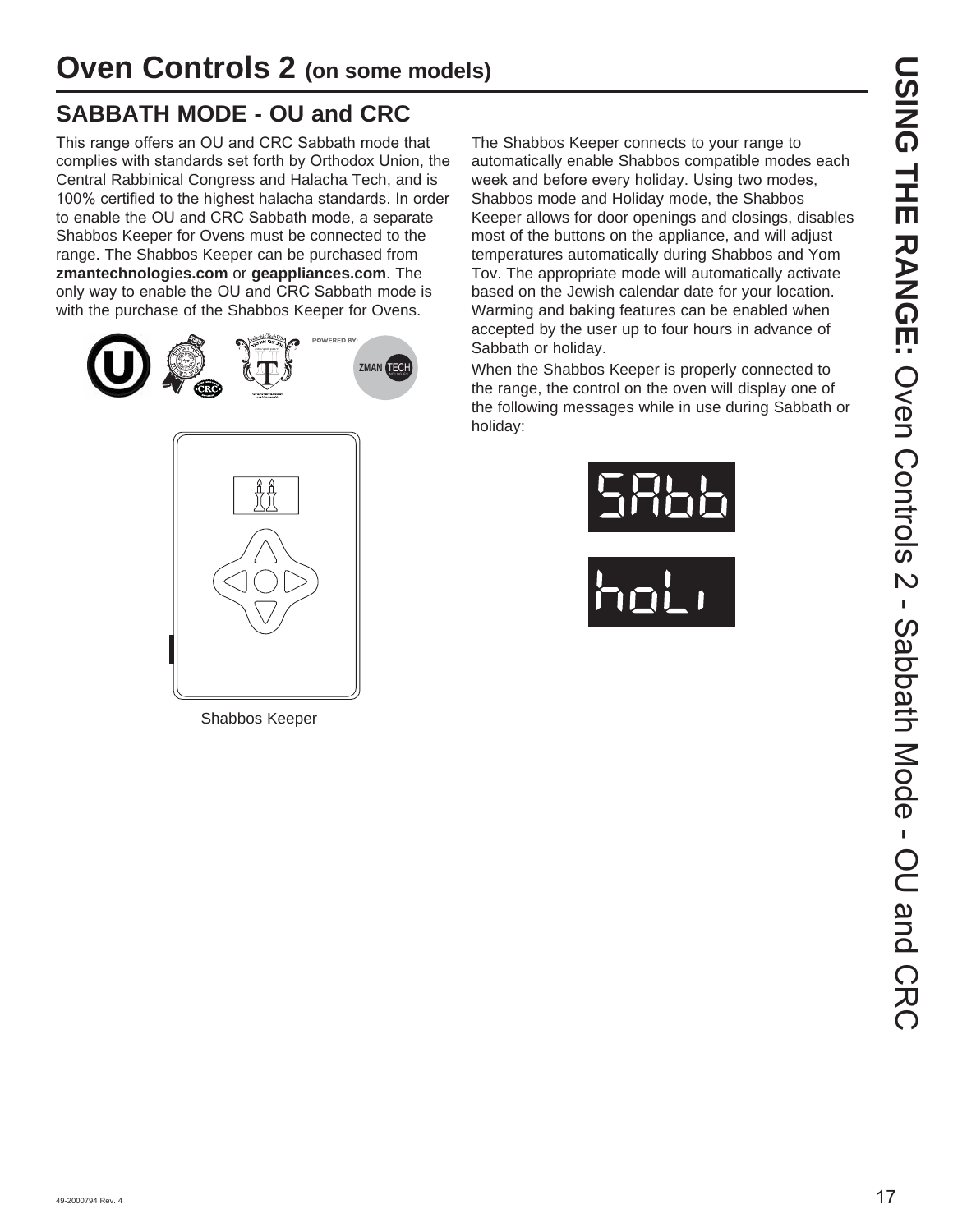### **SABBATH MODE - STANDARD**

This range offers a standard Sabbath mode\*. Some of the Sabbath mode features that will be noticed by the consumer include the disabling of tones and disabling of oven lights. Only continuous baking or timed baking is allowed in the Sabbath mode. Cooking in the Sabbath mode is a two-step process, first the Sabbath mode must be set and then the bake mode must be set. While in standard Sabbath mode, the sensors will detect your actions but will not respond. The heating elements will cycle as they do while not in Sabbath mode. Please consult your local rabbi for additional guidance while using the range during Shabbos and/or holiday.

### **Setting the Sabbath Mode**

- 1. Press and hold **Bake** + **Broil** to enter special features menu.
- 2. Use number key 8 to navigate to "Sabb" menu, Enter the menu using number key 6.
- 3. Use number key 8 again to toggle the setting to ON. Use number key 6 to confirm the setting.
- 4. Use number key 4 to exit Special features menu.
- 5. A single left opening bracket will appear.

### **Starting a Continuous Bake**

- 1. Press the **Bake** pad.
- 2. If the desired temperature is 350°F, press Start. If a different cooking temperature is desired, use the **1** through **5** number pads or **Timer** pad to select a preset cooking temperature, then press **Start**. Refer to the graphic below to determine which pad sets the desired cooking temperature.

After a delay, a second bracket "] [" will appear in the display indicating that the oven is baking.



 $1 = 170^{\circ}$  F,  $2 = 200^{\circ}$  F,  $3 = 250^{\circ}$  F,  $4 = 300^{\circ}$  F,  $5 = 325^{\circ}$  F, Timer = 400° F

 $6 = 2$  hours,  $7 = 2.5$  hours,  $8 = 3$  hours,  $9 = 3.5$  hours,  $0 = 4$  hours, Lock Controls = 6 hours

### **Adjusting the Temperature**

- 1. Press **Bake**, use the 1 through 5 number pads and the **Timer** pad to select a different preset cooking temperature, and press **Start**.
- 2. Since no feedback is given during temperature change, an oven thermometer can be used to confirm temperature changes.

### **Starting a Timed Bake**

- 1. Press the **Bake** pad.
- 2. If the desired temperature is 350°F, use the 6 through **0** number pads or the **Lock Control** pad to select a cooking time. If a cooking temperature other than 350°F is desired, use the 1 through 5 number pads or the **Timer** pad to select a preset cooking temperature, then select the cooking time. Refer to the graphic on this page to determine which pad sets the desired cooking temperature and cooking time.

### 3. Press Start.

After a delay, a second bracket "] [" will appear in the display indicating that the oven is baking. When the cook time expires, the display will change back to a single bracket "]" indicating that the oven is no longer baking. No tone will sound when the cook time is complete.

### **Exit the Sabbath Mode**

Exiting the Sabbath mode should be done after the Sabbath is over.

- 1. Press **Cancel/Off** to end any bake mode that may be running.
- 2. Press and hold Bake + Broil to enter special features menu.
- 3. Use number key 8 to navigate to "Sabb" menu, Enter the menu using num key 6.
- 4. Use number key 8 again to toggle the setting to OFF. Use number key 6 to confirm the setting.
- 5. Use number key 4 to exit Special features menu.

### **Sabbath Mode Power Outage Note**

If a power outage occurs while the oven is in Sabbath Mode, the unit will return to Sabbath Mode when power is restored, however the oven will return to the off state even if it was in the middle of a bake cycle when the power outage occurred.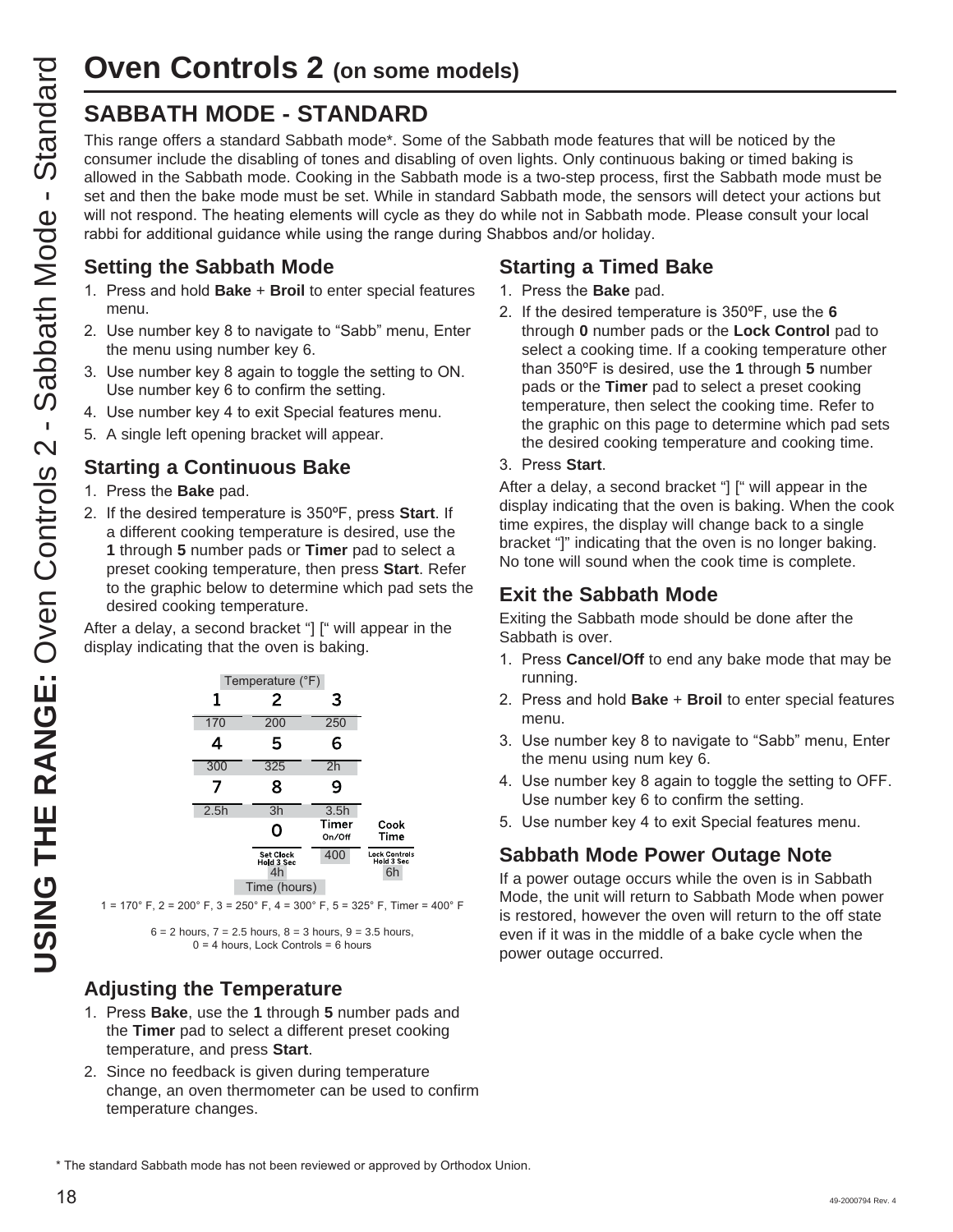# **Oven Racks**

Recommended rack positions for various types of foods are provided in the Cooking Guide. Adjusting rack position is one way to impact cooking results. For example, if you would prefer darker tops on cakes, muffins, or cookies, try moving food one rack position higher. If you find foods are too brown on top try moving them down next time.

When baking with multiple pans and on multiple racks, ensure there is at least  $1\frac{1}{2}$ " between pans to allow sufficient space for air to flow.

Your Oven may have extension racks and/or traditional flat racks.

To avoid possible burns, place the racks in the desired position before you turn the oven on.



The number of rack positions may vary by model.

# **Aluminum Foil and Oven Liners**

**CAUTION Do not use any type of foil or oven liner to cover the oven bottom. These items can trap heat or melt, resulting in damage to the product and risk of shock, smoke or fire. Damage from improper use of these items is not covered by the product warranty.** 

Foil may be used to catch spills by placing a sheet on a lower rack, several inches below the food. Do not use more foil than necessary and never entirely cover an oven rack with aluminum foil. Keep foil at least 1-1/2" from oven walls to prevent poor heat circulation.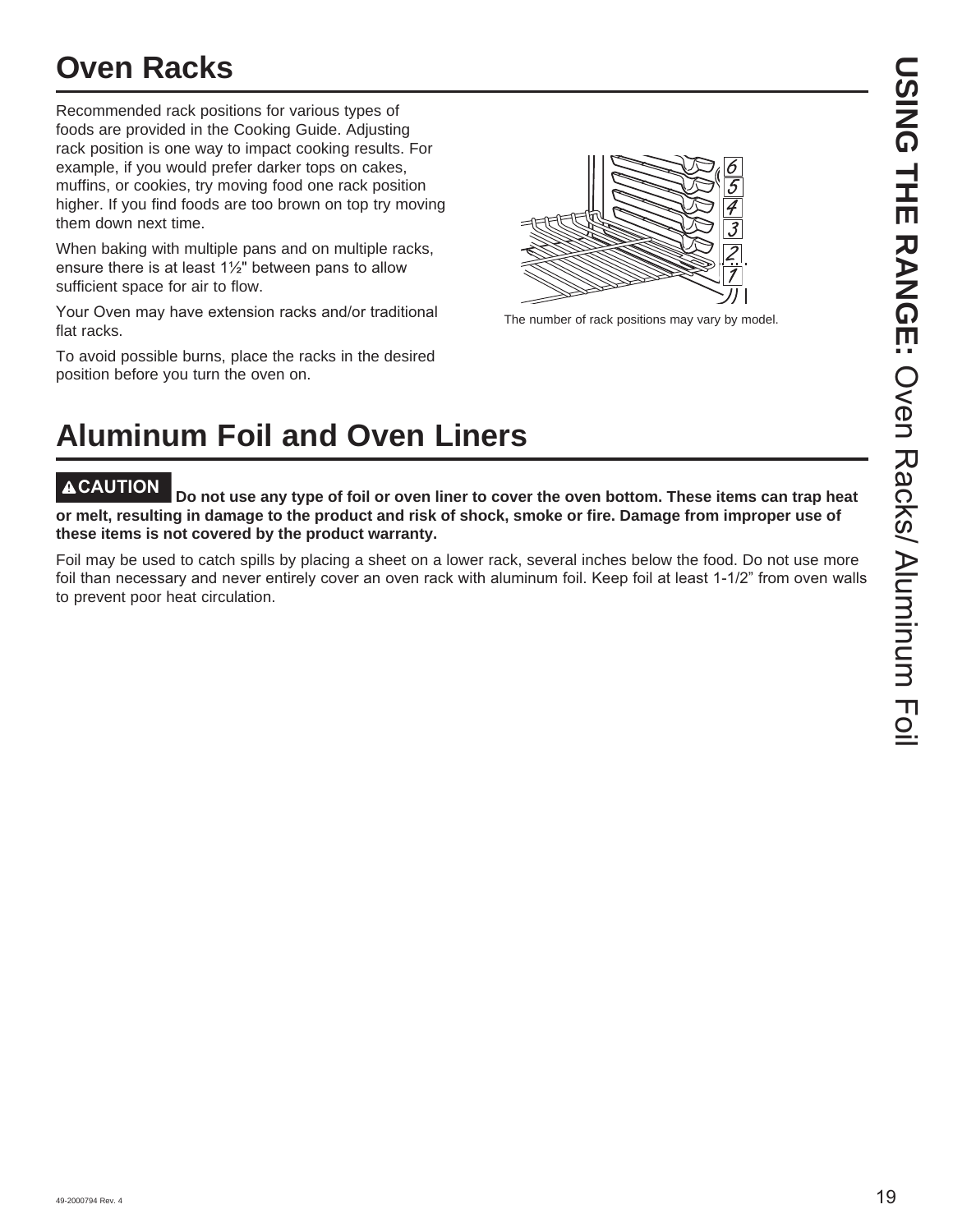# **Oven Cooking Modes**

Your new oven has a variety of cooking modes to help you get the best results. These modes are described below. Refer to the Cooking Guide section for rack position and other recommendations for specific modes and foods.

### **Bake**

The traditional bake mode is intended for single rack cooking. This mode uses heat primarily from the lower element but also from the upper element to cook food. Preheating is generally recommended when using this mode. To use this mode press the **Bake** pad, enter a temperature with the number pads, and then press **Start**.

### **Convection Bake**

This mode is intended for single rack baking when additional airflow is desired to enhance evenness. Preheating is generally recommended when using this mode. To use this mode press the **Conv Bake** pad, enter a temperature with number pads, and then press **Start**.

### **Convection Roast**

This mode is intended for roasting whole cuts of meat on a single rack. The utilization of all three elements and direct airflow down from the top of the oven improves browning and reduces cooking time. Check food earlier than the recipe suggests when using this mode. To use this mode press the **Conv Roast** pad, enter a temperature with number pads, and then press **Start**.

### **Broiling Modes**

Always broil with the door closed. The broil element in this oven is very powerful. Monitor food closely while broiling. Use caution when broiling on upper rack positions as placing food closer to the broil element increases smoking, spattering, and the possibility of fats igniting. Broiling on rack position 6 is not recommended.

Broiling can be used for foods that would typically be grilled.

Adjust the rack position in order to vary the intensity of the heat to the food. Place foods closer to the broil element when a seared surface and rare interior are desired. For best performance center the food below the broil heating element.

Press the Broil pad twice for High or once for Low depending on the amount of searing and the internal temperature that is preferred. The High setting is best for thinner cuts of meat and/or foods you prefer less done on the interior. The Low setting is preferred for thicker cuts of meat and foods you liket o be cooked all the way through. It is not necessary to preheat the oven for these modes. Then press Start.

### **Air Fry**

Air Fry is a special, no-preheat, cooking mode that is designed to produce foods with a crispier exterior than traditional oven cooking. The Air Fry mode is intended for single rack cooking only. Select Air Fry, then input the desired set temperature and press Start. The temperature can be set between 300°F and 500°F. Preheating is not recommended for this mode. Follow traditional oven recipe or package guidelines for set temperatures and cook times; adjust cook time to achieve your desired crispness. Additional guidelines for using this mode can be found in the Cooking Guide.

### **Warm**

Warm mode is designed to keep hot foods at a higher temperature for up to 3 hours. Preheating is not required. Do not use warm to heat cold food other than crisping crackers, chips, or dry cereal. It is also recommended that food not be kept warm for more than 2 hours. Press the **Warm** pad and then press **Start.**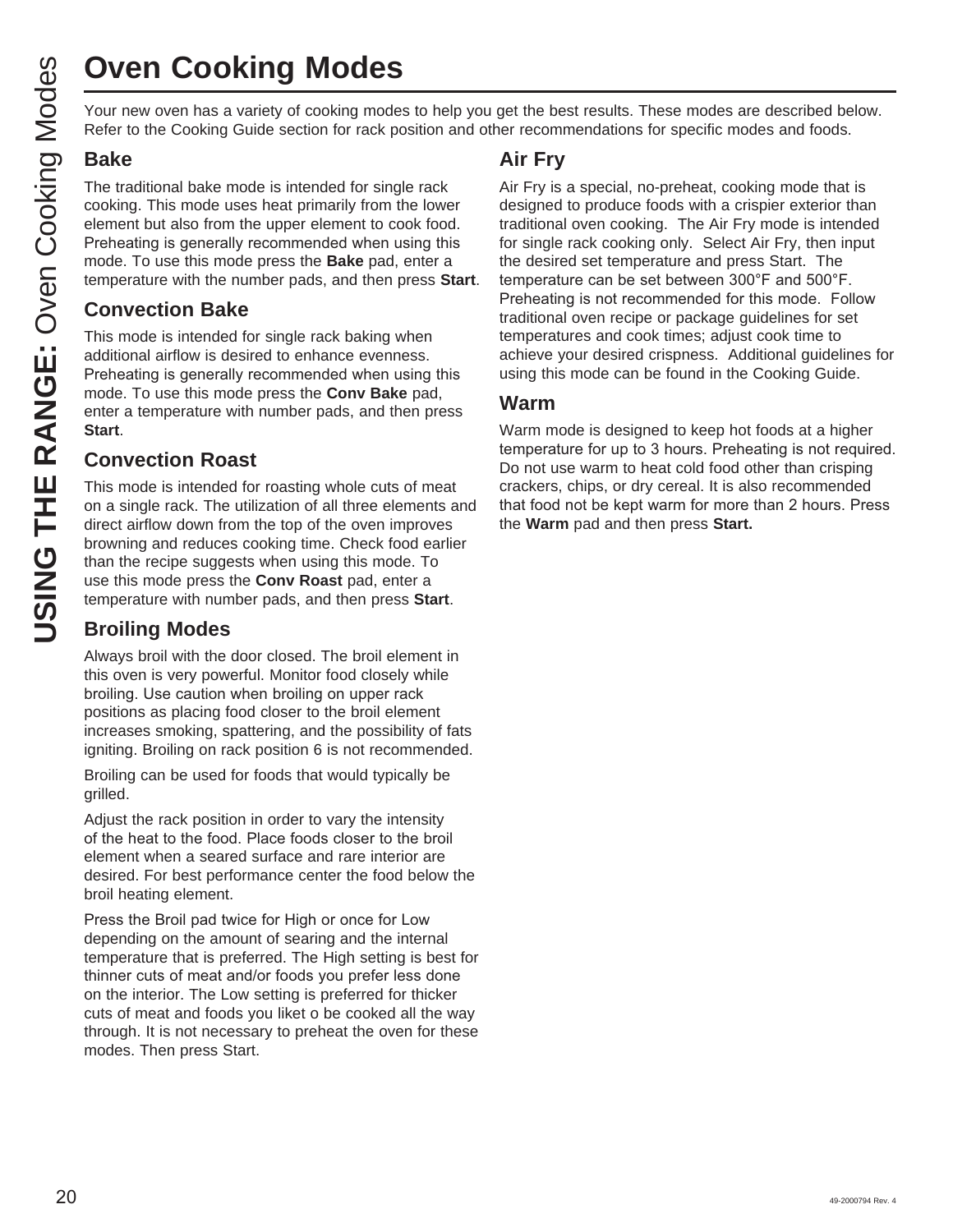# **Oven Air Vents**

Never block the vents (air openings) of the range. They provide the air inlet and outlet that are necessary for the range to keep cool and operate properly with correct combustion.

Air openings are located at the rear of the cooktop, at the top and bottom of the oven door, and at the bottom of the range. 9HQ SSHDUDGE of the range of the range of the range of the range of the range of the range of the range of the range of the range of the range of the range of the range of the range of the range of the range

# $\mathbb{D}$

# **Oven Cooking Guide**

Cook food thoroughly to help protect against food borne illness. Minimum safe food temperature recommendations for food safety can be found at **IsItDoneYet.gov**. Use a food thermometer to measure food temperatures.

### **Oven Cookware Guidelines**

The material, finish, and size of cookware affect baking performance.

Dark, coated and dull pans absorb heat more readily than light, shiny pans. Pans that absorb heat more readily can result in a browner, crisper, and thicker crust. If using dark and coated cookware check food earlier than minimum cook time. If undesirable results are obtained with this type of cookware consider reducing oven temperature by 25°F next time.

Shiny pans can produce more evenly cooked baked goods such as cakes and cookies.

Glass and ceramic pans heat slowly but retain heat well. These types of pans work well for dishes such as pies and custards.

Air insulated pans heat slowly and can reduce bottom browning.

Keep cookware clean to promote even heating.

Stoneware heats slowly and retains heat well. It is recommended to preheat this type of cookware if possible. Additional cook time may be required.

Cookware used in broil modes and air fry must be broilsafe.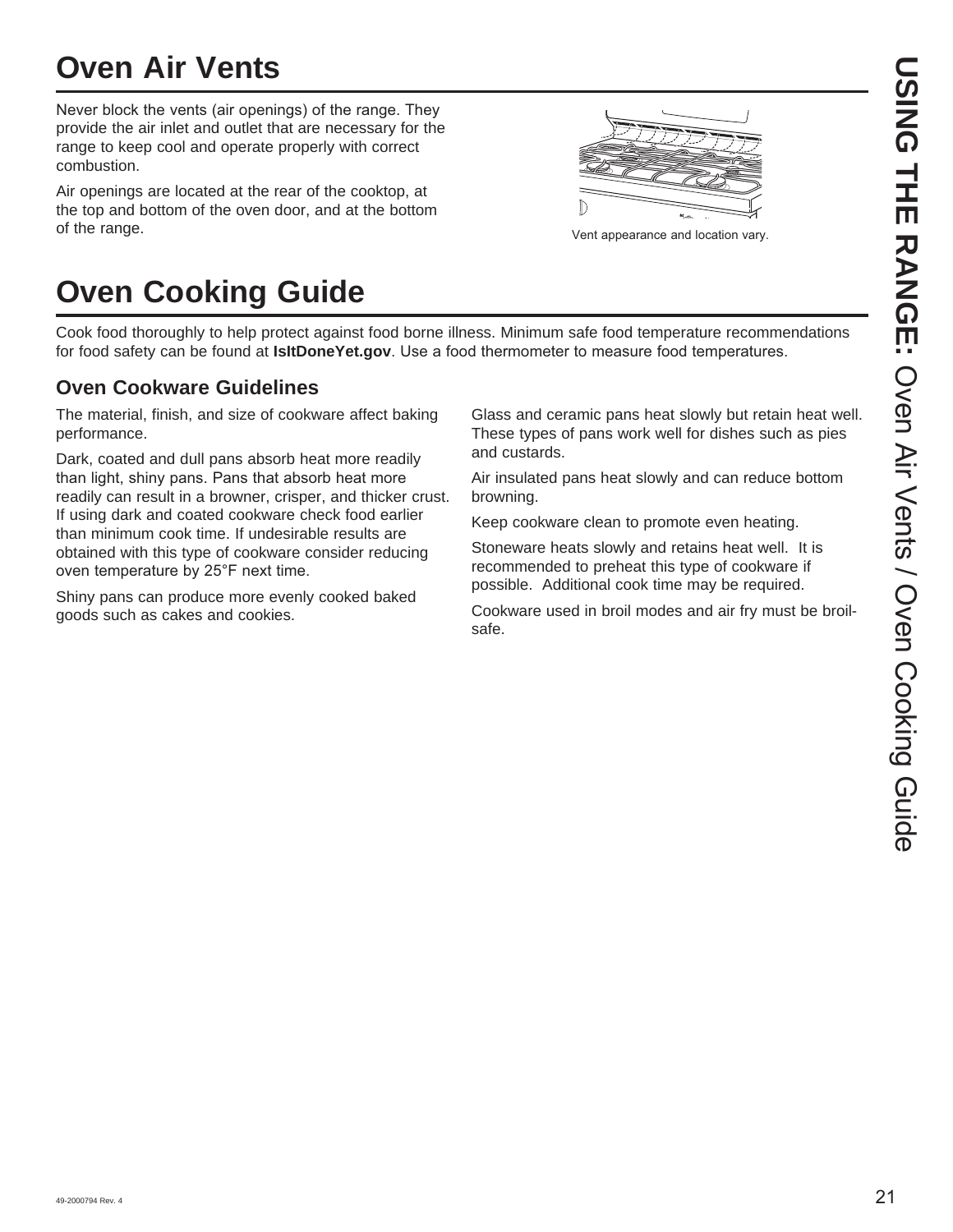# **Oven Cooking Guide**

| <b>FOOD TYPE</b>                                                                    | <b>RECOMMENDED</b><br><b>MODE(S)</b>   | <b>RECOMMENDED</b><br><b>RACK POSITION(S)</b>    | <b>ADDITIONAL SUGGESTIONS</b>                                                                                                                                                                     |
|-------------------------------------------------------------------------------------|----------------------------------------|--------------------------------------------------|---------------------------------------------------------------------------------------------------------------------------------------------------------------------------------------------------|
| <b>Baked Goods</b>                                                                  |                                        |                                                  |                                                                                                                                                                                                   |
| Layer cakes, sheet cakes,<br>bundt cakes, muffins, quick<br>breads on a Single Rack | Bake                                   | 3                                                | Use shiny cookware.                                                                                                                                                                               |
| Layer cakes* on Multiple<br>Racks                                                   | <b>Bake</b><br><b>Convection Bake</b>  | 3 and 5                                          | Use shiny cookware. Ensure adequate airflow (see illustration below).                                                                                                                             |
| Chiffon cakes (angel food)                                                          | <b>Bake</b>                            | $\mathbf{1}$                                     | Use shiny cookware.                                                                                                                                                                               |
| Cookies, biscuits, scones on<br>a Single Rack                                       | <b>Bake</b>                            | $\overline{4}$                                   | Use shiny cookware.                                                                                                                                                                               |
| Cookies, biscuits, scones on<br><b>Multiple Racks</b>                               | <b>Convection Bake</b>                 | 3 and 5<br>2, 4, 6                               | Use shiny cookware. Ensure adequate airflow.                                                                                                                                                      |
| <b>Yeast Breads</b>                                                                 | <b>Bake</b>                            | 3 or 4                                           |                                                                                                                                                                                                   |
| Beef & Pork                                                                         |                                        |                                                  |                                                                                                                                                                                                   |
| Hamburgers                                                                          | <b>Broil High</b>                      | 6                                                | Use a broil pan; move food down for more doneness/less searing.<br>Watch food closely when broiling. For best performance center food<br>below the broil heater.                                  |
| Steaks & Chops                                                                      | <b>Broil High</b>                      | 6 or 5                                           | Use a broil pan; move food down for more doneness/less searing.<br>Watch food closely when broiling. For best performance center food<br>below the broil heater.                                  |
| <b>Roasts</b>                                                                       | <b>Bake</b><br><b>Convection Roast</b> | 2 or 3                                           | Use a low sided pan such as a broil pan. Preheating is not necessary.                                                                                                                             |
| <b>Poultry</b>                                                                      |                                        |                                                  |                                                                                                                                                                                                   |
| Whole chicken                                                                       | <b>Bake</b><br><b>Convection Roast</b> | 2 or 3                                           | Use a low sided pan such as a broil pan. Preheating is not necessary.                                                                                                                             |
| Bone-in chicken breasts.<br>legs, thighs                                            | <b>Broil Low</b><br><b>Bake</b>        | 3                                                | If breaded or coated in sauce avoid Broil High modes. Broil skin side<br>down first. Watch food closely when broiling. For best performance<br>when broiling, center food below the broil heater. |
| Boneless chicken breasts                                                            | <b>Broil Low</b><br><b>Bake</b>        | 3                                                | Move food down for more doneness/less searing and up for greater<br>searing/browning when broiling. For best performance when broiling,<br>center food below the broil element or burner.         |
| Whole turkey                                                                        | <b>Bake</b><br><b>Convection Roast</b> | $\mathbf{1}$                                     | Use a low sided pan such as a broil pan. Preheating is not necessary.                                                                                                                             |
| <b>Turkey Breast</b>                                                                | Bake<br><b>Convection Roast</b>        | 3                                                | Use a low sided pan such as a broil pan. Preheating is not necessary.                                                                                                                             |
| Fish                                                                                | <b>Broil Low</b>                       | 6 (1/2 inch thick or less)<br>$5$ ( $>1/2$ inch) | Watch food closely when broiling. For best performance center food<br>below the broil heater.                                                                                                     |
| <b>Casseroles</b>                                                                   | <b>Bake</b>                            | 3 or 4                                           |                                                                                                                                                                                                   |
| <b>Frozen Convenience Foods</b>                                                     |                                        |                                                  |                                                                                                                                                                                                   |
| Single Rack                                                                         | <b>Bake</b>                            | 4                                                | Place food in oven prior to starting mode. Use dark cookware for more<br>browning/crisping; use shiny cookware for less browning.                                                                 |
| <b>Multiple Racks</b>                                                               | <b>Convection Bake</b>                 | 3 and 5                                          | Use dark cookware for more browning/crisping; use shiny cookware<br>for less browning. For multiple racks of pizzas, stagger left to right, do<br>not place directly over each other.             |

\*When baking four cake layers at a time use racks 3 and 5. Place the pans as shown so that one pan is not directly above another.

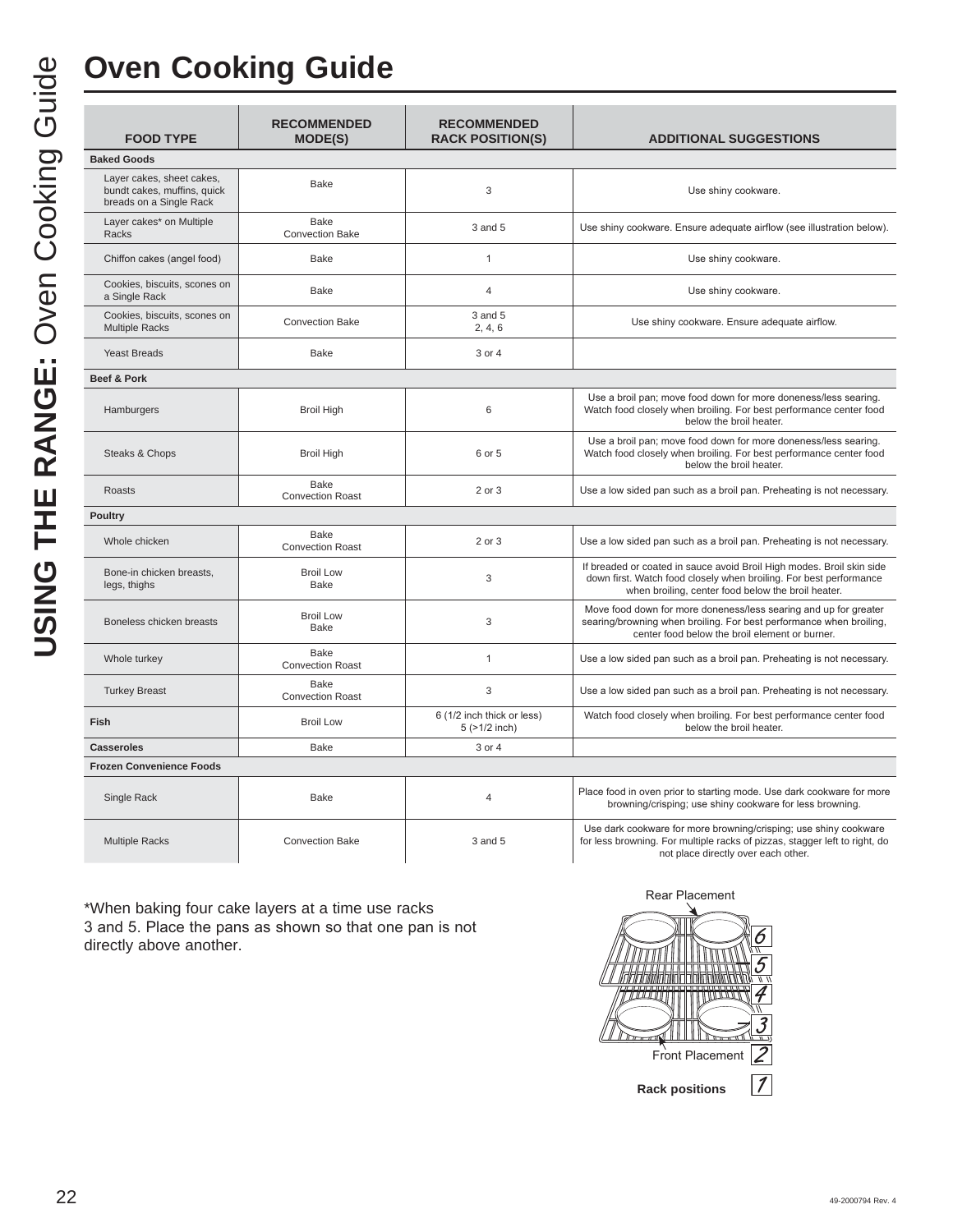# **Oven Cooking Guide**

### **Air Fry Cooking Guide**

Air Fry is a special, no-preheat, cooking mode that is designed to produce foods with a crispier exterior than traditional oven cooking. Select **Air Fry**, then input the desired set temperature and press **Start**. The temperature can be set between 300°F and 500°F.

### **Air Fry Cookware Guidelines**

- Only use broil safe cookware when using Air Fry mode.
- A dark sheet pan is recommended. A dark pan promotes better browning and crisping.
- Oven baking baskets and baking grids can also be used. A sheet pan should be placed on the rack below the foods to catch any drippings when using a baking basket.



Primary recommended cookware



Alternate cookware options

### **General Tips for Air Fry Mode**

- The Air Fry mode is designed for cooking on a single rack.
- The Air Fry mode is designed to be used without preheating.
- Rack position 4 is recommended for most foods. Use rack position 3 for thicker foods.
- Foods may cook faster than expected if the oven is already hot when food is placed in the oven.
- When air frying foods with sauce, it is recommended to apply the sauce at the end of cooking.
- If foods are browning too quickly, try a lower rack position or lower oven set temperature.
- For packaged foods, use traditional oven cooking instructions for set temperature and expected cook time.
- It is not necessary to flip or stir food during cooking
- Arrange food in a single layer on the pan, do not overload the pan.
- Always check internal food temperature to confirm minimum safe temperatures have been reached. Minimum safe food temperatures can be found on packages and at **IsItDoneYet.gov.**

| <b>FOOD TYPE</b>                                                                       | <b>RECOMMENDED</b><br><b>RACK POSITION(S)</b>            | <b>RECOMMENDED</b><br><b>SET TEMPERATURES (F°)</b>                                                                                                                                                                                                                                     | <b>RECOMMENDED</b><br><b>COOK TIME (MIN)</b> | <b>NOTES</b>                                                                                                                                           |
|----------------------------------------------------------------------------------------|----------------------------------------------------------|----------------------------------------------------------------------------------------------------------------------------------------------------------------------------------------------------------------------------------------------------------------------------------------|----------------------------------------------|--------------------------------------------------------------------------------------------------------------------------------------------------------|
| Fresh boneless fish or<br>poultry pieces, breaded such<br>as nuggets, tenders, fillets | 4                                                        | 375-400                                                                                                                                                                                                                                                                                | $15 - 30$                                    | User lower set temperatures for larger pieces.<br>Use shiny cookware.                                                                                  |
| Fresh bone in<br>chicken wings                                                         | 4                                                        | 375-400                                                                                                                                                                                                                                                                                | $25 - 40$                                    | Salt wings or coat in a dry rub, if using sauce<br>apply after cooking or toward the end of cooking                                                    |
| Fresh bone in chicken<br>drumsticks or thighs                                          | $3$ or $4$                                               | 375-400                                                                                                                                                                                                                                                                                | $30 - 55$                                    | User lower set temperatures for larger pieces.                                                                                                         |
| Fresh French fries,<br>thin $(\frac{1}{2} inch)$                                       | 4                                                        | 400-425                                                                                                                                                                                                                                                                                | $15 - 30$                                    | Parchment paper is recommended when<br>preparing fresh French fries. For crispier fries,<br>toss fries in corn starch or rice flour before<br>cooking. |
| Fresh French fries,<br>thick $(>\frac{1}{2}$ inch)                                     | 3 or 4                                                   | 375-400                                                                                                                                                                                                                                                                                | 20-35                                        | Parchment paper is recommended when<br>preparing fresh French fries. For crispier fries,<br>toss fries in corn starch or rice flour before<br>cooking. |
| Frozen packaged<br>foods                                                               | $3$ or $4$<br>(use rack position 3 for<br>thicker foods) | Use traditional oven (not Air Fry) cooking instructions as a guideline for set temperature and cook time. Additional<br>cook time beyond recommended package time may be required for some foods. If oven is hot when starting, food<br>may cook faster than the minimum package time. |                                              |                                                                                                                                                        |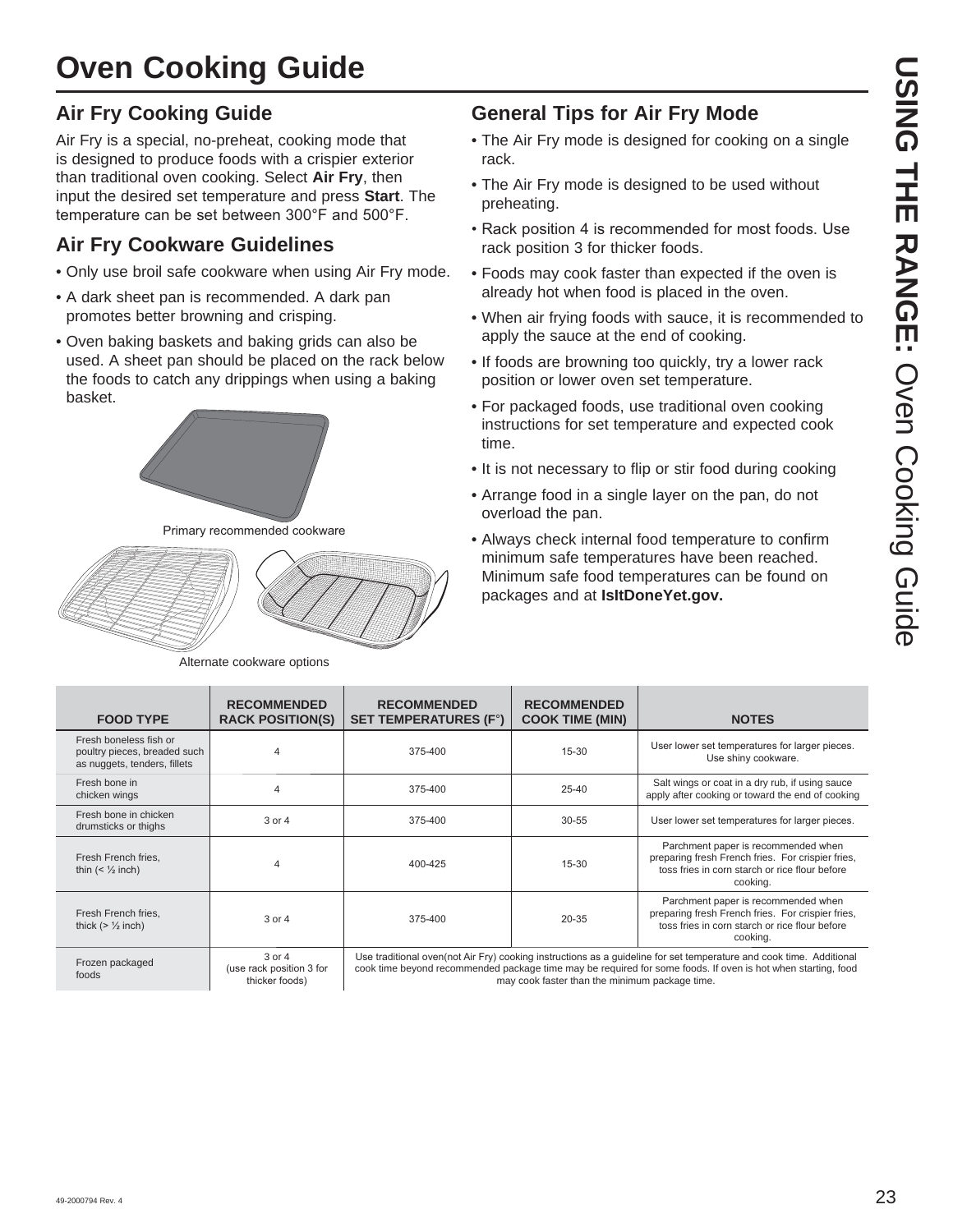# **Range – Exterior**

Be sure all controls are off and all surfaces are cool before cleaning any part of the range.



**AWARNING** If your range is removed for cleaning, servicing or any reason, be sure the anti-tip device is reengaged properly when the range is replaced. Failure to take this precaution could result in tipping of the range and can result in death or serious burns to children or adults.

### **Control Lockout**

If desired, the touch pads may be deactivated before cleaning. See Lock Controls in the Oven Controls section in this manual. Clean up splatters with a damp cloth. You may also use a glass cleaner. Remove heavier soil with warm, soapy water. Do not use abrasives of any kind. Reactivate the touch pads after cleaning. **Control Panel** It's a good idea to wipe the control panel after each use. Clean with mild soap and water or vinegar and water, rinse with clean water and polish dry with a soft cloth. Do not use abrasive cleansers, strong liquid cleansers, plastic scouring pads or oven cleaners on the control panel-they will damage the finish, including Black Stainless Steel.

### **Oven Exterior**

Do not use oven cleaners, abrasive cleansers, strong liquid cleansers, steel wool, plastic scouring pads, or cleaning powders on the interior or exterior of the oven. Clean with a mild soap and water or vinegar and water solution. Rinse with clean water and dry with a soft cloth. When cleaning surfaces, make sure that they are at room temperature and not in direct sunlight.

If stain on the door vent trim is persistent, use a mild abrasive cleaner and a sponge-scrubber for best results.

Spillage of marinades, fruit juices, tomato sauces and basting liquids containing acids may cause discoloration and should be wiped up immediately. Let hot surfaces cool, then clean and rinse.

### **Painted Surfaces**

Painted surfaces include the sides of the range and the door, top of control panel and the drawer front. Clean these with soap and water or a vinegar and water solution.

Do not use commercial oven cleaners, cleaning powders, steel wool or harsh abrasives on any painted surface, including Black Stainless Steel.

### **Stainless Steel excluding Black Stainless Steel (on some models)**

Do not use a steel wool pad; it will scratch the surface.

Cleaners with oxalic acid such as Bar Keepers Friend Soft Cleanser™ will remove surface rust, tarnish and small blemishes. Use only a liquid cleanser free of grit and rub in the direction of the brush lines with a damp, soft sponge.

To clean the stainless steel surface, use warm sudsy water or a stainless steel cleaner or polish. Always wipe the surface in the direction of the grain. Follow the cleaner instructions for cleaning the stainless steel surface.

To inquire about purchasing cleaning products including stainless steel appliance cleaner or polish, see the Accessories and Consumer Support sections at the end of this manual.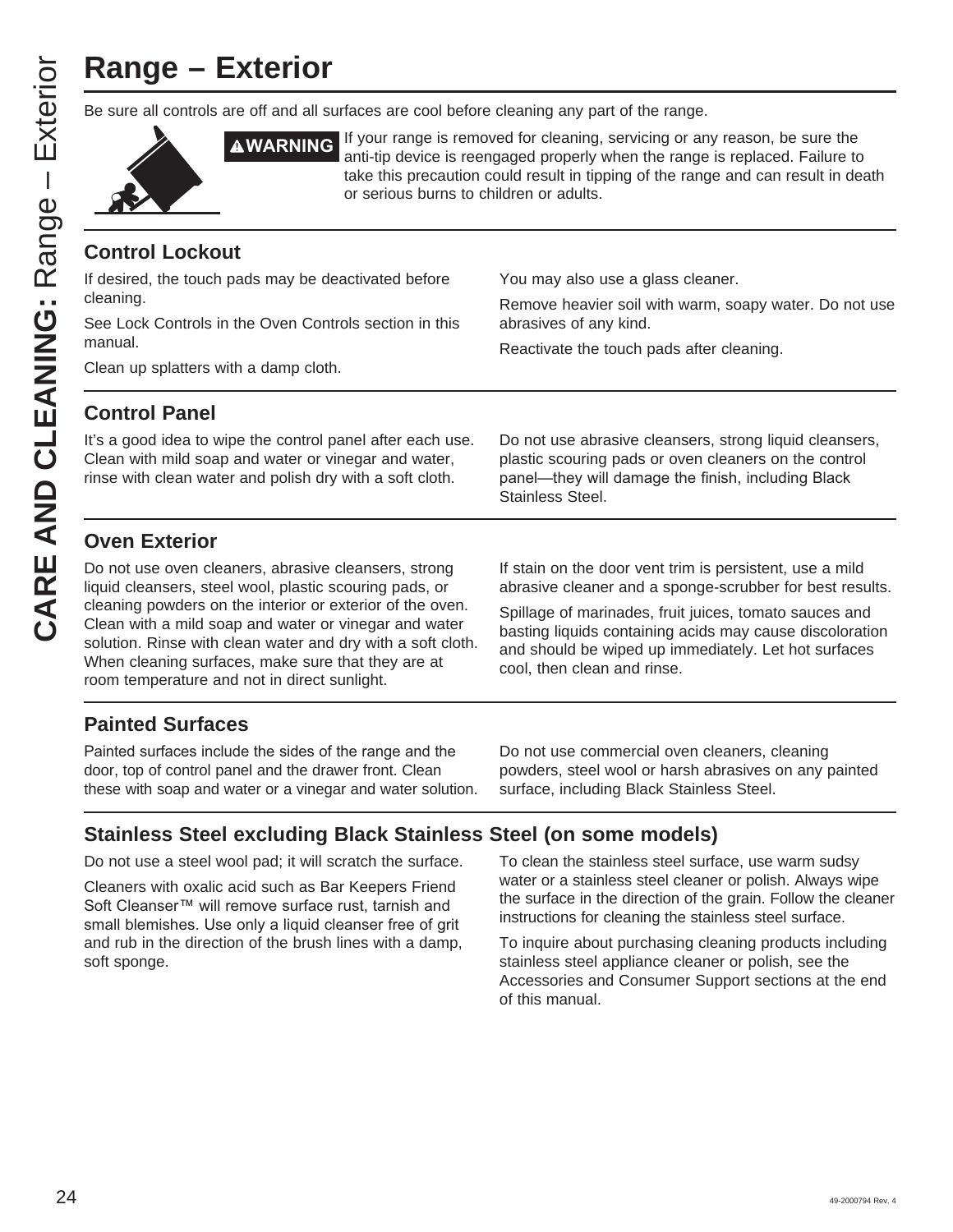# **Range – Interior**

The interior of your new oven can be cleaned manually or by using Steam Clean or Self Clean modes.

Spillage of marinades, fruit juices, tomato sauces and basting liquids containing acids may cause discoloration and should be wiped up immediately. Let hot surfaces cool, then clean and rinse.

### **Manual Cleaning**

Do not use oven cleaners, strong liquid cleansers, steel wool, or scouring pads on the interior of the oven. For soils on the oven bottom and other enameled surfaces, use a gentle abrasive containing oxalic acid, such as Bar Keepers Friend®, with a non-scratch sponge. Take care not to apply any abrasive cleaners or sponges to

the door glass, as it will scratch the reflective coating. The oven interior and door glass may be cleaned using a soft cloth with a mild soap and water, or vinegar and water solution. After cleaning, rinse with clean water and dry with a soft cloth.

### **Steam Clean Mode (on some models)**

The Steam Clean feature is for cleaning light soil from your oven at a lower temperature than Self Clean. To use the Steam Clean feature:

- 1. Start with the oven at room temperature.
- 2. Wipe excess grease and soils from the oven.
- 3. Pour one cup of water onto the bottom of the oven.

### **Self Clean Mode**

Read Self-Cleaning Oven Safety Instructions at the beginning of this manual before using the Self Clean Mode. Self Clean uses very high temperatures to clean the oven interior. For a moderately soiled oven, run a 3 hour self-clean cycle. For a heavily soiled oven, run a 5 hour self-clean cycle. Only self-clean (black) racks and grates may remain in the oven during the self-clean cycle. All other items, including nickel plated (silver) racks, should be removed. If nickel plated (silver) racks are left in the oven during a self-clean cycle, the racks will tarnish. If either type of rack is left in the oven during a self-clean cycle, the rack may become difficult to slide. See the Oven Racks section for instructions on how to improve.

**IMPORTANT:** The health of some birds is extremely sensitive to the fumes given off during the self-cleaning cycle of any range. Move birds to another well-ventilated room.

### **Racks**

All racks can be washed with warm, soapy water. Enameled (not shiny) racks can be left in the cavity during self clean.

- 4. Close the door.
- 5. Press the Clean pad, select Steam Clean and then press **Start**.

Do not open the door during the 30 minute Steam Clean cycle. At the end of the Steam Clean cycle, soak up the remaining water, and wipe the moisture-softened soil from the oven walls and door.

To use the Self Clean feature:

- 1. Start with the oven at room temperature.
- 2. Wipe excess grease and soils from the oven and interior door.
- 3. Remove all items other than self-clean (black) racks and grates, if desired. See Cleaning the Cooktop to determine if your grates may be selfcleaned and for important details regarding grate placement.
- 4. Close the door.
- 5. Press the **Clean** pad, select **Self Clean** and then press **Start**.

You cannot open the door during the self-clean cycle. The door will remain locked after the self-clean cycle until the oven cools below the unlocking temperature. At the end of the self-clean cycle, allow the oven to cool and wipe any ash out of the oven.

Racks may be more difficult to slide, especially after a self-clean. Put some vegetable oil on a soft cloth or paper towel and rub onto the left and right edges.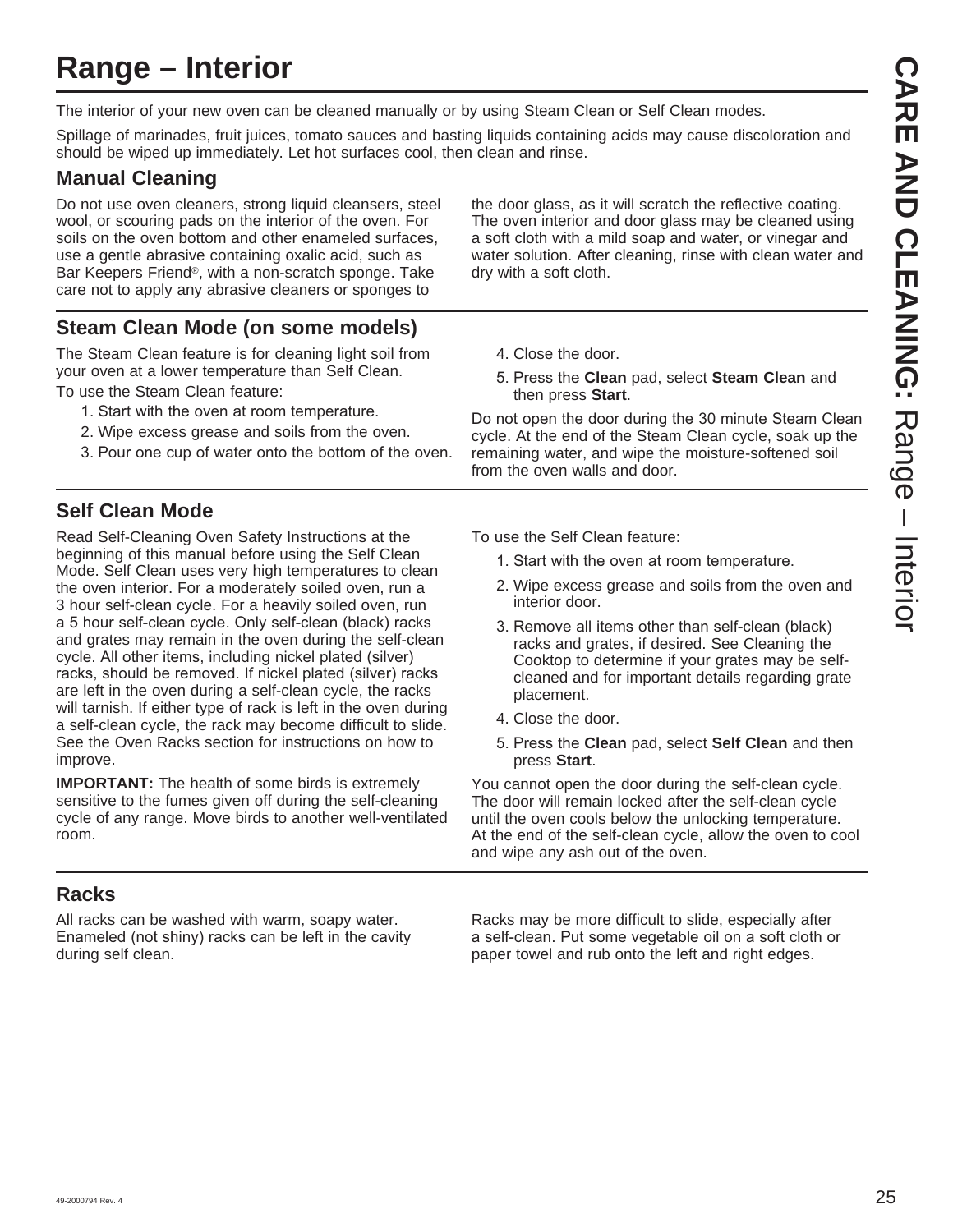# **Cooktop**

### **Removal of Surface Burners for Cleaning**

Turn all controls OFF. Allow cooktop to cool before removing grates and burner parts. When removing the burner caps and heads, remember their size and location. Replace them in the same location after cleaning.

### **CAUTION Do not attempt to remove oval burner cap from the burner heads.**



### **Cleaning the Surface Burners**

### **Cleaning the Burner Caps**

Wash burner caps in hot, soapy water and rinse with clean water. You may scour with a plastic scouring pad to remove burned-on food particles. The round burner caps may also be cleaned in your dishwasher.

### **Cleaning the Burner Heads**

Wash the burner heads routinely, especially after bad spillovers which could clog the burner openings. Lift burners off when cool. Wash with hot, soapy water. Rinse with clean water. For more stubborn stains, use a brush with plastic bristles.

**NOTE:** Do not use steel wool or scouring pads to clean the burner parts as these may clog the openings. Never wash burner heads in your dishwasher as dishwasher. Doing so may cause them to discolor.

The ports in the burner heads must be kept clean at all times for an even, unhampered flame.

Clogged or dirty burner ports or electrodes will not allow the burner to operate properly.



### **Replacing Surface Burners**

Before replacing the burner caps, heads and oval head/ cap assembly, shake out excess water and allow them to dry thoroughly.

Replace burner heads in the correct locations according to size. Ensure each cap is properly seated on the burner head, as pictured below.

| Burner cap is | Burner cap is |
|---------------|---------------|
| NOT properly  | NOT properly  |
| seated.       | seated.       |

Burner cap is properly seated.

### **CAUTION Do not operate the cooktop without**

### **all burner parts and grates in place.**

Any spill on or around an electrode must be carefully cleaned. Avoid hitting the electrode with anything hard or it could be damaged.



Do not attempt to disassemble or clean around any burner while another burner is on.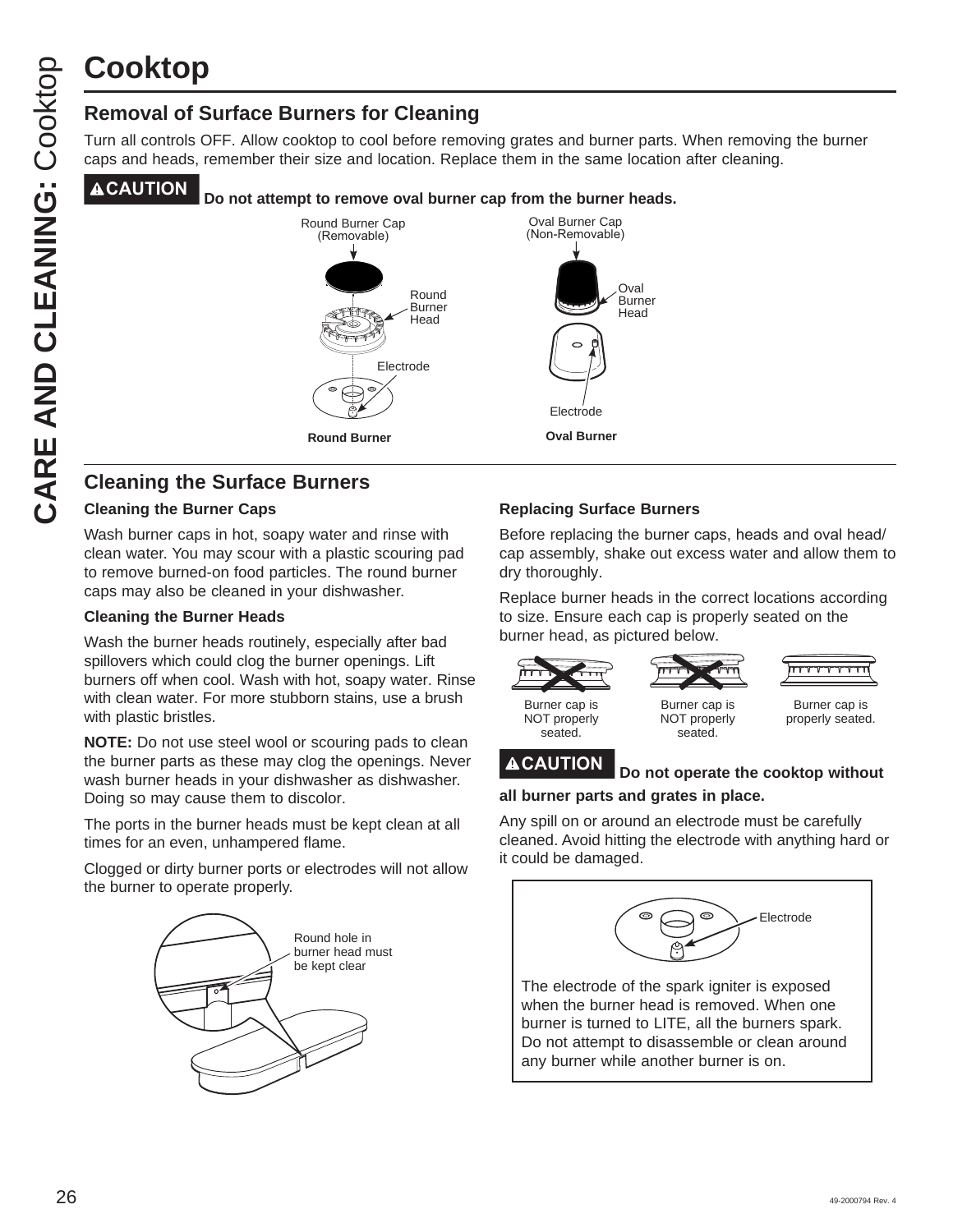### **Burner Grates**

### **Manual Cleaning**

Grates should be washed in hot, soapy water and rinsed with clean water. To soften burned-on food, place grates in a solution containing ¼-cup of household ammonia for several hours. Afterward, scrub grates with a plastic scouring pad soaked in hot, soapy water. Rinse well and dry.

### **Self Clean Mode**

If your grates do not have rubber bumpers on their bottom surface, they may be cleaned in the oven using the self-clean cycle. Do not attempt to clean your grates in the oven if your grates have rubber bumpers. Doing so will destroy the rubber bumpers and may affect the function of your surface burners.

Porcelain-coated grates may gradually dull if continually exposed to self-clean temperatures.

If your oven is equipped with self-clean (black) racks, it is recommended to follow the instructions for placing grates on racks. If your oven is equipped with nickelplated (silver) racks, it is recommended to follow the instructions for placing grates on the oven bottom. Nickel-plated racks should not remain in the oven during the self clean cycle. Doing so will tarnish the racks. If either type of rack is left in the oven during a self-clean cycle, the rack may become difficult to slide.

**NOTE:** When placing or removing grates from the oven, do not slide the grates on the racks or oven bottom. Doing so could damage the enamel on the racks or oven bottom.

### **To self-clean your grates on self-clean racks:**

- 1. Insert racks in positions 1, 3, and 5 or positions 2 and 4.
- 2. Gently place one grate on each rack.

### **Grate Support Bumpers (on some models)**

If any of the rubber grate support bumpers in the cooktop are missing or damaged, replacement parts can be obtained by calling GE Appliances at 1.800.GE.CARES  $(1.800.432.2737).$ 

To insert the new bumpers, simply place the coneshaped end of the bumper into the hole in the cooktop and push down while gently twisting the bumper.

### **Griddles**

**Aluminum and Reversible Cast-Iron:** Clean your reversible cast-iron griddle with a stiff brush and hot water. Using soap is not recommended, and harsh detergents should never be used as they will remove the seasoning. Rinse with hot water and dry thoroughly. After rinsing, preseason the griddle by applying a light coat of cooking oil to the griddle surface. Wipe off excess oil with a paper towel.

Store in a cool, dry place.

**NOTE:** DO NOT operate your cooktop during the Self Clean Mode because the Self Clean cycle will be canceled.

### **To self clean your grates on the oven bottom:**

- 1. Remove all oven racks.
- 2. Gently place one grate on the center of the oven bottom with the grate oriented in the upright position. Stack remaining grate(s) as shown below. Do not place or stack grates in any other configuration.



Once the grates are placed in the oven, operate the selfclean cycle per the instruction in the Cleaning the Oven section.

**NOTE:** Use caution when removing the grates from the oven after the self-clean cycle has ended. The grates may still be hot.

Once the self-clean cycle is complete, the grates may carefully be removed. You may notice a white residue on the grates. Wipe it off with a damp sponge. If white spots persist, wet the sponge with a 50/50 solution of vinegar and water and wipe the grates again.

When replacing the grates on the cooktop, be sure to locate them correctly. Grates should fit securely into the cooktop.



### **Griddle Precautions:**

- $\blacksquare$  If something has spilled under the griddle, it should be cleaned up as soon as possible to prevent the spill from getting baked onto the cooktop.
- Do not allow grease to accumulate under the griddle as it can be a fire hazard. Clean under the griddle with hot, soapy water as soon as it is cool.
- $\blacksquare$  Do not wash your griddle in the dishwasher.
- Do not clean the griddle in the self-cleaning oven.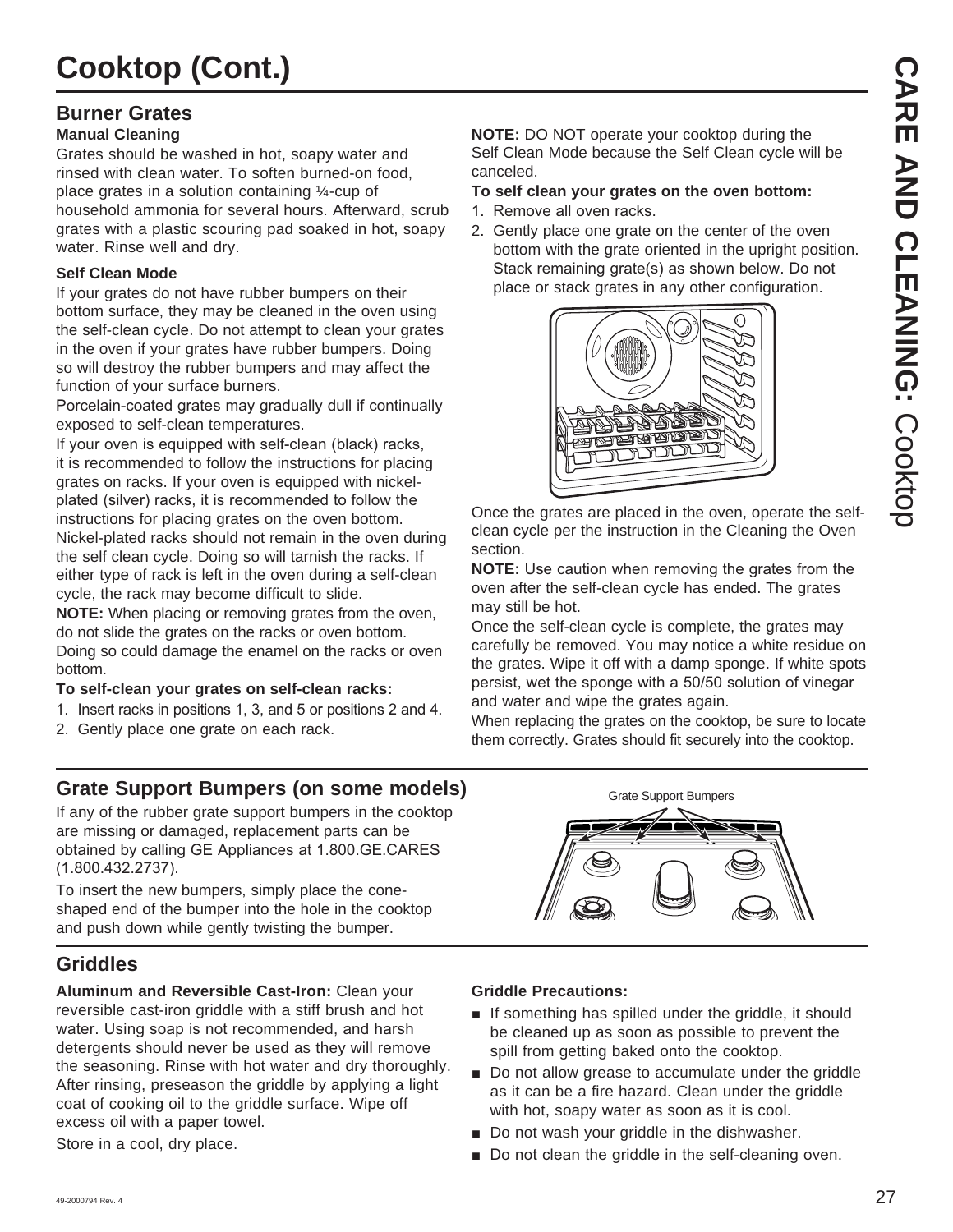### **Cleaning the Oven Door**

### **Cleaning the Door Interior**

Do not allow excess water to run into any holes or slots in the door.

Wipe dish soap over any baked-on spatters on the glass. Use a single sided safety razor blade to clean it off. Then wipe over the glass with a soapy cloth to remove any residue and dry off.

The area outside the gasket can be cleaned with a soapfilled plastic scouring pad. Do not rub or clean the door gasket - it has an extremely low resistance to abrasion.

If you notice the gasket becoming worn, frayed or damaged in any way or if it has become displaced on the door, you should have it replaced.

### **Cleaning the Door Exterior**

If a stain on the door vent trim is persistent, use a mild abrasive cleaner and a sponge-scrubber for best results. Do not use this method on any other surface.

### **Stainless Steel Surfaces (on some models)**

Do not use a steel wool pad; it will scratch the surface.

To clean the stainless steel surface, use warm sudsy water or a stainless steel cleaner or polish. Always wipe the surface in the direction of the grain. Follow the cleaner instructions for cleaning the stainless steel surface.

To inquire about purchasing cleaning products including stainless steel appliance cleaner or polish, see the Accessories and Consumer Support sections at the end of this manual.

### **Removable Storage Drawer**

Most cleaning can be done with the drawer in place. However, the drawer may be removed if further cleaning is needed. Use soap and warm water to thoroughly clean.

### **To remove the drawer:**

- **1.** Pull drawer straight out until it stops.
- **2.** Press the left rail release up and press the right rail release down, while pulling the drawer forward and free.



### **To replace the drawer:**

- **1.** Place the left drawer rail around the inner left rail guide and slide it in slightly to hook it.
- **2.** Place the right drawer rail around the inner right rail guide and slide it in slightly to hook it.
- **3.** Slide the drawer all the way in.

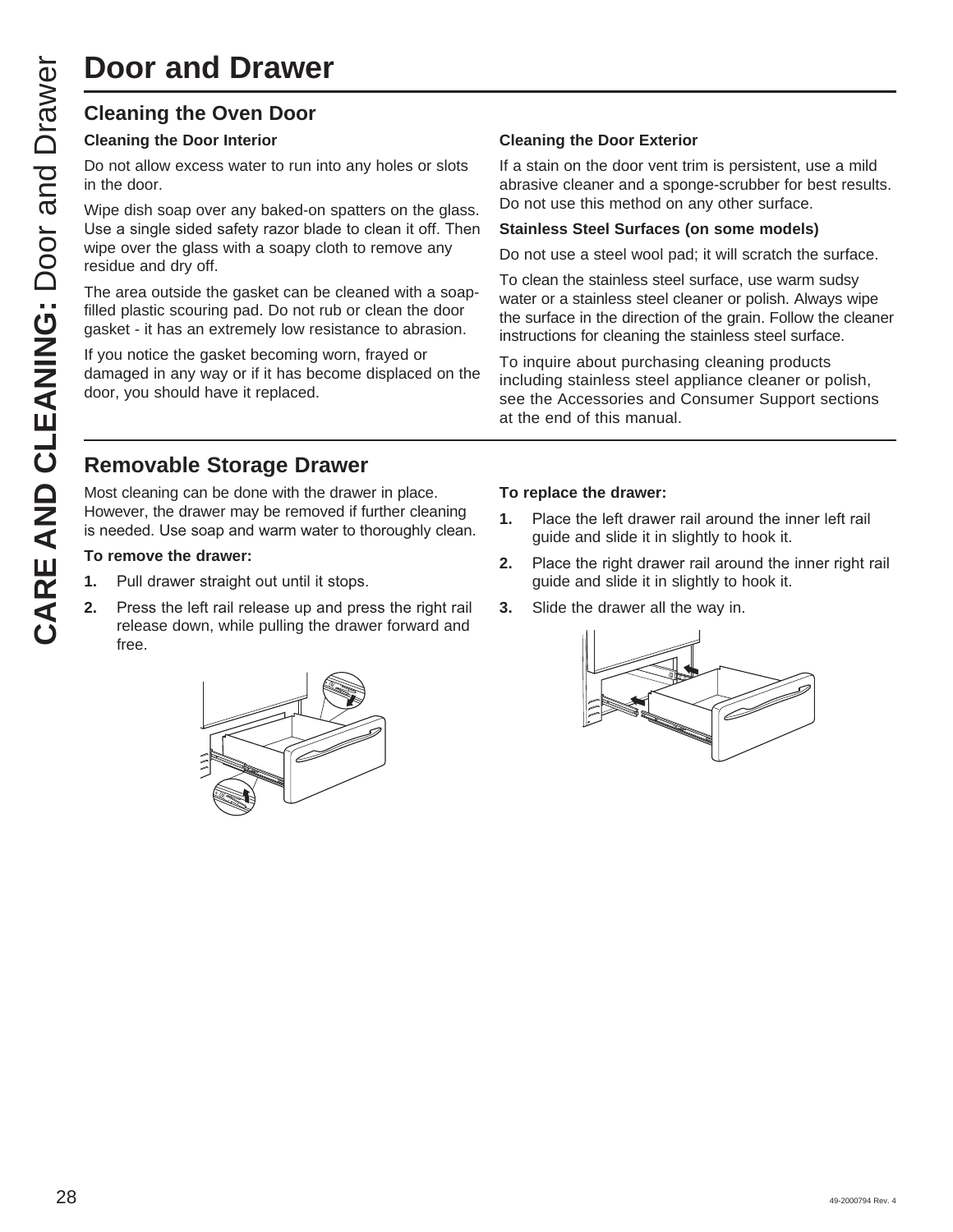# **Oven Light**

**WARNING SHOCK OR BURN HAZARD:** Before replacing oven light bulb, disconnect the electrical power to the range at the main fuse or circuit breaker panel. Failure to do so may result in electric shock or burn.

**ACAUTION** BURN HAZARD: The glass cover and bulb should be removed when cool. Touching hot glass with bare hands or a damp cloth can cause burns.

**NOTE:** The glass cover should be removed only when cold. Wearing latex gloves may offer a better grip.

Before replacing the bulb, disconnect electrical power to the oven at the main fuse or circuit breaker panel. Let the bulb cool completely before removing it. For your safety do not touch a hot bulb with a damp cloth. If you do the bulb may break.

### **To remove:**

Turn the glass cover counterclockwise 1/4 turn until the tabs of the glass cover clear the grooves of the socket and pull the cover off. Remove the bulb.

### **To replace:**

Put in a new 40-watt appliance bulb. Place the tabs of the glass cover into the grooves of the socket. Turn the glass cover clockwise 1/4 turn.

### **NOTE:**

- $\blacksquare$  A 40-watt appliance bulb is smaller than a standard 40-watt household bulb.
- $\blacksquare$  Reconnect electrical power to the oven once the new bulb is installed.
- $\blacksquare$  For improved lighting inside the oven, clean the glass cover frequently using a wet cloth. This should be done when the oven is completely cool.

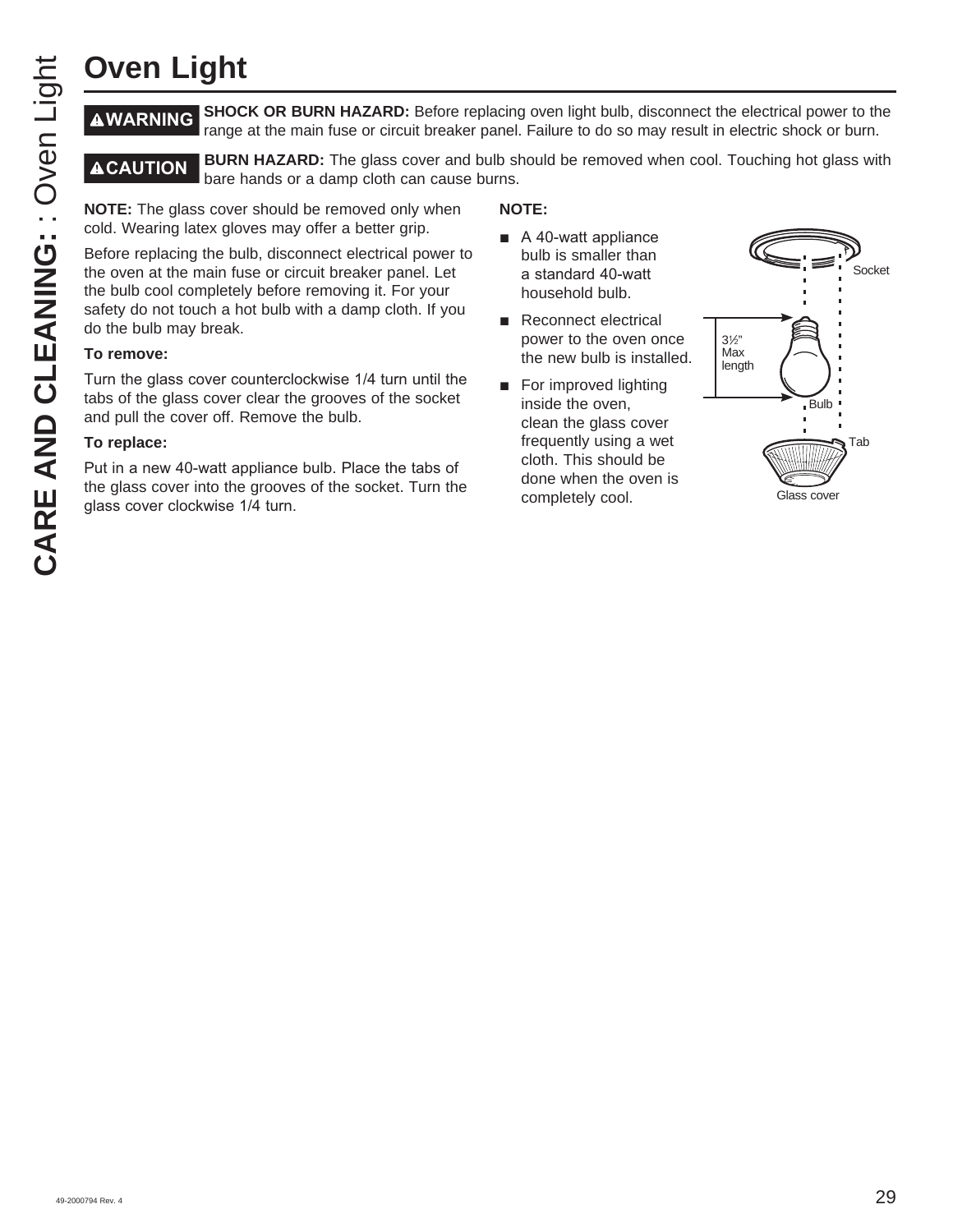# **Oven Door**

The door is very heavy. Be careful when removing and lifting the door. Do not lift door by the handle.

### **To Remove the Door:**

- 1. Fully open the door.
- 2. Pull the hinge locks up and away from the range frame to the unlocked position.
- 3. Firmly grasp both sides of the door near the top.
- 4. Close door until the top of the door is approximately 6" from the range frame.
- 5. Lift door up and away from the range until both hinge arms are clear of the slots in the range frame.

### **To Replace the Door:**

- 1. Firmly grasp both sides of the door near the top.
- 2. With the door at the same angle as the removal position, rest the notch on the underside of the left hinge arm on the bottom edge of the left hinge slot. The notch in the hinge arm must be fully seated into the bottom of the slot. Repeat for the right side.
- 3. Fully open the door. If the door will not fully open, the notches in the bottoms of the hinge arms have not seated correctly in the bottom edge of the slot. Lift the door off the range and repeat previous step.
- 4. Push the hinge locks toward the range cavity and down to the locked position.
- 5. Close the oven door.



Pull hinge locks up to unlock Removal position







of hinge slot

Rest notch on bottom edge 3XV Push hinge locks down to lock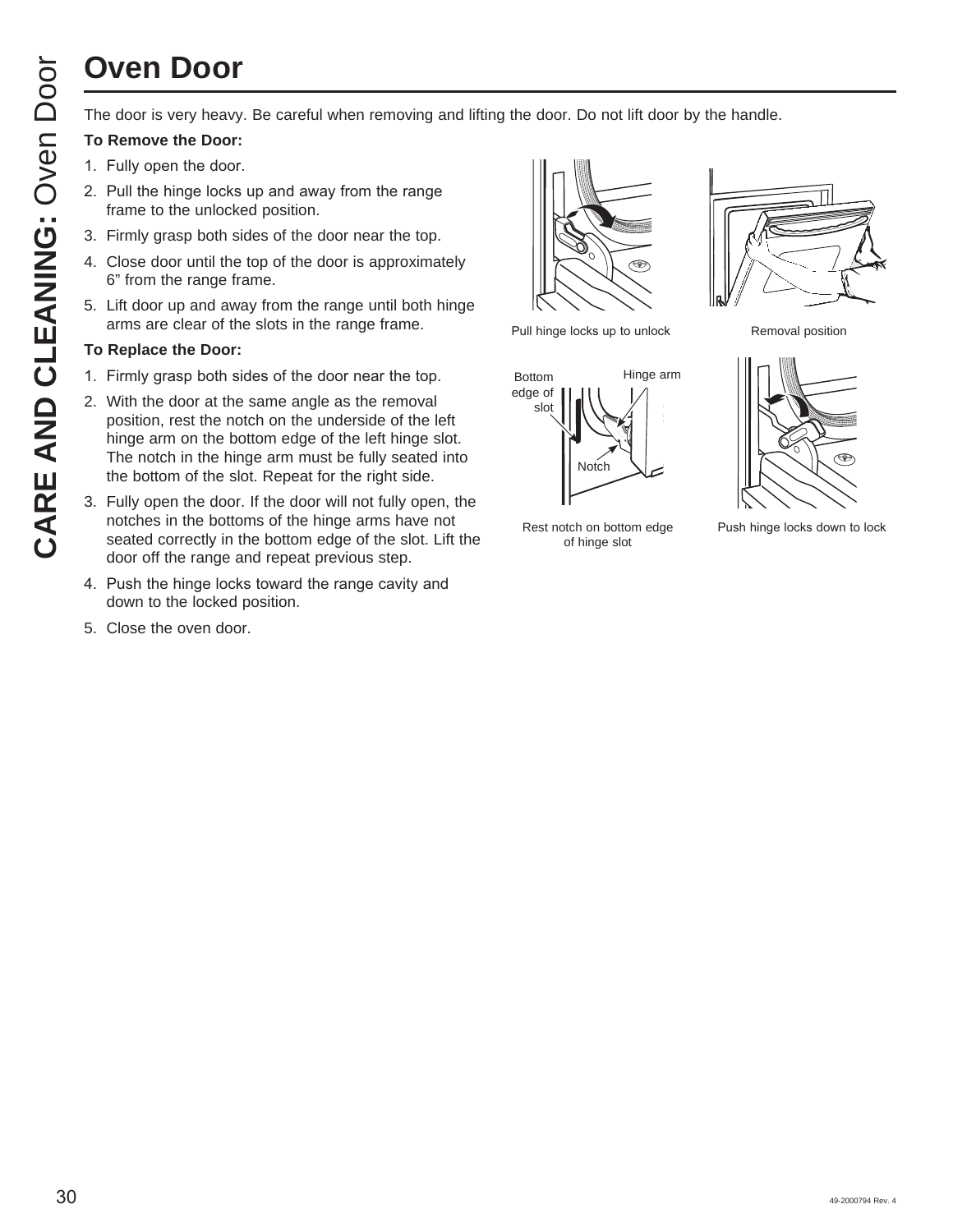# **Troubleshooting Tips ...** Before you call for service

Save time and money! Review the charts on the following pages first and you may not need to call for service.

| <b>Problem</b>                                                                                          | <b>Possible Cause</b>                                                                                                                                                                                                                                                              | <b>What To Do</b>                                                                                                                                                                                                                                                                                                           |
|---------------------------------------------------------------------------------------------------------|------------------------------------------------------------------------------------------------------------------------------------------------------------------------------------------------------------------------------------------------------------------------------------|-----------------------------------------------------------------------------------------------------------------------------------------------------------------------------------------------------------------------------------------------------------------------------------------------------------------------------|
| My new oven doesn't<br>cook like my old one.<br>Is something wrong<br>with the temperature<br>settings? | Your new oven has a different cooking system<br>from your old oven and therefore may cook<br>differently than your old oven.                                                                                                                                                       | For the first few uses, follow your recipe times<br>and temperatures carefully and use rack<br>positions recommended in the Cooking Guide.<br>If you still think your new oven is too hot or too<br>cold, you can adjust the temperature yourself<br>to meet your specific cooking preference. See<br>the Settings section. |
| Food does not bake                                                                                      | Oven controls improperly set.                                                                                                                                                                                                                                                      | See the Cooking Modes section.                                                                                                                                                                                                                                                                                              |
| properly                                                                                                | Rack position is incorrect or rack is not level.                                                                                                                                                                                                                                   | See the Cooking Modes section and Cooking<br>Guide.                                                                                                                                                                                                                                                                         |
|                                                                                                         | Incorrect cookware or cookware of improper<br>size being used.                                                                                                                                                                                                                     | See the Cookware section.                                                                                                                                                                                                                                                                                                   |
|                                                                                                         | Oven temperature needs adjustment.                                                                                                                                                                                                                                                 | See the Settings section.                                                                                                                                                                                                                                                                                                   |
| Food does not broil<br>properly                                                                         | Oven controls improperly set.                                                                                                                                                                                                                                                      | Make sure you select the appropriate broil<br>mode.                                                                                                                                                                                                                                                                         |
|                                                                                                         | Improper rack position being used.                                                                                                                                                                                                                                                 | See Cooking Guide for rack location<br>suggestions.                                                                                                                                                                                                                                                                         |
|                                                                                                         | Cookware not suited for broiling.                                                                                                                                                                                                                                                  | Use a pan specifically designed for broiling.                                                                                                                                                                                                                                                                               |
|                                                                                                         | Aluminum foil on the broil pan has not been<br>fitted properly or slit to drain grease.                                                                                                                                                                                            | If using aluminum foil on broil pan, wrap tightly<br>and add slits conforming to those in the pan to<br>allow grease to drain.                                                                                                                                                                                              |
| Oven temperature too<br>hot or too cold                                                                 | Oven temperature needs adjustment.                                                                                                                                                                                                                                                 | See the Oven Controls section.                                                                                                                                                                                                                                                                                              |
| Oven and/or display<br>appears not to work                                                              | A fuse in your home may be blown or the<br>circuit breaker tripped.                                                                                                                                                                                                                | Replace the fuse or reset the circuit breaker.                                                                                                                                                                                                                                                                              |
|                                                                                                         | Oven controls improperly set.                                                                                                                                                                                                                                                      | See the Using the Oven section.                                                                                                                                                                                                                                                                                             |
|                                                                                                         | Oven is in Sabbath Mode.                                                                                                                                                                                                                                                           | Verify, that the oven is not in Sabbath Mode.<br>See the Sabbath Mode section.                                                                                                                                                                                                                                              |
|                                                                                                         | The clock is turned off.                                                                                                                                                                                                                                                           | See the Settings section.                                                                                                                                                                                                                                                                                                   |
| "Crackling" or<br>"popping" sound                                                                       | This is the sound of the metal heating and<br>cooling during both the cooking and cleaning<br>functions.                                                                                                                                                                           | This is normal.                                                                                                                                                                                                                                                                                                             |
| Why is my range<br>making a "clicking"<br>noise when using my<br>oven?                                  | Your range has been designed to maintain a<br>tighter control over your oven's temperature.<br>You may hear your oven's heating elements<br>"click" on and off more frequently than in<br>older ovens to achieve better results during<br>baking, broiling, and self-clean cycles. | This is normal.                                                                                                                                                                                                                                                                                                             |
| <b>Sometimes the</b><br>oven takes longer to<br>preheat to the same<br>temperature                      | Cookware, food, and/or number of racks in<br>oven.                                                                                                                                                                                                                                 | Cookware, food, and racks in the oven will<br>cause differences in preheat times. Remove<br>excess items to reduce preheat time.                                                                                                                                                                                            |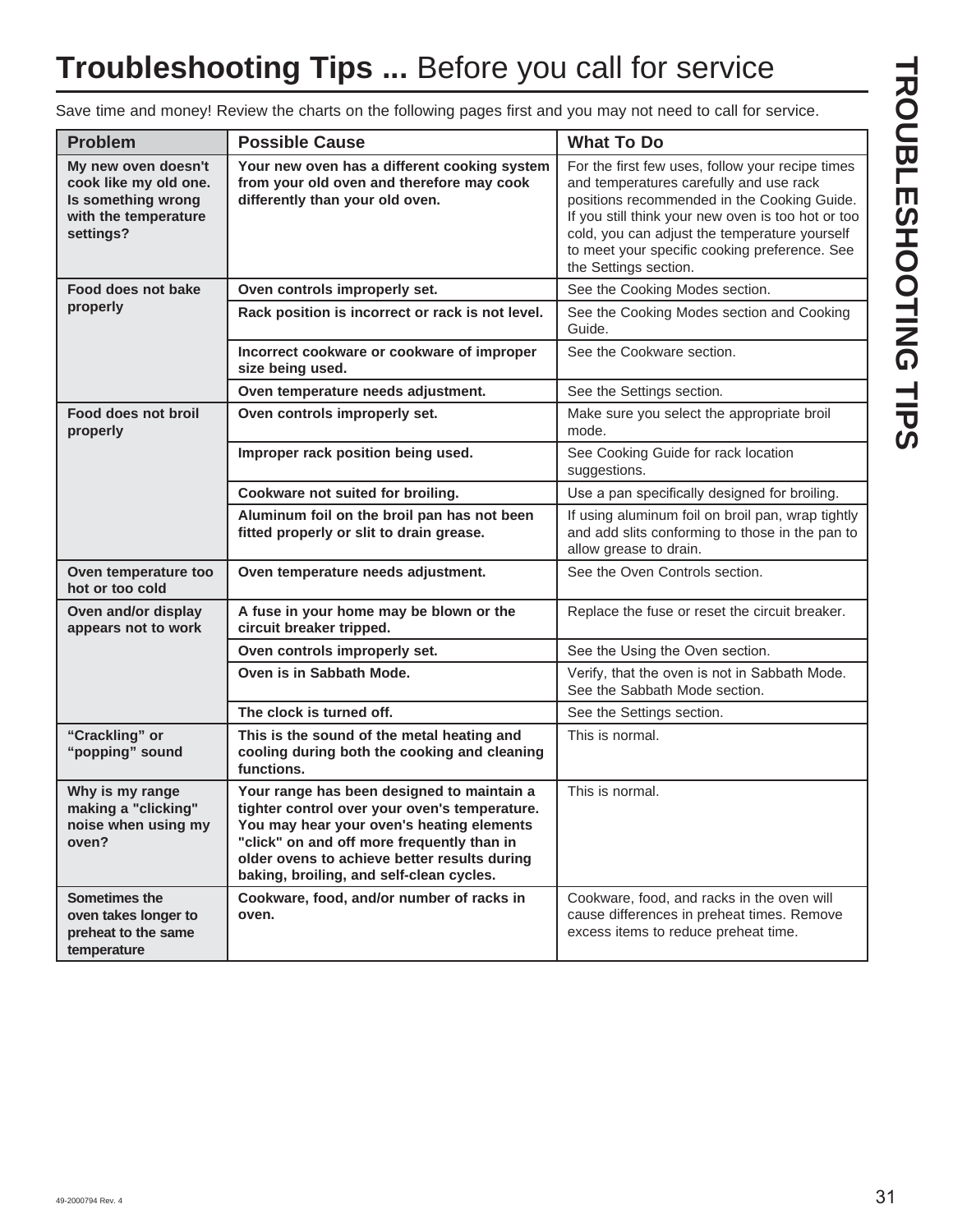# **Troubleshooting Tips ...** Before you call for service

| <b>Problem</b>                                                             | <b>Possible Cause</b>                                                                                                   | <b>What To Do</b>                                                                                                                                                                                                                                                                         |
|----------------------------------------------------------------------------|-------------------------------------------------------------------------------------------------------------------------|-------------------------------------------------------------------------------------------------------------------------------------------------------------------------------------------------------------------------------------------------------------------------------------------|
| Oven light does not<br>work                                                | Light bulb is loose or defective.                                                                                       | Tighten or replace bulb. See the Maintenance section for<br>instructions on how to replace the bulb.                                                                                                                                                                                      |
| Oven will not self-clean                                                   | The temperature is too high to set<br>a self-clean operation.                                                           | Allow the oven to cool and reset the controls.                                                                                                                                                                                                                                            |
|                                                                            | Oven controls improperly set.                                                                                           | See the Cleaning the Oven section.                                                                                                                                                                                                                                                        |
| <b>Excessive smoking</b><br>during clean cycle                             | Excessive soil or grease.                                                                                               | Press the Cancel/Off pad. Open the windows to rid the<br>room of smoke. Wait until the LOCKED light goes off.<br>Wipe up the excess soil and reset the clean cycle.                                                                                                                       |
| Oven not clean after a                                                     | Oven controls improperly set.                                                                                           | See the Cleaning the Oven section.                                                                                                                                                                                                                                                        |
| clean cycle                                                                | Oven was heavily soiled.                                                                                                | Clean up heavy spillovers before starting the clean cycle.<br>Heavily soiled ovens may need to self-clean again or for<br>a longer period of time.                                                                                                                                        |
| Strong "burning" or<br>"oily" odor emitting<br>from the vent               | This is normal in a new oven and<br>will disappear in time.                                                             | To speed the process, set a self-clean cycle for a<br>minimum of 3 hours. See the Cleaning the Oven section.<br>This is temporary.                                                                                                                                                        |
| <b>Excessive smoking</b><br>during broiling                                | Food too close to burner element.                                                                                       | Lower the rack position of the food.                                                                                                                                                                                                                                                      |
| Oven door will not open<br>or LOCKED light is on<br>when you want to cook. | The oven door is locked because<br>the temperature inside the oven<br>has not dropped below the locking<br>temperature. | Press the Cancel/Off pad. Allow the oven to cool below<br>the locking temperature.                                                                                                                                                                                                        |
| "LOCK DOOR" flashes<br>in the display                                      | The self-clean cycle has been<br>selected but the door is not closed.                                                   | Close the oven door.                                                                                                                                                                                                                                                                      |
| "F-and a number<br>or letter" flash in the<br>display                      | You have a function error code.                                                                                         | Press the Cancel/Off pad. Allow the oven to cool for one<br>hour. Put the oven back into operation. If the function code<br>repeats, disconnect all power to the oven for at least 30<br>seconds and then reconnect power. If the function error code<br>repeats again, call for service. |
| Power outage, clock<br>flashes                                             | Power outage or surge                                                                                                   | Reset the clock. If the oven was in use, you must reset<br>it by pressing the Cancel/Off pad, setting the clock and<br>resetting any cooking function.                                                                                                                                    |
| <b>Lock Controls or</b><br><b>Control Lockout feature</b><br>is activated  |                                                                                                                         | If LOC ON appears in the display, the range control is<br>locked. Turn this feature off to use the range. See the<br>Lock Control feature in the Oven Controls section.                                                                                                                   |
| <b>Burners do not light</b>                                                | Plug on range is not completely<br>inserted in the electrical outlet.                                                   | Make sure electrical plug is plugged into a live, properly<br>grounded outlet.                                                                                                                                                                                                            |
|                                                                            | Gas supply not connected or<br>turned on.                                                                               | See the Installation Instructions that came with your<br>range.                                                                                                                                                                                                                           |
|                                                                            | A fuse in your home may be blown<br>or the circuit breaker tripped.                                                     | Replace the fuse or reset the circuit breaker.                                                                                                                                                                                                                                            |
|                                                                            | Burner parts not replaced correctly.                                                                                    | See the Care and Cleaning of the range section.                                                                                                                                                                                                                                           |
|                                                                            | Burner slots near the electrode, or<br>the round lighter port on the oval<br>burner, may be clogged.                    | Remove the burners and clean them. Check the<br>electrode area for burned-on food or grease. See the<br>Care and Cleaning of the range section.                                                                                                                                           |
|                                                                            | Food residue on electrode                                                                                               | Lightly polish flat tip of electrode with nail file or<br>sandpaper until shiny.                                                                                                                                                                                                          |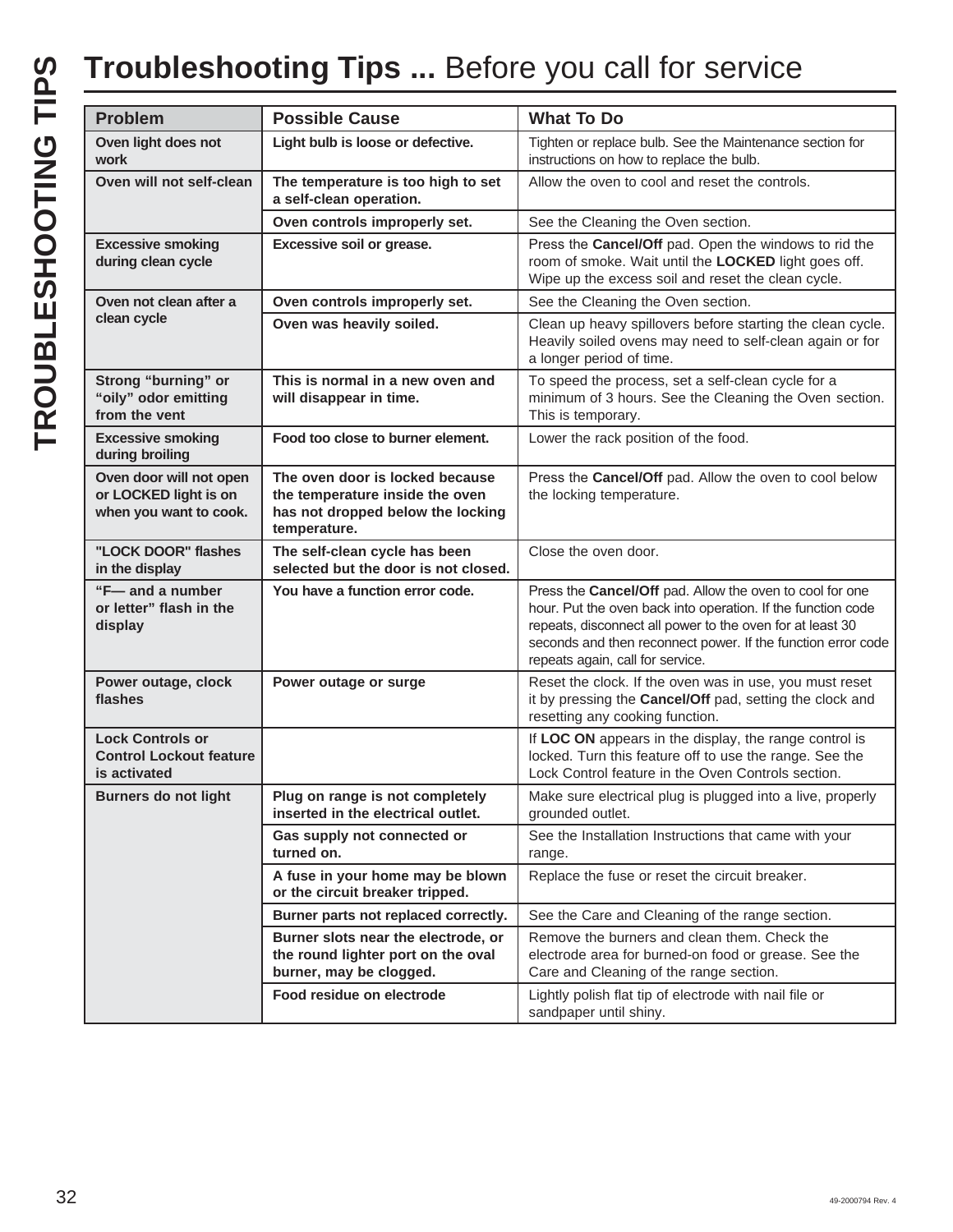# **Troubleshooting Tips ...** Before you call for service

| <b>Problem</b>                                                                | <b>Possible Cause</b>                                                                                                                                                 | <b>What To Do</b>                                                                                                                                                                                              |
|-------------------------------------------------------------------------------|-----------------------------------------------------------------------------------------------------------------------------------------------------------------------|----------------------------------------------------------------------------------------------------------------------------------------------------------------------------------------------------------------|
| Top burners do not<br>burn evenly                                             | Improper burner assembly.                                                                                                                                             | Make sure the burner caps are seated correctly. See the Care and<br>Cleaning of the range section.                                                                                                             |
|                                                                               | Burner slots on the side of the<br>burner may be clogged.                                                                                                             | Remove the burners for cleaning. See the Care and Cleaning of<br>the range section.                                                                                                                            |
| <b>Burner flames are</b><br>very large or yellow                              | Improper air to gas ratio.                                                                                                                                            | If range is connected to Propane gas, contact the technician<br>who installed your range or made the conversion.                                                                                               |
| <b>Surface burners light</b><br>but bake and broil<br>burners do not.         | Gas to the oven burners may<br>have been shut off.                                                                                                                    | The oven gas shut-off is located on the gas regulator near the<br>gas line attachment to your range. Locate it and flip the lever.<br>הם<br>Lever is<br>shown closed.<br>PULL TO OPEN.<br>Sealed burner models |
| My oven door glass<br>appears to be<br>"tinted" or have a<br>"rainbow" color. | The inner oven glass is coated<br>with a heat barrier to reflect<br>the heat back into the oven to<br>prevent heat loss and keep the<br>outer door cool while baking. | This is normal. Under certain light or angles, you may see this<br>tint or rainbow color.                                                                                                                      |
| Drawer does not slide<br>smoothly or drags                                    | The drawer is out of alignment.                                                                                                                                       | Fully extend the drawer and push it all the way in. See the Care<br>and Cleaning of the range section.                                                                                                         |
|                                                                               | Drawer is over-loaded or load is<br>unbalanced.                                                                                                                       | Reduce weight or redistribute drawer contents.                                                                                                                                                                 |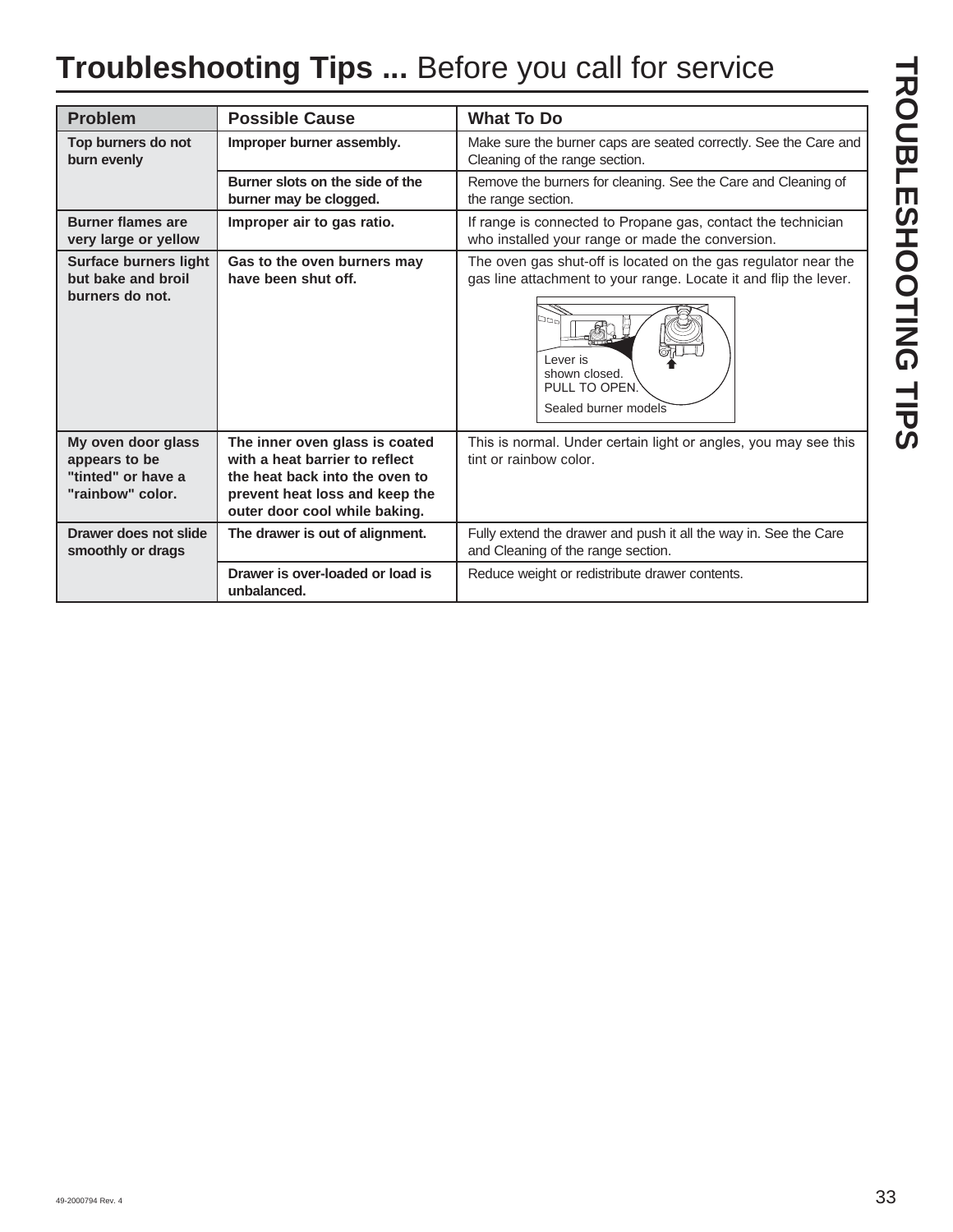### **GEAppliances.com**

|                                                                                                                |                                                                                                                                                                                                                                                                                                                                                                                                                                                                                                                                                                                                                                                                                                                                                                                                                                                                           | <b>GE Appliances Gas Range Limited Warranty</b>                                                                                                                                                                                                                                                                                                                           |                                                                                                                                                                                                                                                                                                                                                                                                                                                                                                                                                                                                                                                                                                                                                      |  |
|----------------------------------------------------------------------------------------------------------------|---------------------------------------------------------------------------------------------------------------------------------------------------------------------------------------------------------------------------------------------------------------------------------------------------------------------------------------------------------------------------------------------------------------------------------------------------------------------------------------------------------------------------------------------------------------------------------------------------------------------------------------------------------------------------------------------------------------------------------------------------------------------------------------------------------------------------------------------------------------------------|---------------------------------------------------------------------------------------------------------------------------------------------------------------------------------------------------------------------------------------------------------------------------------------------------------------------------------------------------------------------------|------------------------------------------------------------------------------------------------------------------------------------------------------------------------------------------------------------------------------------------------------------------------------------------------------------------------------------------------------------------------------------------------------------------------------------------------------------------------------------------------------------------------------------------------------------------------------------------------------------------------------------------------------------------------------------------------------------------------------------------------------|--|
| LIMITED WARRANTY                                                                                               | <b>GEAppliances.com</b>                                                                                                                                                                                                                                                                                                                                                                                                                                                                                                                                                                                                                                                                                                                                                                                                                                                   | have your serial number and your model number available when calling for service.                                                                                                                                                                                                                                                                                         | All warranty service is provided by our Factory Service Centers, or an authorized Customer Care® technician. To schedule<br>service online, visit us at geappliances.com/service, or call GE Appliances at 800.GE.CARES (800.432.2737). Please<br>Servicing your appliance may require the use of the onboard data port for diagnostics. This gives a GE Appliances factory<br>service technician the ability to quickly diagnose any issues with your appliance and helps GE Appliances improve its<br>products by providing GE Appliances with information on your appliance. If you do not want your appliance data to be<br>sent to GE Appliances, please advise your technician not to submit the data to GE Appliances at the time of service. |  |
|                                                                                                                | For the period of                                                                                                                                                                                                                                                                                                                                                                                                                                                                                                                                                                                                                                                                                                                                                                                                                                                         | <b>GE Appliances will replace</b>                                                                                                                                                                                                                                                                                                                                         |                                                                                                                                                                                                                                                                                                                                                                                                                                                                                                                                                                                                                                                                                                                                                      |  |
|                                                                                                                | One year<br>From the date<br>of the original<br>purchase                                                                                                                                                                                                                                                                                                                                                                                                                                                                                                                                                                                                                                                                                                                                                                                                                  | service to replace the defective part.                                                                                                                                                                                                                                                                                                                                    | Any part of the range which fails due to a defect in materials or workmanship. During this<br>limited one-year warranty, GE Appliances will provide, free of charge, all labor and in-home                                                                                                                                                                                                                                                                                                                                                                                                                                                                                                                                                           |  |
|                                                                                                                | the product.<br><b>COL</b><br>or used commercially.<br>breakers.<br>floods, or acts of God.                                                                                                                                                                                                                                                                                                                                                                                                                                                                                                                                                                                                                                                                                                                                                                               | <b>What GE Appliances will not cover:</b><br>Service trips to your home to teach you how to use<br>Improper installation, delivery, or maintenance.<br>Failure of the product if it is abused, misused,<br>modified, or used for other than the intended purpose<br>Replacement of house fuses or resetting of circuit<br>Damage to the product caused by accident, fire, | Damage to finish, such as surface rust, tarnish, or<br>small blemishes not reported within 48 hours of<br>delivery.<br>Incidental or consequential damage caused by<br>possible defects with this appliance.<br>Damage caused after delivery.<br>Product not accessible to provide required service.<br>Service to repair or replace light bulbs, except for LED<br>lamps.                                                                                                                                                                                                                                                                                                                                                                           |  |
| nder the warranty.                                                                                             | the shortest period allowed by law.                                                                                                                                                                                                                                                                                                                                                                                                                                                                                                                                                                                                                                                                                                                                                                                                                                       | <b>EXCLUSION OF IMPLIED WARRANTIES</b>                                                                                                                                                                                                                                                                                                                                    | Your sole and exclusive remedy is product repair as provided in this Limited Warranty. Any implied warranties,<br>including the implied warranties of merchantability or fitness for a particular purpose, are limited to one year or                                                                                                                                                                                                                                                                                                                                                                                                                                                                                                                |  |
| the original purchase<br>$\supset$<br>Staple your receipt here. Proof of<br>date is needed to obtain service u | This limited warranty is extended to the original purchaser and any succeeding owner for products purchased for home<br>use within the USA. If the product is located in an area where service by a GE Appliances Authorized Servicer is not<br>available, you may be responsible for a trip charge or you may be required to bring the product to an Authorized GE<br>Appliances Service location for service. In Alaska, the limited warranty excludes the cost of shipping or service calls to<br>your home.<br>Some states do not allow the exclusion or limitation of incidental or consequential damages. This limited warranty<br>gives you specific legal rights, and you may also have other rights which vary from state to state. To know what your<br>legal rights are, consult your local or state consumer affairs office or your state's Attorney General. |                                                                                                                                                                                                                                                                                                                                                                           |                                                                                                                                                                                                                                                                                                                                                                                                                                                                                                                                                                                                                                                                                                                                                      |  |
|                                                                                                                |                                                                                                                                                                                                                                                                                                                                                                                                                                                                                                                                                                                                                                                                                                                                                                                                                                                                           | Warrantor: GE Appliances, a Haier company<br>Louisville, KY 40225                                                                                                                                                                                                                                                                                                         |                                                                                                                                                                                                                                                                                                                                                                                                                                                                                                                                                                                                                                                                                                                                                      |  |
|                                                                                                                |                                                                                                                                                                                                                                                                                                                                                                                                                                                                                                                                                                                                                                                                                                                                                                                                                                                                           |                                                                                                                                                                                                                                                                                                                                                                           | Extended Warranties: Purchase a GE Appliances extended warranty and learn about special discounts that are                                                                                                                                                                                                                                                                                                                                                                                                                                                                                                                                                                                                                                           |  |

### **What GE Appliances will not cover:**

- $\blacksquare$  Service trips to your home to teach you how to use the product.
- $\blacksquare$  Improper installation, delivery, or maintenance.
- $\blacksquare$  Failure of the product if it is abused, misused, modified, or used for other than the intended purpose or used commercially.
- Replacement of house fuses or resetting of circuit breakers.
- $\blacksquare$  Damage to the product caused by accident, fire, floods, or acts of God.
- Damage to finish, such as surface rust, tarnish, or small blemishes not reported within 48 hours of delivery.
- Incidental or consequential damage caused by possible defects with this appliance.
- Damage caused after delivery.
- **Product not accessible to provide required service.**
- Service to repair or replace light bulbs, except for LED lamps.

### **EXCLUSION OF IMPLIED WARRANTIES**

### **Warrantor: GE Appliances,** *a* **Haier** *company*  **Louisville, KY 40225**

**Extended Warranties:** Purchase a GE Appliances extended warranty and learn about special discounts that are available while your warranty is still in effect. You can purchase it online anytime at

### **geappliances.com/extended-warranty**

or call 800.626.2224 during normal business hours. GE Appliances Service will still be there after your warranty expires.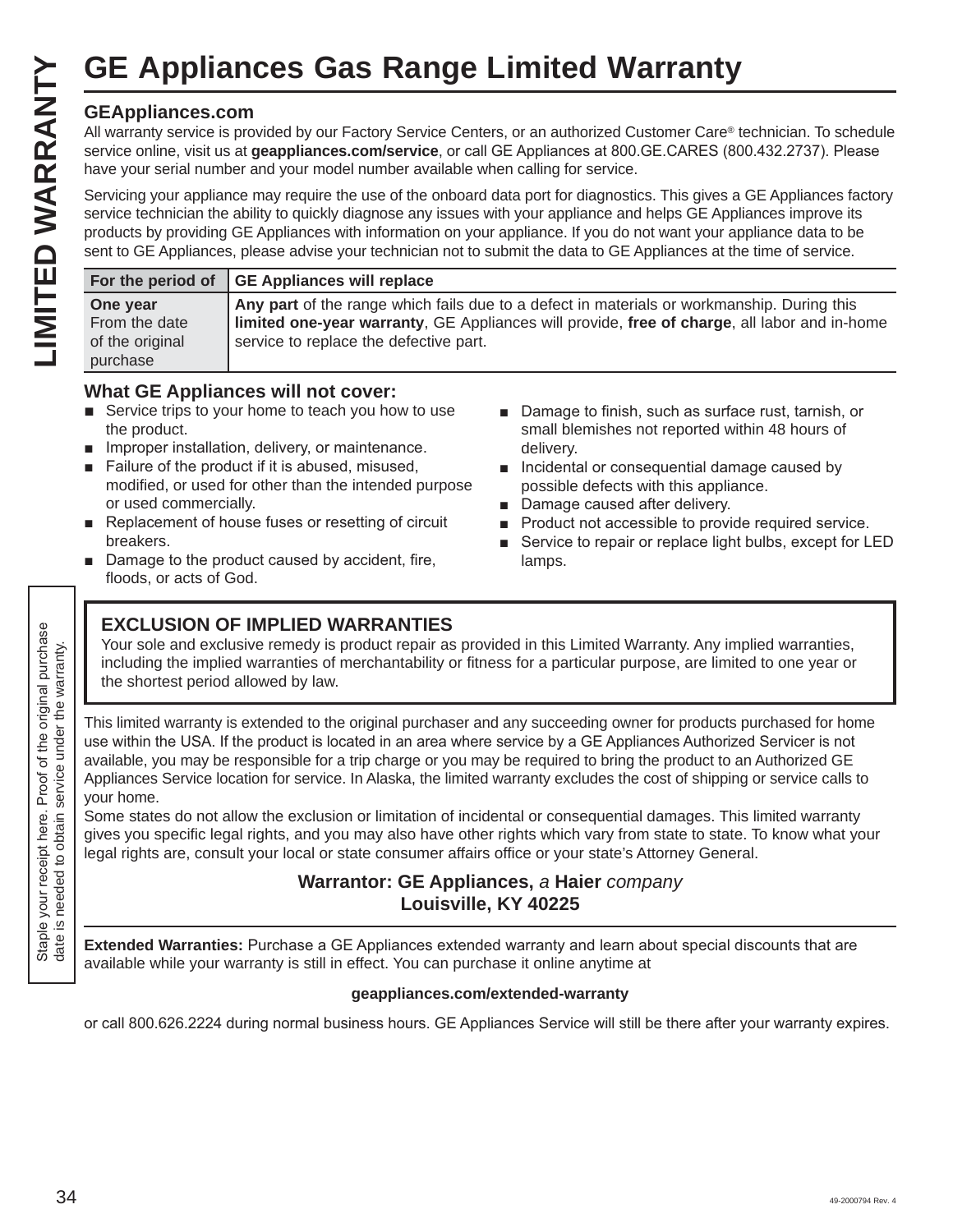# **Accessories**

### **Looking For Something More?**

### **GE Appliances offers a variety of accessories to improve your cooking and maintenance experiences!**

Refer to the Consumer Support page for phone numbers and website information.

The following products and more are available:

### **Accessories**

| Nickel Flat Rack                                                          |  |
|---------------------------------------------------------------------------|--|
| <b>Reinforced Nickel Flat Rack</b>                                        |  |
| Self Clean Flat Rack                                                      |  |
| Nickel Extension Rack                                                     |  |
| Self Clean Extension Rack                                                 |  |
| Broiler Pan (12 $\frac{3}{4}$ " x 1 $\frac{1}{4}$ " x 16 $\frac{1}{2}$ ") |  |
| Roasting Rack Accessory                                                   |  |
| Cooktop Center Grate                                                      |  |
| Nonstick Aluminum Griddle                                                 |  |
| Reversible Cast-Iron Griddle                                              |  |
| <b>Cleaning Supplies</b>                                                  |  |
| CitruShine™ Stainless Steel Wipes                                         |  |
| Stainless Steel Polishing Cloth                                           |  |
| Burnt-On Grease Remover                                                   |  |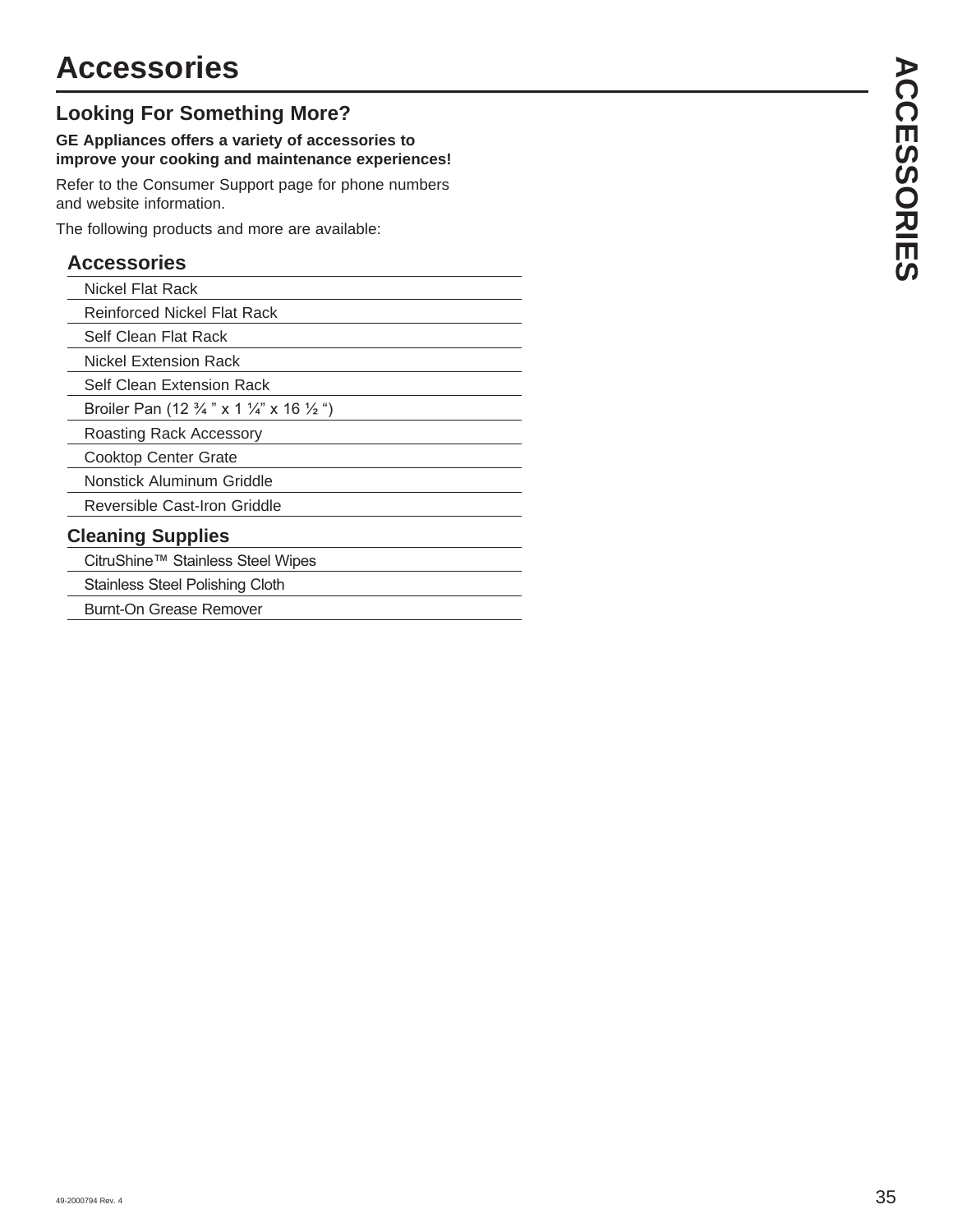# **Consumer Support**

Have a question or need assistance with your appliance? Try the GE Appliances Website 24 hours a day, any day of the year! You can also shop for more great GE Appliances products and take advantage of all our on-line support services designed for your convenience. In the US: GEAppliances.com

### **Register Your Appliance**

**CONSUMER SUP**<br> **GE Appliances Website**<br>
Have a question or need assistar<br>
of the year! You can also shop for<br>
services designed for your conver<br> **CONSUMER Appliance OF APPLIANCE Register Your Appliance on-1**<br> **CONSUMER Ap** Register your new appliance on-line at your convenience! Timely product registration will allow for enhanced communication and prompt service under the terms of your warranty, should the need arise. You may also mail in the pre-printed registration card included in the packing material. In the US: **GEAppliances.com/register** 

### **Schedule Service**

Expert GE Appliances repair service is only one step away from your door. Get on-line and schedule your service at your convenience any day of the year. In the US: GEAppliances.com/service or call 800.432.2737 during normal business hours.

### **Extended Warranties**

Purchase a GE Appliances extended warranty and learn about special discounts that are available while your warranty is still in effect. You can purchase it on-line anytime. GE Appliances Services will still be there after your warranty expires. In the US: GEAppliances.com/extended-warranty or call 800.626.2224 during normal business hours.

### **Remote Connectivity**

For assistance with wireless network connectivity (for models with remote enable), visit our website at **GEAppliances.com/connect** or call 800.220.6899 in the US.

### **Parts and Accessories**

Individuals qualified to service their own appliances can have parts or accessories sent directly to their homes (VISA, MasterCard and Discover cards are accepted). Order on-line today 24 hours every day. In the US: **GEApplianceparts.com** or by phone at 877.959.8688 during normal business hours.

**Instructions contained in this manual cover procedures to be performed by any user. Other servicing generally should be referred to qualified service personnel. Caution must be exercised, since improper servicing may cause unsafe operation.**

### **Contact Us**

If you are not satisfied with the service you receive from GE Appliances, contact us on our Website with all the details including your phone number, or write to:

In the US: General Manager, Customer Relations | GE Appliances, Appliance Park | Louisville, KY 40225 **GEAppliances.com/contact**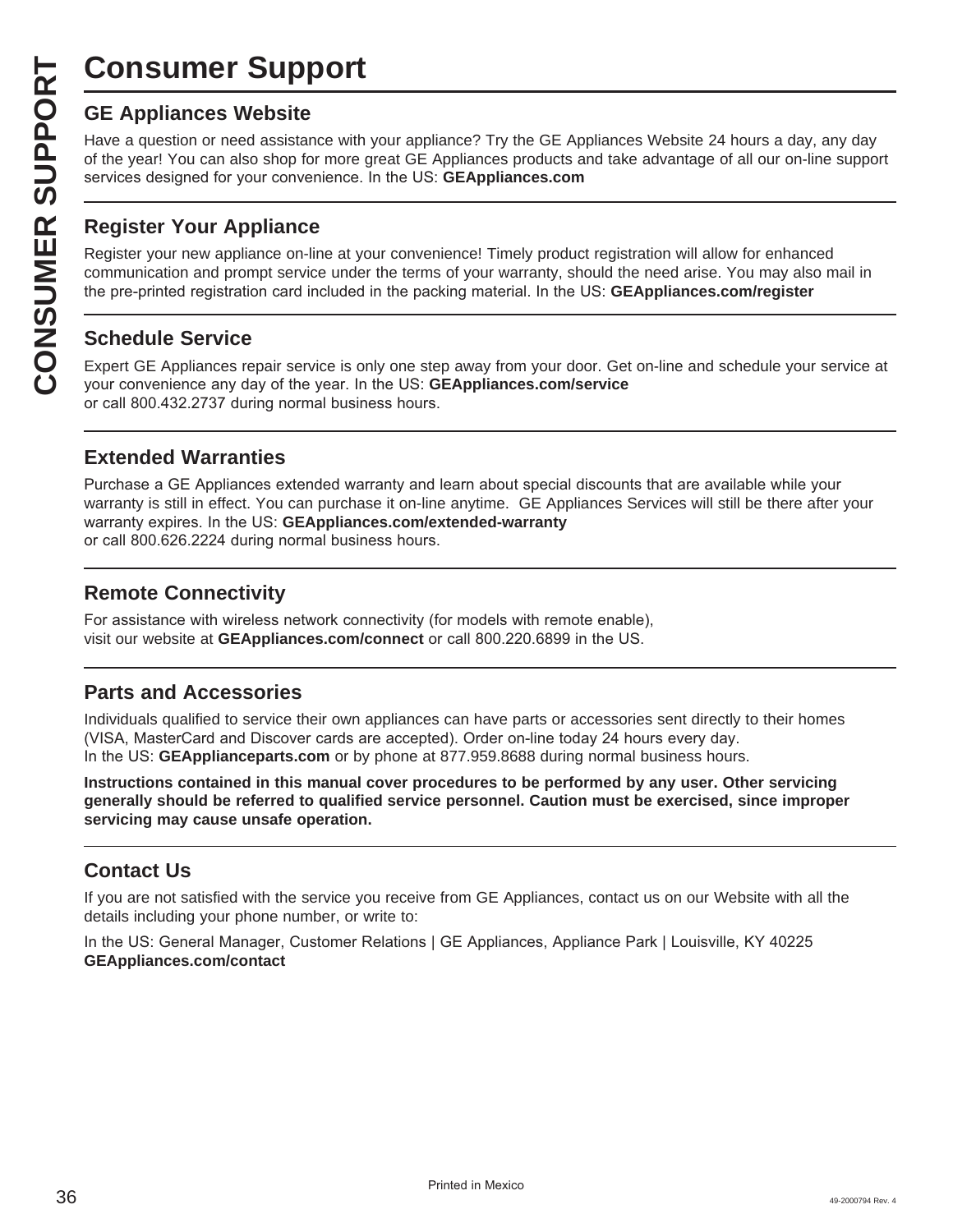

#### **GE APPLIANCES**

COCINAS Gas con Función de Auto Limpieza a Gas con Función de Auto Limpieza  $\sigma$ 

#### INFORMACIÓN DE SEGURIDAD .....3

#### USO DE LA COCINA

| En Caso de Corte de Corriente 8             |
|---------------------------------------------|
|                                             |
|                                             |
| Controles del Horno 1 11                    |
| Funciones Especiales12                      |
| Modo Sabático - Estándar 13                 |
| Controles del Horno 214                     |
| Funciones Especiales 15                     |
| Conexión WiFi16                             |
| Modo Sabático - OU y CRC 17                 |
| Modo Sabático - Estándar18                  |
| Estantes del Horno19                        |
| Papel de Aluminio y Cobertores del Horno 19 |
| Modos de Cocción al Horno20                 |
| Ventilaciones de Aire del Horno 21          |
| Guía de Cocción 22                          |
| Modo de Cocción para Freír con Aire 23      |
|                                             |

#### CUIDADO Y LIMPIEZA

| Placa de Cocción 26  |  |
|----------------------|--|
| Cocina - Exterior 24 |  |

# **GARANTÍA LIMITADA.................34** ACCESORIOS . . . . . . . . . . . . . . . . . . . . . . . . . .35

#### SOPORTE PARA EL CONSUMIDOR . . . . . . . . . . . . . . . . . . . . .36

Escriba los números de modelo y de serie aquí:

Nº de Modelo \_\_\_\_\_\_\_\_\_\_\_\_\_

N<sup>º</sup> de Serie \_\_\_\_\_\_\_

Encontrará la etiqueta de calificación en el frente, detrás del cajón de la cocina.

JGS760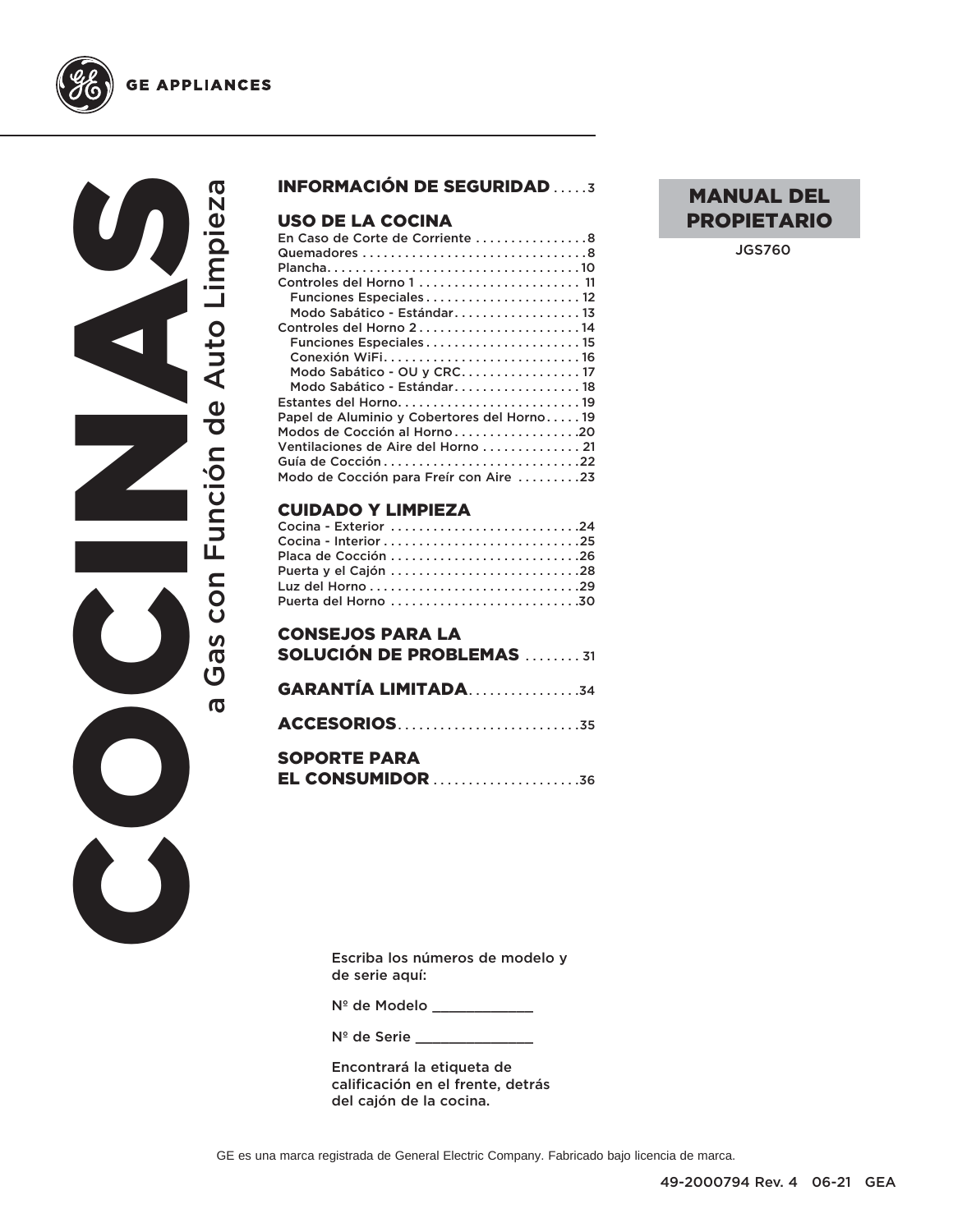## **GRACIAS POR HACER QUE GE APPLIANCES SEA PARTE DE SU HOGAR.**

Ya sea que haya crecido usando GE Appliances, o que ésta es su primera vez, nos complace tenerlo en la familia.

Sentimos orgullo por el nivel de arte, innovación y diseño de cada uno de los electrodomésticos de GE Appliances, y creemos que usted también. Entre otras cosas, el registro de su electrodoméstico asegura que podamos entregarle información importante del producto y detalles de la garantía cuando los necesite.

Registre su electrodoméstico GE ahora a través de Internet. Sitios Web y números telefónicos útiles están disponibles en la sección de Soporte para el Consumidor de este Manual del Propietario. También puede enviar una carta en la tarjeta de inscripción preimpresa que se incluye con el material embalado.

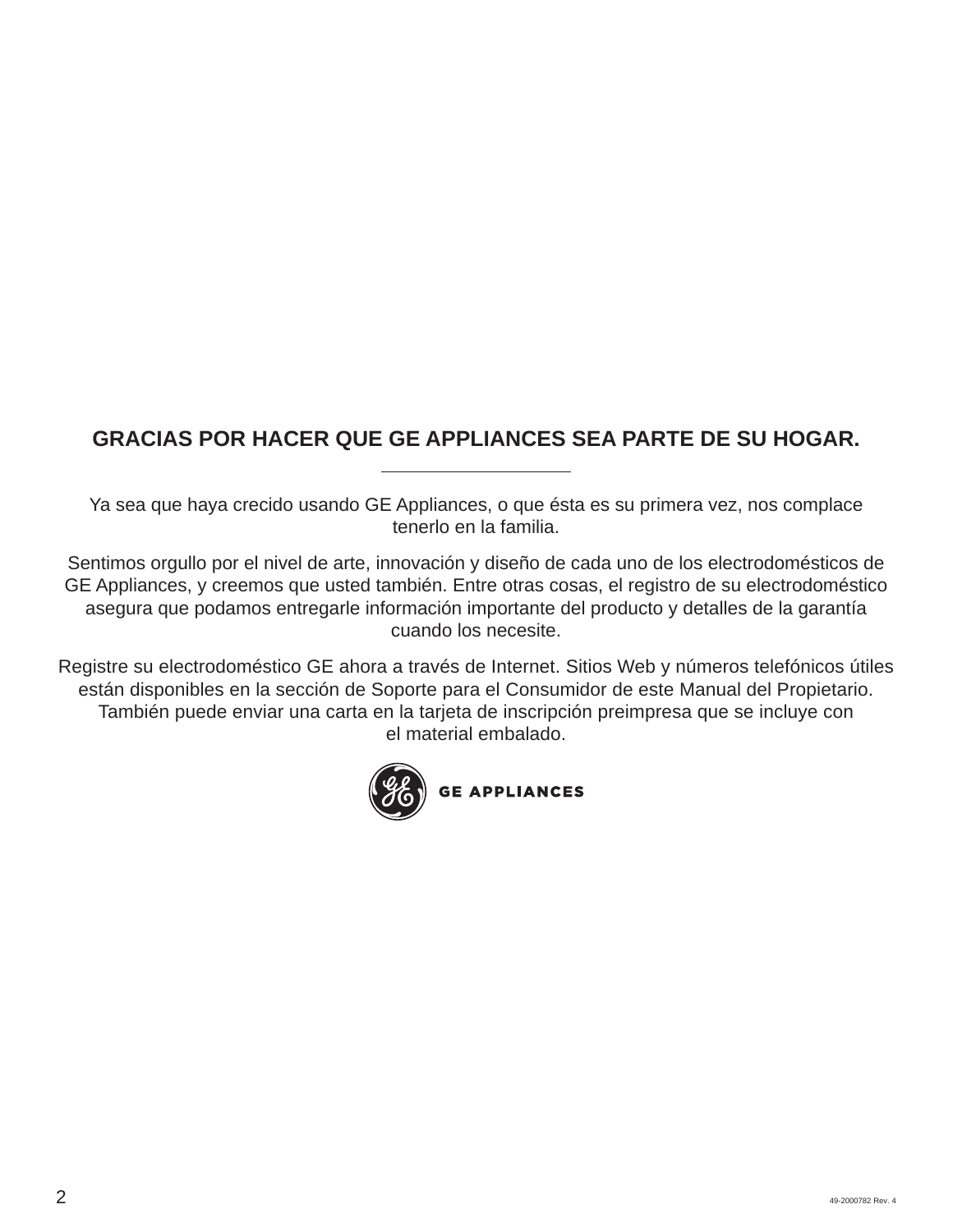# **INFORMACIÓN IMPORTANTE DE SEGURIDAD LEA TODAS LAS INSTRUCCIONES ANTES DE USAR ESTE ELECTRODOMÉSTICO**

**ADVERTENCIA** Lea todas las instrucciones de seguridad antes de utilizar este producto. No seguir estas instrucciones puede generar un incendio, una descarga eléctrica, lesiones corporales o la muerte.

**ADVERTENCIA Si la información de este manual no se sigue exactamente, se podrá producir un incendio o explosión, ocasionando daños sobre la propiedad, lesiones o la muerte.**

- **No guarde ni use gasolina u otros vapores inflamables y líquidos cerca de este ni de otros electrodomésticos.**
- **QUÉ DEBE HACER SI HUELE GAS**
	- $\blacksquare$  **No intente iluminar ningún electrodoméstico.**
	- **No toque ningún interruptor eléctrico; no use teléfonos en su edificio.**
	- $\blacksquare$  De inmediato llame a su proveedor de gas desde el teléfono de un vecino.
	- **Si no se puede comunicar con su proveedor de gas, llame al departamento de bomberos.**
- **La instalación y las reparaciones deberán ser realizadas por un instalador calificado, agencia de servicios o el proveedor de gas.**

#### **DISPOSITIVO ANTI-VOLCADURAS**



- **Un niño o adulto pueden volcar la cocina y morir.**
- **Instale el soporte anti-volcaduras sobre la pared o el piso. • Asegúrese la estufa al soporte anti-volcaduras deslizando la unidad hacia atras de tal manera que la pata niveladora sea enganchada.** 
	- **Vuelva a adherir el soporte anti-volcaduras si la estufa se mueve de lugar. • Si esto no se hace, se podrá producir la muerte o**
	- **quemaduras graves en niños o adultos.**

Para reducir el riesgo de volcar la cocina, ésta debe sujetarse mediante un soporte antivolcaduras con una adecuada instalación. Ver las instrucciones de instalación enviadas con el soporte para obtener detalles completos antes de iniciar la instalación.

#### **Para Cocinas Sin Apoyo y Deslizabless**

Para controlar si el soporte es instalado y ajustado de forma apropiada, mire que debajo de la cocina la pata niveladora trasera esté ajustada al soporte. En algunos modelos, el

cajón de almacenamiento o el panel de protección se pueden retirar para una fácil inspección. Si no es posible realizar una inspección visual, deslice la cocina hacia adelante, confirme que el soporte anti-volcaduras esté ajustado de forma segura al piso o la pared, y deslice la cocina hacia atrás de modo que la pata niveladora trasera se encuentre debajo del soporte anti-volcaduras.

Si la cocina es expulsada de la pared por alguna razón, siempre repita este procedimiento a fin de verificar que esté asegurado de forma correcta con un soporte anti volcaduras.

Nunca quite las patas de nivelación por completo ya que la cocina no quedará bien sujeta al dispositivo anti-volcaduras.

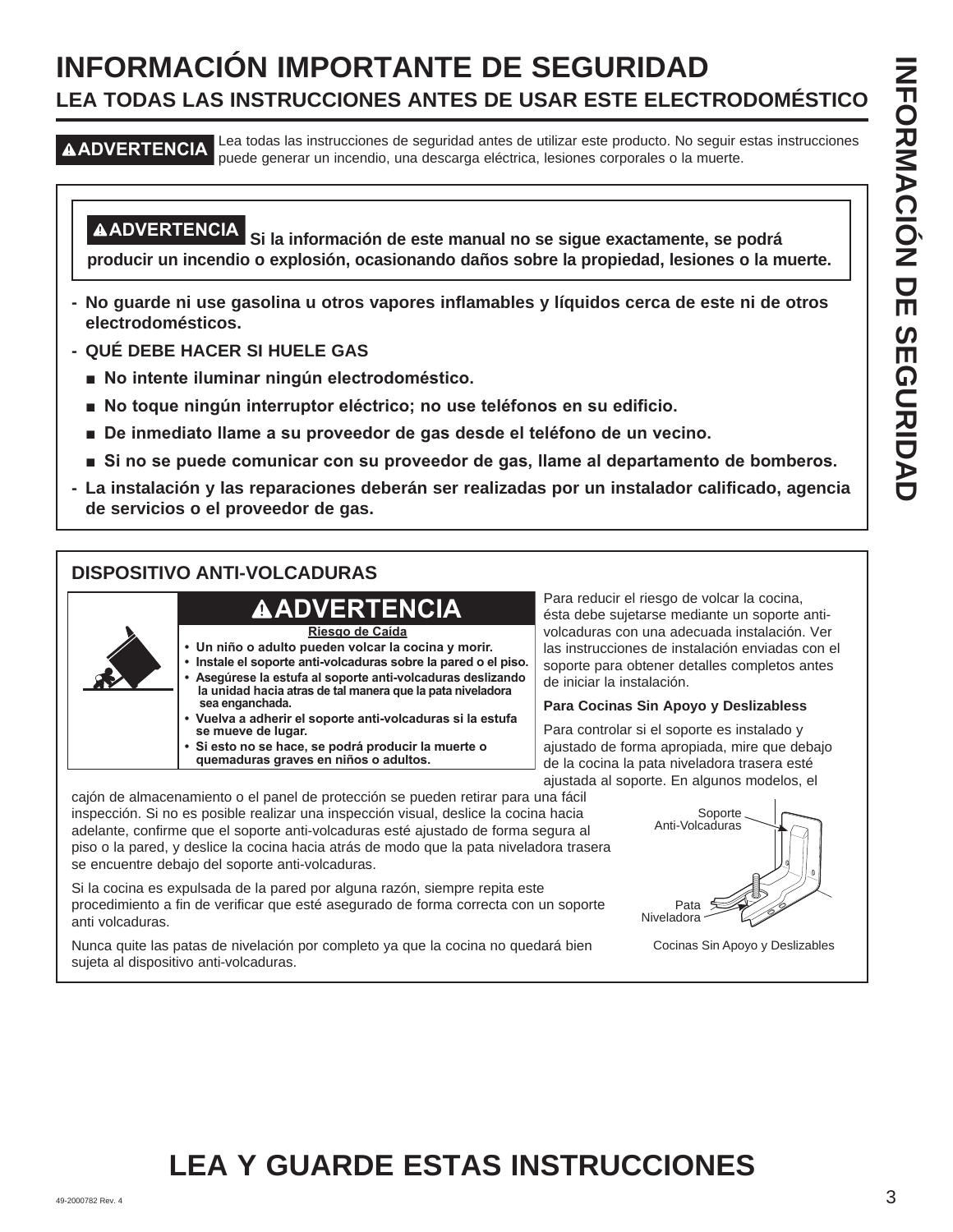# **INFORMACIÓN IMPORTANTE DE SEGURIDAD**<br> **INFORMACIÓN INSTRUCCIONES ANTES DE USAR ESTE ELECT<br>
MADVERTENCIA<br>
INSTRUCCIONES GENERALES DE SEGURIDAD<br>
<b>INFORMACIÓN INSTRUCCIONES GENERALES DE SEGURIDAD<br>
CONDENTENCIA<br>
CONDENTENCIA<br> LEA TODAS LAS INSTRUCCIONES ANTES DE USAR ESTE ELECTRODOMÉSTICO**

## **ADVERTENCIA INSTRUCCIONES GENERALES DE SEGURIDAD**

## **ADVERTENCIA NUNCA use este**

**electrodoméstico para calentar el ambiente. Como consecuencia de esto, se podrá producir envenenamiento con monóxido de carbono y el sobrecalentamiento del horno.**

- Use este electrodoméstico sólo para su propósito original, como se describe en el manual del propietario.
- Solicite que un instalador calificado instale su cocina y que esté correctamente conectada a tierra, de acuerdo con las instrucciones de instalación provistas.
- Cualquier ajuste y trabajo de servicio técnico deberá ser realizado únicamente por instaladores calificados de cocinas a gas o técnicos del servicio. No intente reparar o reemplazar ninguna parte de la cocina, a menos que esto se recomiende específicamente en este manual.
- Su cocina es enviada desde la fábrica para uso con gas natural. Puede ser convertida para uso con gas propano. Si se requieren, estos ajustes deben ser realizados por un técnico calificado de acuerdo con las instrucciones de instalación y códigos locales. La agencia que realiza este trabajo asume la responsabilidad de la conversión.
- Solicite que el instalador le muestre la ubicación de la válvula de cierre de la cocina a gas y cómo apagarla en caso de ser necesario.
- Enchufe la cocina en un tomacorriente con conexión a tierra de 120 voltios únicamente. No retire la pata redonda de conexión a tierra del enchufe. Si tiene dudas sobre la conexión a tierra del sistema eléctrico para hogar, es su responsabilidad y obligación contar con el reemplazo de un tomacorriente sin conexión a tierra por un tomacorriente de tres patas correctamente conectado a tierra, de acuerdo con el Código Nacional de Electricidad. No use prolongadores con este electrodoméstico.
- Antes de realizar cualquier servicio técnico, desenchufe la cocina o desconecte el suministro de corriente desde el panel de distribución del hogar, retirando el fusible o desconectando el disyuntor.
- Asegúrese de que todos los materiales de embalaje sean retirados de la cocina antes de su uso, a fin de evitar que estos materiales se incendien.
- Evite ralladuras o impactos sobre las puertas de metal, cocinas o paneles de control. Hacer esto podrá producir la rotura de vidrios. No cocine un producto con un vidrio roto. Es posible que se produzcan descargas, incendio o cortes.

No deje a los niños solos o fuera de su radio de atención en el área donde el electrodoméstico se encuentre en uso. Nunca se les deberá permitir trepar, sentarse o pararse sobre ninguna parte del electrodoméstico.

**AADVERTENCIA**<br>No coloque artículos de interés para los niños sobre los gabinetes que están sobre un horno – si los niños se trepan sobre el horno para llegar a estos artículos podrían sufrir lesiones graves.

- Nunca bloquee las ventilaciones (aberturas de aire) de la cocina. Las mismas brindan las entradas y salidas de aire que son necesarias para que la cocina opere de forma correcta con la combustión adecuada. Las aberturas de aire están ubicadas en la parte trasera de la cocina, en la parte superior e inferior de la puerta del horno, y en la parte inferior de la cocina debajo del cajón calentador, del cajón del horno inferior o del panel de protección.
- Use sólo sostenedores de ollas secos los sostenedores húmedos sobre superficies calientes pueden producir quemaduras debido al vapor. No permita que los sostenedores de ollas tengan contacto con los quemadores superficiales, la parrilla de los quemadores, o el elemento de calefacción del horno. No use una toalla u otra tela voluminosa para reemplazar el mango de las cacerolas.
- No toque el elemento calentador ni la superficie interior del horno. Es posible que estas superficies estén demasiado calientes como para quemar, aunque su color sea oscuro. Durante y después del uso, no toque ni permita que telas u otros materiales inflamables toquen cualquier área interior del horno; espere a que haya pasado un tiempo suficiente para que se enfríen. Otras superficies del electrodoméstico se podrán calentar lo suficiente como para ocasionar lesiones. Las superficies potencialmente calientes incluyen la abertura de la ventilación del horno, superficies cercanas a la abertura y grietas alrededor de la puerta del horno.
- No caliente envases de comida que no hayan sido abiertos. Se podría acumular presión y el envase podría explotar, ocasionando una lesión.
- Cocine la comida completamente para evitar que se produzcan enfermedades a partir de la comida. Puede encontrar recomendaciones de seguridad mínima sobre la temperatura de la comida en www.IsItDoneYet.gov y www.fsis.usda.gov. Utilice un termómetro para tomar la temperatura de la comida y haga controles en diferentes ubicaciones.
- No permita que nadie se trepe, pare o cuelgue de la puerta del horno, del cajón o la cocina. Se podrá dañar la cocina o provocar su caída, ocasionando lesiones graves o la muerte.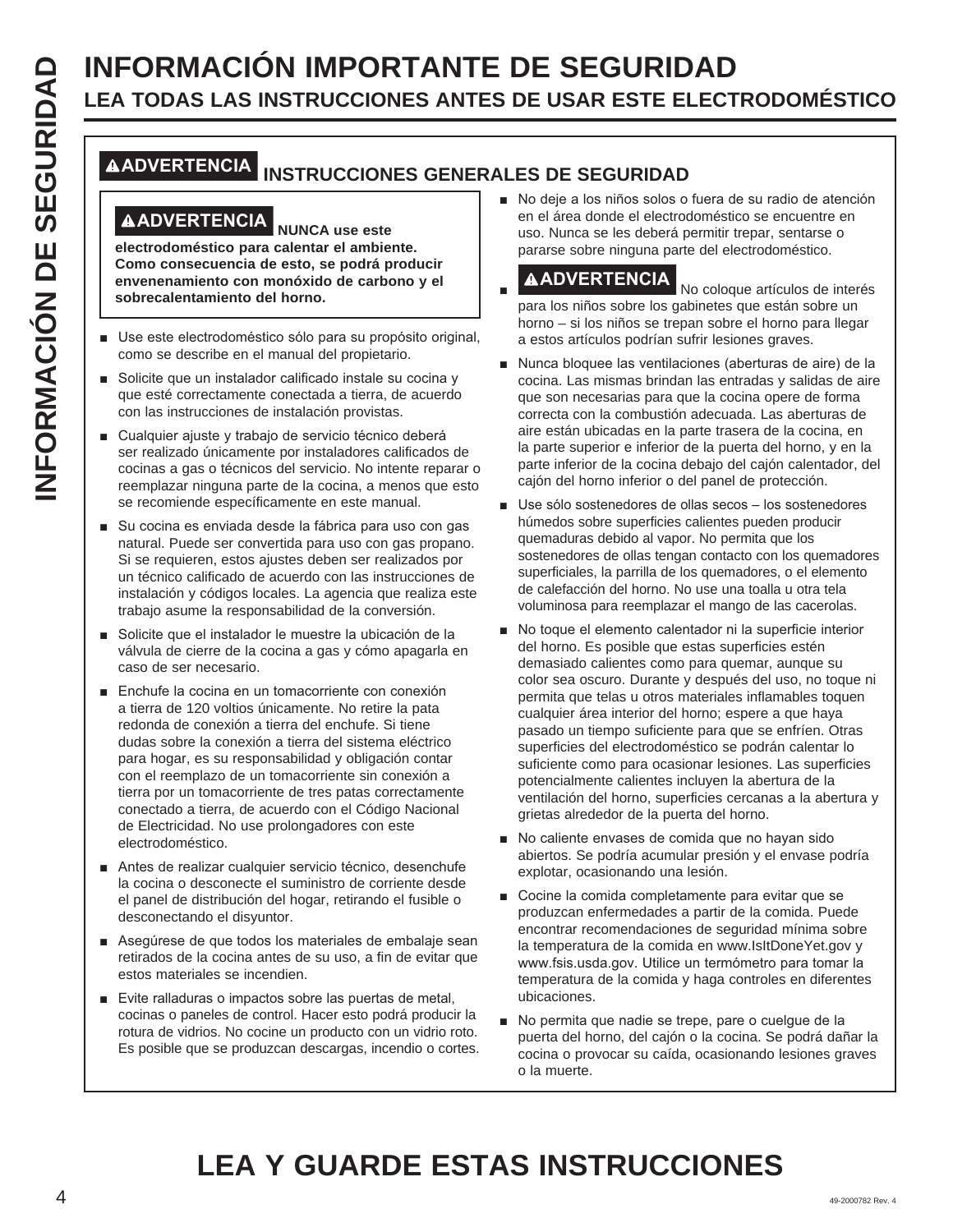# **INFORMACIÓN IMPORTANTE DE SEGURIDAD LEA TODAS LAS INSTRUCCIONES ANTES DE USAR ESTE ELECTRODOMÉSTICO**

#### **ADVERTENCIA MANTENGA LOS MATERIALES INFLAMABLES ALEJADOS DE LA COCINA Si esto no se cumple, se podrán sufrir lesiones personales graves o incendios.**

- No guarde ni use materiales inflamables en un horno o cerca de la parte superior de la cocina, incluyendo papel, plástico, sostenedores de ollas, trapos, cobertores de pared, cortinas, paños y gasolina u otros vapores y líquidos inflamables.
- Nunca use prendas holgadas o que cuelquen mientras usa el electrodoméstico. Evite acumular artículos comúnmente usados en gabinetes sobre la cocina, y

tenga cuidado al extender la mano sobre la cocina. La ropa que se encuentre cerca de los quemadores o superficies calientes se podrá encender, ocasionando quemaduras graves.

No permita que la grasa de la cocción u otros materiales inflamables se acumulen en o cerca de la cocina. La grasa del horno o sobre la cocina se podrá incendiar.

#### **ADVERTENCIA EN CASO DE INCENDIO, SIGA LOS SIGUIENTES PASOS PARA EVITAR LA PROPAGACIÓN DEL FUEGO**

- No use agua sobre el fuego de la grasa. Nunca tome una olla que se esté incendiando. Apague los controles. Extinga la olla que se esté incendiando sobre un quemador superficial, cubriendo la olla completamente con su tapa correspondiente, una hoja metálica de galletas o una bandeja plana. Si es necesario, use un químico seco multiuso o un extintor de chorro de espuma.
- ahogue el fuego cerrando la puerta del horno y apagando el mismo o usando un químico seco multipropósito o un extintor de incendio con espuma.
- $\blacksquare$  En caso de que haya fuego en el horno durante el período de auto limpieza, apague el horno y espere a que el fuego se extinga. No fuerce la puerta para abrirla. La entrada de aire fresco sobre las temperaturas de auto limpieza podrá conducir a la producción de llamas en el horno.
- Si hay un incendio en el horno durante el horneado,

**ADVERTENCIA INSTRUCCIONES DE SEGURIDAD DE LA PARTE SUPERIOR DE LA COCINA**

# **ADVERTENCIA NUNCA**

**Pierda de Vista la Sección Superior de la Superficie de Cocción de este Electrodoméstico.** 

- **No seguir esta advertencia podrá resultar en incendio, explosión, o riesgos de quemaduras que podrán ocasionar daños sobre la propiedad, lesiones personales o la muerte.**
- **Si se produce un incendio, manténgase alejado del electrodoméstico y de inmediato llame al departamento de bomberos. NO INTENTE EXTINGUIR CON AGUA UN INCENDIO PRODUCIDO CON COMBUSTIBLE/ GRASA.**
- Nunca pierda de vista los quemadores. Las comidas, especialmente las que se preparan con aceite, se pueden incendiar, lo cual puede ocasionar un incendio que se

propague a los gabinetes próximos.

- Nunca pierda de vista el aceite cuando esté friendo. Si se calienta más allá de su punto de cocción, el aceite se puede quemar y provocar un incendio que se puede propagar a los gabinetes próximos. Use un termómetro para grasas profundas siempre que sea posible, a fin de monitorear la temperatura del aceite.
- Para evitar derrames e incendios, use una cantidad mínima de aceite al usar una sartén poco profunda y evite la cocción de comidas congeladas con cantidades excesivas de hielo.
- Use el tamaño de olla adecuado para evitar que sean inestables o que sufran caídas fácilmente. Seleccione utensilios que coincidan con el tamaño del quemador. Las llamas del quemador se deberán ajustar de modo que no se extiendan más allá de la parte inferior de la olla. Una cantidad excesiva de llama puede representar un riesgo.
- Siempre use la posición LITE al encender los quemadores superiores y asegúrese de que estos se hayan encendido.
- Al usar utensilios de vidrio/ cerámica, asegúrese de que sean adecuados para el servicio de cocina; otros se podrán romper debido a un cambio repentino de temperatura.
- A fin de minimizar posibles quemaduras, incendio de materiales inflamables y derrames, la manija de un envase deberá ser inclinada hacia el centro de la cocina sin que se extienda sobre los quemadores cercanos.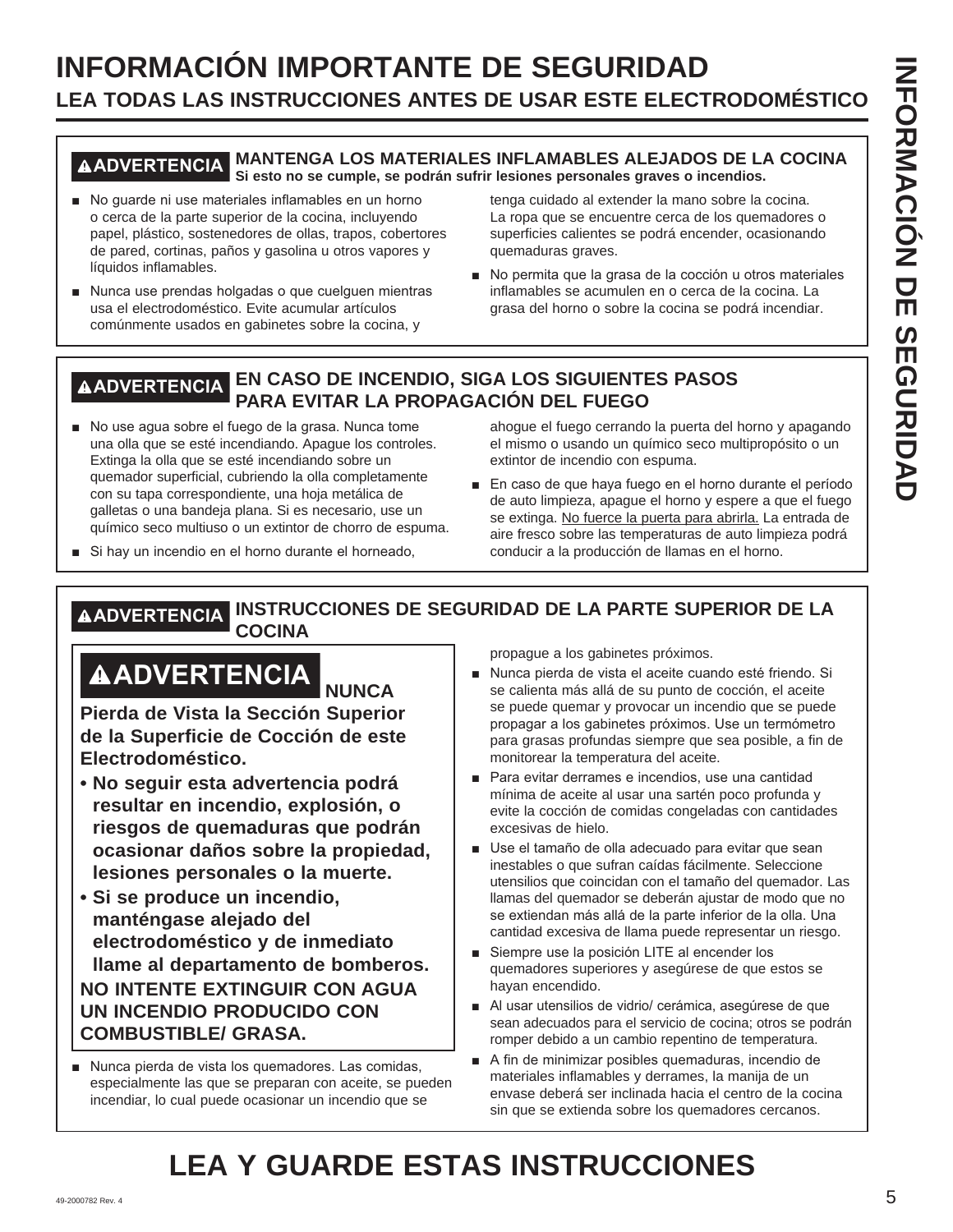# **INFORMACIÓN IMPORTANTE DE SEGURIDAD**<br> **INSTRUCCIONES ANTES DE USAR ESTE ELECT<br>
IN USE UN COCINA**<br> **INSTRUCCIONES DE SEGURIDAD DE LA PARTE SUP<br>
IN USE UN COCINA<br>
INSTRUCCIONES DE SEGURIDAD DE LA PARTE SUP<br>
INSTRUCCIONES DE LEA TODAS LAS INSTRUCCIONES ANTES DE USAR ESTE ELECTRODOMÉSTICO**

#### **ADVERTENCIA INSTRUCCIONES DE SEGURIDAD DE LA PARTE SUPERIOR DE LA COCINA**

- No use un wok con un anillo con soporte de metal redondo. El anillo podrá atrapar calor y bloquear el aire hacia el quemador, produciendo el riesgo de emisión de monóxido de carbono.
- No intente elevar la cocina. Hacer esto podría dañar la tubería de gas hasta los quemadores superficiales, ocasionando una pérdida de gas y riesgo de incendio.
- Al inhabilitar el Bloqueo del Control de Gas (en algunos

modelos), asegúrese de que los controles de superficie se encuentren en la posición OFF (Apagado). Esto evitará que haya un flujo de gas no intencional desde los quemadores.

No use papel de aluminio para cubrir rejillas cualquier parte de la cocina. Si se hace esto se podrá producir envenenamiento con monóxido de carbono, sobrecalentamiento de las superficies de la cocina o un posible riesgo de incendio.

## **ADVERTENCIA INSTRUCCIONES DE SEGURIDAD**

# **ADVERTENCIA NUNCA cubra ninguna**

**ranura, agujeros o pasajes en el fondo del horno ni cubra un estante entero con materiales tales como papel de aluminio o cobertores de horno. Hacer esto bloquea el flujo de aire a través del horno y puede ocasionar envenenamiento con monóxido de carbono. Nunca coloque papel de aluminio o cobertores de horno en el fondo del horno. Podrán atrapar el calor, ocasionando riesgos de humo o incendio.**

- Manténgase alejado de la cocina al abrir la puerta del horno. El aire caliente o el vapor que sale puede causar quemaduras en las manos, rostro y/u ojos.
- Nunca coloque los utensilios de cocina, piedras para pizza u horneado o cualquier otro tipo de aluminio

o cobertor en la base del horno. Este ítems pueden atrapar el calor o derretirse, ocasionando daños sobre el producto y el riesgo de descargas, humo o incendios.

- Coloque los estantes del horno en la ubicación correspondiente mientras éste se encuentra frío. Si es necesario retirar el estante mientras el horno se encuentra caliente, evite tocar las superficies calientes.
- No deje productos tales como papel, utensilios de cocina ni comida en el horno cuando no esté en uso. Los artículos guardados en el horno se pueden incendiar.
- No deje ningún producto sobre la superficie de cocción, cerca de la ventilación del horno. Los artículos se pueden sobrecalentar, y existe riesgo de incendio o quemaduras.
- Nunca ase con la puerta abierta. Se prohíbe asar con la puerta abierta debido al sobrecalentamiento de las perillas de control.

#### **ADVERTENCIA INSTRUCCIONES DE SEGURIDAD DEL HORNO CON FUNCIÓN DE AUTO LIMPIEZ**

La función de auto limpieza usa el horno en temperaturas lo suficientemente altas como para consumir restos de comida que haya dentro del mismo. Para un funcionamiento seguro, siga estas instrucciones.

- No toque las superficies del horno durante el ciclo de limpieza automática. Mantenga a los niños alejados del horno durante la limpieza automática. Si no se siguen estas instrucciones, se podrán producir quemaduras.
- Antes de utilizar el ciclo de auto limpieza, retire las ollas, estantes de metal brillante del horno y otros utensilios que haya dentro del mismo. Sólo se pueden dejar dentro del horno los estantes para horno con recubrimiento de porcelana.
- Antes de utilizar el ciclo de auto limpieza, limpie la grasa y restos de comida que haya en el horno. Una cantidad excesiva de grasa se puede incendiar, lo cual puede producir daños con humo en su hogar.
- Si el modo de auto limpieza funciona de forma incorrecta, apague el horno y desconecte el suministro de corriente. Solicite el servicio de un técnico calificado.
- No use limpiadores para horno. No se deberá usar limpiador para hornos comerciales ni revestimientos de protección para hornos de ningún tipo en o alrededor de cualquier parte del horno.
- No limpie la junta de la puerta. La junta de la puerta es esencial para un buen sellado. Se debe tener cuidado de no frotar, dañar ni mover la junta.
- **IMPORTANTE:** La salud de algunas aves es extremadamente sensible a los humos emitidos durante el ciclo de limpieza automática de cualquier cocina. Coloque las aves en otra habitación bien ventilada.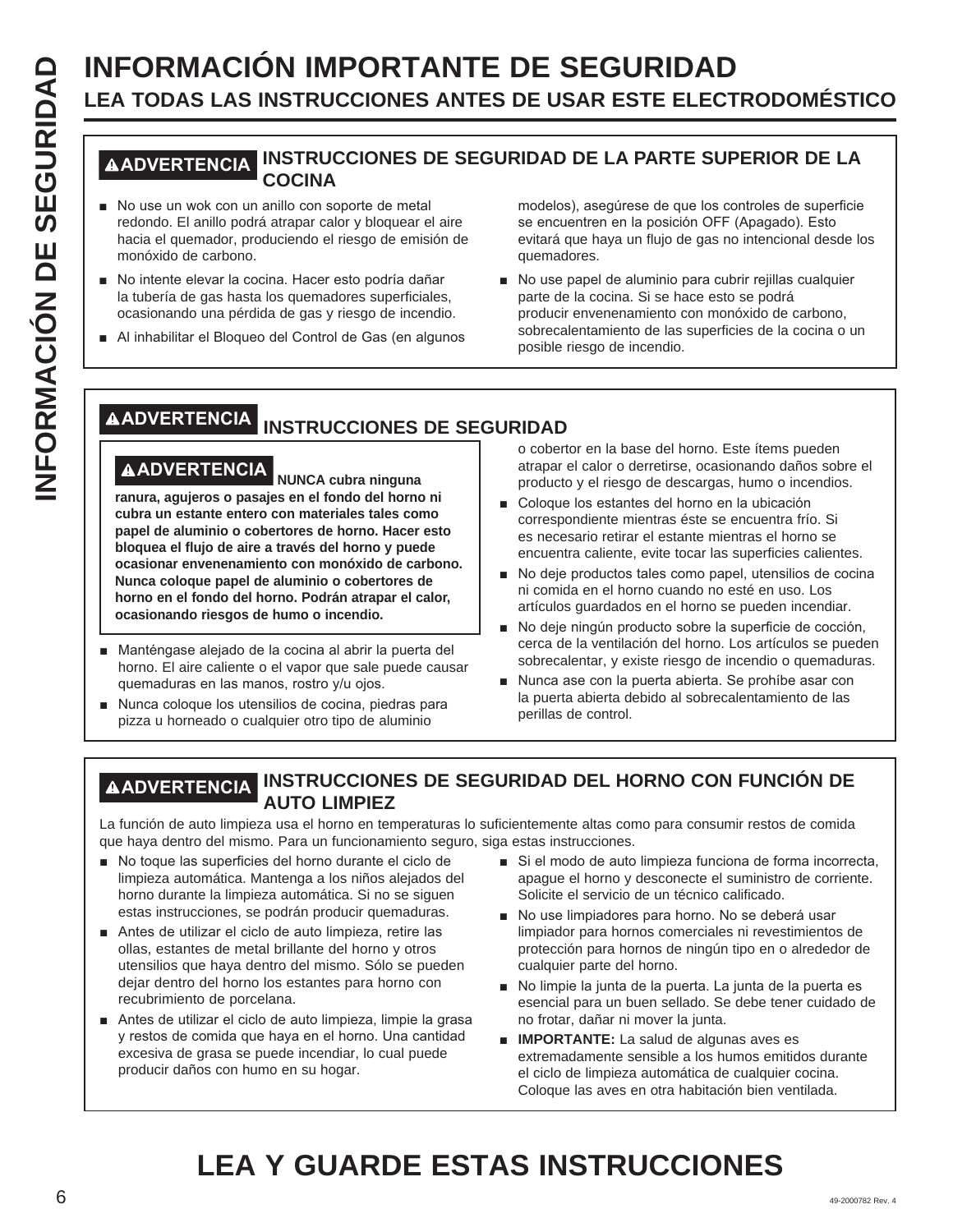# **INFORMACIÓN IMPORTANTE DE SEGURIDAD LEA TODAS LAS INSTRUCCIONES ANTES DE USAR ESTE ELECTRODOMÉSTICO**

#### **Equipo de Acceso Remoto Instalado**

Este dispositivo cumple con la Parte 15 de la Normativa de la FCC. Su funcionamiento está sujeto a las dos condiciones siguientes: (1) Este dispositivo no podrá ocasionar interferencias nocivas, y (2) este dispositivo debe aceptar cualquier interferencia recibida, incluyendo interferencias que puedan ocasionar un funcionamiento no deseado.

El equipo de comunicación inalámbrica instalado en esta cocina fue probado y cumple con los límites establecidos para un dispositivo digital de Clase B, según la parte 15 de la Normativa de la FCC. Estos límites fueron diseñados para:

**(a)** brindar una protección razonable contra interferencias nocivas en una instalación residencial. Este equipo genera, usa y puede emitir energía de radiofrecuencia y, si no se instala y utiliza de acuerdo con las instrucciones, puede ocasionar interferencias perjudiciales en las comunicaciones de radio. Sin embargo, no se garantiza que no se presenten interferencias en una instalación en particular. Si el equipo provoca interferencias perjudiciales para la recepción de radio o televisión, lo cual puede comprobar encendiendo y apagando

el equipo, se aconseja al usuario que intente corregir la interferencia con una de las siguientes medidas:

- Reoriente o reubique la antena receptora.
- $\blacksquare$  Aumente la separación entre el equipo y el receptor.
- Conecte el equipo a un tomacorriente de un circuito diferente del tomacorriente al que se encuentra conectado el receptor.
- Para solicitar ayuda, consulte con el proveedor minorista o a un técnico experimentado de radio/ TV.

**(b)** tolerar cualquier interferencia recibida, incluyendo las interferencias que puedan provocar un funcionamiento no deseado del dispositivo.

Observe que todos los cambios o modificaciones sobre el dispositivo de comunicación inalámbrico instalado en este horno que no estén expresamente aprobados por el fabricante podrían anular la autoridad del usuario para operar el equipamiento.

#### **Cómo Retirar la Película Protectora de Envío y la Cinta de Embalaje**

Con cuidado tome un extremo de la película protectora de envío con los dedos y lentamente retire la misma de la superficie del electrodoméstico. No utilice ningún producto filoso para retirar la película. Retire toda la película antes de usar el electrodoméstico por primera vez.

Para asegurar que no haya daños sobre el acabado del producto, la forma más segura de retirar el adhesivo de la cinta de embalaje en electrodomésticos nuevos es aplicando un detergente líquido hogareño para lavar platos. Aplique con una tela suave y deje que se seque.

**NOTA:** El adhesivo deberá ser eliminado de todas las partes. No se puede retirar si se hornea con éste dentro.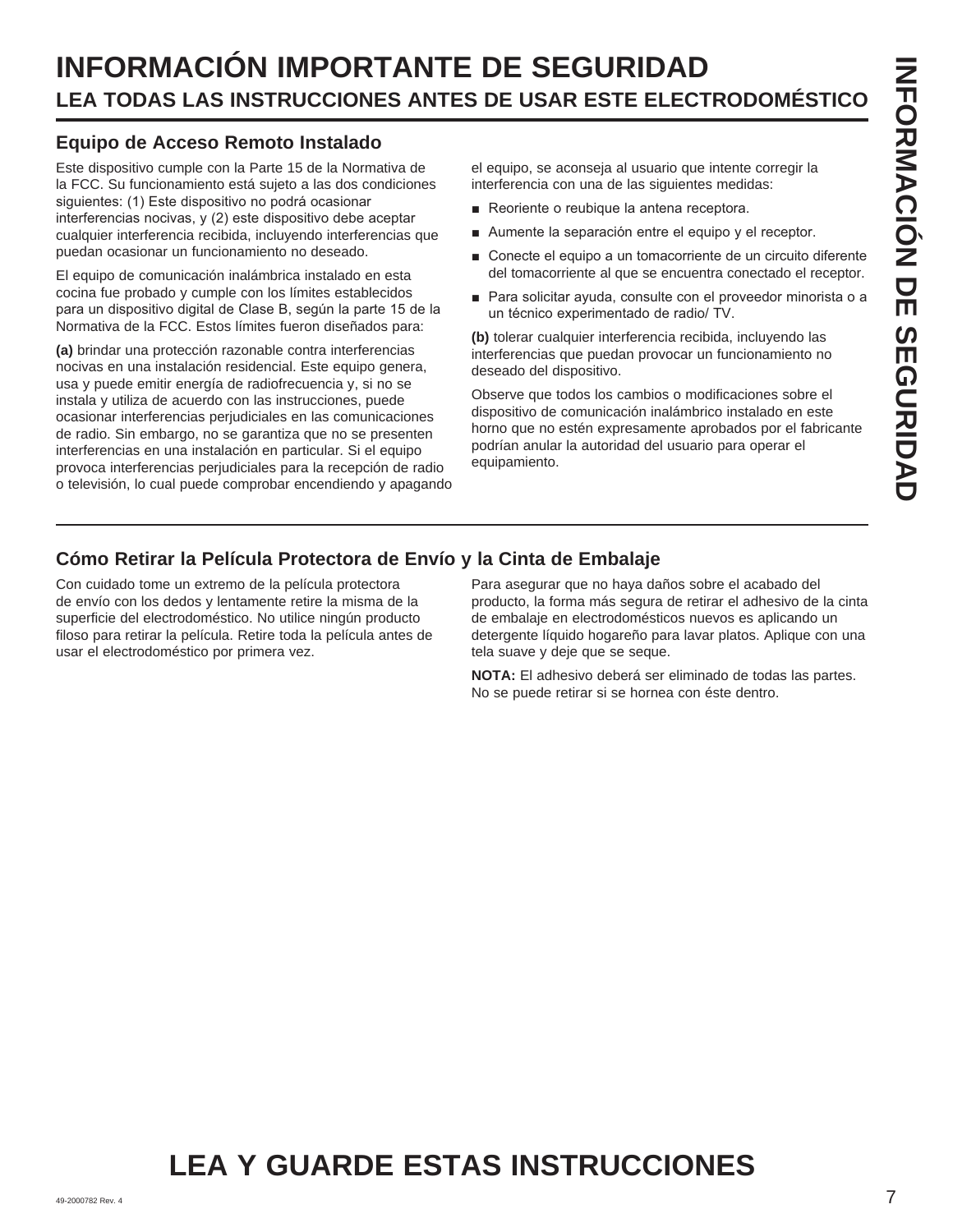En el caso de un corte de luz, el horno quedará inoperable y no se deberá intentar usarlo. Sin embargo, los quemadores superficiales se podrán encender con un fósforo. Con extremo cuidado, sostenga un fósforo encendido cerca de los

# **Quemadores**

#### **Iluminación de un Quemador Superficial**

**USO DE CONTE de COTTE SE CONTENTE CONTENTS**<br>
Ten el caso de un corte de luz, el homo quedará inoperable y puerte any distingues any contra musicion. Similarmore de la correspondible server any distingue on the store corre **ADVERTENCIA Los quemadores sólo deben ser usados cuando estén cubiertos por los utensilios. Las llamas de los quemadores que no estén cubiertas por el utensilio presentan un riesgo de incendio o incendio de telas. Nunca permita que las llamas se extiendan más allá de los costados del utensilio. Si esto no se cumple, se podrán producir lesiones graves.**

Asegúrese de que todos los quemadores estén en sus ubicaciones correspondientes y que estén totalmente ensamblados antes de usar cualquiera de estos.

#### **Selección del Tamaño de la Llama**

Observe la llama, no la perilla, a medida que reduce el calor. Cuando se desee calentar de forma rápida, el tamaño de la llama de un quemador deberá ser equivalente al tamaño del utensilio de cocina que esté usando. Cuando las llamas sean más grandes que la parte inferior del utensilio de cocina, no calentarán el utensilio más rápido y podrían ser riesgosas.

#### **Uso de los Quemadores**

#### **NOTAS:**

- No utilice el quemador durante un período de tiempo prolongado sin un utensilio de cocina sobre la parrilla. El acabado de la parrilla se puede resquebrajar si no hay un utensilio de cocina que absorba el calor.
- No intente desensamblar un quemador mientras otro quemador está encendido. Es posible que se produzca una descarga eléctrica, lo cual podría hacer que vuelque un utensilio de cocina caliente.
- Asegúrese de que los quemadores y las parrillas estén fríos antes de colocar la mano, tomar el mango de una olla, trapos de limpieza u otros materiales sobre estos.

#### **Tipos de Quemadores Superficiales**



**Quemador Redondo** Use este quemador para propósitos de cocción general. Olla de tamaño adecuado a las llamas.



**Quemador Oval** Use este quemador para cocinar en la plancha.

puertos debajo de la tapa del quemador superficial; luego de forma lenta gire la perilla hasta la posición LITE (Bajo). Una vez encendidos, los quemadores superficiales continuarán funcionando normalmente.

Seleccione un quemador y busque su perilla de control. Empuje y gire la perilla hasta la posición LITE.

Escuchará un ruido de clic – el sonido de la chispa eléctrica que enciende el quemador. Cuando un quemador se gire a LITE, todos los quemadores generarán chispas. El chispeo continuará mientras la perilla permanezca en LITE. Una vez encendido el gas, gire la perilla para ajustar el tamaño de la llama.



Empuje el mango de control y gire el mismo hasta la posición LITE.



Estas llamas son demasiado grandes para la olla.

Su horno cuenta con quemadores de gas sellados que ofrecen conveniencia, higiene y flexibilidad para una amplia variedad de aplicaciones de cocción.

El quemador más pequeño es para fuego lento. Un quemador de fuego lento que se coloque en LO (Bajo) brinda una cocción precisa para comidas tales como salsas delicadas que requieren poco calor durante un tiempo de cocción prolongado.

El quemador extra grande está diseñado para llevar rápidamente grandes cantidades de líquido a punto de hervor. Algunos modelos cuentan con una configuración de POWER BOIL™, especialmente diseñada para usar con utensilios de un diámetro de 11 pulgadas o más.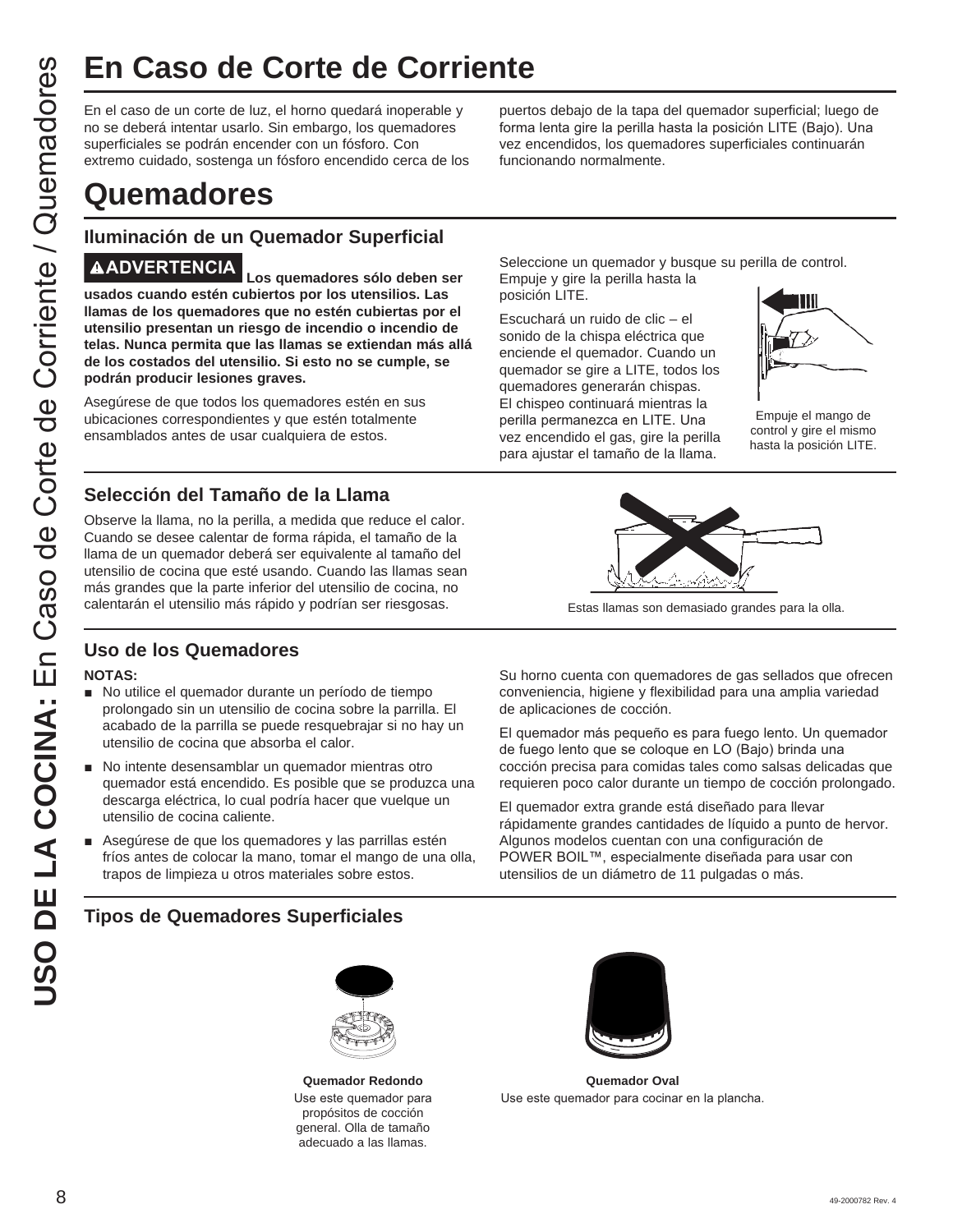# **Quemadores (Continúa)**

#### **Utensilio sobre la Cocina**

**Aluminio:** Se recomienda un utensilio de peso mediano, ya que calienta de forma rápida y pareja. La mayoría de las comidas se doran de forma pareja en un sartén de aluminio. Use cacerolas con tapa hermética cuando cocine con cantidades mínimas de agua.

**Acero Inoxidable:** Este metal posee propiedades de calentamiento limitadas y normalmente se combina con cobre, aluminio u otros materiales para una mejor distribución del calor. Los sartenes con combinación de metales normalmente funcionan de forma satisfactoria si se usan con calor medio, como lo recomienda el fabricante.

**Hierro Forjado:** Si cocinará de forma lenta, la mayoría de los sartenes le darán resultados satisfactorios.

#### **Parrillas para la Parte Superior de la Cocina**

No use cualquier repuesto de rejilla para la parte superior de la cocina con sus quemadores de gas, ya que realizará una combustión incompleta, generando niveles de monóxido de carbono superiores a los estándares permitidos. Esto puede ser peligroso para su salud.

### **Cómo Usar un Wok**

Use sólo woks con base plana de un diámetro de 14 pulgadas o menos. Asegúrese de que el fondo del wok se apove de forma plana sobre la rejilla.

No use un anillo de soporte para wok. Colocar el anillo sobre el quemador o parrilla podrá hacer que el quemador funcione de forma inadecuada, produciendo niveles de monóxido de carbono que superan los estándares permitidos. Esto puede ser peligroso para su salud.

Utensilios de esmalte: Bajo ciertas condiciones, el esmalte de algunos utensilios de cocina se pueden derretir. Siga las recomendaciones sobre métodos de cocción del fabricante de utensilios de cocina.

**Vidrio:** Existen dos tipos de utensilios de cocina de vidrio – aquellos para uso con el horno únicamente y aquellos para la cocción en la parte superior de la cocina (cacerolas, café y teteras). Los conductores de vidrio calientan de forma muy lenta.

**Cerámica de Vidrio Resistente al Calor:** Se pueden usar para cualquier superficie o para cocción en el horno. Conduce el calor de forma muy lenta y se enfría de forma muy rápida. Consulte las instrucciones del fabricante de utensilios de cocina para saber con seguridad si se puede usar con cocinas a gas.



No use rejillas para la parte superior de la cocina.



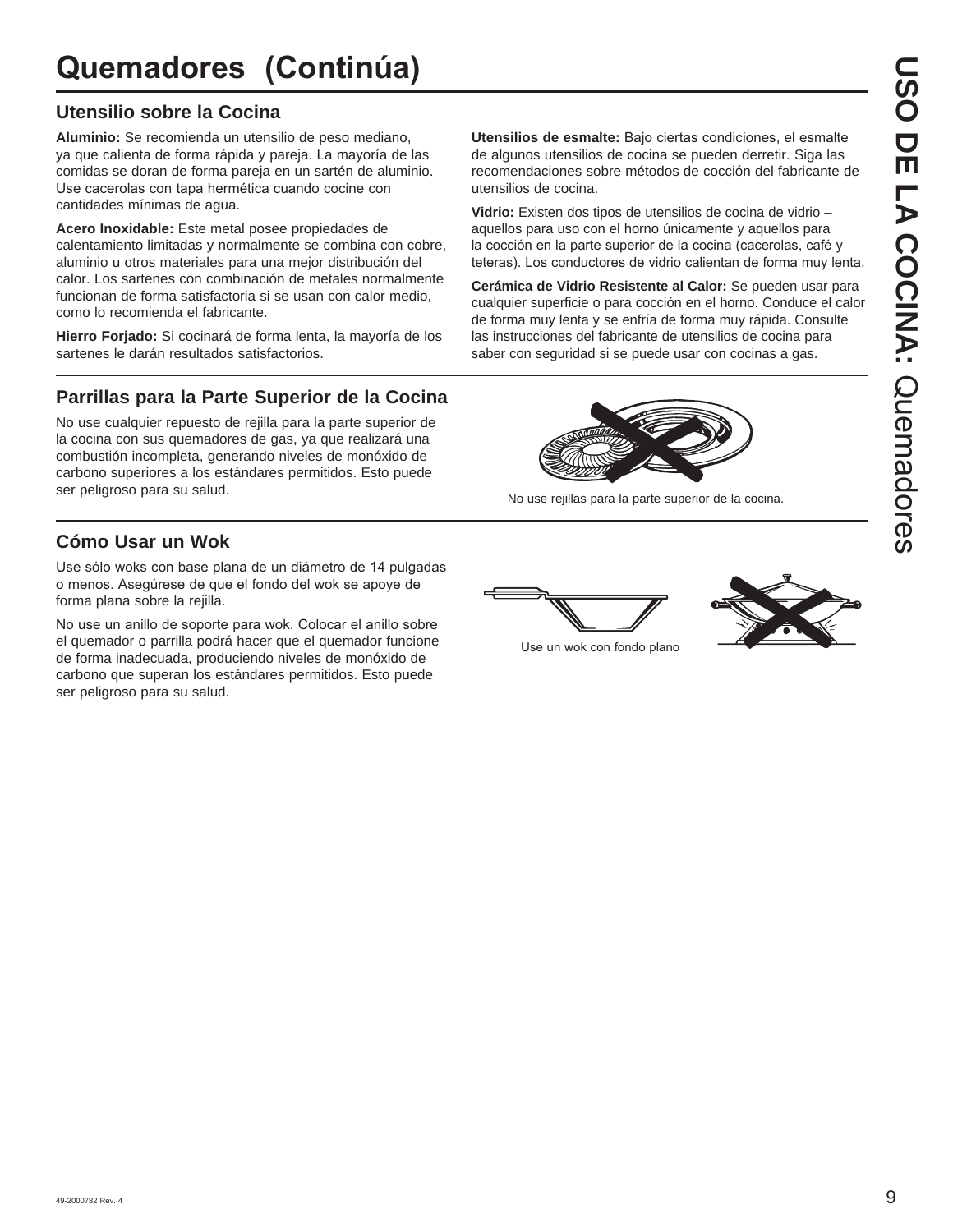## **ADVERTENCIA Riesgo de Incendio**

- **Tenga cuidado al cocinar comidas con grasa. La grasa esparcida puede provocar un incendio.**
- Nunca coloque ni guarde un artículo en la plancha, incluso cuando no esté en uso. El calor de los demás **quemadores puede calentar la plancha y provocar un incendio.**
- Coloque y retire la plancha sólo cuando todas las parrillas y la plancha estén frías y todas las unidades **superficiales estén en OFF (Apagado).**

#### **Uso de la Plancha de Aluminio No Adherente**

Su plancha le brinda una superficie de cocción extra grande para carnes, panqueques y otras comidas normalmente preparadas en una sartén. Antes del primer uso, enjuague la misma con agua caliente y séquela completamente.

#### **Precauciones de la Plancha:**

- No use aceite sobre la plancha durante períodos de tiempo prolongados. Es posible que se produzcan manchas permanentes y/o grietas.
- **No sobrecaliente la plancha.** Si el quemador de la plancha se deja en Hi (Alto) por un período de tiempo prolongado sin comida, esto podrá dañar la cobertura antiadherente.
- Use sólo utensilios de plástico, nylon o madera o herramientas de cocina SilverStone® para evitar que se arruine el recubrimiento.
- Nunca use cuchillos ni corte la comida sobre la plancha.
- No use utensilios de metal con puntas pronunciadas o extremos muy filosos que podrían dañar la superficie de la plancha.

#### **Posicionamiento de la Plancha**

- Guarde con cuidado para evitar ralladuras.
- No coloque la plancha en un horno microondas.
- Si algo se derramó debajo de la plancha, se deberá limpiar tan pronto como sea posible para evitar la suciedad de la comida "horneada".
- No permita que se acumule grasa debajo de la plancha, ya que puede haber riesgo de incendio. Limpie debajo de la plancha con agua caliente y jabón en cuanto esté fría.
- No lave la plancha en el lavavajillas.
- No limpie la plancha en el horno de limpieza automática. Hacer esto dañará la cobertura anti adherente. Para acceder a instrucciones sobre cómo limpiar la plancha, consulte la sección de Limpieza de la Placa de Cocción de este manual.

La plancha de aluminio no adherente (en algunos modelos) sólo puede ser usada sobre el quemador central de la parte superior de la cocina. Para posicionar la plancha, retire la rejilla central (de estar presente) y reemplace la misma por la plancha. No gire el quemador central hasta que esté seguro de que la plancha se posicionó correctamente.

#### **Precalentamiento de la Plancha**

Si el quemador central es un quemador oval simple, precaliente la plancha entre  $2 \vee 5$  minutos en Hi (Alto) antes de colocar la comida sobre la plancha. Si el quemador central es un quemador oval dual, precaliente la plancha entre 5 y 10 minutos en Hi (Alto) antes de colocar la comida sobre la plancha. Una vez precalentada la plancha, baje el calor a la configuración de cocción indicada en la tabla correspondiente a su plancha. A fin de determinar qué tipo de quemador posee, consulte la sección de Tipos de Quemadores.

#### **Plancha de Aluminio No Adherente**

| Tipo de Comida                                              | Configuración<br>de Cocción |
|-------------------------------------------------------------|-----------------------------|
| Panceta                                                     | Med                         |
| Embutidos para el Desayuno                                  | Med                         |
| <b>Huevos Fritos</b>                                        | Bajo (Lo)                   |
| Hamburguesas                                                | Med-Alto (Med-Hi)           |
| Sándwiches Calientes (Tales como con Queso a la<br>Plancha) | Med                         |
| Panguecas                                                   | Med-Bajo (Med-Lo)           |
| Cómo Calentar Tortillas                                     | Med-Bajo (Med-Lo)           |



Reemplace la rejilla (si está presente) central por la Plancha de Aluminio No Adherente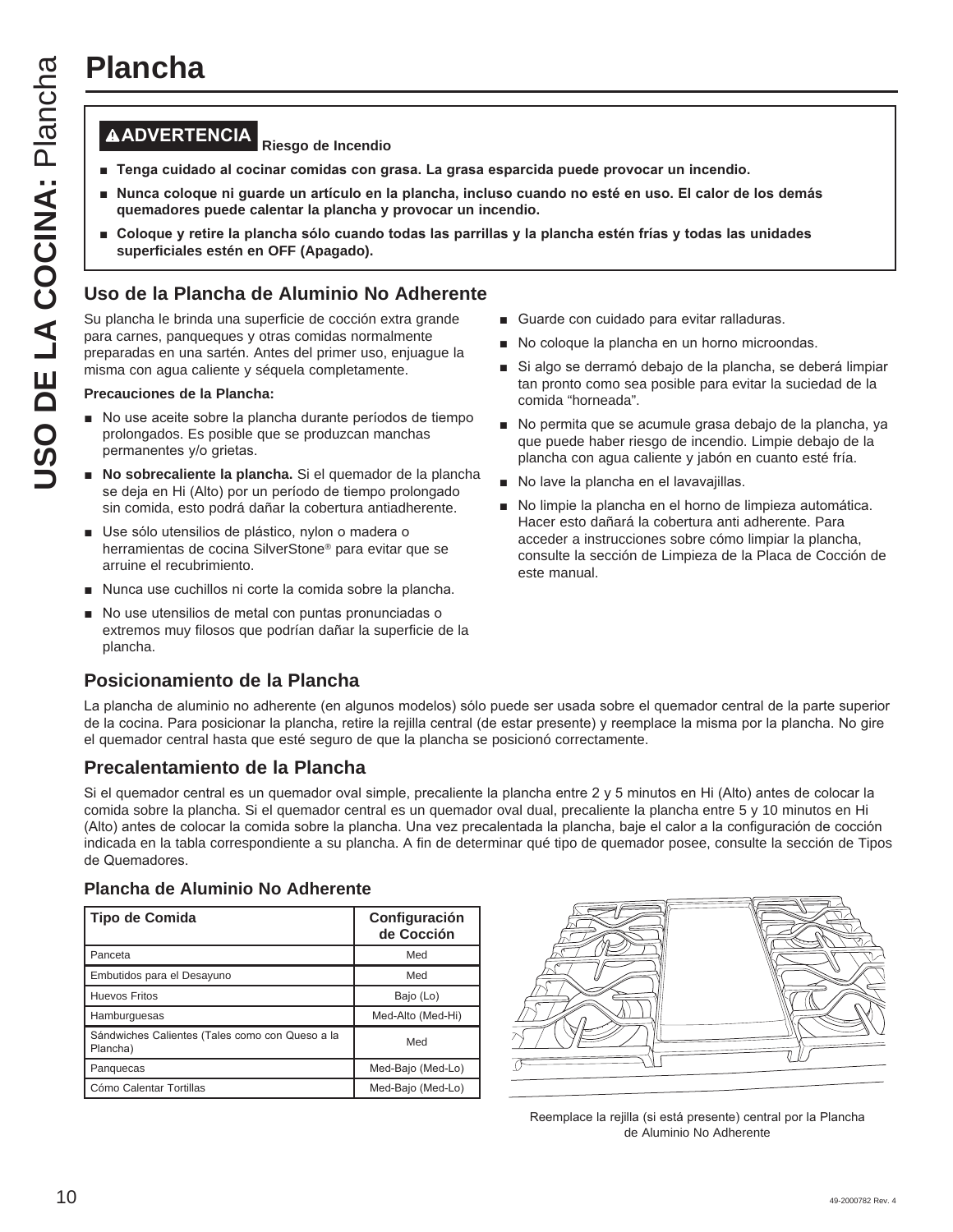# **Controles del Horno 1 (en algunos modelos)**



- **1. Traditional Cooking Modes (Modos de Cocción Tradicionales):** Su horno cuenta con los siguientes modos de cocción tradicionales: Bake (Hornear), Broil (Asar) and Warm (Calentar). Para más información, consulte la sección de Modos de Cocción al Horno.
- **2. Convection Cooking Modes (Modos de Cocción por Convección):** Los modos de cocción por convección utilizan una circulación de aire incrementada para mejorar el rendimiento. Para más información, consulte la sección de Modos de Cocción al Horno.
- **3. Clean (Limpieza):** El horno cuenta con dos modos de limpieza: Self Clean (Limpieza Automática) y Steam Clean (Limpieza con Vapor). Para acceder a información importante sobre el uso de estos modos, consulte la sección de Limpieza del Horno.
- **4. Start (Iniciar/ Ingresar):** Se deberá presionar para comenzar cualquier función de cocción, limpieza o por tiempo. **NOTA:** Si la pantalla y las teclas se atenúan, abrir la puerta del horno o presionar cualquier tecla activarán e iluminarán el control.
- **5. Cancel/Off (Cancelar/ Apagar):** Cancela TODAS las funciones del horno, excepto el relo y, el temporizador.
- **6. Timer (Temporizador):** Funciona como un temporizador con cuenta regresiva. Presione la tecla **Timer (Temporizador)** y utilice las teclas numéricas para programar el tiempo en horas y minutos. Presione la tecla **Start (Iniciar/ Ingresar)**. El horno continuará funcionando cuando la cuenta regresiva del temporizador se haya completado. Para apagar el temporizador, presione la tecla **Timer (Temporizador)**.
- **7. Tiempo de Cocción:** Cuenta el tiempo de cocción en forma regresiva y apaga el horno cuando el tiempo de cocción es completado. Seleccione un modo de cocción deseado. Use las teclas numéricas para programar una temperatura de horneado. Presione la tecla **Cook Time (Tiempo de Cocción)** y utilice las teclas numéricas para programar un tiempo de cocción en horas y minutos. Luego presione **Start (Iniciar).** Esto sólo puede ser usado con las funciones **Bake (Hornear), Convection Bake (Hornear por Convección), Convection Roast (Dorar por Convección),** y **Air Fry (Freír con Aire).**

**8. Delay Time (Tiempo de Retraso):** Genera un retraso cuando el horno es encendido. Use esta tecla para configurar el momento en que desee que el horno se inicie. Seleccione un modo de cocción deseado. Use la tecla numérica para programar una temperatura de horneado. Presione la tecla **Delay Time** (Tiempo de Retraso). Use las teclas numéricas para programar la hora del día en que desee que el horno se encienda, y luego presione **Start** (Iniciar/ Ingresar).

**NOTA:** Al usar la función Delay Time (Tiempo de Retraso), las comidas que se echan a perder rápidamente, tales como leche, huevo, pescado, rellenos, ave y cerdo, no se deberán dejar reposar por más de 1 hora antes o después de la cocción. La temperatura ambiente estimula el desarrollo de bacterias nocivas. Asegúrese de que la luz del horno esté apagada, ya que el calor de la lámpara acelerará el crecimiento de bacterias nocivas

- **9. Lock Controls (Controles de Bloqueo) :**  Bloquean el control de modo que al presionar las teclas no se activen los controles. Mantenga presionada la tecla **Lock Controls (Controles de Bloqueo)** durante tres segundos para bloquear o desbloquear el control. **Cancel/ Off (Cancelar/ Apagar)** siempre está activa, incluso cuando el control está bloqueado.
- **10. Oven Light (Luz del Horno) :** Enciende o apaga la luz(es) del horno.
- **11. Freír con Aire:** El modo Air Fry (Freír con Aire) fue diseñado para producir comidas con un exterior más crocante que en la cocción de horno tradicional. Para más información, consulte la sección de Modos de Cocción en Horno
- **12. Configuración del Reloj:** Configure del tiempo del reloj del horno. Presione la tecla Set Clock (Configurar Reloj). Use las teclas numéricas para programar el reloj. Presione Start (Iniciar) para guardar la configuración de la hora.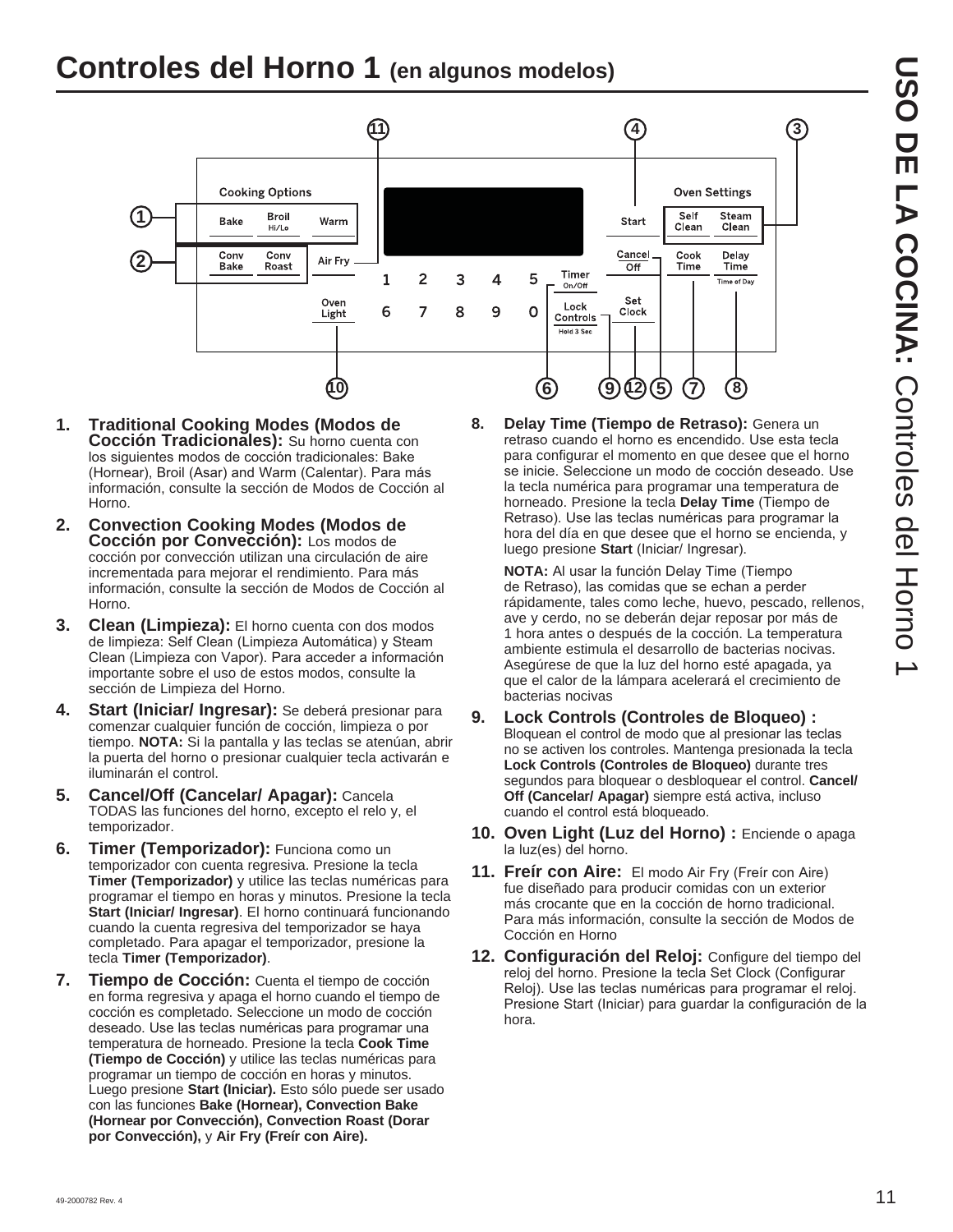## **FUNCIONES ESPECIALES**

Su cocina cuenta con varias funciones especiales diferentes. Para modificar las configuraciones de estas funciones especiales:



6 = Cancel/Back (Cancelar/ Atrás), 3 = Up (Arriba), 8 = Down (Abajo), 0 = Save/Forward (Guardar/ Adelante)

- Presione las teclas **Bake (Hornear)** y **Broil (Asar)** al mismo tiempo y espere a que el menú de funciones especiales sea exhibido.
- Use las teclas numéricas 3 o 8 para alternar entre las funciones especiales, hasta que la función deseada sea exhibida.
- Presione la tecla número 0 para ingresar al menú de funciones y use las teclas número 2 u 8 para alternar entre las opciones.
- **DED** Una vez exhibida la opción deseada, presiones la tecla 0 para guardar la configuración y la tecla 6 para salir del menú.

#### **Ajuste de la Temperatura del Horno**

Esta función permite que la temperatura de horneado del horno sea ajustada hasta 35º más caliente o 35º más fría. Use esta función si piensa que la temperatura de su horno está demasiado caliente o demasiado fría y desea modificarla. Este ajuste afecta cada modo de cocción excepto el de asar.

Ingrese en el menú de funciones especiales, como se detalla más arriba. Alterne entre las funciones hasta que la función "OFFSEt" (compensar) sea exhibida y presione **0**. Use la tecla **3** para incrementar la temperatura ajustada o use la tecla **8** para reducir la temperatura ajustada. Guarde y salga del menú de funciones especiales.

#### **Sonido de Finalización del Temporizador**

Se trata de un tono que indica la finalización de un temporizador. El tono puede ser continuo (Cont) o simple (bEEp). La configuración continua (Cont) hará sonar de forma repetida un tono cada pocos segundos, hasta que el botón del control sea presionado. Una configuración simple (bEEp) hará sonar sólo un tono simple cuando el temporizador finalice. Ingrese en el menú de funciones especiales, como se detalla más arriba. Alterne entre las opciones hasta que la función "End Tone" sea exhibida y presione **0**. Alterne entre las opciones hasta que la configuración deseada sea exhibida. Presione **0** para guardar la configuración y luego **6** para salir del menú.

#### **Selección de Temperatura Fahrenheit o Celsius**

El control del horno está configurado para su uso con temperaturas Fahrenheit (F), pero lo puede modificar a temperaturas Celsius (C). Presione las teclas **Broil (Asar)** y **Cook Time (Tiempo de Cocción)** al mismo tiempo para visualizar la configuración actual; presione nuevamente para modificar la configuración. Ingrese en el menú de funciones especiales, como se detalla más arriba. Alterne entre las opciones hasta que la función "deg Unit" sea exhibida y presione **0**. Alterne entre las opciones hasta que la configuración deseada sea exhibida. Presione **0** para guardar la configuración y luego **6** para salir del menú.

#### **Pantalla del Reloj**

Esta Función (Encender/ Apagar) especifica si la hora del día es exhibida. Ingrese en el menú de funciones especiales, como se detalla más arriba. Alterne entre las opciones hasta que la función "Cloc diSP" sea exhibida y presione **0**. Alterne entre las opciones hasta que la configuración deseada sea exhibida. Presione **0** para guardar la configuración y luego **6** para salir del menú.

#### **Configuración del Reloj**

Esta función especifica cómo se exhibirá la hora del día. Puede seleccionar el reloj estándar de 12 horas (12) o el reloj militar de 24 horas. Ingrese en el menú de funciones especiales, como se detalla más arriba. Alterne entre las opciones hasta que la función "Cloc cFg" sea exhibida y presione **0**. Alterne entre las opciones hasta que la configuración deseada sea exhibida. Presione **0** para guardar la configuración y luego **6** para salir del menú.

#### **Volumen del Sonido**

Esta función permite que el volumen del tono del horno sea ajustado entre alto (Hi), medio (reg) (por omisión), bajo (Lo) o apagado (oFF). Ingrese en el menú de funciones especiales, como se detalla más arriba. Alterne entre las opciones hasta que la función "sound" sea exhibida y presione **0**. Alterne entre las opciones hasta que la configuración deseada sea exhibida. Presione **0** para guardar la configuración y luego **6** para salir del menú. La opción de sonido seleccionada sonará una vez cuando **0** sea presionado.

#### **Conversión de Auto Recipe**

Esta función (Encender/ Apagar) de forma automática ajusta la temperatura programada de la receta en el modo Convection Multi-Bake (Horneado Múltiple por Convección). Ingrese en el menú de funciones especiales, como se detalla más arriba. Alterne entre las opciones hasta que la función "Auto rEciPE" (Receta Automática) sea mostrada. Alterne entre las opciones hasta que la configuración deseada sea exhibida. Presione **0** para guardar la configuración y luego **6** para salir del menú.

**NOTA:** Esta opción no convierte el tiempo de horneado; sólo las temperaturas. Esta opción no ajusta las temperatura del modo Convection Roast (Dorar por Convección).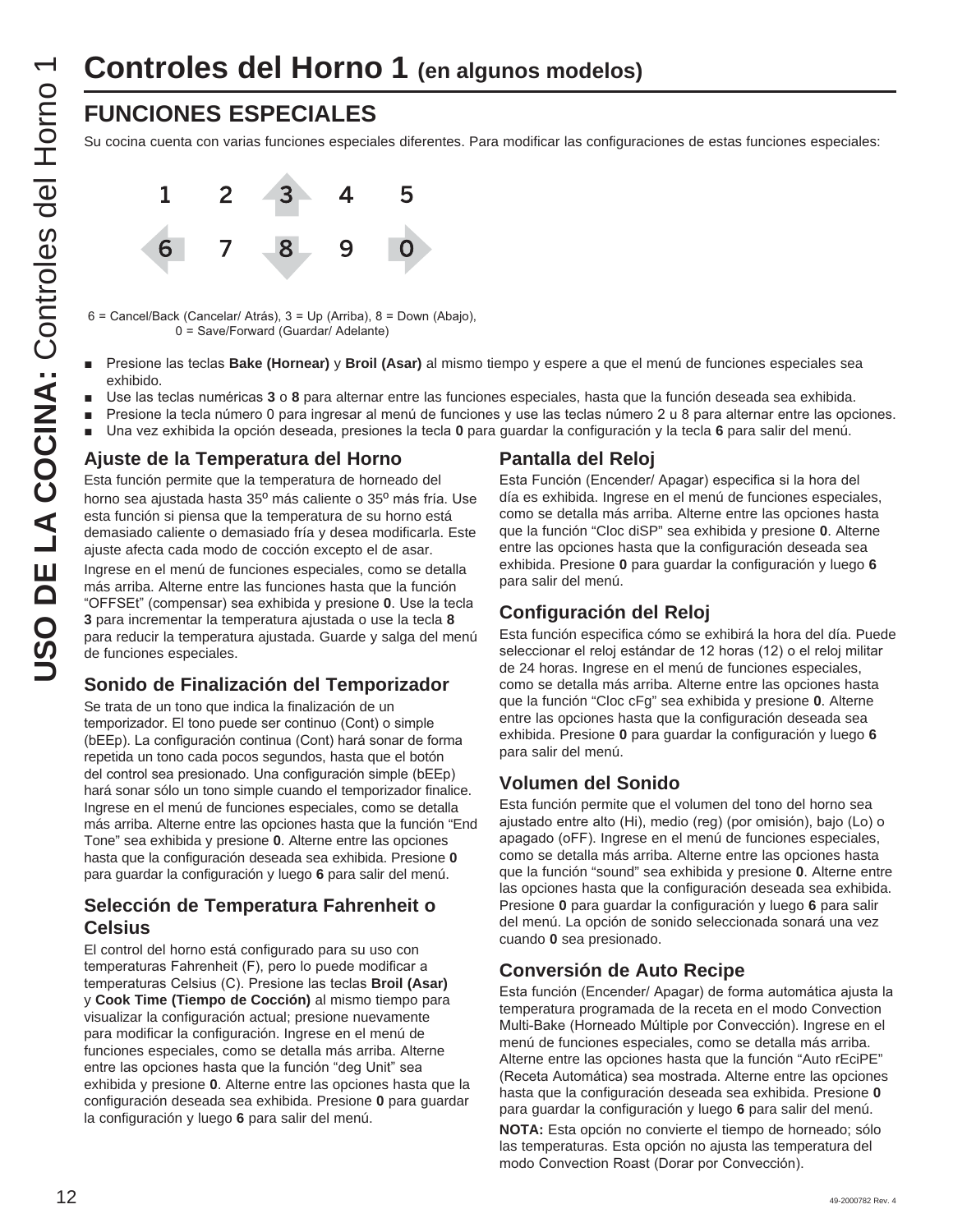# **MODO SABÁTICO - ESTÁNDAR**

Esta cocina ofrece un modo Sabbath (Sabático) estándar\*. Algunas de las funciones del modo Sabbath (Sabático) observadas por el consumidor incluirán la desactivación de tonos, desactivación de las luces del horno, y retrasos de hasta 30 segundos hasta un minuto entre una solicitud de cambio de temperatura y su implementación. Sólo el horneado continuo y el horneado por tiempo están permitidos en el modo sabático. La cocción en el modo sabático es un proceso de dos pasos; primero el modo sabático debe ser configurado y luego el modo hornear debe ser configurado.

#### **Configuración del Modo Sabático**

- 1. Presione las teclas **Bake (Hornear)** y **Broil (Asar)** al mismo tiempo y espere a que el menú de funciones especiales sea exhibido.
- 2. Use las teclas numéricas 3 u 8 para pasar a través de las funciones especiales, hasta que "SAbbAth" sea exhibido y luego presione **0**. Consulte el gráfico en la sección de Funciones Especiales para ver cómo las teclas numéricas están mapeadas.
- 3. Use las teclas numéricas 3 u 8 para pasar a través de las opciones hasta que aparezca "on" (encender) en la pantalla; luego presione la tecla numérica **0** para guardar la configuración. Presione **6** para salir del menu de Funciones Especiales. Un solo corchete "]" aparecerá en la pantalla, indicando que el modo sabático fue configurado. El reloj no aparecerá. El horneado continuo o el horneado por tiempo no pueden ser configurados.

#### **Inicio del Horneado Continuo**

- 1. Presione la tecla **Bake (Hornear)**.
- 2. Si la temperatura deseada es 350ºF, presione **Start (Iniciar)**. Si se desea una temperatura de cocción diferente, use las teclas numéricas de **1** a **5** o la tecla **Timer (Temporizador)** para seleccionar una temperatura de cocción predeterminada, y luego presione **Start (Iniciar)**. Consulte el siguiente gráfico para determinar qué tecla configura la temperatura de cocción deseada.

Luego de una demora, un segundo corchete "] [" aparecerá en la pantalla, indicando que el horno está horneando.

|                |               |     | Temperatura (°F) |     | 400                           |
|----------------|---------------|-----|------------------|-----|-------------------------------|
| 1              | $\mathcal{P}$ | 3   | 4                | 5   | <b>Timer</b><br>On/Off        |
| 170            | 200           | 250 | 300              | 325 |                               |
|                |               |     |                  |     |                               |
| 6              |               | 8   | 9                | 0   | Lock                          |
| 2 <sub>h</sub> | 2.5h          | 3h  | 3.5h             | 4h  | <b>Controls</b><br>Hold 3 Sec |

1 = 170° F, 2 = 200° F, 3 = 250° F, 4 = 300° F, 5 = 325° F, Temporizador = 400° F

 $6 = 2$  horas,  $7 = 2.5$  horas,  $8 = 3$  horas,  $9 = 3.5$  horas,  $0 = 4$  horas, Controles de Bloqueo = 6 hours

## **Ajuste de Temperatura**

- 1. Presione **Bake (Hornear)**, use las teclas numéricas de **1** a **5** y la tecla **Timer (Temporizador)** para seleccionar una temperatura de cocción actual diferente, y presione **Start (Iniciar)**.
- 2. Debido a que no hay ninguna indicación durante el cambio de temperatura, se puede usar un termómetro para horno para confirmar los cambios de temperatura.

## **Inicie un Horneado por Tiempo**

- 1. Presione la tecla **Bake (Hornear)**.
- 2. Si la temperatura deseada es de 350ºF, use las teclas numéricas de **6** a **0** o la tecla **Lock Control (Control de Bloqueo)** para seleccionar un tiempo de cocción. Si se desea una temperatura de cocción diferente a 350ºF, use las teclas numéricas de **1** a **5** o la tecla **Timer (Temporizador)** para seleccionar una temperatura de cocción predeterminada, y luego seleccione el tiempo de cocción. Consulte el gráfico en esta página para determinar qué tecla configura la temperatura de cocción deseada y el tiempo de cocción.
- 3. Presione **Start (Iniciar)**.

Luego de una demora, un segundo corchete "] [" aparecerá en la pantalla, indicando que el horno está horneando. Cuando el tiempo de cocción finalice, la pantalla volverá a cambiar a un solo corchete "]", indicando que el horno ya no está horneando. No sonará ningún tono cuando el tiempo de cocción se haya completado.

## **Salir del Modo Sabático**

Sólo se deberá salir del modo sabático una vez finalizado el mismo.

- 1. Presione **Cancel/Off (Cancelar/ Apagar)** para finalizar cualquier ciclo de horneado que pueda estar funcionando.
- 2. Presione las teclas **Bake (Hornear)** y **Broil (Asar)** al mismo tiempo y espere a que el menú de Funciones Especiales sea exhibido.
- 3. Use las teclas numéricas 3 u 8 para pasar a través de las funciones especiales hasta que "SAbbAth" (Sabático) sea exhibido, y luego presione **0**.
- 4. Use las teclas numéricas 3 u 8 para pasar a través de las opciones hasta que "OFF" (Apagado) sea exhibido y presione **0** para guardar la configuración. Presione la tecla numérica **6** para salir del menú de Funciones Especiales.

### **Aviso de Corte de Corriente durante el Modo Sabático**

Si se produce un corte de corriente mientras el horno se encuentra en Sabbath Mode (Modo Sabático), la unidad regresará a Sabbath Mode (Modo Sabático) cuando el suministro sea reestablecido; sin embargo, el horno regresará al estado de apagado incluso cuando haya estado en un ciclo de horneado en el momento del corte de corriente.

\* El modo Sabbath (Sabático) estándar no fue revisado o aprobado por Orthodox Union (Unión Ortodoxa).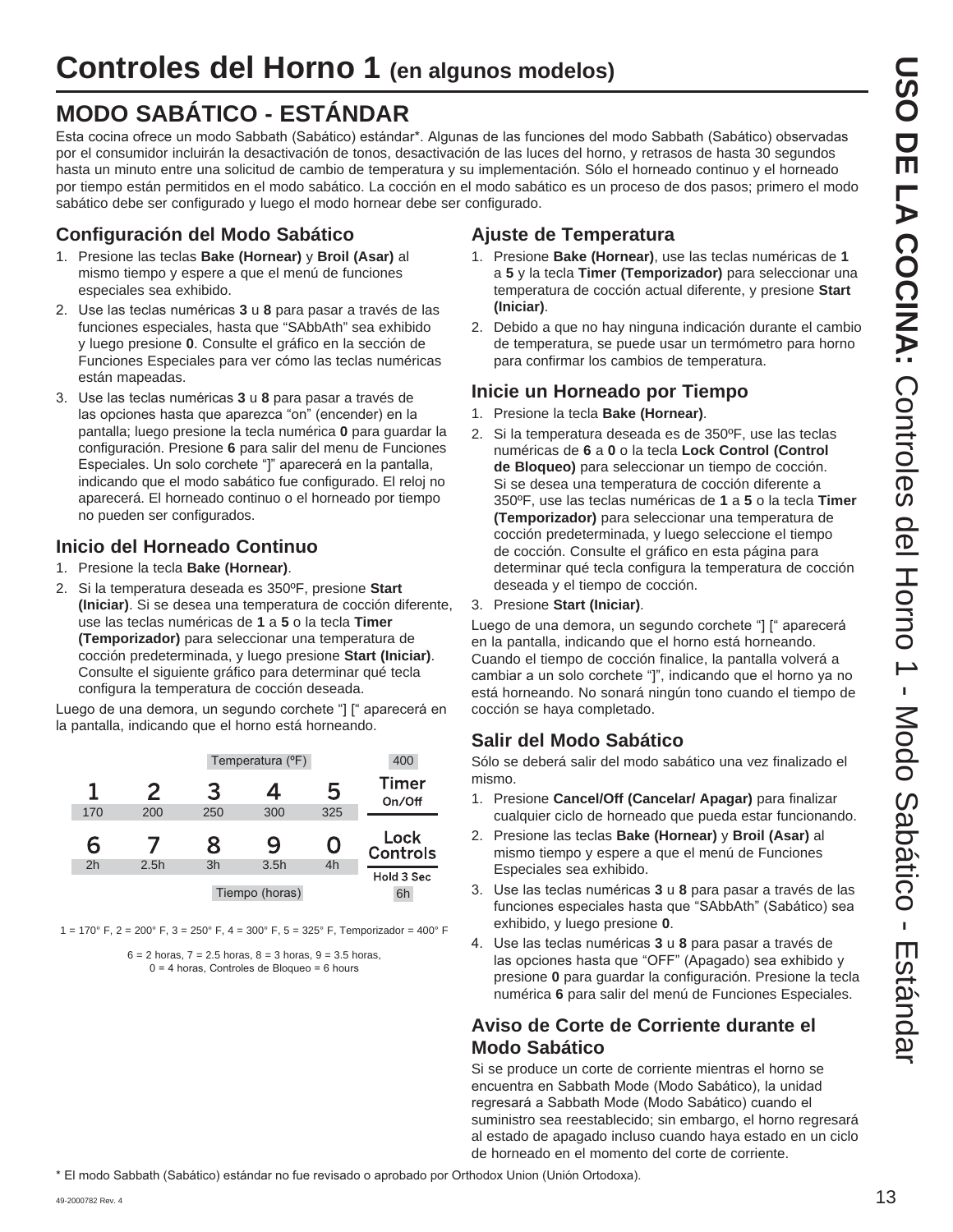# **Controles del Horno 2 (en algunos modelos)**



- **1. Traditional Cooking Modes (Modos de Cocción Tradicionales):** Su horno cuenta con los siguientes modos de cocción tradicionales: Bake (Hornear), Broil (Asar) and Warm (Calentar). Para más información, consulte la sección de Modos de Cocción al Horno.
- **2. Convection Cooking Modes (Modos de Cocción por Convección) (en algunos modelos):** Los modos de cocción por convección utilizan una circulación de aire incrementada para mejorar el rendimiento. Para más información, consulte la sección de Modos de Cocción al Horno.
- **3. Clean (Limpieza):** El horno cuenta con dos modos de limpieza: Self Clean (Limpieza Automática) y Steam Clean (Limpieza con Vapor). Para acceder a información importante sobre el uso de estos modos, consulte la sección de Limpieza del Horno.
- **4. Start (Iniciar/ Ingresar):** Se deberá presionar para comenzar cualquier función de cocción, limpieza o por tiempo. **NOTA:** Si la pantalla y las teclas se atenúan, abrir la puerta del horno o presionar cualquier tecla activarán e iluminarán el control.
- **5. Cancel/Off (Cancelar/ Apagar):** Cancela TODAS las funciones del horno, excepto el relo y, el temporizador.
- **6. Timer (Temporizador):** Funciona como un temporizador con cuenta regresiva. Presione la tecla **Timer (Temporizador)** y utilice las teclas numéricas para programar el tiempo en horas y minutos. Presione la tecla **Start (Iniciar/ Ingresar)**. El horno continuará funcionando cuando la cuenta regresiva del temporizador se haya completado. Para apagar el temporizador, presione la tecla **Timer (Temporizador)**.
- **7. Tiempo de Cocción:** Cuenta el tiempo de cocción en forma regresiva y apaga el horno cuando el tiempo de cocción es completado. Seleccione un modo de cocción deseado. Use las teclas numéricas para programar una temperatura de horneado. Presione la tecla **Cook Time (Tiempo de Cocción)** y utilice las teclas numéricas para programar un tiempo de cocción en horas y minutos. Luego presione **Start (Iniciar).** Esto sólo puede ser usado con las funciones **Bake (Hornear), Convection Bake (Hornear por Convección), Convection Roast (Dorar por Convección), Warm (warm)** y **Air Fry (Freír con Aire).**

**8. Delay Time (Tiempo de Retraso):** Genera un retraso cuando el horno es encendido. Use esta tecla para configurar el momento en que desee que el horno se inicie. Seleccione un modo de cocción deseado. Use la tecla numérica para programar una temperatura de horneado. Presione la tecla **Delay Time** (Tiempo de Retraso). Use las teclas numéricas para programar la hora del día en que desee que el horno se encienda, y luego presione Start (Iniciar/ Ingresar).

**NOTA:** Al usar la función Delay Time (Tiempo de Retraso), las comidas que se echan a perder rápidamente, tales como leche, huevo, pescado, rellenos, ave y cerdo, no se deberán dejar reposar por más de 1 hora antes o después de la cocción. La temperatura ambiente estimula el desarrollo de bacterias nocivas. Asegúrese de que la luz del horno esté apagada, ya que el calor de la lámpara acelerará el crecimiento de bacterias nocivas

- **9. Lock Controls (Controles de Bloqueo) :**  Bloquean el control de modo que al presionar las teclas no se activen los controles. Mantenga presionada la tecla **Lock Controls (Controles de Bloqueo)** durante tres segundos para bloquear o desbloquear el control. **Cancel/ Off (Cancelar/ Apagar)** siempre está activa, incluso cuando el control está bloqueado.
- **10. Oven Light (Luz del Horno) :** Enciende o apaga la luz(es) del horno.
- **11. Freír con Aire (en algunos modelos):** El modo Air Fry (Freir con Aire) fue diseñado para producir comidas con un exterior más crocante que en la cocción de horno tradicional. Para más información, consulte la sección de Modos de Cocción en Horno
- **12. Configuración del Reloj:** Configure del tiempo del reloj del horno. Presione la tecla Set Clock (Configurar Reloj). Use las teclas numéricas para programar el reloj. Presione Start (Iniciar) para guardar la configuración de la hora.
- **13. WiFi Connect (en algunos modelos):** Le permite controlar el horno de forma remota. Para acceder a instrucciones sobre cómo conectar el horno, consulte la sección WiFi Connect de este manual.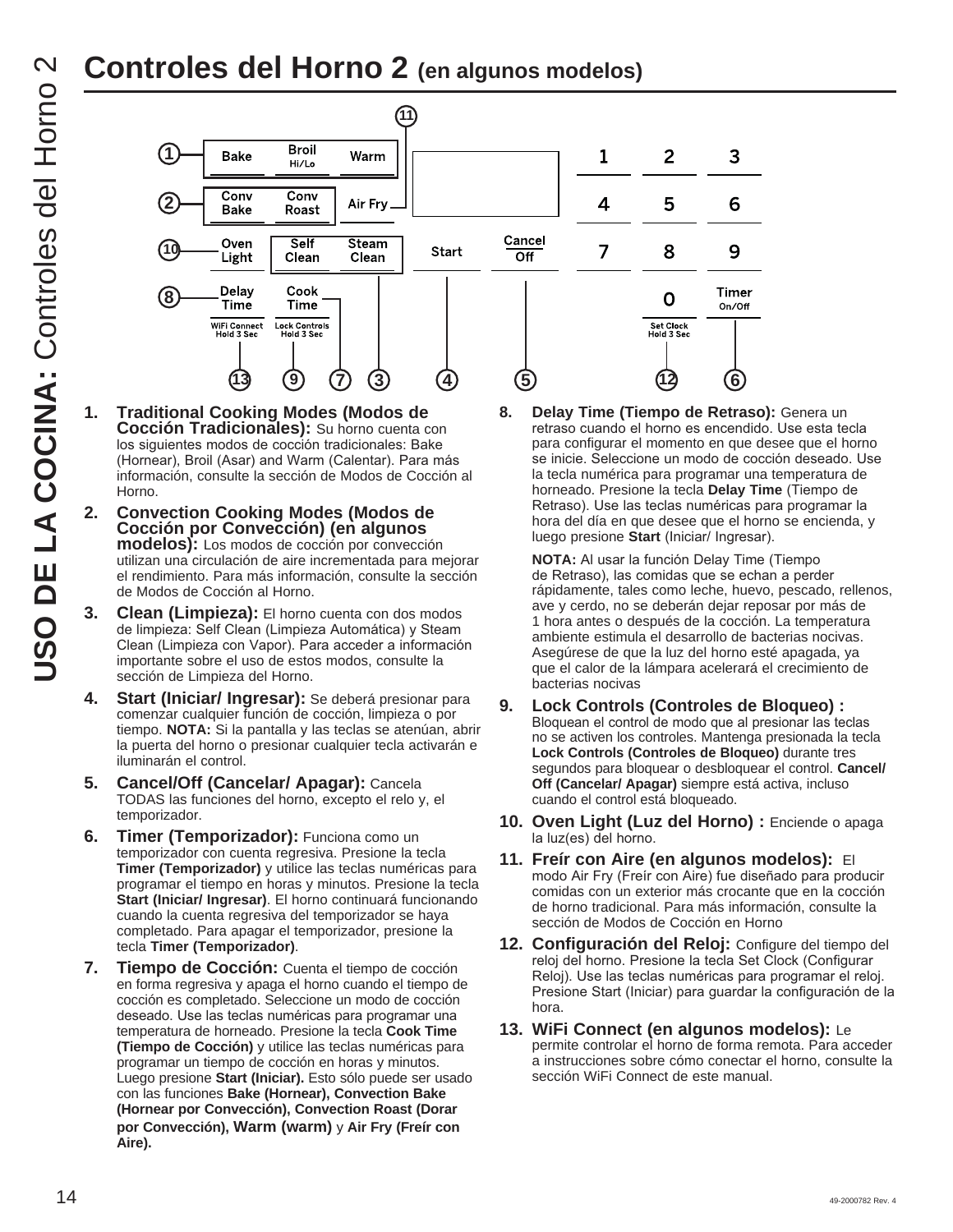## **FUNCIONES ESPECIALES**

Su cocina cuenta con varias funciones especiales diferentes. Para modificar las configuraciones de estas funciones especiales:

- **Presione las teclas Bake (Hornear)** y **Broil (Asar)** al mismo tiempo y espere a que el menú de funciones especiales sea exhibido.
- **B** Use las teclas numéricas 2 o 8 para alternar entre las funciones especiales, hasta que la función deseada sea exhibida.
- Presione la tecla número 0 para ingresar al menú de funciones y use las teclas número 2 u 8 para alternar entre las opciones.
- **DED** Una vez exhibida la opción deseada, presiones la tecla 6 para guardar la configuración y la tecla 4 para salir del menú.



 $4$  = Cancel/Back, 2 = Up, 8 = Down, 6 = Save/Forward

#### **Ajuste de la Temperatura del Horno (OFSt)**

Esta función permite que la temperatura de horneado del horno sea ajustada hasta 35º más caliente o 35º más fría. Use esta función si piensa que la temperatura de su horno está demasiado caliente o demasiado fría y desea modificarla. Este ajuste afecta cada modo de cocción excepto el de asar.

Ingrese en el menú de funciones especiales, como se detalla más arriba. Alterne entre las funciones hasta que la función "OFFSEt" (compensar) sea exhibida y presione 6. Use la tecla **2** para incrementar la temperatura ajustada o use la tecla **8** para reducir la temperatura ajustada. Guarde y salga del menú de funciones especiales.

#### **Sonido de Finalización del Temporizador (End tonE)**

Se trata de un tono que indica la finalización de un temporizador. El tono puede ser continuo (Cont) o simple (bEEp). La configuración continua (Cont) hará sonar de forma repetida un tono cada pocos segundos, hasta que el botón del control sea presionado. Una configuración simple (bEEp) hará sonar sólo un tono simple cuando el temporizador finalice. Ingrese en el menú de funciones especiales, como se detalla más arriba. Alterne entre las opciones hasta que la función "End Tone" sea exhibida y presione **6**. Alterne entre las opciones hasta que la configuración deseada sea exhibida. Presione **6** para guardar la configuración y luego **4** para salir del menú.

#### **Selección de Temperatura Fahrenheit o Celsius (dEg Unit)**

El control del horno está configurado para su uso con temperaturas Fahrenheit (F), pero lo puede modificar a temperaturas Celsius (C). Presione las teclas **Broil (Asar)** y **Cook Time (Tiempo de Cocción)** al mismo tiempo para visualizar la configuración actual; presione nuevamente para modificar la configuración. Ingrese en el menú de funciones especiales, como se detalla más arriba. Alterne entre las opciones hasta que la función "dEg Unit" sea exhibida y presione **6**. Alterne entre las opciones hasta que la configuración deseada sea exhibida. Presione **6** para guardar la configuración y luego **4** para salir del menú.

#### **Pantalla del Reloj (CLoc diSP)**

Esta Función (Encender/ Apagar) especifica si la hora del día es exhibida. Ingrese en el menú de funciones especiales, como se detalla más arriba. Alterne entre las opciones hasta

que la función "Cloc diSP" sea exhibida y presione **6**. Alterne entre las opciones hasta que la configuración deseada sea exhibida. Presione **6** para guardar la configuración y luego **4** para salir del menú.

## **Configuración del Reloj (Cloc cFg)**

Esta función especifica cómo se exhibirá la hora del día. Puede seleccionar el reloj estándar de 12 horas (12) o el reloj militar de 24 horas. Ingrese en el menú de funciones especiales, como se detalla más arriba. Alterne entre las opciones hasta que la función "Cloc cFg" sea exhibida y presione **6**. Alterne entre las opciones hasta que la configuración deseada sea exhibida. Presione **6** para guardar la configuración y luego **6** para salir del menú.

#### **Volumen del Sonido (Snd)**

Esta función le permite al horno configurar el volumen del tono de encendido y apagado. Ingrese en el menú de funciones especiales, como se detalla más arriba. Alterne entre las opciones hasta que la función "Snd" sea exhibida y presione **6**. Alterne entre las opciones hasta que la configuración deseada sea exhibida. Presione **6** para guardar la configuración y luego **6** para salir del menú. La opción de sonido seleccionada sonará una vez cuando **6** sea presionado.

#### **Conversión de Auto Recipe**

Esta función (Encender/ Apagar) de forma automática ajusta la temperatura programada de la receta en el modo Convection Multi-Bake (Horneado Múltiple por Convección). Ingrese en el menú de funciones especiales, como se detalla más arriba. Alterne entre las opciones hasta que la función "Auto rEciPE" (Receta Automática) sea mostrada. Alterne entre las opciones hasta que la configuración deseada sea exhibida. Presione **6** para guardar la configuración y luego **6** para salir del menú. **NOTA:** Esta opción no convierte el tiempo de horneado; sólo las temperaturas. Esta opción no ajusta las temperatura del modo Convection Roast (Dorar por Convección).

#### **Control Remoto Activado (App ENbl) (en algunos modelos)**

Le permite controlar el horno de forma remota (Encender/ Apagar). Ingrese al menú de funciones especiales como se detalla más arriba. Pase a través de las opciones hasta que se visualice "App ENbl" (Aplicación Activada). Use el número 6 para ingresar al menú y muévase a través de la configuración usando las teclas 2 u 8. Presione la tecla 6 para guardar la configuración y luego 4 para salir del menú.

#### **Apagado Automático en 12 Horas (12H Shut)**

Esta función apaga el horno luego de 12 horas de funcionamiento continuo (Encender/ Apagar). Ingrese al menú de funciones especiales como se detalla más arriba. Pase a través de las opciones hasta que se visualice "12H Shut" (Apagado en 12 Horas). Use el número 6 para ingresar al menú y muévase a través de la configuración usando las teclas 2 u 8. Presione la tecla 6 para guardar al configuración y luego 4 para salir del menú.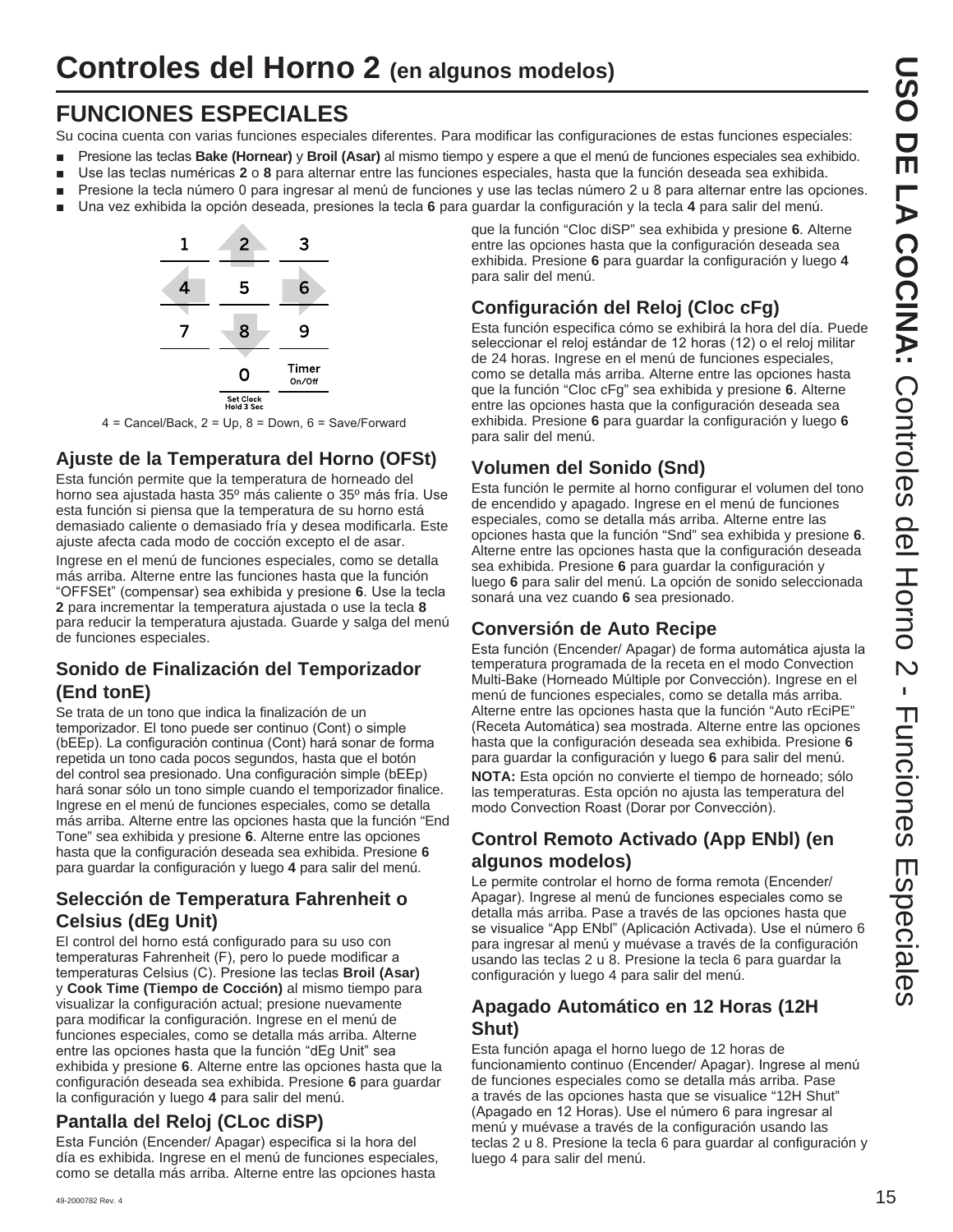Su horno de está diseñado para brindarle una comunicación recíproca entre su electrodoméstico y dispositivos inteligentes. Mediante el uso de las funciones WiFi Connect, usted podrá controlar funciones esenciales de su horno tales como las configuraciones de temperatura, temporizadores y modos de cocción, utilizando su teléfono inteligente o tableta\*.

Seleccione la almohadilla **WiFi** y manténgala presionada durante 3 segundos – siga las instrucciones de la pantalla de su horno y de la aplicación de su teléfono. Es necesario activar la función WiFi antes de usar SmrtHQ App. en su horno.

#### **Conexión de su Horno con Opción de WiFi Connect**

#### **Qué necesitará**

Su horno de GE Appliances utiliza su red de WiFi hogareña existente para realizar la comunicación entre el electrodoméstico y su dispositivo inteligente. A fin de configurar su horno de GE Appliances, usted necesitará reunir cierta información:

- 1. Cada horno de GE Appliances cuenta con una etiqueta informativa del electrodoméstico conectado, que incluye un Nombre y Contraseña de Red del Electrodoméstico. Estos son los dos detalles importantes que necesitará para conectar el electrodoméstico. La etiqueta está ubicada normalmente dentro de la puerta del horno o en el cajón.
- 2. Su teléfono inteligente o tableta deben estar preparados con la capacidad de acceder a Internet y descargar aplicaciones.
- Usted deberá conocer la contraseña del enrutador WiFi de su hogar. Tenga esta contraseña a mano al configurar el horno de GE Appliances.

| <b>Connected Appliance Information</b> |                         |  |
|----------------------------------------|-------------------------|--|
| FCC: ZKJ-WCATA001                      | Network: GE XXXXXX XXXX |  |
| IC: 10229A-WCATA001                    | Password: XXXXXXXX      |  |
| MAC ID: XX - XX - XX - XX - XX - XX    | PT. NO. 229C6272G001-0  |  |

Ejemplo de Etiqueta

#### **Conexión de su horno de GE Appliances**

- 1. A través de su teléfono inteligente o tableta, visite **GEAppliances.com/connect** para aprender más sobre las funciones del electrodoméstico conectado y para descargar la SmrtHQ App.
- 2. Siga las instrucciones en pantalla de la aplicación para conectar su horno de GE Appliances.
- 3. Una vez que el proceso se haya completado, la luz de conexión ubicada en la pantalla de su horno GE Appliances, permanecerá en sólido y la aplicación confirmará que usted está conectado.
- 4. Si la luz de conexión no se enciende o está titilando, siga las instrucciones en la aplicación para volver a realizar la conexión. Si los problemas continúan, comuníquese al Connected Call Center (Centro de Conexión de Llamadas) al 1.800.220.6899 y solicite asistencia en relación a la conectividad inalámbrica del horno.

Para conectar dispositivos inteligentes adicionales, repita los pasos 1 y 2.

Observe que todos los cambios o modificaciones al dispositivo de acceso remoto instalado en este horno que no están expresamente aprobados por el fabricante podrían anular la autoridad del usuario para operar el equipamiento.

#### **INICIO DEL HORNO EN FORMA REMOTA <sup></sup> 日**

Para poder iniciar el horno de forma remota una vez conectado a WiFi, asegúrese de que el ícono **D**icon se encuentre visible en la pantalla. El horno puede ser iniciado ahora de forma remota con un dispositivo conectado. Abrir una puerta del horno o apagar el horno hará que se apague el ícono . El ícono de deberá estar iluminado para iniciar el horno de

forma remota. No se requiere el ícono **D** para modificar la temperatura del horno mientras esté funcionando, configurar un temporizador o apagar el horno desde la aplicación del teléfono mientras el ícono  $\widehat{\mathbf{P}}$  muestre que está Conectado a WiFi.

Luego de usar el horno, recuerde verificar que el ícono e esté iluminado, si desea iniciar el horno de forma remota en el futuro.

**NOTA:** Las comidas que se echan a perder rápidamente, tales como leche, huevos, pescado, rellenos, ave y cerdo, no se deberán dejar reposar por más de 1 hora antes y después de la cocción. La temperatura ambiente estimula el desarrollo de bacterias nocivas. Asegúrese de que la luz del horno esté apagada, ya que el calor de la lámpara acelerará el crecimiento de bacterias nocivas.

\* Se requiere el uso de dispositivos y de una red WiFi hogareña que sean compatibles con Apple o Android.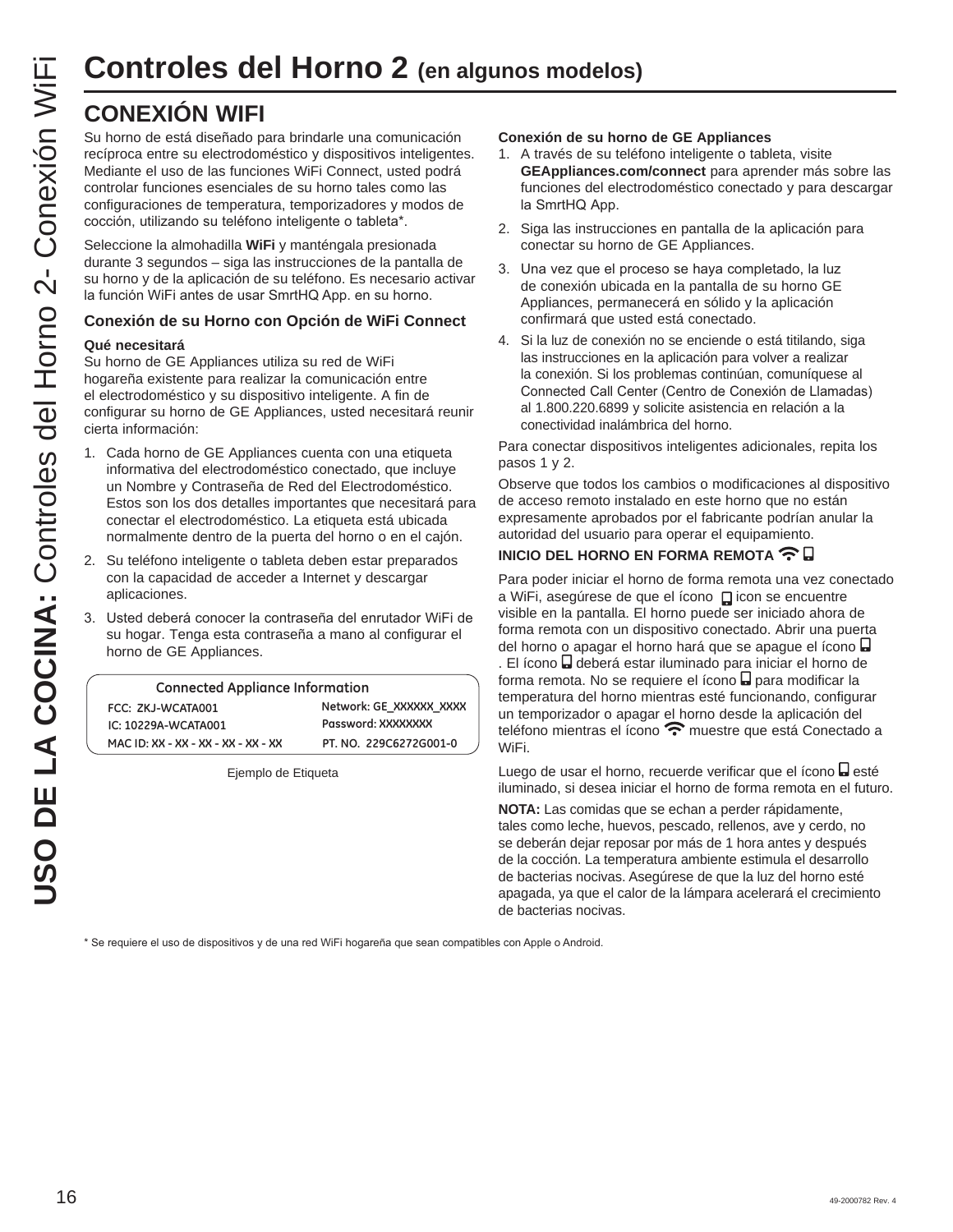# **MODO SABÁTICO - OU y CRC**

Esta cocina ofrece un modo Sabbath (Sabático) OU y CRC que cumple con los estándares establecidos por Orthodox Union (Unión Ortodoxa), el Central Rabbinical Congress (Congreso Rabínico Central) y Halach Tech, y está 100% certificada por los más altos estándares de Halacha. A fin de activar el modo Sabbath (Sabático) OU y CRC, se deberá conectar a la cocina un Conservador de Shabbos para Hornos separado. El Conservador de Shabbos se podrá adquirir a través de **zmantechnologies.com** o **geappliances.com**. La única forma de activar el modo Sabbath (Sabático) OU y CRC y es adquiriendo el Conservador de Shabbos para Hornos.





Conservador de Shabbos

El Conservador de Shabbos se conecta a su cocina para activar de forma automática modos compatibles con Shabbos cada semana o antes de cada feriado. Usando dos modos, el modo Shabbos y el Modo Holiday (Feriado), el Conservador de Shabbos permitirá la apertura y cierre de puertas, desactivará la mayoría de los botones del electrodoméstico, y ajustará las temperaturas de forma automática durante Shabbos y Yom Tov. El modo apropiado se activará de forma automática en base a la fecha del calendario Judío de acuerdo a su ubicación. Las funciones Warming (Calentar) y Baking (Hornear) se podrán activar cuando el usuario acepte con hasta cuatro horas de anticipación el uso de Sabbath (Sabático) o Holiday (Feriado).

Cuando el Shabbos Keeper (Guardián de Shabat) esté correctamente conectado a la cocina, el control del horno exhibirá uno de los siguientes mensajes mientras se encuentre en uso durante el Sabbath (Sabático) o feriado:



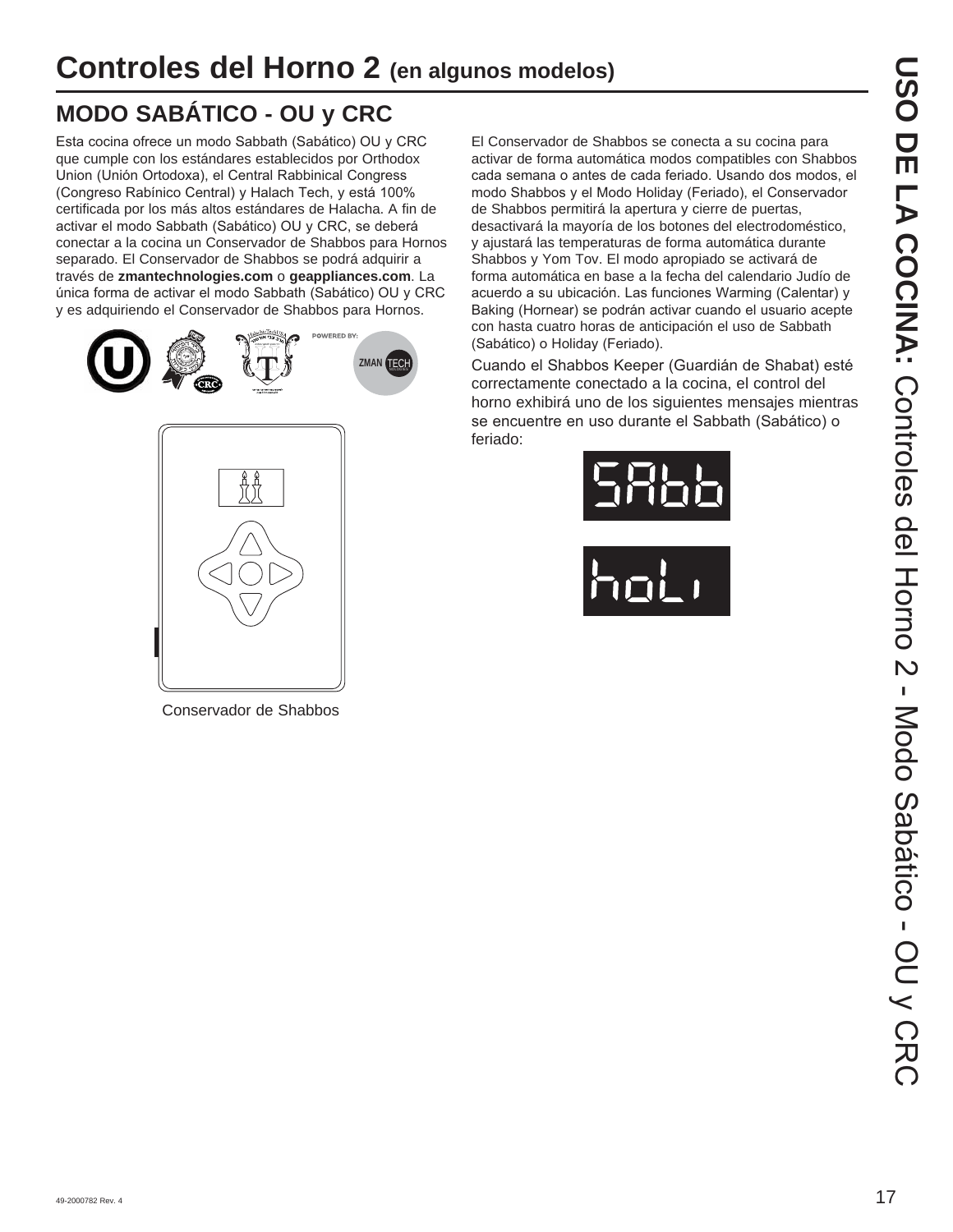# **MODO SABÁTICO - ESTÁNDAR**

Esta cocina ofrece un modo Sabbath (Sabático) estándar\*. Algunas de las funciones del modo Sabbath (Sabático) observadas por el consumidor incluirán la desactivación de tonos y desactivación de las luces del horno. Sólo el horneado continuo y el horneado por tiempo están permitidos en el modo sabático. La cocción en el modo sabático es un proceso de dos pasos; primero el modo sabático debe ser configurado y luego el modo hornear debe ser configurado. Al estar en el modo Sabbath (Sabático) estándar, los sensores detectarán sus acciones pero no responderán. Los elementos de calefacción realizarán su ciclo normal mientras no se encuentren en el modo Sabbath (Sabático). Para acceder a orientación adicional al usar la cocina durante el Shabbos (Shabat) y/o feriado, por favor consulte a su rabino local.

#### **Configuración del Modo Sabático**

- 1. Mantenga presionadas las teclas Bake + Broil (Hornear + Asar) para ingresar al menú de funciones especiales.
- 2. Use la tecla numérica 8 para navegar por el menú "Sabb" (Sabático), e ingrese al menú usando la tecla numérica 6.
- 3. Use la tecla numérica 8 para cambiar la configuración a ON (Encendido). Use la tecla numérica 6 para confirmar la configuración.
- 4. Use la tecla numérica 4 para salir del menú de funciones especiales.
- 5. Aparecerá un soporte de apertura único sobre la izquierda.

#### **Inicio del Horneado Continuo**

- 1. Presione la tecla **Bake (Hornear)**.
- 2. Si la temperatura deseada es 350ºF, presione **Start (Iniciar)**. Si se desea una temperatura de cocción diferente, use las teclas numéricas de **1** a **5** o la tecla **Timer (Temporizador)** para seleccionar una temperatura de cocción predeterminada, y luego presione **Start (Iniciar)**. Consulte el siguiente gráfico para determinar qué tecla configura la temperatura de cocción deseada.

Luego de una demora, un segundo corchete "] [" aparecerá en la pantalla, indicando que el horno está horneando.



1 = 170° F, 2 = 200° F, 3 = 250° F, 4 = 300° F, 5 = 325° F, Temporizador = 400° F

 $6 = 2$  horas,  $7 = 2.5$  horas,  $8 = 3$  horas,  $9 = 3.5$  horas,  $0 = 4$  horas, Controles de Bloqueo = 6 horas

#### **Ajuste de Temperatura**

- 1. Presione **Bake (Hornear)**, use las teclas numéricas de **1** a **5** y la tecla **Timer (Temporizador)** para seleccionar una temperatura de cocción actual diferente, y presione **Start (Iniciar)**.
- 2. Debido a que no hay ninguna indicación durante el cambio de temperatura, se puede usar un termómetro para horno para confirmar los cambios de temperatura.

#### **Inicie un Horneado por Tiempo**

- 1. Presione la tecla **Bake (Hornear)**.
- 2. Si la temperatura deseada es de 350ºF, use las teclas numéricas de **6** a **0** o la tecla **Lock Control (Control de Bloqueo)** para seleccionar un tiempo de cocción. Si se desea una temperatura de cocción diferente a 350ºF, use las teclas numéricas de **1** a **5** o la tecla **Timer (Temporizador)** para seleccionar una temperatura de cocción predeterminada, y luego seleccione el tiempo de cocción. Consulte el gráfico en esta página para determinar qué tecla configura la temperatura de cocción deseada y el tiempo de cocción.
- 3. Presione **Start (Iniciar)**.

Luego de una demora, un segundo corchete "] [" aparecerá en la pantalla, indicando que el horno está horneando. Cuando el tiempo de cocción finalice, la pantalla volverá a cambiar a un solo corchete "]", indicando que el horno ya no está horneando. No sonará ningún tono cuando el tiempo de cocción se haya completado.

#### **Salir del Modo Sabático**

Sólo se deberá salir del modo sabático una vez finalizado el mismo.

- 1. Presione **Cancel/Off (Cancelar/ Apagar)** para finalizar cualquier ciclo de horneado que pueda estar funcionando.
- 2. Mantenga presionadas las teclas Bake + Broil (Hornear + Asar) para ingresar al menú de funciones especiales.
- 3. Use la tecla numérica 8 para navegar por el menú "Sabb" (Sabático), e ingrese al menú usando la tecla numérica 6.
- 4. Use la tecla numérica 8 para cambiar la configuración a OFF (Apagado). Use la tecla numérica 6 para confirmar la configuración.
- 5. Use la tecla numérica 4 para salir del menú de funciones especiales.

#### **Aviso de Corte de Corriente durante el Modo Sabático**

Si se produce un corte de corriente mientras el horno se encuentra en Sabbath Mode (Modo Sabático), la unidad regresará a Sabbath Mode (Modo Sabático) cuando el suministro sea reestablecido; sin embargo, el horno regresará al estado de apagado incluso cuando haya estado en un ciclo de horneado en el momento del corte de corriente.

\* El modo Sabbath (Sabático) estándar no fue revisado o aprobado por Orthodox Union (Unión Ortodoxa).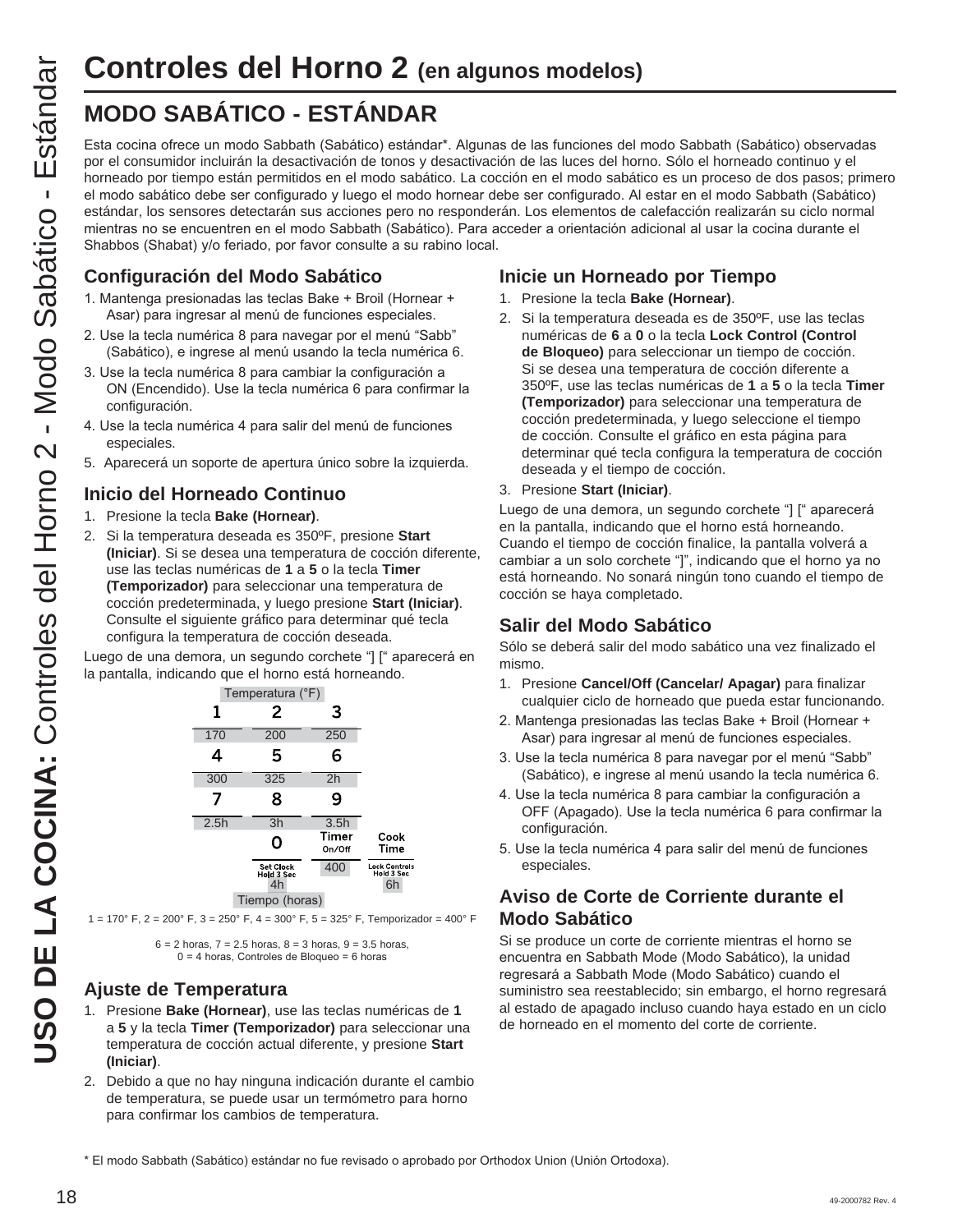# **Estantes del Horno**

El horno cuenta con seis posiciones de estantes. En la Guía de Cocción, se brindan recomendaciones de posiciones de los estantes para diferentes tipos de comidas. Se ajusta un estante en una dirección para afectar los resultados de cocción. Por ejemplo, si se prefieren partes superiores más oscuras en tartas, panecillos o galletas, pruebe moviendo la comida a un estante que se encuentre una posición más arriba. Si encuentra que las comidas están demasiado doradas en la parte superior, pruebe moviendo las mismas más abajo la próxima vez.

Al hornear con múltiples ollas y en múltiples estantes, asegúrese de que haya por lo menos 11/2" entre las ollas, a fin de dejar suficiente espacio para que fluya el aire.

Es posible que su horno cuente con estantes extensibles y/o estantes planos tradicionales.

Para evitar posibles quemaduras, coloque los estantes en la posición deseada antes de encender el horno.



La cantidad de posiciones de la bandeja puede variar en relación al modelo.

# **Papel de Aluminio y Cobertores del Horno**

**APRECAUCIÓN**<br>No use ningún tipo de aluminio o cobertor de horno para cubrir el fondo del horno. Estos ítems **pueden atrapar el calor o derretirse, ocasionando daños sobre el producto y el riesgo de descargas, humo o incendios. Los daños por uso inadecuado de estos ítems no están cubiertos por la garantía del producto.**

Se podrá usar aluminio para evitar derrames, colocando una hoja sobre un estante inferior varias pulgadas debajo de la comida. No use más aluminio que el necesario y nunca cubra totalmente el estante de un horno con papel de aluminio. Mantenga el aluminio a por lo menos 1 1/2" de las paredes del horno, para evitar una circulación deficiente del calor.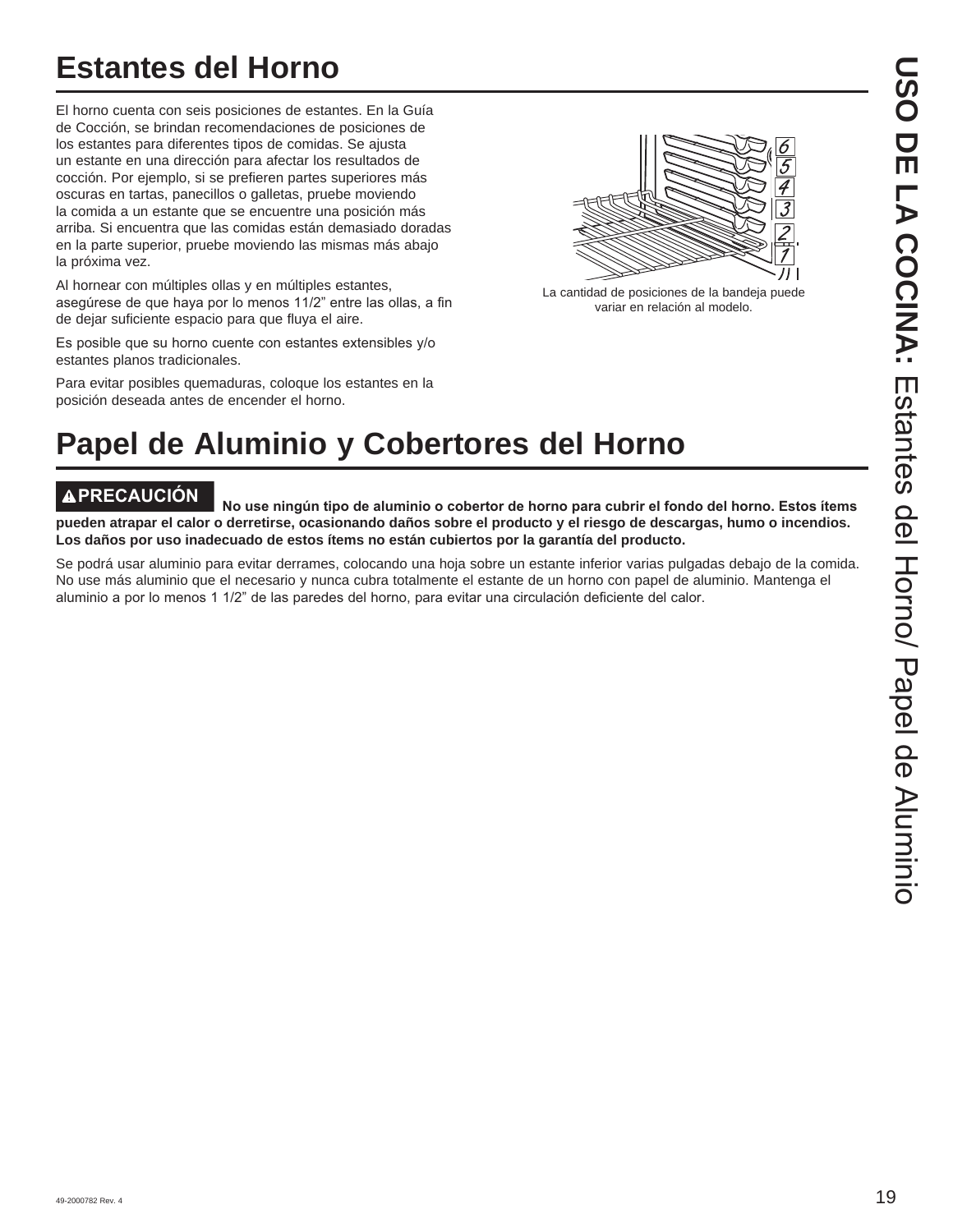# **Modos de Cocción en Horno**

Su horno posee una variedad de modos de cocción para que pueda obtener los mejores resultados. Estos modos se describen a continuación. Para acceder a recomendaciones para comidas específicas, consulte la sección de la Guía de Cocción. Recuerde que es posible que su nuevo horno funcione de manera diferente que aquel que está reemplazando.

#### **Bake (Hornear)**

El modo de horneado tradicional fue diseñado para la cocción en un solo estante. Este modo usa el calor principalmente desde el elemento inferior, pero también desde el elemento superior para cocinar la comida. Generalmente se recomienda realizar el calentamiento previo al usar este modo. Para usar este modo, presione la tecla **Bake (Hornear)**, ingrese una temperatura con las teclas numéricas, y luego presione **Start (Iniciar/ Ingresar)**.

#### **Horneado por Convección**

Este modo está pensado para el horneado en un estante simple cuando se desee un flujo de aire adicional para mejorar la uniformidad. Generalmente se recomienda realizar el calentamiento previo al usar este modo.

#### **Convection Roast (Dorar por Convección)**

Este modo está pensado para dorar cortes enteros de carne en un solo estante. La utilización de los tres elementos y el flujo de aire directo desde la parte superior del horno mejoran el nivel de dorado y reducen el tiempo de cocción. Controle la comida antes de lo sugerido por la receta al utilizar este modo. Para usar este modo, presione la tecla **Conv Roast (Dorar por Convección)**, e ingrese una temperatura con las teclas numéricas, y luego presione **Start (Iniciar/ Ingresar)**.

#### **Modo para Asar**

Siempre ase con la puerta cerrada. El elemento para asar en el horno es muy potente. Monitoree la comida de cerca al asar. Tenga cuidado al asar en estantes de posiciones superiores, ya que colocar la comida más cerca del elemento para asar incrementa el humo, salpicaduras y la posibilidad de que se incendien las grasas. No se recomienda asar en el estante de la posición 6.

La función para asar puede ser usada en comidas que típicamente serían a la parrilla.

Ajuste la posición del estante para variar la intensidad del calor que llega a la comida. Coloque la comida más cerca del elemento para asar, cuando se desee una superficie más soasada y un interior poco cocido. Para un mejor rendimiento, centre la comida debajo del elemento que emite calor para asar.

Presione la tecla Broil (Asar) dos veces para configurar High (Alta) y una vez para Low (Baja), dependiendo de la cantidad de dorado y de la temperatura interior que se prefieran. La configuración High (Alta) es mejor para cortes más delgados de carne y/o comidas que prefiera que queden menos cocidas en su interior. La configuración Low (Baja) es preferida para cortes más gruesos de carne y comidas que desea que sean cocinadas completamente. No es necesario precalentar el horno en estos modos. Luego presione Start (Iniciar).

### **Air Fry (Freír con Aire)**

Air Fry (Freír con Aire) es un modo de cocción especial sin precalentamiento, que fue diseñado para producir comidas que en su exterior queden más crocantes que en la cocción en hornos tradicionales. El modo Air Fry (Freír con Aire) fue diseñado para la cocción en un solo estante únicamente. Seleccione Air Fry (Freír con Air) y luego ingrese la configuración de temperatura deseada y presione Start (Iniciar). La temperatura se podrá configurar entre 300°F y 500°F. No es necesario precalentar en este modo. Siga las pautas de la receta tradicional para horno o del paquete en relación a los ajustes de temperatura y tiempos de cocción; ajuste el tiempo de cocción para lograr la textura crocante deseada. Se podrán encontrar pautas adicionales para utilizar este modo en la Guía de Cocción.

#### **Warm (Calentar)**

El modo Warm (Calentar) fue diseñado para mantener comidas calientes en una temperatura más alta hasta durante 3 horas. No se requiere precalentar las mismas. No use la función Warm (Calentar) para calentar comida fría, excepto galletas crocantes, papas fritas o cereales secos. También se recomienda que la comida no se mantenga caliente por más de 2 horas. Presione la tecla **Warm (Calentar)** y luego presione **Start (Iniciar)**.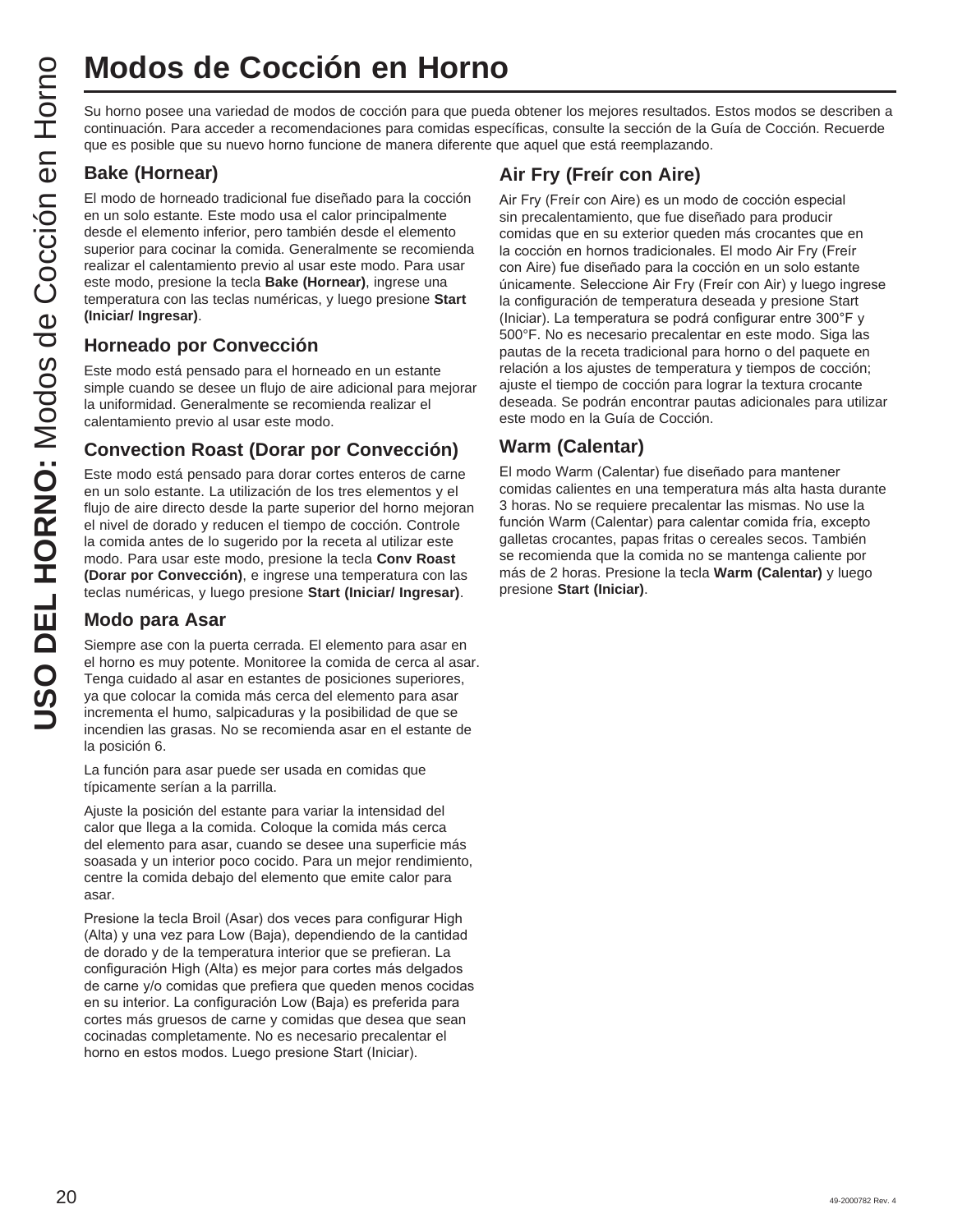# **Ventilaciones de Aire del Horno**

Nunca bloquee las ventilaciones (aberturas de aire) de la cocina. Las mismas brindan las entradas y salidas de aire que son necesarias para que la cocina se mantenga fresca y funcione de forma correcta con la combustión adecuada. Las aberturas de aire se encuentran ubicadas en la parte trasera de la cocina, en la parte superior e inferior de la puerta del horno, y en la parte inferior de la cocina.



# **Guía de Cocción del Horno**

Cocine la comida completamente para evitar que se produzcan enfermedades a partir de la comida. Puede encontrar recomendaciones sobre temperatura mínima para cocinar de forma segura en **IsItDoneYet.gov**. Use un termómetro de comida para medir las temperaturas de la comida.

#### **Pautas de Uso de Utensilios**

El material, el acabado y el tamaño de los utensilios afectan el horneado.

Las ollas oscuras, revestidas y opacas absorben el calor más rápidamente que las ollas claras y brillantes. Al usar ollas que absorben el calor más rápidamente, las comidas podrán resultar más doradas, crocantes y con una capa más gruesa.

Si utiliza utensilios oscuros y revestidos, controle la comida antes del tiempo mínimo de cocción. Si se obtienen resultados no deseados con este tipo de utensilios, considere la posibilidad de reducir la temperatura del horno en 25°F la próxima vez.

Las ollas brillantes pueden producir resultados de horneado más parejos en tortas y galletas.

Las ollas de vidrio y cerámica calientan con lentitud, pero retienen bien el calor.

Estos tipos de ollas funcionan bien con platos tales como tartas y postres con natilla.

Las ollas con aislante de aire calientan lentamente y pueden producir fondos dorados.

Mantenga los utensilios limpios para una cocción más pareja.

La cerámica calienta de forma lenta y retiene bien el calor. Si es posible, se recomienda precalentar este tipo de utensilios. Se podrá requerir tiempo de cocción adicional.

El utensilio usado en los modos para asar y freír con aire deberá ser de uso seguro para asar.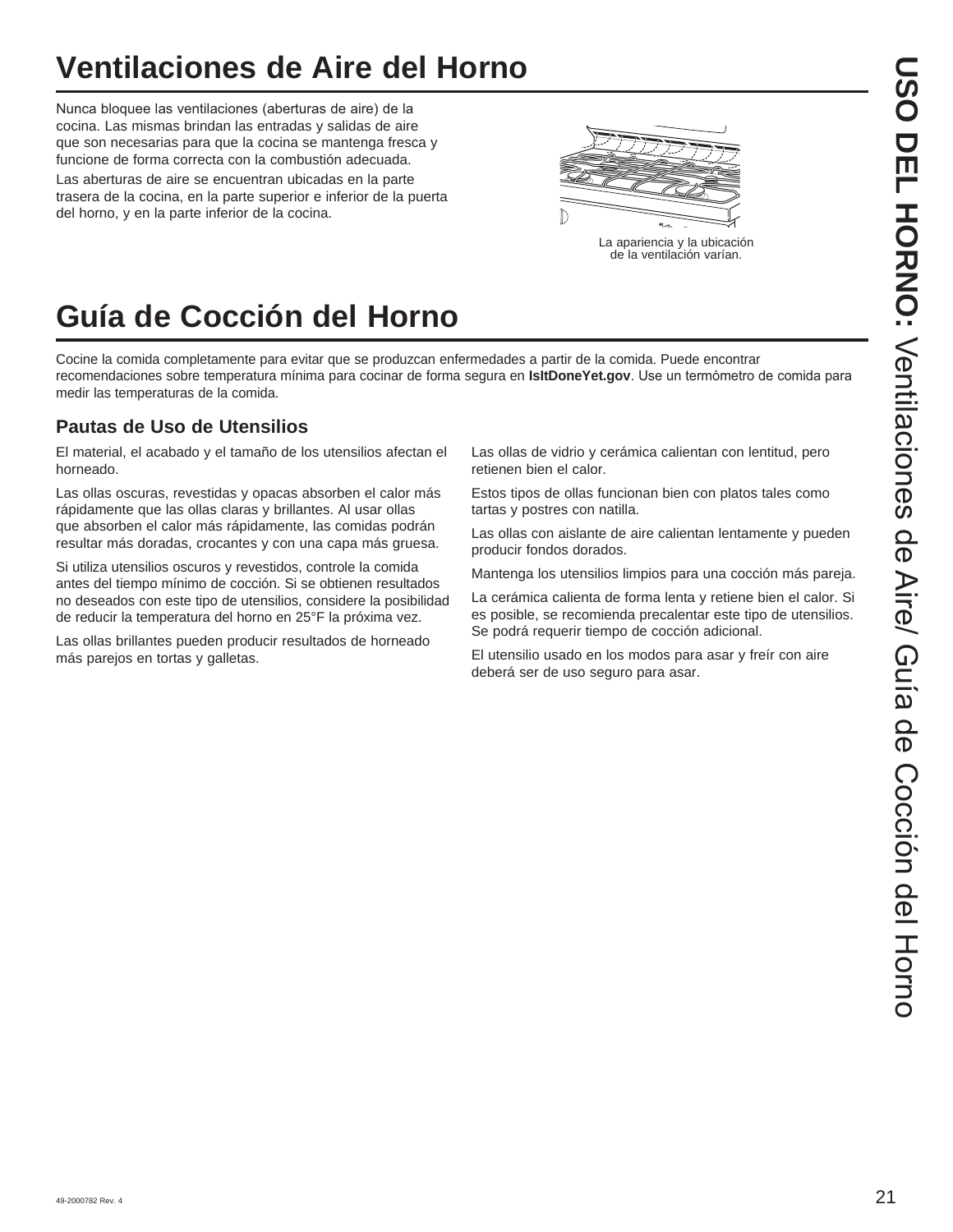# **Guía de Cocción del Horno**

| <b>TIPO DE COMIDA</b>                                                                           | <b>MODO(S)</b><br><b>RECOMENDADO(S)</b> | <b>POSICIÓN(ES)</b><br><b>DE ESTANTES</b><br><b>RECOMENDADA</b> | <b>SUGERENCIAS ADICIONALES</b>                                                                                                                                                                                                                          |
|-------------------------------------------------------------------------------------------------|-----------------------------------------|-----------------------------------------------------------------|---------------------------------------------------------------------------------------------------------------------------------------------------------------------------------------------------------------------------------------------------------|
| <b>Productos Horneados</b>                                                                      |                                         |                                                                 |                                                                                                                                                                                                                                                         |
| Tortas con capas, tortas<br>rectangulares, roscas, panecillos, pan<br>rápido en un Solo Estante | Hornear                                 | 3                                                               | Use utensilios brillantes.                                                                                                                                                                                                                              |
| Tortas con capas* en Múltiples<br><b>Estantes</b>                                               | Hornear<br>Horneado por Convección      | 3y5                                                             | Use utensilios brillantes. Asegúrese de que haya un flujo de aire adecuado<br>(Vea la ilustración).                                                                                                                                                     |
| Tortas de grasa (pastel de ángel)                                                               | Hornear                                 | $\mathbf{1}$                                                    | Use utensilios brillantes.                                                                                                                                                                                                                              |
| Galletas, galletitas, bizcochitos en un<br>Solo Estante                                         | Hornear                                 | $\overline{4}$                                                  | Use utensilios brillantes.                                                                                                                                                                                                                              |
| Galletas, galletitas, bizcochitos en<br>Múltiples Estantes                                      | Horneado por Convección                 | 3y5<br>2, 4, 6                                                  | Use utensilios brillantes. Asegúrese de que haya un flujo de aire adecuado.                                                                                                                                                                             |
| Panes de Levadura                                                                               | Hornear                                 | 304                                                             |                                                                                                                                                                                                                                                         |
| <b>Bife y Cerdo</b>                                                                             |                                         |                                                                 |                                                                                                                                                                                                                                                         |
| Hamburguesas                                                                                    | Asar Alto                               | 6                                                               | Use la parte para asar; mueva la comida más abajo para que quede más<br>preparada y menos soasada. Preste atención a la comida al asarla. Para un mejor<br>rendimiento, centre la comida debajo del elemento que emite calor para asar.                 |
| <b>Bifes y Chuletas</b>                                                                         | Asar Alto                               | 6 o 5.                                                          | Use la parte para asar; mueva la comida más abajo para que quede más<br>preparada y menos soasada. Preste atención a la comida al asarla. Para un mejor<br>rendimiento, centre la comida debajo del elemento que emite calor para asar.                 |
| Dorados                                                                                         | Hornear<br>Dorado por Convección        | 203                                                             | Use una olla chata tal como una olla para asar.<br>No se requiere precalentarla.                                                                                                                                                                        |
| Ave                                                                                             |                                         |                                                                 |                                                                                                                                                                                                                                                         |
| Pollo entero                                                                                    | Hornear<br>Dorado por Convección        | 2 o 3                                                           | Use una olla chata tal como una olla para asar.<br>No se requiere precalentarla.                                                                                                                                                                        |
| Pechugas, patas, muslos con huesos                                                              | Asado Bajo<br>Hornear                   | 3                                                               | Si se empanó o cubrió con salsa, evite los modos Broil High (Asar Alto). Ase<br>del lado de la piel hacia abajo primero. Para un mejor rendimiento al asar,<br>centre la comida debajo del elemento que emite calor para asar.                          |
| Pechugas de pollo deshuesadas                                                                   | Asado Bajo<br>Hornear                   | 3                                                               | Mueva la comida más abajo para que quede más preparada y menos<br>soasada y más arriba para soasar/ dorar al asar. Para un mejor rendimiento<br>al asar, centre la comida debajo del elemento que emite calor para asar.                                |
| Pavo entero                                                                                     | Hornear<br>Dorado por Convección        | $\mathbf{1}$                                                    | Use una olla chata tal como una olla para asar.<br>No se requiere precalentarla.                                                                                                                                                                        |
| Pechuga de Pavo                                                                                 | Hornear<br>Dorado por Convección        | 3                                                               | Use una olla chata tal como una olla para asar.<br>No se requiere precalentarla.                                                                                                                                                                        |
| Pescado                                                                                         | Asado Bajo                              | 6 (mitad del grosor o menos)<br>5 (>1/2 pulgada)                | Preste atención a la comida al asarla. Para un mejor rendimiento, centre la<br>comida debajo del elemento calentador para asar.                                                                                                                         |
| <b>Cazuelas</b>                                                                                 | Hornear                                 | 304                                                             |                                                                                                                                                                                                                                                         |
| Comidas Congeladas a Conveniencia                                                               |                                         |                                                                 |                                                                                                                                                                                                                                                         |
| Solo Estante                                                                                    | Hornear                                 | $\overline{4}$                                                  | Coloque la comida en el horno antes de iniciar el modo. Use un utensilio<br>oscuro para que quede más dorado/ crocante; use utensilios brillantes para<br>un menor dorado.                                                                              |
| Múltiples Estantes                                                                              | Horneado por Convección                 | 3y5                                                             | Use un utensilio oscuro para que quede más dorado/ crocante; use<br>utensilios brillantes para un menor dorado. Para múltiples estantes de<br>pizza, realice un escalonamiento de izquierda a derecha, y no las coloque<br>directamente una sobre otra. |

\*Al hornear cuatro capas de torta a la vez, use los estantes 3 y 5. Coloque las ollas como se muestra, de modo que no quede una olla encima de la otra.

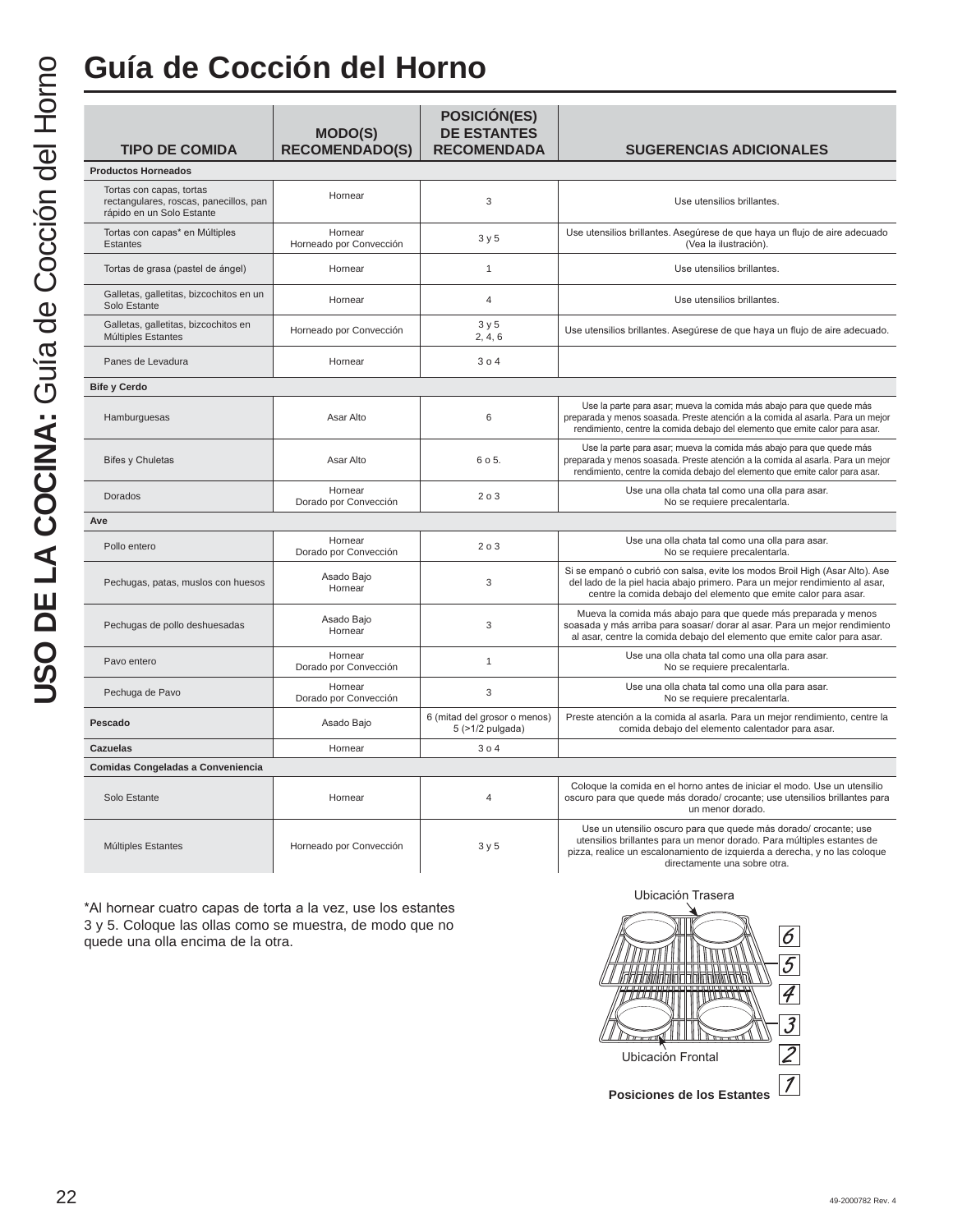# **Guía de Cocción del Horno**

#### **Pautas sobre Utensilios para Freír con Aire**

Air Fry (Freir con Aire) es un modo de cocción especial sin precalentamiento, que fue diseñado para producir comidas que en su exterior queden más crocantes que en la cocción en hornos tradicionales. Seleccione Air Fry (Freir con Air) y luego ingrese la configuración de temperatura deseada y presione Start (Iniciar). La temperatura se puede configurar entre 300°F and 500°F.

## **Pautas sobre Utensilios para Freír con Aire**

- Use utensilios de uso seguro para asar al utilizar el modo Air Fry (Freir con Aire).
- Se recomienda el uso de una olla de lámina oscura. Una bandeja oscura promueve un mejor dorado y logra que la comida quede más crocante.
- También se podrán usar canastas de horneado en el horno y rejillas de horneado. Se deberá colocar una bandeja plana sobre el estante debajo de las comidas, a fin de atrapar cualquier goteo al usar la canasta de horneado.



Utensilio principal recomendado



Opciones de utensilios alternativos

gruesas)

### **Consejos Generales sobre el Modo para Freír con Aire**

- El modo Air Fry (Freír con Aire) fue diseñado para cocinar en un solo estante.
- El modo Air Fry (Freír con Aire) fue diseñado para un uso sin precalentamiento.
- Se recomienda la posición del estante 4 para la mayoría de las comidas. Use la posición del estante 3 para comidas más gruesas.
- Las comidas se podrán cocinar más rápido de lo esperado si el horno ya está caliente al colocar la comida en el mismo.
- Al freír con aire comidas con salsa, se recomienda incorporar la salsa al final de la cocción.
- Si la comida se dora demasiado rápido, intente colocar la misma en un estante que se encuentre en un posición más baja o en una configuración de temperatura de horno más baja.
- En el caso de comidas empaquetadas, utilice las instrucciones de cocción tradicionales para horno en relación a configuración de temperatura y tiempos de cocción esperados.
- No es necesario voltear o revolver la comida durante la cocción.
- Ubique la comida en una sola capa sobre la bandeja, sin sobrecargar la misma.

más rápido que el tiempo mínimo que figura en el paquete.

• Siempre controle la temperatura interior de la comida, a fin de confirmar que se hayan alcanzado las temperaturas mínimas seguras. Las temperaturas mínimas seguras de la comida se podrán encontrar en los paquetes y en IsItDoneYet.gov.

| <b>TIPO DE COMIDA</b>                                                                                             | <b>POSICIÓN(ES)</b><br><b>DE ESTANTES</b><br><b>RECOMENDADAS</b> | <b>CONFIGURACIÓN</b><br><b>DE TEMPERATURA</b><br><b>RECOMENDADA (°F)</b> | <b>TIEMPO DE</b><br><b>COCCIÓN</b><br><b>RECOMENDADO</b><br>(MIN.) | <b>NOTAS</b>                                                                                                                                                                                                                                                                                                                                           |
|-------------------------------------------------------------------------------------------------------------------|------------------------------------------------------------------|--------------------------------------------------------------------------|--------------------------------------------------------------------|--------------------------------------------------------------------------------------------------------------------------------------------------------------------------------------------------------------------------------------------------------------------------------------------------------------------------------------------------------|
| Trozos de pescado<br>fresco deshuesado o ave.<br>empanados en forma de<br>patitas, frituras crocantes,<br>filetes | 4                                                                | 375-400                                                                  | 15-30                                                              | Use configuraciones de temperatura más<br>bajas para piezas más grandes. Use utensilios<br>brillantes.                                                                                                                                                                                                                                                 |
| Huesos frescos de alitas<br>de pollo                                                                              | 4                                                                | 375-400                                                                  | $25 - 40$                                                          | Sale las alitas o cubra las mismas con un roce<br>en seco si usará salsa luego de la cocción o<br>hacia el final de la cocción.                                                                                                                                                                                                                        |
| Huesos frescos de patas o<br>muslos de pollo                                                                      | 304                                                              | 375-400                                                                  | 30-55                                                              | Use configuraciones de temperatura más bajas<br>para piezas más grandes.                                                                                                                                                                                                                                                                               |
| Papas fritas frescas y<br>delgadas (< $\frac{1}{2}$ pulgada)                                                      | 4                                                                | 400-425                                                                  | $15 - 30$                                                          | Se recomienda el uso de papel para hornear al<br>preparar papas fritas frescas. Para frituras más<br>crocantes, mezcle las papas fritas con almidón<br>de maíz o harina de arroz antes de la cocción.                                                                                                                                                  |
| Papas fritas frescas y<br>delgadas (< $\frac{1}{2}$ pulgada)                                                      | 304                                                              | 375-400                                                                  | 20-35                                                              | Se recomienda el uso de papel para hornear al<br>preparar papas fritas frescas. Para frituras más<br>crocantes, mezcle las papas fritas con almidón<br>de maíz o harina de arroz antes de la cocción.                                                                                                                                                  |
| Comidas envasadas<br>congeladas                                                                                   | 304<br>(use la posición de estate<br>3 para comidas más          |                                                                          |                                                                    | Use las instrucciones de cocción para horno tradicional (no para Freír con Aire) como guía de configuración de<br>temperatura y tiempo de cocción. Con algunas comidas, se podrá requerir un tiempo de cocción adicional diferente<br>al tiempo recomendado en el paquete. Si el horno está caliente al iniciar la cocción, la comida se podrá cocinar |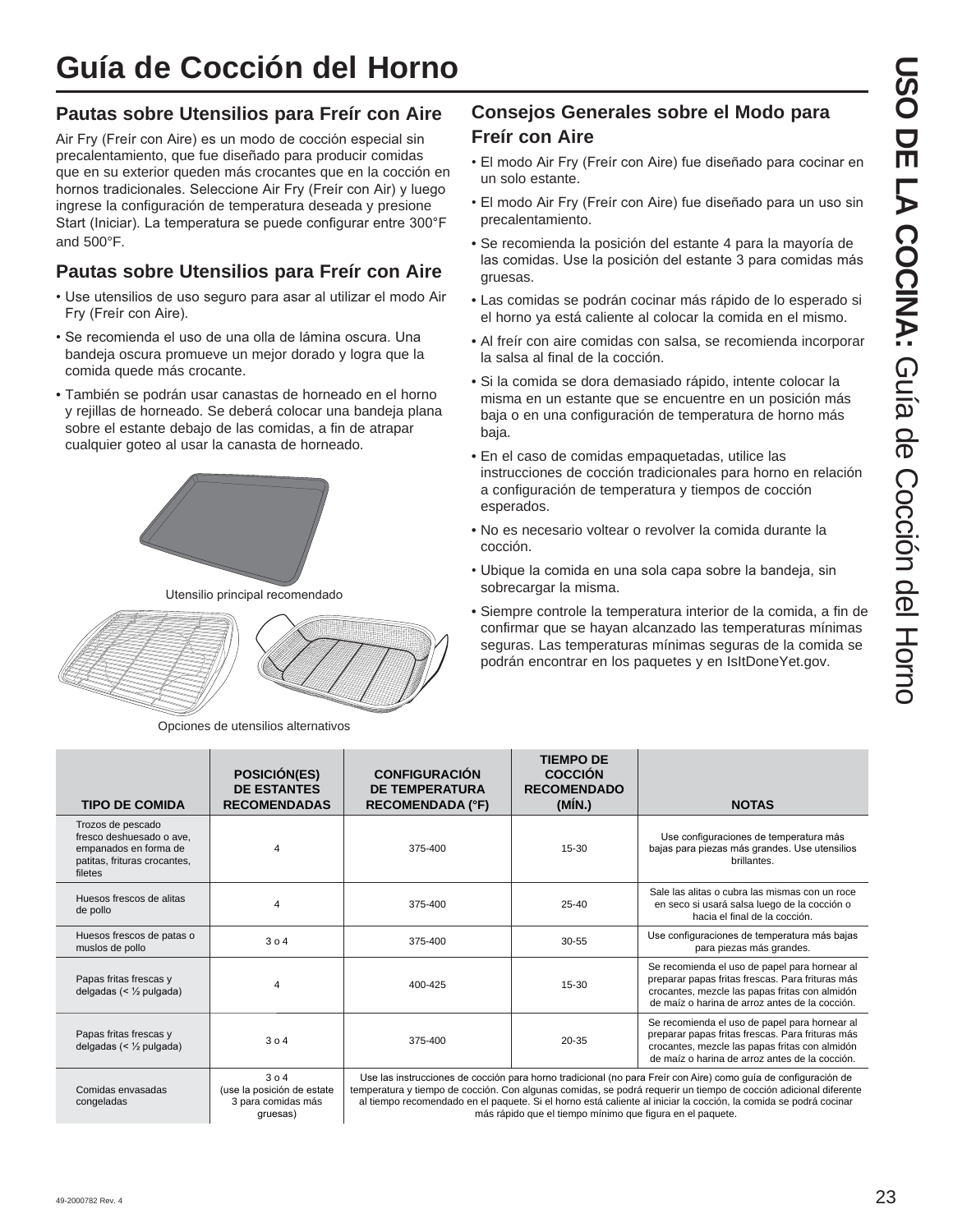# **Cocina - Exterior**

Asegúrese de que todos los controles estén apagados y que las superficies estén frías antes de limpiar cualquier parte de la cocina.



**AADVERTENCIA** Si se quita la cocina para efectuar una limpieza, reparaciones o cualquier<br>AADVERTENCIA otra razón, verifique que el dispositivo anti-volcaduras se cologue de man otra razón, verifique que el dispositivo anti-volcaduras se coloque de manera adecuada cuando vuelva a instalarse la cocina. Si no toma esta precaución, la cocina puede volcarse y provocar lesiones.

#### **Bloqueo del Control**

Si así lo desea, puede desactivar los botones de toque antes de la limpieza.

Consulte Lock Controls (Controles de Bloqueo) en la sección Oven Controls (Controles del Horno) en este manual.

Limpie los derrames con un paño húmedo.

También puede utilizar un limpiador de vidrios.

Quite suciedades más rebeldes con agua tibia jabonosa. No utilice abrasivos de ninguna clase.

Vuelva a activar los botones de toque después de la limpieza.

#### **Panel de control**

Una buena idea es limpiar el panel de control luego de cada uso. Limpie con un jabón suave y agua o vinagre y agua, enjuague con agua limpia y pula en seco con una tela suave. No use limpiadores abrasivos, limpiadores líquidos fuertes,

almohadillas para fregar de plástico ni limpiadores de horno en el panel de control; dañarán el acabado, incluyendo el Acero Inoxidable Negro.

#### **Exterior del Horno**

No use limpiadores de horno, limpiadores abrasivos, limpiadores líquidos fuertes, estropajos de acero, almohadillas para fregar de plástico, ni polvos limpiadores en el interior o el exterior del horno. Limpie el mismo con agua y jabón o una solución de vinagre y agua. Enjuague con agua limpia y seque con una tela seca. Al limpiar supeficies, asegúrese de que estén a temperatura ambiente y fuera del contacto con

#### la luz solar. Si las manchas en el borde de la ventana de la puerta son persistentes, use un limpiador abrasivo suave o una esponja con estropajo para obtener un mejor resultado. El derrame de adobo, jugos de fruta, salsas de tomate y líquidos para humedecer que contengan ácidos pueden ocasionar descoloración y se deberán limpiar de inmediato. Deje que las superficies calientes se enfríen, y luego limpie y enjuague.

#### **Superficies pintadas**

Las superficies pintadas incluyen los lados de la cocina y la puerta, la parte superior del panel de control y el frente del cajón. Límpielas con jabón y agua o con una solución de agua y vinagre. No utilice limpiadores de horno comerciales, polvos limpiadores, esponjillas de acero o abrasivos potentes sobre cualquier superficie pintada, incluyendo el Acero Inoxidable Negro.

#### **Acero Inoxidable excluyendo el Acero Inoxidable Negro (en algunos modelos)**

No use virutas de acero; éstas dañarán la superficie.

Los limpiadores con ácido oxálico tales como Bar Keepers Friend Soft Cleanser™ eliminarán el óxido, deslustres y pequeñas manchas sobre la superficie. Use sólo un limpiador líquido libre de material abrasivo y frote en la dirección de las líneas del cepillo con una esponja suave y húmeda.

Para limpiar la superficie de acero inoxidable, use agua tibia con jabón o un limpiador o pulidor para acero inoxidable. Siempre limpie la superficie en la dirección del veteado. Siga las instrucciones del limpiador para limpiar la superficie de acero inoxidable.

Para realizar consultas sobre la adquisición de productos, incluyendo limpiadores o pulidores para electrodomésticos de acero inoxidable, consulte las secciones de Accesorios y Soporte al Consumidor al final de este manual.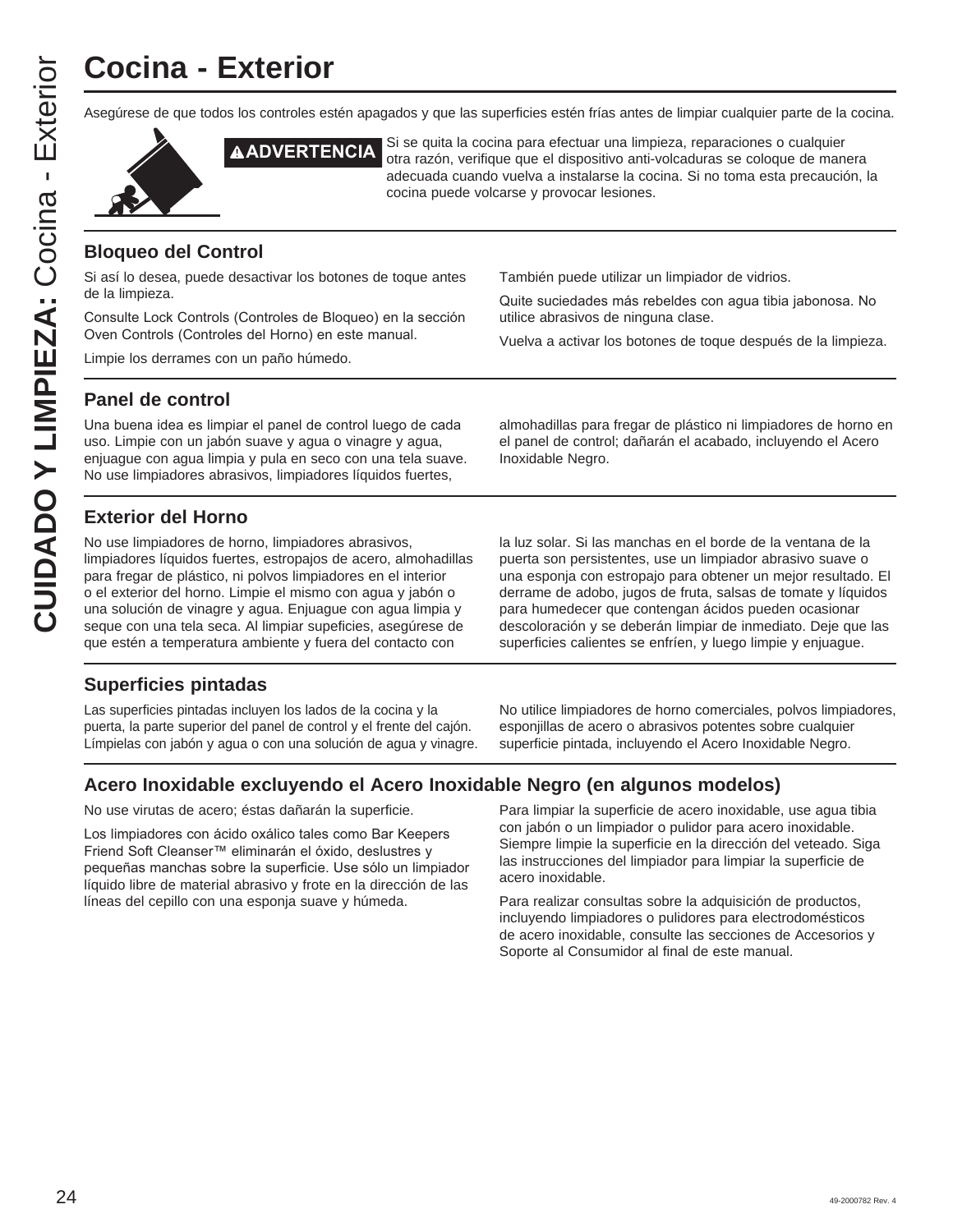# **Cocina - Interior**

El interior de su nuevo horno puede ser limpiado de forma manual o utilizando los modos Steam Clean (Limpieza con Vapor) o Self Clean (Limpieza Automática).

El derrame de adobo, jugos de fruta, salsas de tomate y líquidos para humedecer que contengan ácidos pueden ocasionar descoloración y se deberán limpiar de inmediato. Espere a que las superficies calientes se enfríen, y luego limpie y enjuague.

#### **Limpieza Manual**

No use limpiadores de horno, limpiadores líquidos fuertes, estropajos de acero, ni almohadillas para fregar en el interior del horno. Para la suciedad de la parte inferior del horno y otras superficies esmaltadas, use un abrasivo suave que contenga ácido oxálico, tal como Bar Keepers Friend®, con una esponja antirayaduras. Tenga cuidado de no aplicar

limpiadores abrasivos o esponjas sobre la puerta de vidrio, ya que estos rayarán el revestimiento reflectante. El interior del horno y la puerta de vidrio podrán ser limpiados con una tela suave, jabón suave y agua, o con vinagre y una solución de agua. Luego de la limpieza, enjuague con agua limpia y seque con una tela seca.

#### **Modo de Limpieza con Vapor (en algunos modelos)**

La finalidad de la función Steam Clean (Limpieza con Vapor) es usar agua para limpiar la suciedad leve de su horno en una temperatura inferior a la de Self Clean (Limpieza Automática). Para usar la función Steam Clean (Limpieza con Vapor):

- 1. Comience con el horno a temperatura ambiente.
- 2. Limpie la grasa excesiva y la suciedad del horno.
- 3. Vierta una taza de agua en la parte inferior del horno.
- 4. Cierre la puerta.

#### **Modo de Limpieza Automática**

Lea las Instrucciones de Seguridad del Horno con Limpieza Automática, en el comienzo de este manual, antes de usar el modo Self Clean (Limpieza Automática). Este modo usa temperaturas muy altas para limpiar el interior del horno. Para un horno moderadamente sucio, use un ciclo de limpieza automática de 3 horas. Sólo los estantes del horno de limpieza automática (negros) y las rejillas podrán permanecer en el horno durante el ciclo de limpieza automática. Todos los demás ítems, incluyendo los estantes niquelados (plateados), deberán ser retirados. Si los estantes niquelados (plateados) se dejan dentro del horno durante un ciclo de limpieza automática, los estantes sufrirán deslustre. Si cualquier tipo de estante es dejado en el horno durante el ciclo de limpieza automática, es posible que se vuelva difícil deslizar el estante. Para acceder a instrucciones sobre cómo mejorar esto, consulte la sección de Estantes del Horno.

**IMPORTANTE:** Las emanaciones producidas por el ciclo de autolimpieza de cualquier horno afectan la salud de algunas aves de manera notoria. Procure llevar sus aves a otra habitación bien ventilada.

5. Presione la tecla Clean (Limpiar), seleccione Steam Clean (Limpieza con Vapor) y luego presione Start (Iniciar/ Ingresar).

No abra la puerta durante el ciclo Steam Clean (Limpieza al Vapor) de 30 minutos. Al finalizar el ciclo de Steam Clean (Limpieza con Vapor), absorba el agua restante, y limpie la suciedad ablandada por la humedad de las paredes y la puerta del horno.

Para usar la función Self Clean (Limpieza Automática):

- 1. Comience con el horno a temperatura ambiente.
- 2. Limpie la grasa excesiva y las suciedades del horno y del interior de la puerta.
- 3. Retire cualquier ítem que no sean los estantes y rejillas de limpieza automática (negros), si lo desea. Consulte sobre la Limpieza de la Superficie de Cocción para determinar si sus rejillas pueden ser limpiadas automáticamente y para detalles importantes en relación a la colocación de las rejillas.
- 4. Cierre la puerta.
- 5. Presione la tecla **Clean (Limpiar)**, seleccione **Self Clean (Limpieza Automática)** y luego presione **Start (Iniciar/ Ingresar)**.

No podrá abrir la puerta durante el ciclo de limpieza automática. La puerta permanecerá bloqueada luego del ciclo de limpieza automática hasta que el horno se enfríe y se alcance la temperatura de desbloqueo. Al finalizar el ciclo de limpieza automática, deje que el horno se enfríe, destrabe la puerta, y limpie cualquier ceniza que haya quedado en el horno.

#### **Estantes**

Todos los estantes se pueden lavar con agua caliente y jabón. Los estantes esmaltados (no brillosos) se pueden dejar en la cavidad durante el ciclo de limpieza automática.

Es posible que resulte más difícil deslizar los estantes, especialmente luego de la limpieza automática. Coloque aceite vegetal en una tela húmeda o toalla de papel y frote sobre los extremos izquierdo y derecho.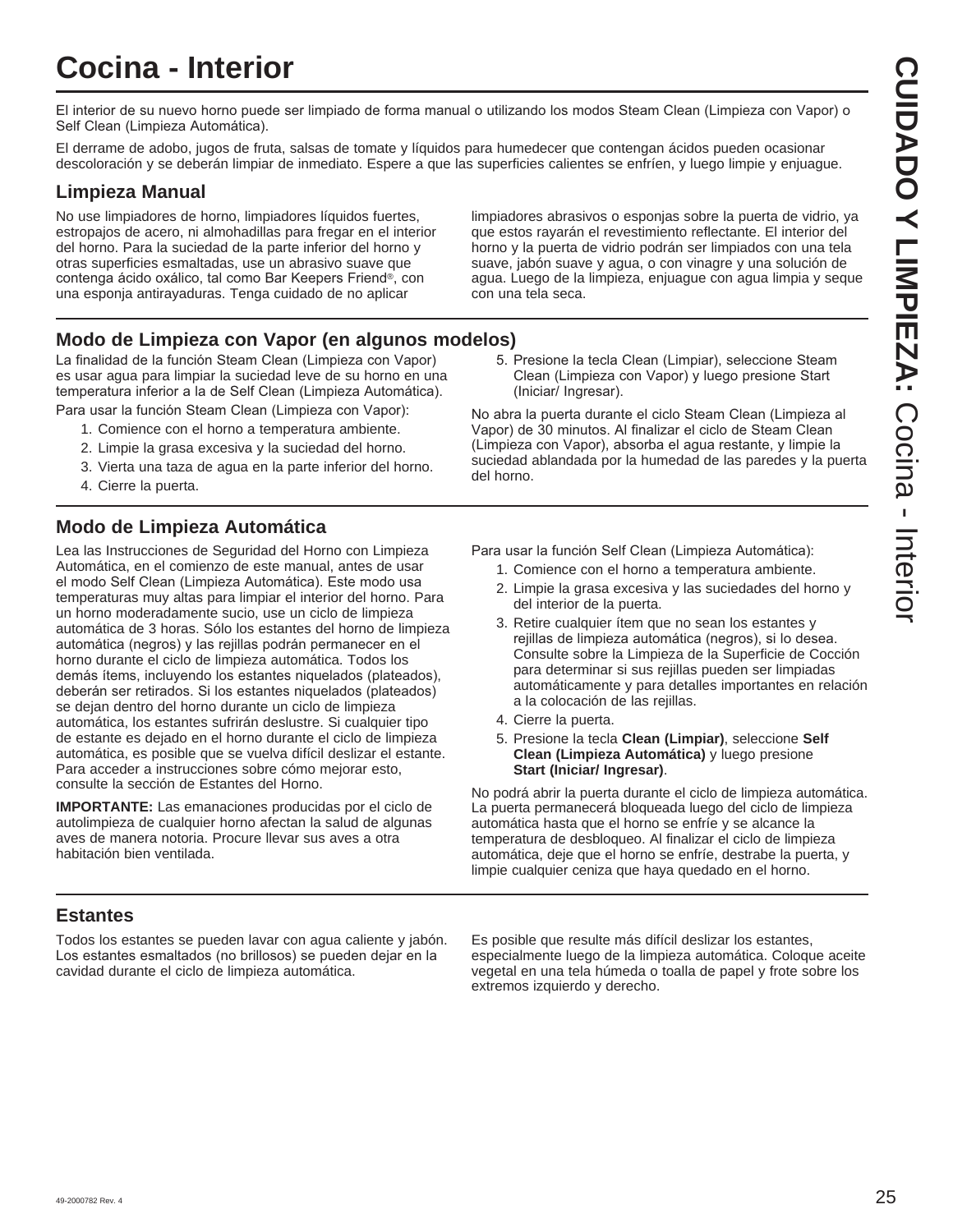# **Placa de Cocción**

#### **Retiro de los Quemadores Superficiales para su Limpieza**

Apague todos los controles. Espere a que la placa de cocción se enfríe antes de retirar las rejillas y las partes del quemador. Al retirar las tapas y cabezas de los quemadores, recuerde su tamaño y ubicación. Vuelva a colocarlos en la misma ubicación luego de la limpieza.

**PRECAUCIÓN No intente retirar las tapas del quemador oval de las cabezas de los quemadores.**



#### **Limpieza de los Quemadores Superficiales**

#### **Limpieza de las Tapas de los Quemadores**

Lave las tapas de los quemadores en agua caliente con jabón y enjuague con agua limpia. Puede fregar con u na base de fregado plástica para eliminar partículas de comida quemadas. Las tapas redondas de los quemadores también se pueden limpiar en un lavavajillas.

#### **Limpieza de las Cabezas de los Quemadores**

Limpie las cabezas de los quemadores de forma rutinaria, especialmente luego de derrames importantes, que podrían bloquear las aberturas del quemador. Retire los quemadores cuando estén fríos. Lave los mismos con agua caliente y jabón. Enjuague con agua limpia. Para eliminar las manchas más rebeldes, use un cepillo con cerda plástica.

**NOTA:** No use lana de acero ni estropajos para limpiar las partes del quemador, ya que podrán bloquear las aberturas. Nunca lave las cabezas de los quemadores en el lavavajillas. Esto podrá hacer que se descoloren.

Las hendiduras de las cabezas de los quemadores se deben mantener limpias en todo momento para obtener una llama pareja y sin obstrucción.

Las partes bloqueadas o sucias de los quemadores o los electrodos no permitirán que el quemador funcione de forma correcta.



#### **Reemplazo de los Quemadores Superficiales**

Antes de colocar las tapas y cabezas de los quemadores y el ensamble de la cabeza/ tapa nuevamente, escurra el exceso de agua y luego seque las mismas totalmente.

Vuelva a colocar las cabezas de los quemadores en las ubicaciones correctas, de acuerdo con sus tamaños. Asegúrese de que cada tapa quede correctamente apoyada sobre la cabeza del quemador, como se muestra a continuación.



La tapa del quemador NO está correctamente colocada.



quemador NO está correctamente colocada.



La tapa del quemador está correctamente colocada.

**PRECAUCIÓN No use la parte superior de la cocina sin que todas las partes de los quemadores y las parrillas estén en sus respectivos lugares.**

Cualquier derrame en o alrededor de un electrodo se deberá limpiar de forma cuidadosa. Evite golpear el electrodo con cualquier cosa dura, ya que podrá ser dañado.



El electrodo del encendedor de la chispa es expuesto cuando la cabeza del quemador es retirada. Cuando un quemador se gira a **LITE**, todos los quemadores hacen chispa. No intente desensamblar ni limpiar un quemador mientras otro quemador está encendido.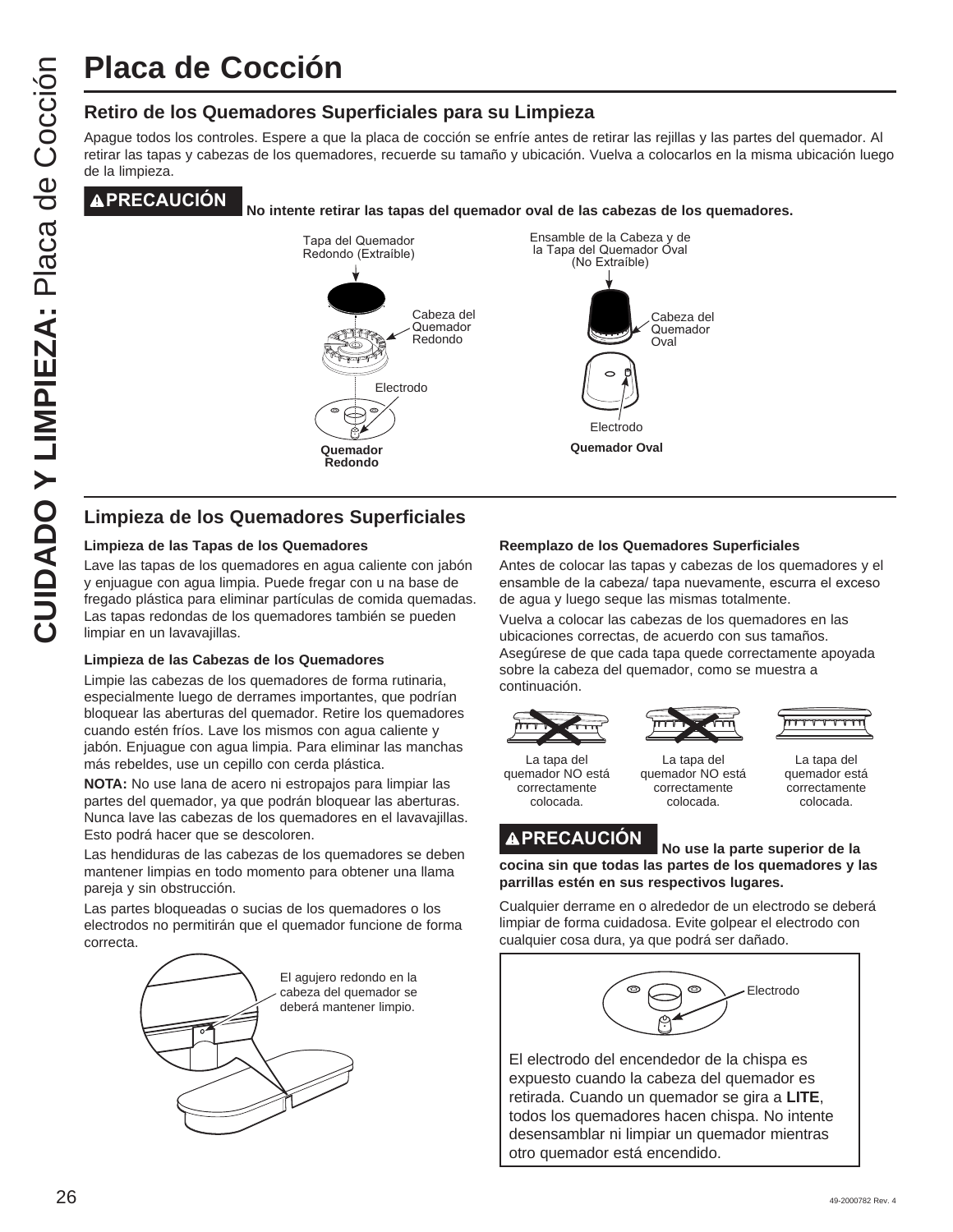## **Parrillas de Quemadores**

#### **Limpieza Manual**

Las rejillas se deberán lavar con agua caliente y jabón y deberán ser enjuagadas con agua limpia. Para ablandar la comida quemada, coloque las rejillas en una solución con ¼ de taza de amoníaco hogareño durante varias horas. Luego, friegue las rejillas con un estropajo de plástico con agua caliente y jabón. Enjuague a fondo y seque.

#### **Modo Self Clean (Limpieza Automática)**

Si las rejillas no cuentan con protectores de goma en la superficie inferior, podrán ser limpiadas en el horno usando el ciclo de limpieza automática. No intente limpiar las rejillas en el horno si las mismas cuentan con protectores de goma. Hacer esto destruirá los protectores de goma, afectando el funcionamiento de los quemadores.

Las rejillas cubiertas de porcelana se podrán volver gradualmente ásperas si son expuestas de forma continua a las temperaturas de limpieza automática.

Si su horno está equipado con estantes de limpieza automática (negros), se recomienda seguir las instrucciones para la colocación de parrillas en los estantes. Si su horno está equipado con estantes niquelados, se recomienda seguir las instrucciones para la colocación de rejillas en el fondo del horno. Los estantes cubiertos de níquel (plateados) no deben permanecer en el horno durante el ciclo de limpieza automática. Hacer esto deslustrará los estantes. Si cualquier tipo de estante es dejado en el horno durante el ciclo de limpieza automática, es posible que se vuelva difícil deslizar el estante. Para acceder a instrucciones de lubricación, consulte la sección de Estante del Horno.

**NOTA:** Al colocar o retirar rejillas del horno, no deslice las mismas sobre los estantes ni sobre el fondo del horno. Hacer esto podría dañar el esmalte de los estantes o el fondo del horno.

#### **Para realizar la limpieza automática de sus parrillas en los estantes de limpieza automática:**

- 1. Inserte los estantes en las posiciones 1, 3 y 5 o en las posiciones 2 y 4.
- 2. De forma suave, coloque una rejilla en cada estante.

**NOTA:** O utilice la superficie de cocción durante el modo Self Clean (Limpieza Automática), ya que este último será cancelado.

#### **Para realizar la limpieza automática de sus rejillas en el fondo del horno:**

- 1. Retire todos los estantes del horno.
- 2. De forma suave, coloque una rejilla en el centro del fondo del horno con la rejilla orientada en la posición erguida. Apile la rejilla(s) restante como se muestra a continuación. No coloque ni apile las rejillas en ninguna otra configuración.



Una vez que las rejillas fueron colocadas en el horno, use el ciclo de limpieza automática siguiendo las instrucciones de la sección de Limpieza del Horno.

**NOTA:** Tenga cuidado al retirar las parrillas del horno superior una vez que el ciclo de auto limpieza haya finalizado. Es posible que las parrillas aún estén calientes.

Una vez completado el ciclo de limpieza automática, las rejillas pueden ser retiradas de forma cuidadosa. Es posible que observe un residuo blanco en las rejillas. Limpie el mismo con una esponja húmeda. Si las manchas blancas persisten, moje la esponja con una solución mitad de vinagre y mitad de agua y vuelva a limpiar las rejillas.

Al reemplazar las rejillas en la superficie de cocción, asegúrese de ubicarlas de forma correcta. Las rejillas se deben poder posicionar de forma segura en la superficie de cocción.

Protectores para Soportes de Rejillas

## **Protectores de Soportes de Rejillas (en algunos modelos)**

Si uno de los protectores de goma de la rejilla de la placa de cocción se pierde o daña, se podrán obtener piezas de repuesto llamando al 1.800.GE.CARES.

Para insertar los nuevos protectores, simplemente coloque el extremo del protector con forma cónica en el agujero de la placa de cocción y empuje hacia abajo de forma suave, doblando el protector.

## **Plancha**

**Aluminio y Hierro Forjado Reversible:** Limpie su plancha de hierro fundido reversible o del chef con un cepillo duro y agua caliente. No se recomienda el uso de jabón, y nunca se deben usar detergentes potentes, ya que eliminarán el curado. Enjuague la misma con agua caliente y séquela cuidadosamente. Luego del enjuague, presazone la plancha aplicando una capa suave de aceite de cocina sobre su superficie. Limpie el exceso de aceite con una toalla de papel. Guarde en un lugar frío y seco.

#### **Precauciones de la Plancha:**

- Si algo se derramó debajo de la plancha, se deberá limpiar tan pronto como sea posible para evitar que sea horneado en la placa de cocción.
- No permita que se acumule grasa debajo de la plancha, ya que puede haber riesgo de incendio. Limpie debajo de la plancha con agua caliente y jabón, tan pronto como sea posible.
- No lave la plancha en el lavavajillas.
- No limpie la plancha en el horno de limpieza automática.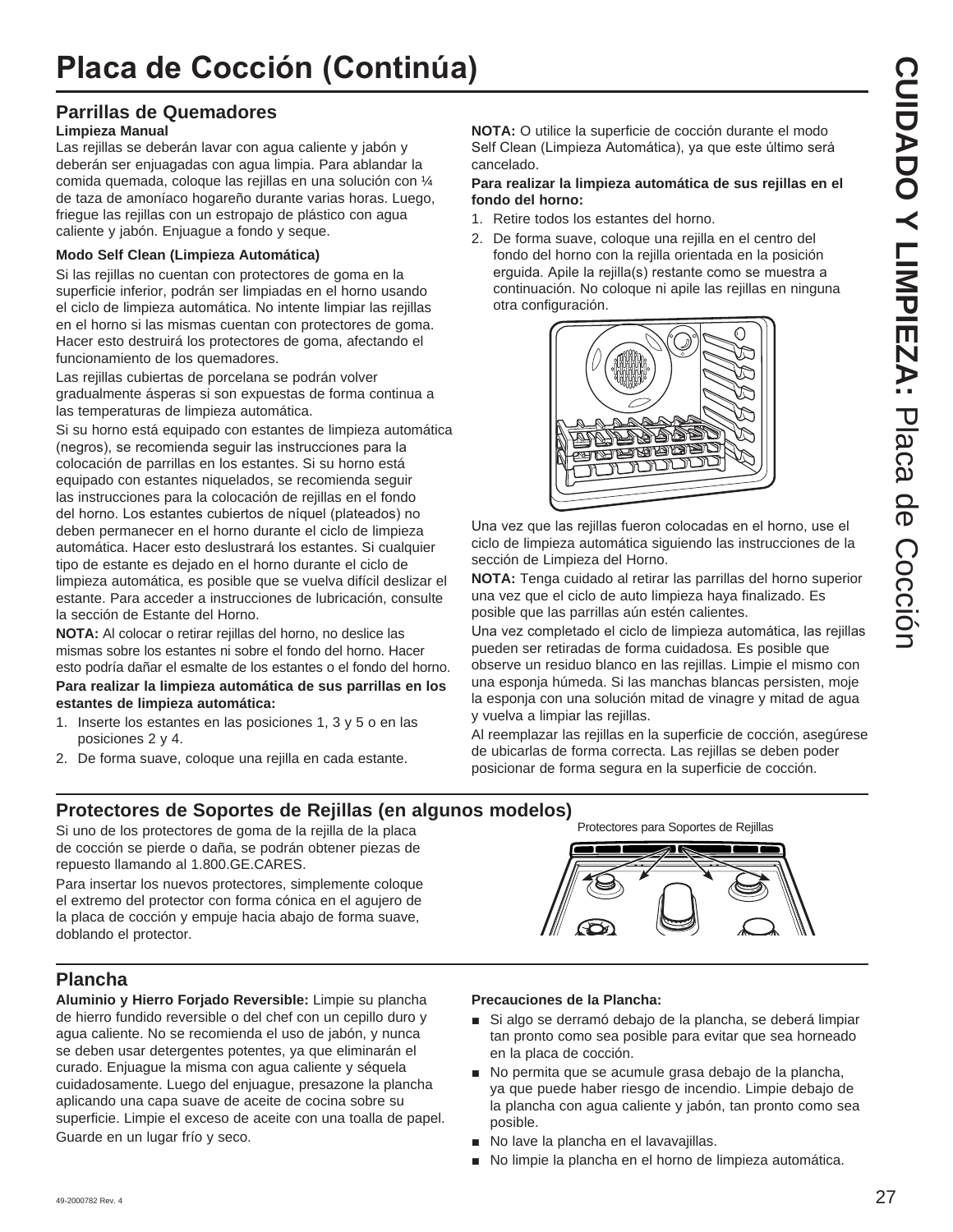# **Puerta y el Cajón**

#### **Limpieza de la Puerta del Horno**

#### **Limpieza del Interior de la Puerta**

No permita que el excedente de agua entre a ningún agujero o ranuras de la puerta.

Aplique detergente para lavar platos sobre cualquier salpicadura que haya sobre el vidrio debido al horneado. Use el filo de una navaja del lado seguro para despejarlo. Luego limpie el vidrio con una tela con jabón para eliminar cualquier residuo y seque.

El área que está fuera de la junta se puede limpiar con un estropajo de plástico con jabón. No frote ni limpie la junta de la puerta; posee una resistencia extremadamente baja a la abrasión.

Si observa que la junta se empieza a gastar, se deshilacha o daña de cualquier forma y si quedó fuera de la puerta, deberá reemplazar la misma.

### **Cajón de Almacenamiento Extraíble**

La mayor parte de la limpieza se puede realizar con el cajón en su lugar. Sin embargo, el cajón puede ser retirado si es necesario continuar con la limpieza. Use agua caliente y jabón para limpiar a fondo.

#### **Para retirar el cajón:**

- 1. Empuje el cajón hacia afuera hasta que se detenga.
- 2. Presione el liberador del riel izquierdo hacia arriba y presione el derecho hacia abajo, mientras empuja el cajón hacia adelante y lo libera.



#### **Limpieza del Exterior de la Puerta**

Si las manchas en el borde de la ventana de la puerta son persistentes, use un limpiador abrasivo suave o una esponja con estropajo para obtener un mejor resultado. No use este método sobre ninguna otra superficie.

#### **Superficies de Acero Inoxidable (en algunos modelos)**

No use virutas de acero; éstas dañarán la superficie.

Para limpiar la superficie de acero inoxidable, use agua tibia con jabón o un limpiador o pulidor para acero inoxidable. Siempre limpie la superficie en la dirección del veteado. Siga las instrucciones del limpiador para limpiar la superficie de acero inoxidable.

Para realizar consultas sobre la adquisición de productos, incluyendo limpiadores o pulidores para electrodomésticos de acero inoxidable, consulte las secciones de Accesorios y Soporte al Consumidor al final de este manual.

#### **Para reemplazar el cajón:**

- 1. Coloque el riel del cajón izquierdo alrededor de la guía del riel interior izquierdo y deslice el mismo lentamente para engancharlo.
- 2. Coloque el riel del cajón derecho alrededor de la guía del riel interior derecho y deslice el mismo lentamente para engancharlo.
- 3. Deslice el cajón totalmente hasta adentro.

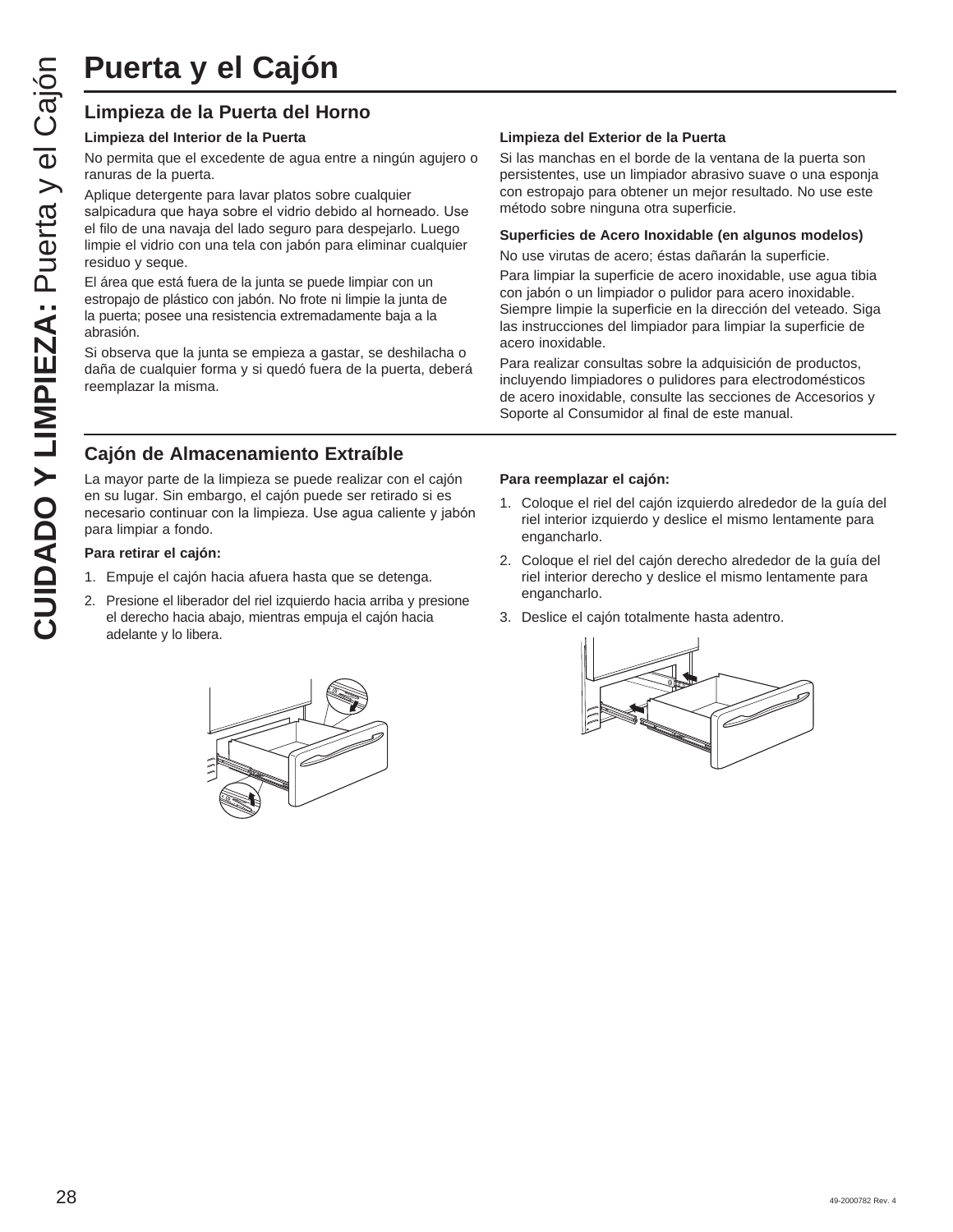# **Luz del Horno**

**ADVERTENCIA PELIGRO DE DESCARGA ELÉCTRICA O QUEMADURAS:** Antes de reemplazar la bombilla del horno, desconecte la alimentación de energía al horno desde el panel principal de fusibles o del interruptor de circuitos. No hacerlo puede provocar una descarga eléctrica o una quemadura.

**A PRECAUCIÓN** RIESGO DE INCENDIO: La tapa de vidrio y la lámpara de luz se deberán retirar cuando estén frías. Tocar el vidrio caliente sin protección en las manos o con un trapo húmedo puede ocasionar quemaduras.

**NOTA:** La tapa de vidrio deberá ser retirada sólo cuando esté fría. Si usa guantes de látex, tendrá un mejor agarre.

Antes de reemplazar la lámpara, desconecte la conexión eléctrica del horno del fusible principal o del panel del disyuntor. Deje que la lámpara se enfríe completamente antes de retirar la misma. Para su seguridad, no toque una lámpara caliente con una tela húmeda. Si lo hace, la lámpara se podrá romper.

#### **Para retirar:**

Dé a la tapa de vidrio en contra de las agujas del reloj un cuarto de giro hasta que las lengüetas de la tapa de vidrio queden fuera de las ranuras de la ficha y empuje la tapa hacia fuera. Retire la lámpara.

#### **Para reemplazar:**

Coloque una lámpara nueva de 40 watts para electrodomésticos. Coloque las lengüetas de la tapa de vidrio en las ranuras de la ficha. Dé a la tapa de vidrio un cuarto de giro en dirección de las agujas del reloj.

#### **NOTA:**

- Las lámparas para electrodoméstico de 40 watts son más pequeñas que las lámparas hogareñas de 40 watts.
- Vuelva a conectar el horno una vez que la lámpara nueva esté instalada.
- Para una mejor iluminación dentro del horno, limpie la tapa del vidrio en forma frecuente utilizando una tela húmeda. Esto se deberá hacer cuando el horno esté completamente frío.

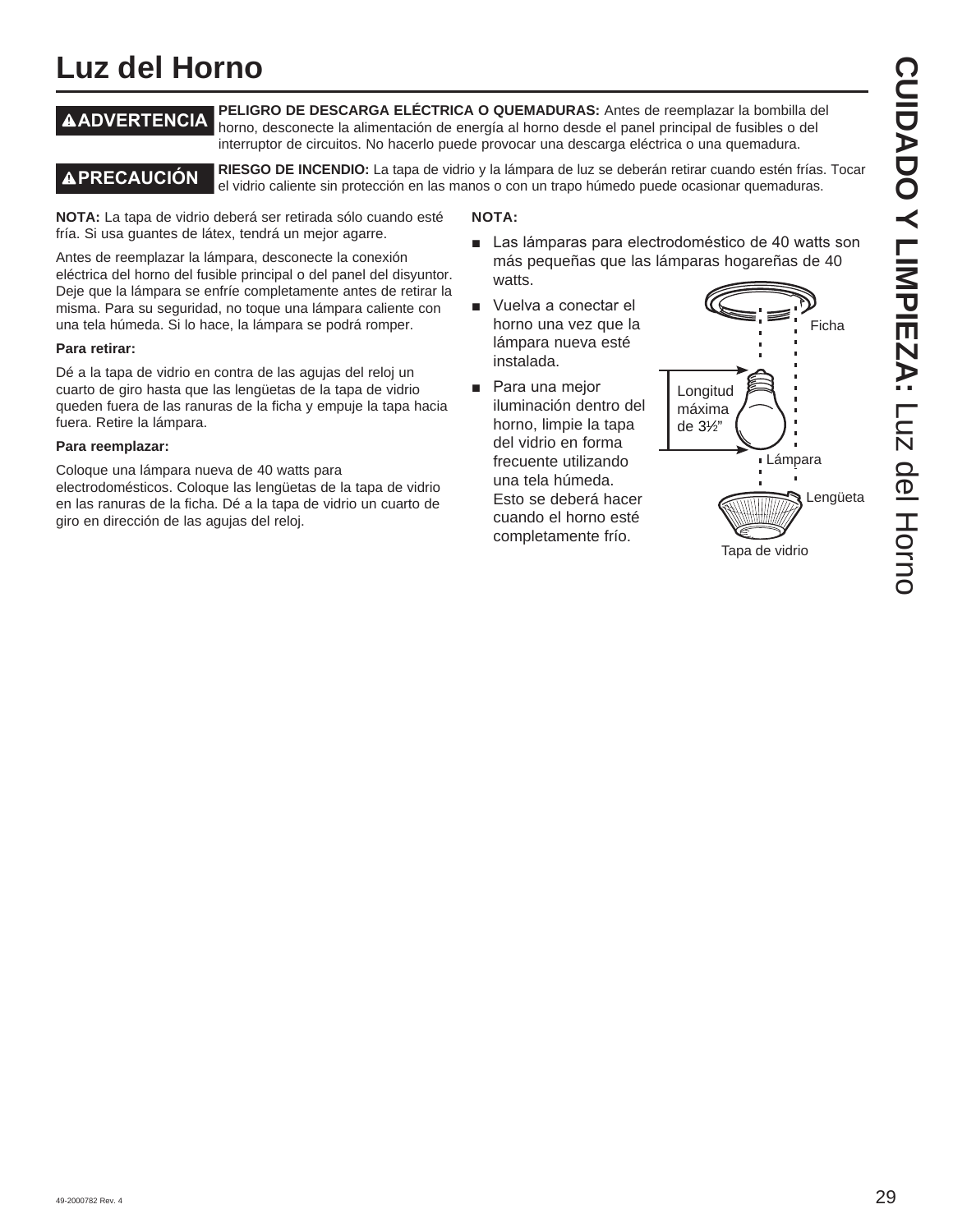#### **Puerta del Horno Desmontable**

La puerta es muy pesada. Tenga cuidado al retirar y levantar la puerta. No levante la puerta usando la manija.

#### **Para retirar la puerta:**

- 1. Abra la puerta totalmente.
- 2. Empuje los bloqueos de la bisagra hacia arriba y afuera de la estructura de la cocina, hasta la posición de desbloqueo.
- 3. Firmemente tome ambos lados de la puerta por la parte superior.
- 4. Cierre la puerta hasta que la parte superior de la misma quede a aproximadamente 6" de la estructura de la cocina.
- 5. Levante la puerta hacia arriba y afuera de la cocina, hasta que ambos brazos de las bisagras estén fuera de las ranuras de la estructura de la cocina.

#### **Para reemplazar la puerta:**

- 1. Firmemente tome ambos lados de la puerta por la parte superior.
- 2. Con la puerta en el mismo ángulo que en la posición de retiro, apoye la abertura sobre el fondo del brazo de la bisagra izquierda en el extremo inferior de la ranura de la bisagra izquierda. La abertura en el brazo de la bisagra deberá estar totalmente apoyada en la parte inferior de la ranura. Repita el procedimiento del lado derecho.
- 3. Abra la puerta totalmente. Si la puerta no se abre completamente, las aberturas en las partes inferiores de los brazos de las bisagras no se apoyaron de forma correcta sobre el extremo inferior de la ranura. Retire la puerta de la cocina y repita el paso anterior.
- 4. Empuje los bloqueos de las bisagras hacia la cavidad de la cocina y hacia abajo hasta la posición de bloqueo.
- 5. Cierre la puerta del horno.





Empuje los bloqueos de las Posición de retiro bisagras hacia arriba para desbloquearlos



Apoye la abertura en el extremo inferior de la ranura de la bisagra





Empuje trabas de la bisagra hacia abajo para bloquear.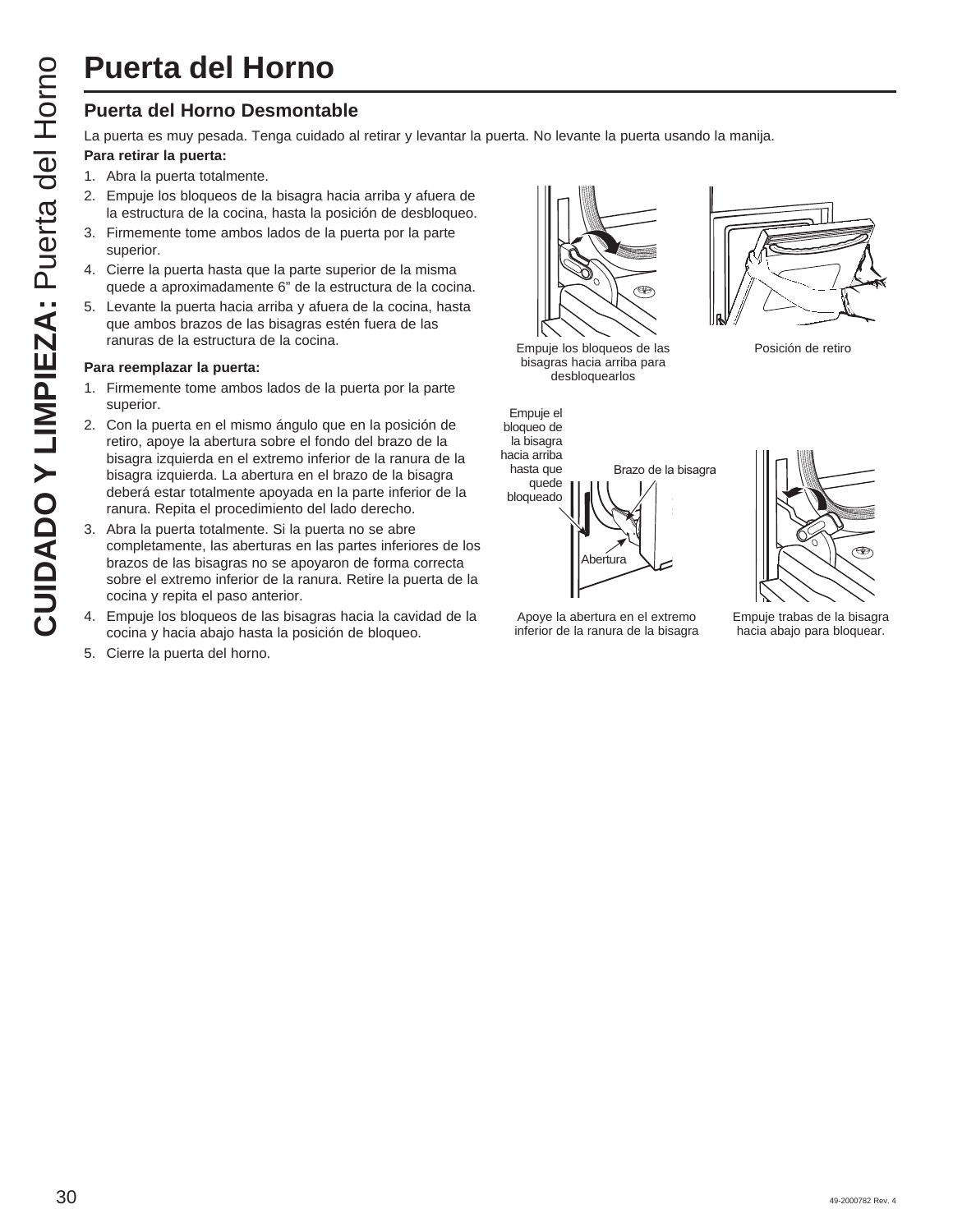¡Ahorre tiempo y dinero! Primero revise los cuadros que aparecen en las siguientes páginas y es posible que no necesite solicitar reparaciones.

| <b>Problema</b>                                                                                                    | <b>Causa Posible</b>                                                                                                                                                                                                                                                                                                                                                | Qué Hacer                                                                                                                                                                                                                                                                                                                                                                                            |
|--------------------------------------------------------------------------------------------------------------------|---------------------------------------------------------------------------------------------------------------------------------------------------------------------------------------------------------------------------------------------------------------------------------------------------------------------------------------------------------------------|------------------------------------------------------------------------------------------------------------------------------------------------------------------------------------------------------------------------------------------------------------------------------------------------------------------------------------------------------------------------------------------------------|
| Mi horno nuevo no<br>cocina como el anterior.<br>¿Hay algún problema con<br>las configuraciones de<br>temperatura? | Su horno nuevo cuenta con un sistema de cocción<br>diferente con relación al anterior y, por lo tanto, es<br>posible que cocine de forma diferente.                                                                                                                                                                                                                 | Durante los primeros usos, siga los tiempos y<br>temperaturas de sus recetas atentamente y use<br>las posiciones de los estantes recomendadas en la<br>Guía de Cocción. Si aún piensa que su horno nuevo<br>cocina con demasiado calor o demasiado frío, podrá<br>ajustar el termostato usted mismo para aplicar su<br>preferencia de cocción específica. Consulte la sección<br>de Configuraciones. |
| La comida no se hornea<br>de forma apropiada                                                                       | Controles del horno configurados de forma incorrecta.                                                                                                                                                                                                                                                                                                               | Consulte la sección Modos de Cocción.                                                                                                                                                                                                                                                                                                                                                                |
|                                                                                                                    | La posición del estante es incorrecta o el estante no<br>está nivelado.                                                                                                                                                                                                                                                                                             | Consulte la sección Modos de Cocción y la Guía de<br>Cocción.                                                                                                                                                                                                                                                                                                                                        |
|                                                                                                                    | Uso de una cacerola incorrecta o de una cacerola de<br>tamaño incorrecto.                                                                                                                                                                                                                                                                                           | Consulte la sección Utensilios.                                                                                                                                                                                                                                                                                                                                                                      |
|                                                                                                                    | La temperatura del horno debe ser ajustada.                                                                                                                                                                                                                                                                                                                         | Consulte la sección Configuraciones.                                                                                                                                                                                                                                                                                                                                                                 |
| La comida no asa de<br>forma apropiada                                                                             | Controles del horno configurados de forma incorrecta.                                                                                                                                                                                                                                                                                                               | Asegúrese de seleccionar el modo correcto para<br>asar.                                                                                                                                                                                                                                                                                                                                              |
|                                                                                                                    | Se usó una posición incorrecta del estante.                                                                                                                                                                                                                                                                                                                         | Para acceder a sugerencias de ubicación de<br>estantes, consulte la Guía de Cocción.                                                                                                                                                                                                                                                                                                                 |
|                                                                                                                    | Utensilio de cocina inadecuado para asar.                                                                                                                                                                                                                                                                                                                           | Use una olla específicamente diseñada para asar                                                                                                                                                                                                                                                                                                                                                      |
|                                                                                                                    | El papel de aluminio sobre la olla para asar<br>no fue ajustado de forma apropiada ni cortado<br>apropiadamente para drenar la grasa.                                                                                                                                                                                                                               | Si usará papel de aluminio en la olla para asar,<br>envuelva de forma ajustada y agregue cortes<br>conforme con aquellos en la olla para permitir que la<br>grasa sea drenada.                                                                                                                                                                                                                       |
| La temperatura del horno<br>es demasiado caliente o<br>demasiado fría                                              | La temperatura del horno debe ser ajustada.                                                                                                                                                                                                                                                                                                                         | Consulte la sección Controles del Horno.                                                                                                                                                                                                                                                                                                                                                             |
| El horno y/o la pantalla<br>parecen no estar                                                                       | Es posible que un fusible de su hogar se haya<br>quemado o que el disyuntor se haya desconectado.                                                                                                                                                                                                                                                                   | Reemplace el fusible o reinicie el disyuntor.                                                                                                                                                                                                                                                                                                                                                        |
| funcionando                                                                                                        | Controles del horno configurados de forma incorrecta.                                                                                                                                                                                                                                                                                                               | Consulte la sección Uso del Horno.                                                                                                                                                                                                                                                                                                                                                                   |
|                                                                                                                    | El horno se encuentra en Sabbath Mode (Modo<br>Sabático)                                                                                                                                                                                                                                                                                                            | Verifique que el horno no esté en Sabbath Mode<br>(Modo Sabático). Consulte la sección Sabbath Mode<br>(Modo Sabático).                                                                                                                                                                                                                                                                              |
|                                                                                                                    | El reloj está apagado.                                                                                                                                                                                                                                                                                                                                              | Consulte la sección Settings (Configuraciones).                                                                                                                                                                                                                                                                                                                                                      |
| Sonido de "chisporroteo"<br>o "traqueo"                                                                            | Éste es el sonido de metal calentándose o enfriándose<br>durante las funciones de cocción y limpieza.                                                                                                                                                                                                                                                               | Esto es normal.                                                                                                                                                                                                                                                                                                                                                                                      |
| ¿Por qué la estufa hace<br>un sonido de "clic"<br>cuando uso el horno?                                             | Su estufa fue diseñada para mantener un control más<br>ajustado sobre la temperatura del horno. Es posible<br>que escuche que los elementos de calentamiento del<br>horno hagan sonidos de "clic" con mayor frecuencia<br>que con hornos más antiguos para lograr mejores<br>resultados durante los ciclos de horneado, asado,<br>convección y limpieza automática. | Esto es normal.                                                                                                                                                                                                                                                                                                                                                                                      |
| A veces el horno tarda<br>más en precalentarse a la<br>misma temperatura                                           | Utensilio o comida en el horno                                                                                                                                                                                                                                                                                                                                      | El utensilio o la comida en el horno hará que éste<br>tarde más en precalentarse. Retire estos artículos para<br>reducir el tiempo de precalentamiento.                                                                                                                                                                                                                                              |
|                                                                                                                    | Número de estantes en el horno                                                                                                                                                                                                                                                                                                                                      | Agregar más estantes al horno hará que éste tarde<br>más en precalentarse. Retire algunos estantes.                                                                                                                                                                                                                                                                                                  |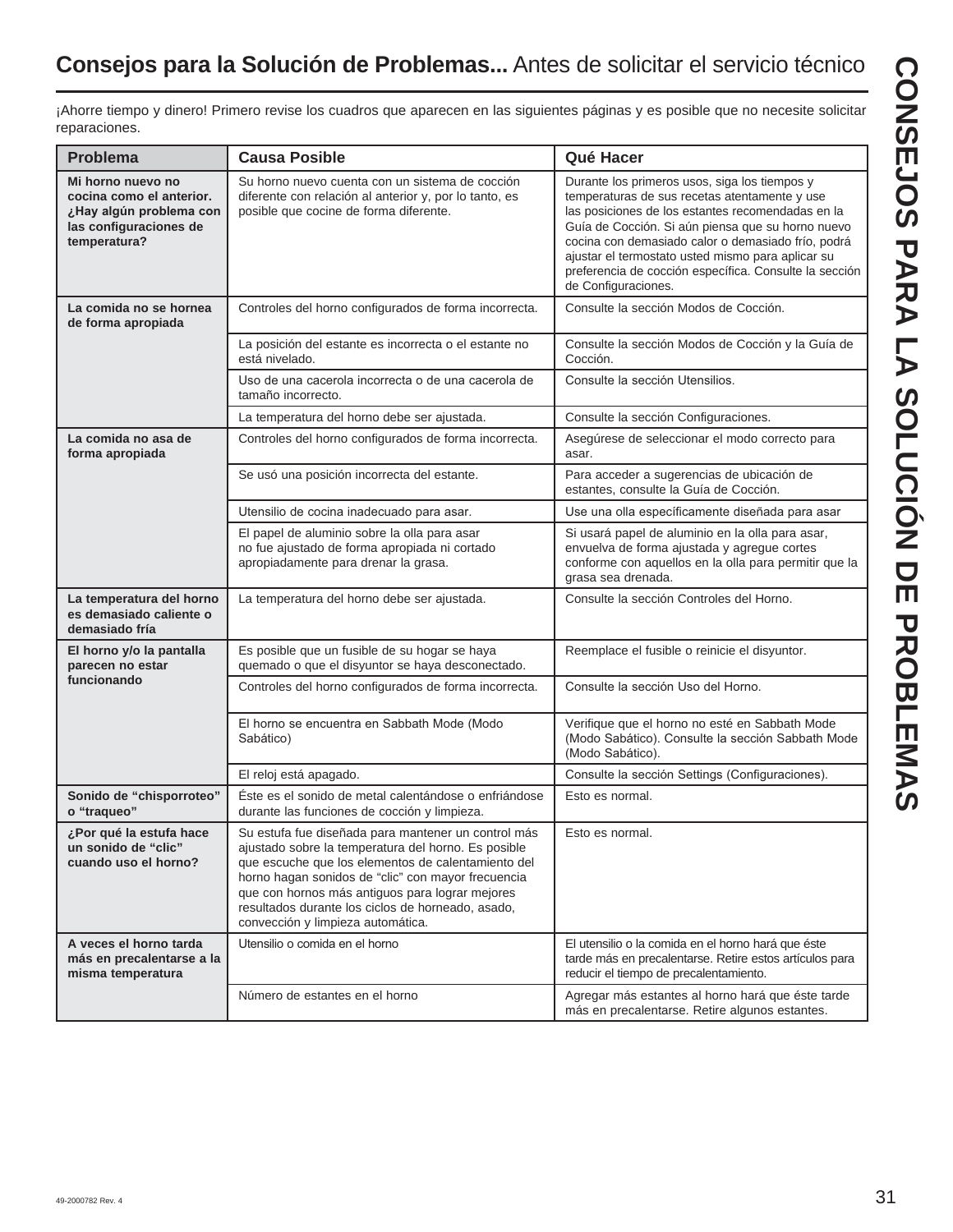# **Consejos para la Solución de Problemas...** Antes de solicitar el servicio técnico

| <b>Problema</b>                                                                                                    | <b>Causa Posible</b>                                                                                                                          | Qué Hacer                                                                                                                                                                                                                                                                                                                                                                             |  |
|--------------------------------------------------------------------------------------------------------------------|-----------------------------------------------------------------------------------------------------------------------------------------------|---------------------------------------------------------------------------------------------------------------------------------------------------------------------------------------------------------------------------------------------------------------------------------------------------------------------------------------------------------------------------------------|--|
| La luz del horno no<br>funciona                                                                                    | La lámpara está floja o presenta defectos.                                                                                                    | Ajuste o reemplace la lámpara. Para acceder a<br>instrucciones sobre cómo reemplazar la lámpara,<br>consulte la sección de Mantenimiento.                                                                                                                                                                                                                                             |  |
| El modo de limpieza<br>automática del horno                                                                        | La temperatura del horno es demasiado caliente como<br>para configurar la limpieza automática.                                                | Espere a que el horno se enfríe y reinicie los controles.                                                                                                                                                                                                                                                                                                                             |  |
| no funciona                                                                                                        | Los controles del horno están configurados de forma<br>incorrecta.                                                                            | Consulte la sección de Limpieza del Horno.                                                                                                                                                                                                                                                                                                                                            |  |
| Exceso de humo<br>durante un ciclo de<br>limpieza                                                                  | Suciedad o grasa excesiva.                                                                                                                    | Presione la tecla Cancel/Off (Cancelar/ Apagar) Abra<br>las ventanas para liberar el humo en la habitación.<br>Espere hasta que la luz de la función LOCKED<br>(Bloqueado) desaparezca. Limpie el exceso de<br>suciedad y reinicie el ciclo de limpieza.                                                                                                                              |  |
| El horno no limpia<br>luego de un ciclo de                                                                         | Los controles del horno están configurados de forma<br>incorrecta.                                                                            | Consulte la sección de Limpieza del Horno.                                                                                                                                                                                                                                                                                                                                            |  |
| limpieza                                                                                                           | El horno estaba demasiado sucio.                                                                                                              | Limpie derrames excesivos antes de iniciar el ciclo de<br>limpieza. Es posible que, en hornos con mucha suciedad,<br>sea necesario usar la limpieza automática nuevamente o<br>usarla durante un período de tiempo más prolongado.                                                                                                                                                    |  |
| Fuerte olor a<br>"quemado" o a<br>"aceite" desde la<br>ventilación                                                 | Esto es normal en un horno nuevo y desaparecerá con<br>el tiempo.                                                                             | Para acelerar el proceso, configure un ciclo de limpieza<br>automática por un mínimo de 3 horas. Consulte la<br>sección de Limpieza del Horno.                                                                                                                                                                                                                                        |  |
| Humo excesivo al asar                                                                                              | La comida está demasiado cerca del quemador.                                                                                                  | Baje la posición del estante con comida.                                                                                                                                                                                                                                                                                                                                              |  |
| La puerta del horno<br>no se abre o la luz<br><b>LOCKED (Bloqueado)</b><br>está encendida<br>cuando desea cocinar. | La puerta del horno está bloqueada debido a que la<br>temperatura interior del horno no descendió por debajo<br>de la temperatura de bloqueo. | Presione la tecla Cancel/Off (Cancelar/ Apagar).<br>Espere a que el horno se enfríe por debajo de la<br>temperatura de bloqueo.                                                                                                                                                                                                                                                       |  |
| <b>"TRABA DE LA</b><br>PUERTA" titila en la<br>pantalla.                                                           | El ciclo de limpieza automática fue seleccionado pero la<br>puerta no está cerrada.                                                           | Cierre la puerta del horno.                                                                                                                                                                                                                                                                                                                                                           |  |
| "F - y un número<br>o letra" titila en la<br>pantalla                                                              | Tiene un código de error de función.                                                                                                          | Presione la tecla Cancel/Off (Cancelar/ Apagar)<br>Permita que el horno se enfríe durante una hora. Vuelva<br>a poner el horno en funcionamiento. Si el código de la<br>función se repite, desconecte totalmente la corriente<br>del horno durante por lo menos 30 minutos y vuelva a<br>conectar la misma. Si el código de error de función se<br>repite, llame al servicio técnico. |  |
| Corte de corriente, el<br>reloj titila                                                                             | Corte o exceso de corriente                                                                                                                   | Reinicie el reloj. Si el horno estuvo en uso, deberá<br>reiniciar el mismo presionando la tecla Cancel/ Off<br>(Cancelar/ Apagar) configurando el reloj y reiniciando<br>cualquier función de cocción.                                                                                                                                                                                |  |
| <b>Controles de Bloqueo</b><br>o Control La función<br>de bloqueo está<br>activada.                                |                                                                                                                                               | Si aparece LOC ON en la pantalla, el control de la<br>cocina está bloqueado. Apague esta función para usar<br>la cocina. Consulte la función Lock Control (Control de<br>Bloqueo) en la sección de Controles del Horno.                                                                                                                                                               |  |
| El quemador no se<br>enciende                                                                                      | El enchufe en la cocina no está completamente<br>insertado en el tomacorriente eléctrico.                                                     | Asegúrese de que el cable de electricidad esté<br>enchufado en un tomacorriente correctamente conectado<br>a tierra.et.                                                                                                                                                                                                                                                               |  |
|                                                                                                                    | El suministro de gas no fue conectado o encendido.                                                                                            | Consulte las Instrucciones de Instalación provistas con<br>su cocina.                                                                                                                                                                                                                                                                                                                 |  |
|                                                                                                                    | Es posible que un fusible de su hogar se haya quemado<br>o que el disyuntor se haya desconectado.                                             | Reemplace el fusible o reinicie el disyuntor.                                                                                                                                                                                                                                                                                                                                         |  |
|                                                                                                                    | Las piezas del quemador no fueron reemplazadas<br>correctamen.                                                                                | Lea la sección Cuidado y limpieza de la cocina.                                                                                                                                                                                                                                                                                                                                       |  |
|                                                                                                                    | Es posible que las hendiduras de los quemadores, o el<br>puerto del encendedor redondo en el quemador oval,<br>estén atascados.               | Retire los quemadores o limpie los mismos. Controle que<br>no haya comida quemada ni grasa en el área del electrodo.<br>Lea la sección de Cuidado y Limpieza de la cocina.                                                                                                                                                                                                            |  |
|                                                                                                                    | Residuos de comida en el electrodo                                                                                                            | Suavemente pula el extremo plano del electrodo con una<br>lima de uñas o con una lija hasta que quede brilloso.                                                                                                                                                                                                                                                                       |  |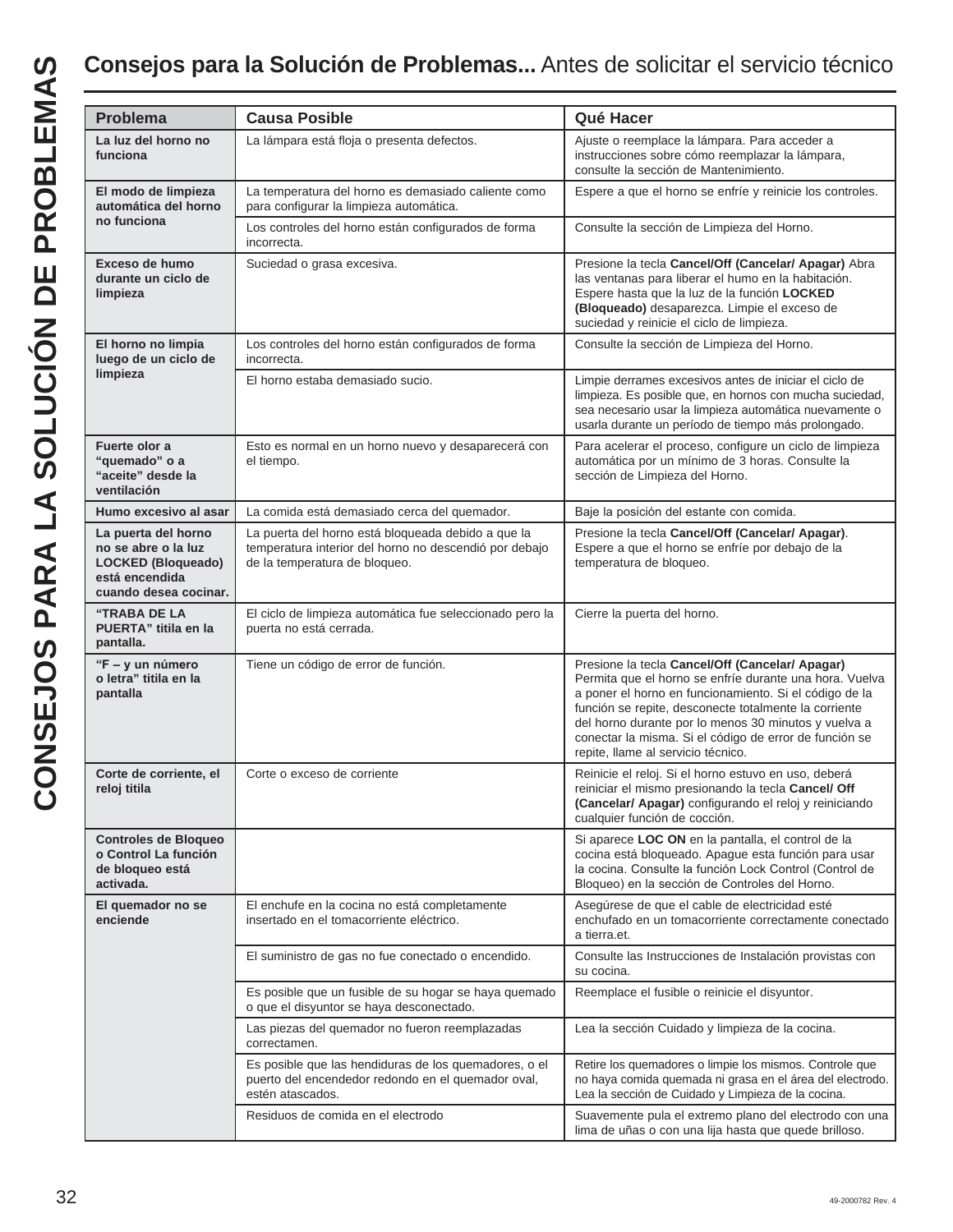# **Consejos para la Solución de Problemas...** Antes de solicitar el servicio técnico

| <b>Problema</b>                                                                                  | <b>Causa Posible</b>                                                                                                                                                                                                              | Qué Hacer                                                                                                                                                                                                                                                                      |  |
|--------------------------------------------------------------------------------------------------|-----------------------------------------------------------------------------------------------------------------------------------------------------------------------------------------------------------------------------------|--------------------------------------------------------------------------------------------------------------------------------------------------------------------------------------------------------------------------------------------------------------------------------|--|
| Los quemadores<br>superiores no queman                                                           | Ensamble del quemador inapropiado.                                                                                                                                                                                                | Asegúrese de que las tapas de los quemadores estén instaladas<br>correctamente. Consulte Cuidado y limpieza en la sección de la cocina.                                                                                                                                        |  |
| de forma pareja                                                                                  | Las hendiduras al costado del quemador<br>se podrán atascar.                                                                                                                                                                      | Retire los quemadores para su limpieza. Consulte la sección de Cuidado<br>y limpieza de la cocina.                                                                                                                                                                             |  |
| Llamas de los<br>quemadores son muy<br>grandes o amarillas                                       | Promedio inadecuado de aire a gas.                                                                                                                                                                                                | Si la cocina es conectada a gas Propano, contacte al técnico que instaló<br>la cocina o que hizo la conversión.                                                                                                                                                                |  |
| Los quemadores<br>superficiales se<br>iluminan pero los<br>quemadores para<br>hornear y asar no. | Es posible que los quemadores de gas<br>del horno hayan sido apagados.                                                                                                                                                            | El apagado del gas del horno está ubicado en el regulador de gas cerca<br>de la adherencia de la tubería de gas a la cocina. Ubique la misma y dé<br>vuelta la palanca.<br>הם<br>La palanca se<br>muestra cerrada.<br><b>EMPUJE PARA ABRIR</b><br>Modelos con quemador sellado |  |
| La puerta de vidrio<br>del horno parece<br>estar "teñida" o tener<br>un color "arcoiris".        | El vidrio del horno interno está cubierto<br>con una barrera de calor que refleja<br>este último nuevamente hacia el horno,<br>a fin de evitar la pérdida de calor y de<br>mantener fría la puerta externa mientras<br>se hornea. | Esto es normal. Bajo ciertas luces y ángulos, es posible que visualice<br>esta tinta o arcoíris.                                                                                                                                                                               |  |
| El cajón no se desliza<br>de forma pareja o se                                                   | El cajón está desalineado.                                                                                                                                                                                                        | Extienda totalmente el cajón y empuje el mismo totalmente hacia<br>adentro. Consulte la sección Cuidado y limpieza de la cocina.                                                                                                                                               |  |
| arrastra                                                                                         | El cajón está sobrecargado o la carga<br>está des balanceada.                                                                                                                                                                     | Reduzca peso o redistribuya los contenidos de los cajones.                                                                                                                                                                                                                     |  |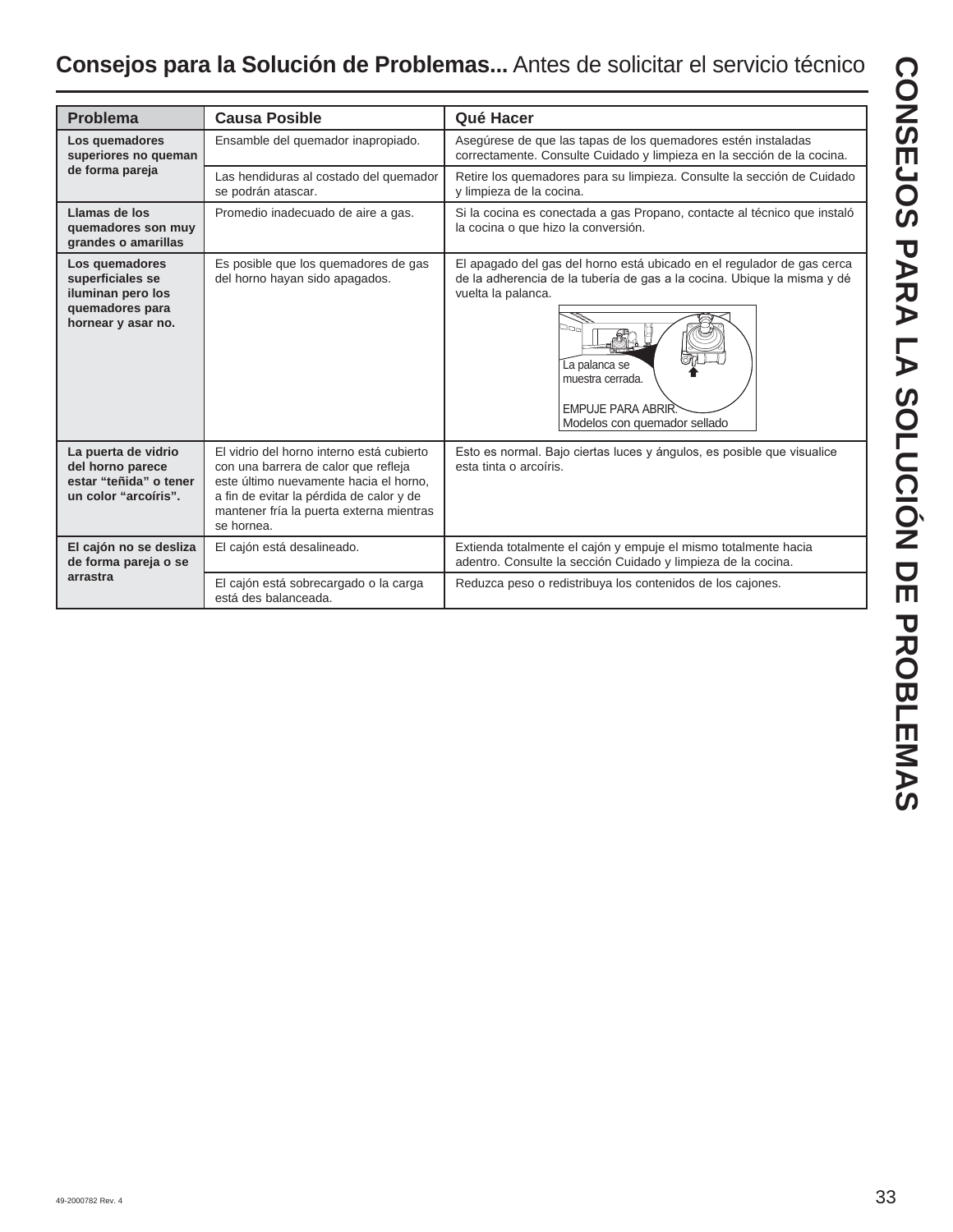#### **GEAppliances.com**

Todo el servicio de garantía es provisto por nuestros Centros de Servicio de Fabricación, o un técnico autorizado de Customer Care®. Para programar una visita del servicio técnico a través de Internet, visítenos en **geappliances.com/service,**, o llame a GE Appliances al 800.GE.CARES. Cuando llame para solicitar el servicio, tenga los números de serie y modelo disponibles.

Para realizar el servicio técnico de su electrodoméstico, se podrá requerir el uso de datos del puerto de abordaje para su diagnóstico. Esto da al técnico del servicio de fábrica de GE Appliances la habilidad de diagnosticar de forma rápida cualquier problema con su electrodoméstico, y de ayudar a GE Appliances a mejorar sus productos al brindarle a GE Appliances la información sobre su electrodoméstico. Si no desea que los datos de su electrodoméstico sean enviados a GE Appliances, solicitamos que le indique a su técnico no entregar los datos a GE Appliances en el momento del servicio. **Garantía Limitada de la Cocina a Gas**<br>
GEAppliances.com<br>
Todo el servicio de garantía es provisto por nuestros Centros de Servicio de Fabricación, o la Para programar una visita del servicio técnico a través de Internet,

| Por el Período de | GE Appliances reemplazará                                                                                              |
|-------------------|------------------------------------------------------------------------------------------------------------------------|
| Un Año            | <b>Cualquier parte</b> de la cocina que falle debido a un defecto en los materiales o la fabricación. Durante          |
|                   | Desde la fecha de la esta garantía limitada de un año, GE Appliances también proveerá, sin costo, todo el trabajo y el |
| compra original   | servicio en el hogar para reemplazar la parte que presente defectos.                                                   |

#### **Qué no cubrirá GE Appliances:**

- Viajes del técnico del servicio a su hogar para enseñarle sobre cómo usar el producto.
- **n** Instalación, entrega o mantenimiento inadecuados.
- Fallas del producto en caso de abuso, mal uso, modificación o uso para propósitos diferentes al original o uso comercial.
- Reemplazo de fusibles de la casa o reinicio de disyuntores.
- Daños ocasionados sobre el producto por accidente, incendio, inundaciones o catástrofes naturales.
- Daños incidentales o consecuentes causados por posibles defectos sobre este producto.
- Daños sobre el acabado, tales como óxido sobre la superficie, deslustres o manchas pequeñas no informadas dentro de las 48 horas luego de la entrega.
- Daño causado después de la entrega.
- Producto no accesible para brindar el servicio requerido.
- Solicite el servicio técnico para reparar o reemplazar las lámparas, excepto las lámparas LED.

### **EXCLUSIÓN DE GARANTÍAS IMPLÍCITAS**

Su única y exclusiva alternativa es la reparación del producto, como se indica en la Garantía Limitada. Las garantías implícitas, incluyendo garantías implícitas de comerciabilidad o conveniencia sobre un propósito particular, se limitan a un año o al período más corto permitido por la ley.

Esta garantía limitada se extiende al comprador original y a cualquier dueño subsiguiente de productos comprados para uso hogareño dentro de EE.UU. Si el producto está en un área donde no se encuentra disponible un Proveedor Autorizado del Servicio Técnico de GE Appliances, usted será responsable por el costo de un viaje o se podrá requerir que traiga el producto a una ubicación del Servicio Técnico de GE Appliances autorizado para recibir el servicio. En Alaska, la garantía limitada excluye el costo de envío o llamadas del servicio a su hogar. Algunos estados no permiten la exclusión o limitación de daños fortuitos o consecuentes. Esta garantía limitada le da derechos legales específicos y es posible que tenga otros derechos legales que varían entre un estado y otro. Para conocer cuáles son sus derechos legales, consulte a la oficina de asuntos del consumidor local o estatal o al Fiscal de su estado.

#### **Garante: GE Appliances,** *a* **Haier** *company*

**Garantías Extendidas:** Adquiera una garantía extendida de GE Appliances y conozca los descuentos especiales que están disponibles mientras su garantía aún está vigente. Puede acceder a la misma a través de Internet en cualquier momento en

#### **geappliances.com/extended-warranty**

o llamando al 800.626.2224 durante el horario comercial. Los Servicios para los GE Appliances aún estarán disponibles cuando su garantía caduque.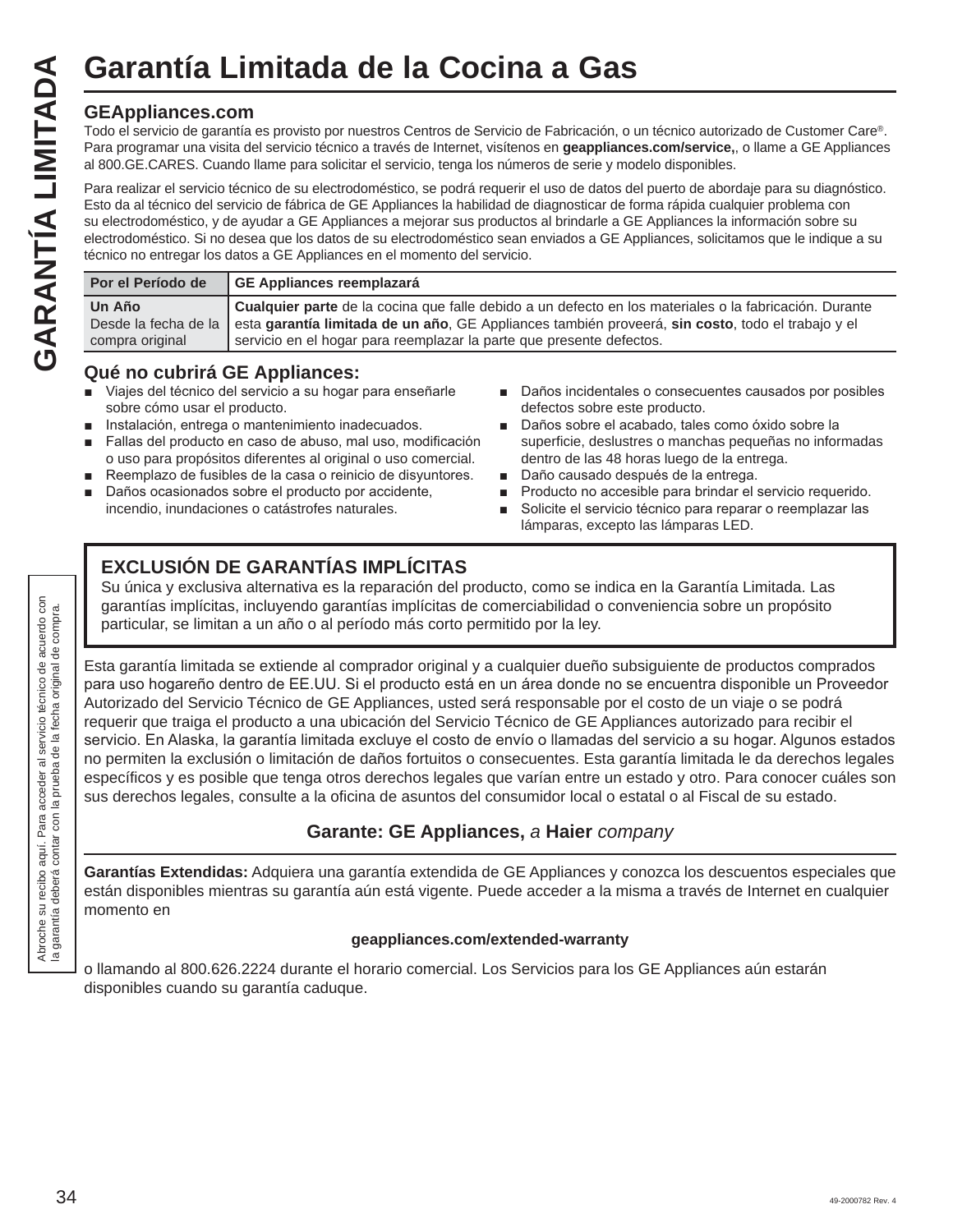#### **¿Busca Algo Más?**

**¡GE Appliances ofrece una variedad de accesorios para mejorar sus experiencias de cocción y mantenimiento!**

Para acceder a números telefónicos e información de sitios Web, consulte la página de Soporte para el Consumidor.

Estos y otros productos están disponibles:

#### **Accesorios**

| Estante Plano de Níquel |  |
|-------------------------|--|
|                         |  |

Estante Plano Reforzado de Níquel

Estante Plano con Limpieza Automática

Estante Extensible de Níquel

Estante Extensible con Limpieza Automática

Olla para Asar (12  $\frac{3}{4}$ " x 1  $\frac{1}{4}$ " x 16  $\frac{1}{2}$ ")

Accesorio del Estante para Dorar

Rejilla Central de la Superficie de Cocción

Plancha de Aluminio No Adherente

Plancha de Hierro Forjado Reversible

#### **Suministros de Limpieza**

Limpiadores de Acero Inoxidable CitriShine<sup>™</sup>

Paño de Pulido de Acero Inoxidable

Removedor de Grasa Quemada CERAMA BRYTE®